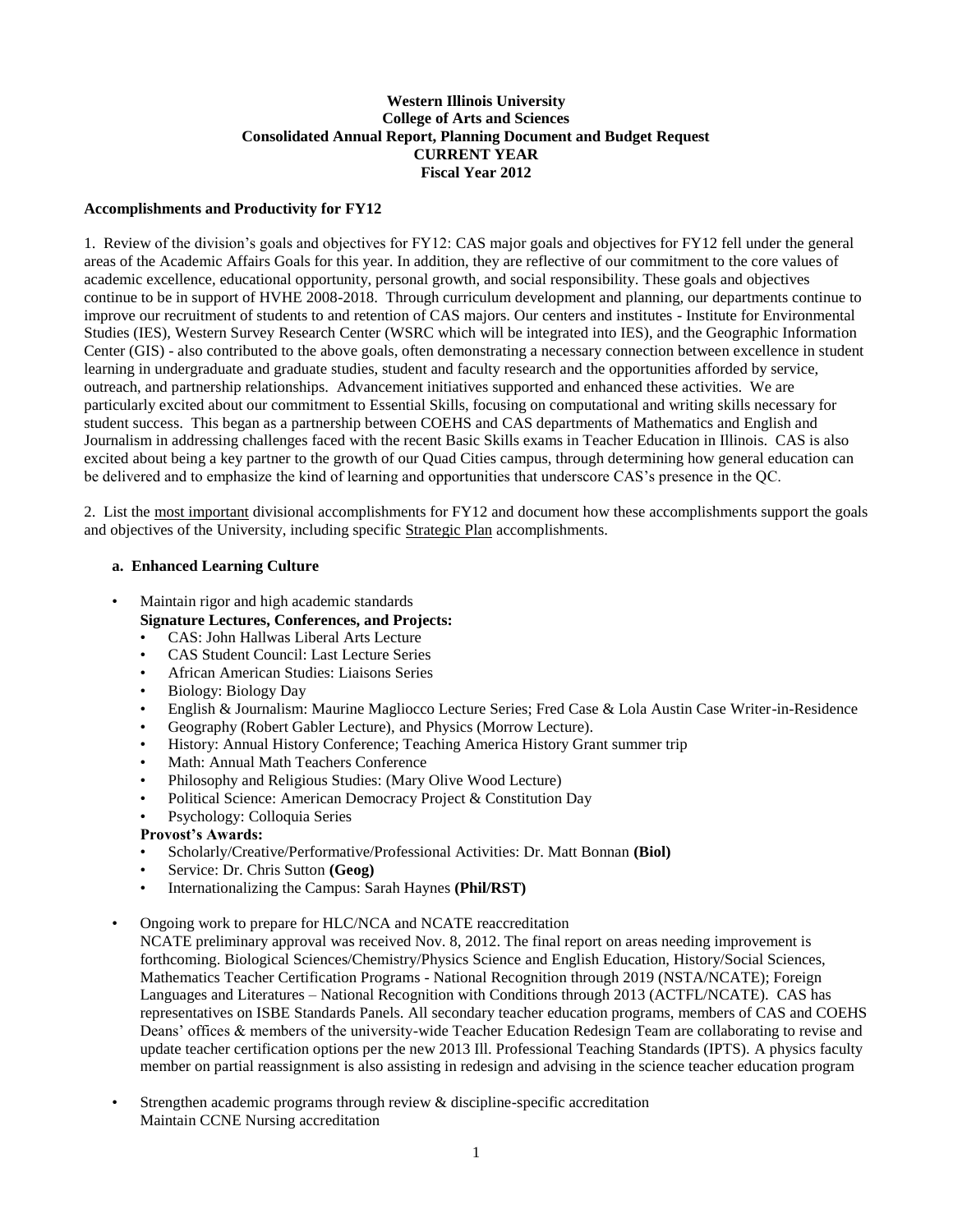English and Mathematics programs underwent successful program review, including external review Chemistry continues to prepare for future AAFS accreditation for their Forensic program Religious Studies is undergoing a New Program Review

- Review FYE: CAS Associate Dean & a Psychology faculty member provided analysis of FYE; CAS Dean member of Review Committee and Chair of Budget sub-committee
- Increase course based civic learning and service learning
	- Mock Presidential Election Activities
	- **Constitution Day Activities**
	- **• English/Journalism** student projects for: "Before Quad Cities," website dedicated to local history; articles on alumni, faculty research, and current student organizations; interviews with Western High & Lab School alums.
	- **• History**: speakers series related to the NEH Exhibit "Abraham Lincoln, the U.S. Constitution, and the Civil War" at the Malpass Library (grant collaboration with the Library).
	- **• Geog**: continues to embed service learning its curriculum. Geog 120, 557, 510 all promote service learning
	- **• LAS**: 11 MLAS students completed applied projects or internships: *Young African American Women in Chicago* modeled on a program in Peoria; Community garden in the QC area; QC Hispanic Chamber of Commerce; QC Music Festival. Macomb: students worked with MDH Physical Therapy and with United Way of McDonough County.
	- **• Nursing**: Developing a service learning project for NURS 301 in connection with "Interpersonal Violence Prevention" grant.
	- **Psychology:** Service-learning projects in local schools and prisons.
	- **• Soc/Anth**: Delivery of two FYE Soc 100 sections on service-learning projects (most at Country View Nursing Home); Students in Soc 424G conducted a service-learning project at Bridgeway, Inc., Macomb.
	- **• Women's Studies**: Development of a new course on Feminist Research and Activism, focusing more on activism and service learning – Feminist Theory and Practice = Feminist Theory plus this new course
- Expand study abroad & multicultural initiatives (also See " 'Diversity:' Access and Equity")
	- **• CAS** continued support of study abroad programs, including a number of new programs for 2011-2012 (WISE Spain-FLL, WISE Costa Rica-FLL, Stories of India- Rel/Anth, International Health Care: United Kingdom-NURS, U.S. in the World: Crossroads of Turkey-HIST, WIU in Belfast-HIST, German History and Culture: Munich and Bavarian Alps-HIST, Dinosaurs: A Field Course-BIOL) A total of 23 participated in faculty-led programs; 18 students participated in individual programs such as a Poli Sci major at the University of Lancaster in England.
	- **• Biology** faculty are currently developing a 2013 Spring Break study abroad trip to the Galapagos Islands.
	- **• English** faculty continued to explore the development of a study abroad course to the Lake District in England.
	- **• LAS/AAS/WS** co-taught a course on Race, Class, Gender in connection with the Dealing With Diversity Institute (Summer 2011 and proposed for Summer 2012)
	- **E&J**: delivered 7 courses on world literatures, the emergence of postcolonial studies, nationalism & group diversity.
	- **• History**: offered 7 new upper-division and 4 new graduate multi-cultural and cross-cultural courses.
	- **• (Sociology/LAS)** sponsored Freedom Riders film screening (Apr 2011 and Oct 2011).
	- **• Phil/Rel** offered a new course, REL 458- "Comparative Asian Religious Thought", for the first time (FL11). RST faculty in collaboration with anthropologist, created a study abroad opportunity entitled Stories of India, in India
	- **• Political Science**: co-sponsored a program on the Arab Spring (3/8/11) Poli Sci Faculty.
	- **Psych/Soc**: Developed and offered new Cultural Psychology course
	- **• Sociology and Anthropology**: offered four multicultural presentations
- Support scholarly/professional activity
	- Continued to support faculty travel, increased matching funds to \$400 for research presentations
	- Dean and Associate Dean are members of Admin/UPI task force on grant and research activity
- Investigate interdisciplinary/collaborative initiatives
	- **• Science summer camp**: Physics Chemistry, Biology, Geology, Nursing, and Psychology presented "Discovering the World Through Science" with partnership support through CAS in Summer 2011 & 2012.
	- **• Coneflower Project:** An annual, cross-disciplinary workshop and includes faculty and staff from across the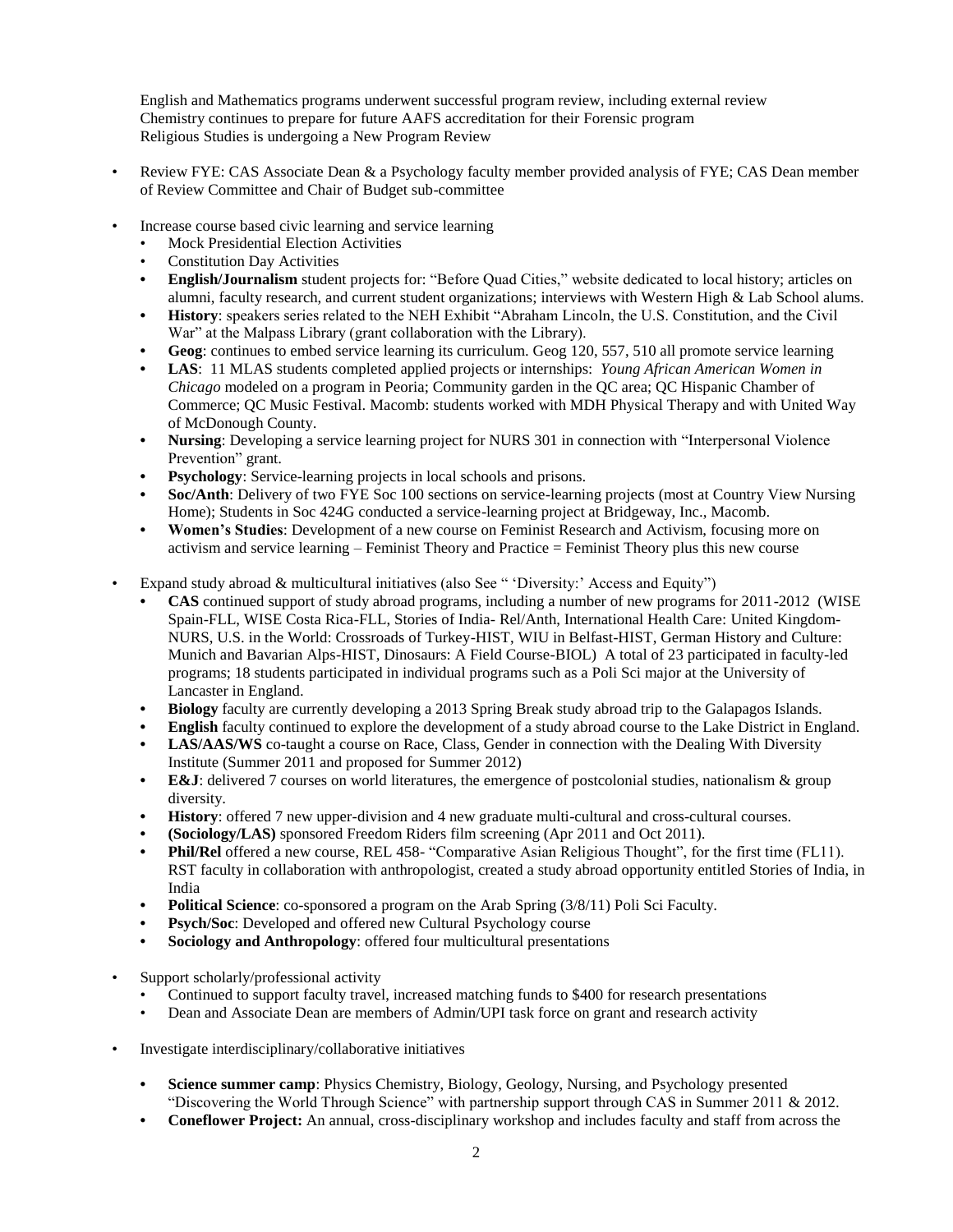university. Developed and organized by English faculty member and co-sponsored by IES.

- **• Forensic Studies Program Series**: Chemistry, Physics, Law Enforcement, Psychology, Sociology and Anthropology, Health Sciences and Biological Sciences. Approximately 500 people attended the series of speakers.
- **• Humanities Fall Project:** English and Journalism, History, Philosophy and Religious Studies collaborated on highlighting humanities events; an on-going poster was developed and organizing student involvement with various events, especially pre & post discussion groups.
- **• Science Olympiad**: WIU Science Education Center, COEHS & CAS: Biology, Chemistry, Physics (astronomy, earth science, physics, computers, health sciences and technology)
- **• Scientific Instrument repair position** request: Physics, Biology and Chemistry
- **• AAS/WS/LAS** team taught Race Class Gender course in tandem with Dealing with Diversity Summer Institute
- **• Biol**: Offers Biology 350 at Nahant Marsh to satisfy a collaborative program with RPTA. Revise PBC in Zoo & Aquarium Studies to incorporate graduate courses in RPTA and Museum Studies.
- **• Chemistry**: NSF:MRI (Major Research Instrumentation) program was submitted for the acquisition of a nuclear magnetic resonance spectrometer (NMR). Collaboration between faculty in Biol and Phys.
- **• Eng & J**: Collaborated with LAS to develop LASGO (the Liberal Arts and Sciences Graduate Organization); Offered ENG 340 American Nature Writing FL11, supporting the Environmental Studies minor and BLAS.
- **• FLL**: cross-listed course with AAS on West African Folklore (SP 2013). With E & J, a film minor course [FL 392- Intro to French Cinema]. Spanish for Law Enforcement course with LEJA majors. Spanish for Nursing Students –is being offered. EIS-Bilingual ED: will require Spanish for Heritage Speakers [320] & Spanish for Content-Based Instruction [449].
- **• Geog**: Continues to support CAS Research and Outreach Services and to offer GIS training to faculty in and outside CAS. McDonough County GIS Center: Supports interdisciplinary externally funded GIS research programs & outreach activities.
- **• Geology**: B.S. Geology; Paleontology Option developed with Matt Bonnan, Biology
- **• History**: Collaborated d with Library on NEH-sponsored book discussion series "Let's Talk About It: Making Sense of the Civil War." Poli Sci panel included in Annual History Conference.
- **LAS**: Overall program is dedicated to interdisciplinarity.
- **• Phil/RST**: Dr. Simmons is working with grad students in MLAS using our REL 499G course; a goal for FY 13 is explore a RST minor at the WIU-QC campus specifically for students in the LAS and MLAS programs.
- **• Physics**: partnered with SOC and the Western Survey Research Center in a proposal for studying retention and graduation rates of grad students in the M.S. Physics program at WIU over the past decade. Phys and Chem faculty members collaborated on mutual projects and conference presentations and/or publications.
- **• Poli Sci**: two faculty members are developing a course on Politics and Sexuality as part of the new interdisciplinary minor on human sexuality. Poli Sci and American Democracy Project co-chair coordinated with LEJA on a Constitution Day program on the 4th Amendment. Co-sponsored "At the Precipice: The Economics and Politics of Debt," with the Econ and the Malpass Library.
- **• Psychology**: A faculty member taught Cultural Psychology, cross-listed with Anth 353.
- **• Soc/Anthro**: With AAS, Biol, Poli Sci, and WS, Soc/Anthro made available the teaching of cross-listed course sections: Gender and Anthropology; Ethnobotany; Gender, Race, and the Environment; Race, Class and Gender; Multicultural Women; Gender and Society; Women and Poverty; Sociology of Women's Health; Women and taught sections in the Interdisciplinary Minor in Functional Morphology and Evolutionary Anatomy; Offered Forensic Anthropology, an elective in 2 minors: Forensic Chem and Forensic Psych.
- **• WS**: Supported cross listing of ANTH 330 Sex and Gender in Archeology; Online development of WS 435, Women and Crime; strong participation in Mock Election.
- Integrate technology into the classroom

The College has tried to maintain current levels of technology utilization in the instructional activities of our faculty. Most technology-enhanced classrooms and discipline-specific computer labs are scheduled at or near capacity, and the difficult budgetary situation we have faced over the past several years, as well as the loss of discretionary use of personnel variance dollars, has precluded our outfitting additional classrooms. The focus of CAS and our technology staff has been to keep our classrooms and labs operational. To this end, and to attempt to find some economies of scale in purchasing and supplying, the college has assumed budgetary responsibility for all electronic classrooms controlled by our departments. (Excluded from this are the several rooms outfitted and supported by uTech).

In addition, the commitment by the Provost to continual funding of Mathematica has allowed the integration of this sophisticated mathematics software into the undergraduate curricula of Mathematics and Physics.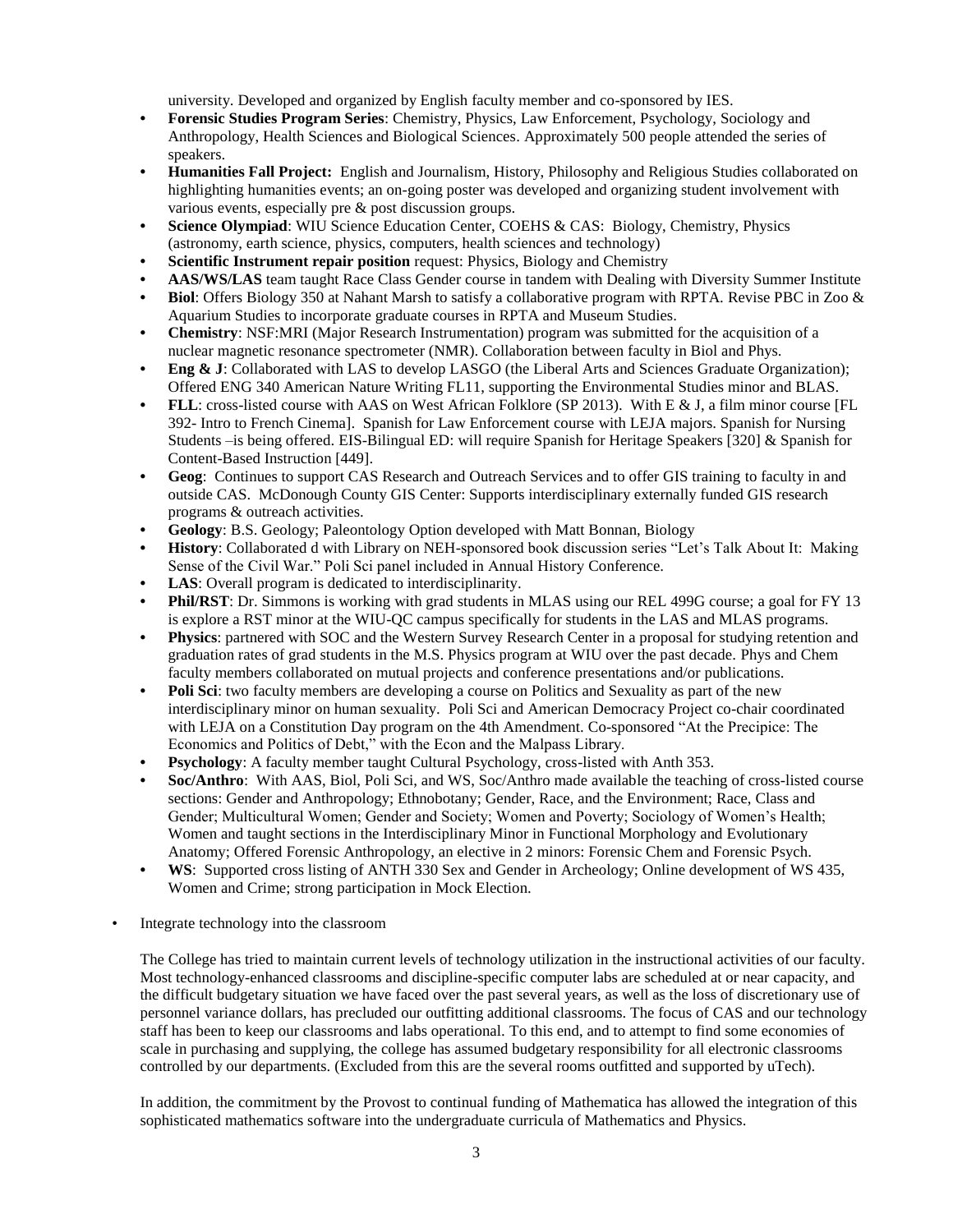Finally, the College has coordinated distance learning and technology units to help facilitate the courseware conversion from WebCT Vista to Desire2Learn. Departments were asked to select one or two members of the faculty to serve as early adopters of D2L and to assist colleagues with the adoption of this package.

- **•** Support departmental hiring: Departments in the college were able to fill several tenure-track vacancies during the reporting period, including a joint hire for AAS/Sociology/Anthropology, 2 positions in English & Journalism, 2 Nursing positions, and 1 position each Foreign Languages and Literatures, Geology and Physics.
- Other learning enhancement initiatives
	- **• Liberal Arts and Sciences:** BLAS/MLAS Integrated Baccalaureate Masters Degree
	- **• Pre-law**: Implementation of Pre-Law programs in History, Philosophy and Political Science
	- **• Chemistr**y: Approved B.S. in Chemistry with Pharmacy option; WIU Pre-pharmacy and UIC College of Pharmacy (Chicago and Rockford campuses)
- b. Enhanced Culture for High Achieving Students
- Enhance Centennial Honors College CAS Highlights
	- CAS faculty and administrators are members of the URD Committee; CAS co-sponsors URD Awards; Working with director of the HC on recruitment and retention of students from traditionally underrepresented groups.
	- CAS faculty taught 79% (23/29) of the Honors courses delivered during Fall 2010-Spring 2011 (this figure does not include "arranged" courses
- Increase Mentorship Opportunities Between Faculty and Students
	- **• African American Studies**: Student and faculty research presentations at the National Council of Black Studies 36th Annual National Conference in Atlanta, Georgia.
	- **• Chemistry**: Proposal to the Dean (and Provost) for the establishment of a Women in Science initiative at WIU to foster the academic careers of women in science, health science, mathematics, and engineering disciplines; American Chemical Society Petroleum & EPA 319 grants support Grad and UG student researchers
	- **• Geography**: Inaugural Meteorology Peer Mentorship program for underclassmen
	- **• LAS**: Faculty continue to collaborate in organizing the CAS End-of-Year Research Evening at Butterworth Center (May 2011) and mentoring student presenters in the Quad Cities BLAS and MLAS programs.
	- **Poli Sci**: 11 students attended the Model Illinois Government simulation, Feb 24-27, 2011. 12 students participated in the Model United Nations simulation, February 16-19, 2011. Co-sponsored by CAS research / scholarship funds.
	- **• Soc/Anthro**: Faculty supervised 2 UG sociology internships—one at the Western Survey Research Center; another at Camp Napowan, Wild Rose, WI.; one UG Soc internship at Holiday Home Camp, Williams Bay, WI; Anthropology professor supervised UG internship at the Howerter Homestead Farm, Fulton County, IL; Anthro professor supervised a grad student in LAS 504: Integration Independent Study course. Sociology professor supervised a LAS grad student in LAS 665: Directed Readings and Course Plan and LAS 696: Internship and Final Internship Report (at the Greater Quad Cities Hispanic Chamber of Commerce). Sociology professor supervised: 2 LAS grad students in LAS 504: Integration Independent Study; 2 LAS grad students in LAS 699: Applied Project; 2 LAS grad students in LAS 665: Directed Readings, one related to exit applied project, the other related to exit internship.
	- **• Political Science**: Seven political science students participated in undergraduate internship experiences, most as part of Political Science 402, over the past year, including with the McDonough County Public Defender, U.S. Congress, and Illinois General Assembly. Three graduate students also took Political Science 602, the graduate internship course. Working with WIU alum Zack Stamp, the department has developed a new semester long internship program with the Illinois legislature
	- **• LAS**: See internships. Faculty from Biol, E&J, Phil/RST, Soc/Anth, and WS worked with 30 students on integrated independent studies (LAS 504), directed readings (LAS 665), thesis (LAS 667), applied project (LAS 699), and internship (LAS 696).
	- Spotlight honors society and organizations
		- **• Chem** students served as judges in the High School Science Fair (Heart of Illinois Junior Academy of Science) Competition for Environmental Chemistry at WIU on March 17, 2012. Student proctored events in the WIU Academic Challenge program for high school honor students in February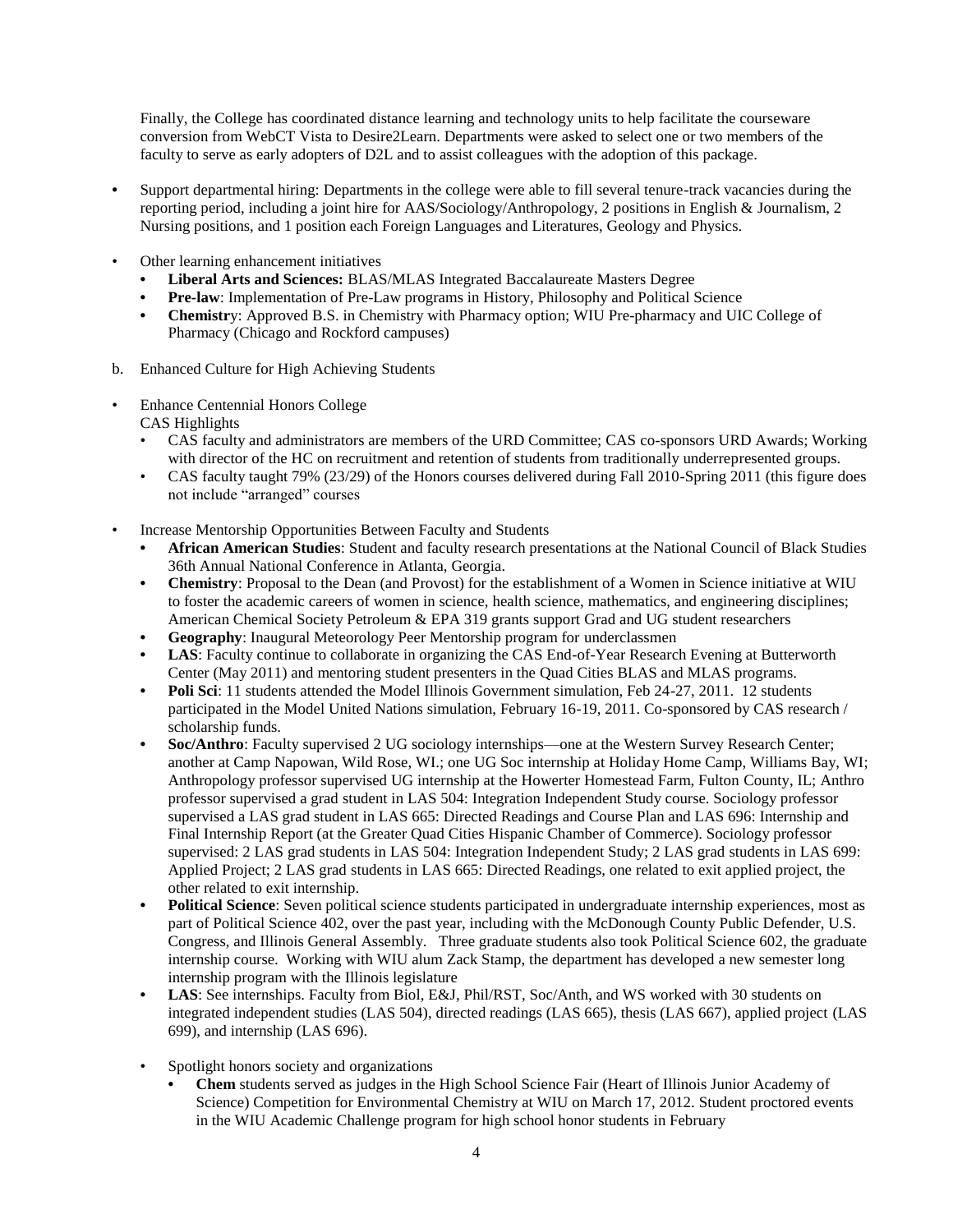- **• EJ**: UG: The English Honor Society's National Chapter, Sigma Tau Delta; Film Club [holds regular weekly screenings of foreign and domestic films] The Creative Writing Group [holds 1-2 readings per semester& produces a magazine entitled Elements] Western Voices [annual journal composed of the best writing from students in English 100 Introduction to Writing, English 180 College Writing I, and English 280 College Writing II. Grad: The English Graduate Organization (E.G.O.); this group holds an annual graduate conference, sponsors workshops on professional development, etc.
- **• History**: Phi Alpha Theta (national History Honors Society) published volume 3 of Western Illinois Historical Review online journal of students' historical research
- **Phil/RST**: Dr. Simmons served as vice president on the executive board of Phi Kappa Phi Honors Society
- Highlight undergraduate research opportunities
	- For the 2011 Undergraduate Research Day (URD), 79 CAS faculty mentored 219 students*.* 171 projects were presented by CAS students representing 77.4% of all presentations. For FY12 the College expects to award more than 95 UG research grants (45 in Fall; 54 applicants in Spring). This is an increase of 15 awards from FY11 (80 awarded in FY11). Ten CAS students were awarded the Norman and Carmelita Teeter Undergraduate Research Awards (\$300 each) to recognizing the most outstanding student research projects in the College of Arts and Sciences for the academic year. *Department support and Conferences (e.g., Psychology/ILLOWA; Physics-Sciences/CSUI; Chemistry/ACS; History/Phi Alpha Theta)*
	- Other: Partnered with Honors College to identify and mentor students for prestige scholarships and fellowships. Rhodes Scholarship - Jenna Verity, political science major/honors pre-law minor, became WIU's inaugural finalist; Harry S. Truman Scholarship - Lindsey Posmanick, a dual women's studies and political science major;
- c. Access and Equity
	- Increase diversity

#### **Student Recruitment**

- AAS organizes visits and cultural programs to community colleges, high schools, and other venues to recruit students. It collaborates with alumni, the AAS Department Club, interested Black Sororities and Fraternities, in organizing its student recruitment events.
- CAS designated student scholarships in the amount of \$1,000 each out of its general scholarship fund for 1) a student in AAS & 2) a student in WS for AY 2013 (it will be awarded this Spring).
- AAS continues its support of The United Voices of Western Inspirational Singers (UVOWIS): A Department of African American Studies Gospel Group directed by Dr. Alphonso Simpson, Jr.
- "Liaisons," a lecture and discussion series celebrating interactions between faculty and students from different backgrounds and disciplines who share an interest in African American Studies.
- AAS Five University Consortium & Minority Internship Program, a HECA grant-funded program for members of traditionally underrepresented groups, available to Juniors, Seniors and Graduate Students.
- AAS/WS/Liberal Arts and Sciences chairs and director co-taught course on Race, Class, Gender, in connection with Dealing With Diversity Institute.
- Chemistry collaborated with Savannah State University (HBCU) in Summer Research Workshops.
- Women in Science proposal: arranging infrastructure to support women faculty and students in Science, Technology, Engineering, Math, Nursing, Health Sciences submitted to College and Provost's Office.
- The Department of Mathematics hosts the summer camp Girls Plus Math to encourage the study of mathematics by young women.
- CAS Recruitment Grants (Departments apply): Women's Studies community college major recruitment, LEJA minor recruitment, and QC marketing.

#### **Faculty/Staff Recruitment**

- CAS hosted Minority Dissertation Fellows (funded by central administration): Soc/Anthro anthropologist with a joint appointment on Soc/Anth and AAS (tenure-track); Eng instructor in Eng/Journ.
- Faculty and administrative positions: CAS continues to strive for diversity as we seek to fill faculty and administrative positions, including department chair positions. In AY2011, an additional line was available in Nursing and a temporary person in FFL was hired.

#### **Disability Services and Awareness Support and Initiatives**

• Over the past two years, CAS has collaborated with Disability Resource Center and OEOA to ensure faculty and staff understanding of issues unique to our colleagues and students who face ableness challenges through individual meetings with departments in CAS.

#### **Space and Facilities Initiatives and Allocations Supporting Diversity**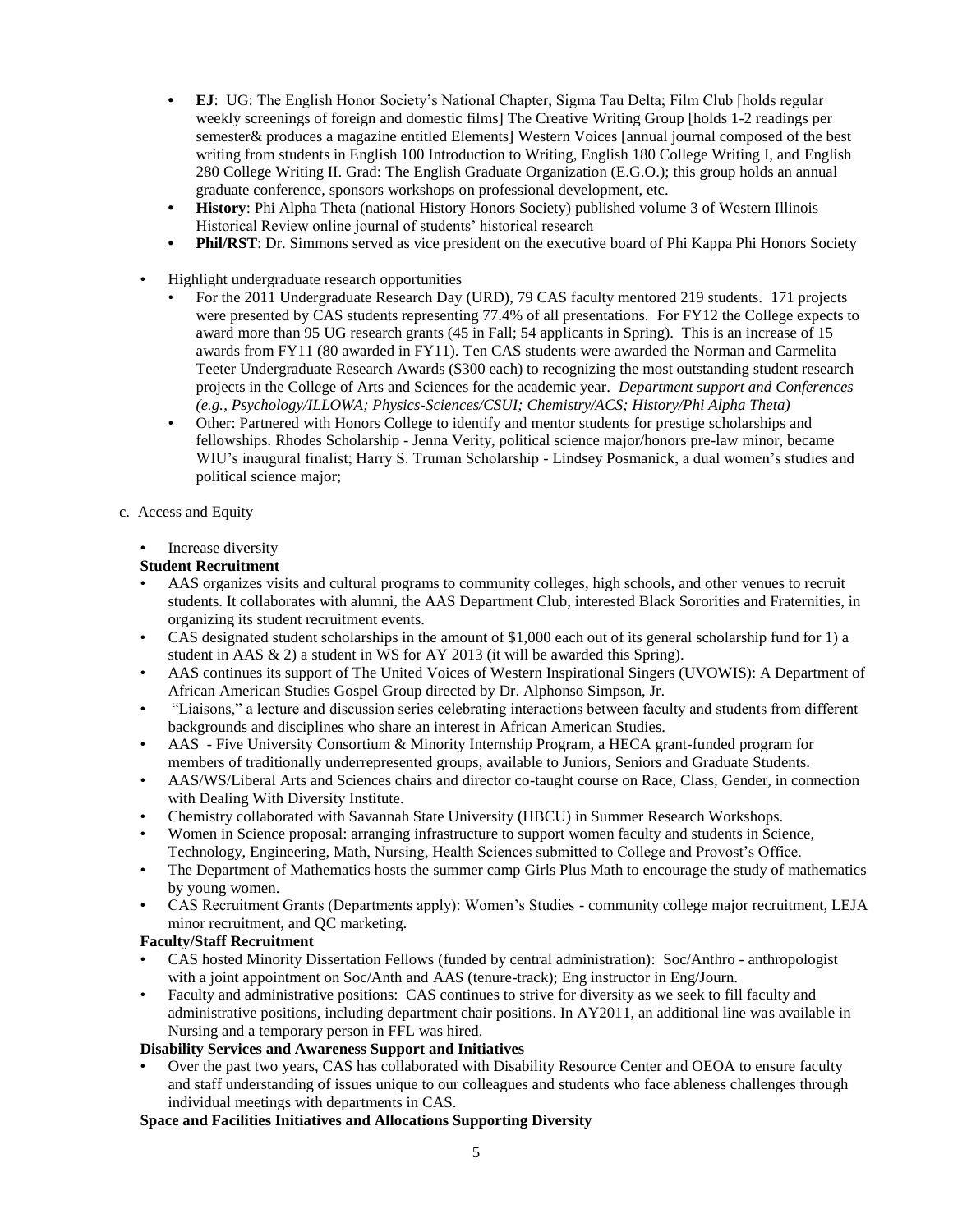- To help promote the AAS major, display space in the west lobby of Morgan Hall was made available.
- CAS (and with funding from the Provost) is in the process of moving the University Writing Center to the Malpass Library. This project is in progress. To date, an RFP for wall partitions has been put out and a low bid selected. The funds have not yet been encumbered, but will be shortly. In addition, expenses are anticipated for electrical and data lines to be installed. This is being done, in part, to improve special-needs access to Writing Center assistance. The current UWC is located in Simpkins Hall, and building access relative to handicap parking is not easy, and the Simpkins elevator is unreliable. Moreover, the UWC occupies a loft area to which there is no wheelchair access, requiring wheelchair-bound patrons to go through additional steps to receive help.
- A faculty member in one of our departments who is experiencing a neuromuscular disease had his office moved from Currens Hall to Morgan Hall to make it easier for him to get to his Morgan Hall classes. The move required the cooperation of faculty and chairs from two departments, as well as college tech staff.
- The Department of Psychology purchased desks for students with disabilities and non-traditional students needing more room than standard chair-desks.
- Increase internationalization
	- **• FLL**: Hired a new French instructor, allowing greater emphasis on the cultures and literatures of Francophone African countries. Developing a course examining culture and literature in French-speaking African countries to be cross-listed with **AAS**. FLL Film Nights include Chinese, French, German, Japanese, and Spanish offerings; German Coffee hour; French conversation hour; Spanish tertulias (social gatherings). Soc collaboration Community panel discussion for Hispanic Heritage Month (Oct 2011).
	- **• Psych**: initiated collaborations for faculty members and students with several universities in China and also hosted a visit by representatives from universities in China.
	- **• Chem**: Grad program includes 37 international students, including 18 women. 32 international M.S. level graduate students were employed in FY11 on (at least partial) research assistantships, and three international high school students were funded by external research grants, and 4 international students were supported on URC grants. Also two US minority UG/high school students were supported on external grants. Chem faculty consist of 80% foreign nationals.
	- **• Physics**: Six new graduate students from Saudi Arabia completed WESL training and entered the Physics M.S. program in FY12, three of which were female. New International Students were also accepted to the Physics M.S. program from India (1 female), Nepal, Uganda, Nigeria, Lithuania (1 female), and Great Britain. A Lab Manager was hired in Physics (female from India originally and spouse is also employed as Unit A faculty in Physics). A Unit B Physics faculty member (female) was promoted to a Unit A faculty position for FY12. Physics is a participating member of PhysTEC, with goals of increasing the diversity, quality, and number of physics teacher education candidates emanating from our science teacher education program with specialization in physics.
	- **• Soc/Anthro**: Soc professor submitted proposals (in process) for a Fulbright Teaching Scholarship in Northern Ireland; a Fulbright-Hays Seminars Abroad Scholarship in Oman and United Arab Emirates (UAE); An Open Society Scholarship in Turkey. An Anthro faculty member will travel to Jordan and the West Bank to coordinate summer research and summer grant applications; presented a podium paper at an International Conference on Palaeobiology and the History of Early Primates in Frankfurt and Main, Germany. An anthro faculty member presented a paper on "Feminist Ethnography with African Market Women" at a Gender Studies &Feminist Anthropology Conference, Amsterdam, the Netherlands.
- Enhance Recruitment and Retention Through Outreach Additional
	- **Chem & Phys:** Demonstration Show for general public "S.P.A.C.E. = Space Physics and Chemistry Extravaganza."
	- **• GIS**: work with high school students from Schuyler Country 4H; one day seminar for high school students from McDonough county 4H.
	- **IES**: co-sponsor of and contributor to Upper Mississippi River Conference (part of on-going affiliation meeting with Upper Mississippi River Fish and Wildlife Interagency Committee);
	- **Math**: MAA Math Competition for 6-12 graders; 61<sup>st</sup> Annual Math Teachers Conference.
	- **• Nursing**: offering blood pressure and Flu Shot Clinics in the Macomb area.
	- **• Physics** " Astronomy Nights for sky viewing; Summer 2012, PHYS 197 Univ Phys I, for local high school students.
	- **• Science Camp**: Developed summer science program for high schools students with contributions from several science departments in the college (Summer 2011; will be offered again  $-7$  students thus far)
- d. Facilities Enhancement and Deferred Maintenance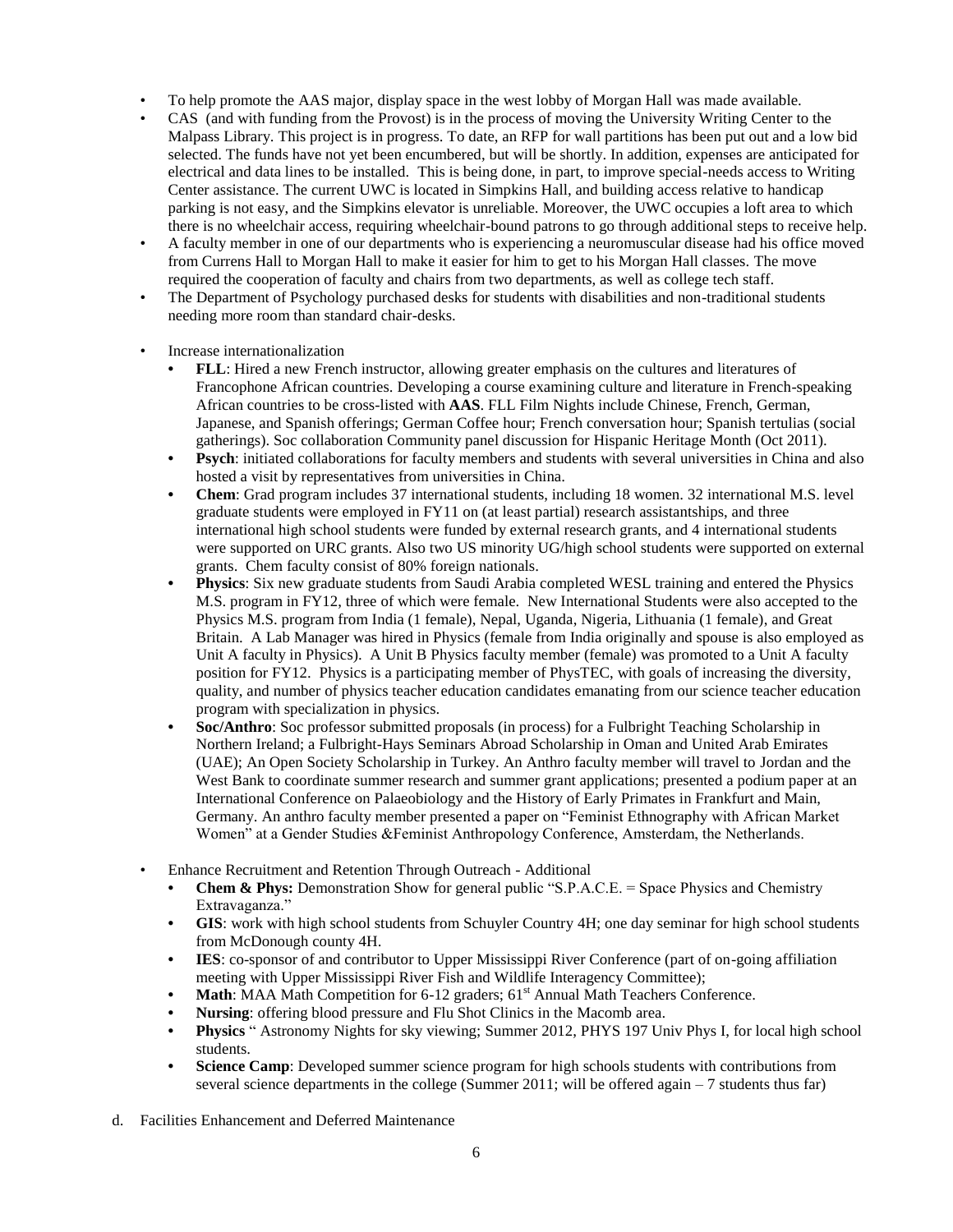- Support for renovation of science laboratories: CAS has been involved with the planning and design of the renovation of science laboratories, Nursing facilities, and the building initiatives in the Quad Cities (COPS improvement dollars (in progress). Deans Martinelli-Fernandez, Schmidt, and Morgan sit on planning meetings, which include representatives from physical plant, QC leadership team, and architectural firm.
- Support for Engineering and Nursing facilities: Same as above (Nursing)
- Support for Performing Arts Center  $(n/a)$
- Renewed funding for classroom renovation  $(n/a)$
- Completion of renovation projects (Memorial Hall) (n/a)
- Support for the enhancement of technology infrastructure: CAS has hosted meetings with members of UTEC and CAS faculty, staff, and administrators.
- Other: CAS/Library Writing Center (see Access & Equity: Space Facilities & Allocations)
- e. Fiscal Responsibility and Accountability
	- Review departmental budgets

As in last year, the College encouraged its departments to exercise fiscal responsibility in managing their budgets. These efforts have been facilitated by the College's development and implementation of an online Travel Request Form that is a companion to our online Purchase Request Form.

- Allocate new funding and reallocate variance dollars to support University priorities See section 4.b. below.
- Identify alternative funding sources See section 4.a and 4.c below.
- Review academic program costs Academic program costs are reviewed on an ongoing basis as triggered by personnel requests, program reviews, feasibility studies for new programs and via the annual consolidated report process.
- 3. Indicate measures of productivity by which the unit's successes can be illustrated.
	- 1. Measures related to academic support
		- a. Continuing development, refinement, and assessment of curriculum reflective of student needs and university goals as prioritized by academic support of undergraduate and graduate majors, professional degree programs, minors, First Year Experience initiative, general education, and service courses.
		- b. Mentored student/faculty research, student professional development (participation in conferences, publications, etc.), participation in the honors program, student experiential learning and internship involvement.
		- c. Initiatives to increase student appreciation and understanding of diversity, globalization, and internationalization.
		- d. Student recruitment and retention initiatives and events.
		- e. Numbers of majors and minors (especially in relation to the number of tenure/tenure-track faculty in a department).
	- 2. Measures related to faculty
		- a. Faculty teaching experience.
		- b. Faculty professional achievements realized in publications, presentations, extramural funding.
		- c. Support of development, recruitment, and retention of a qualified and diverse faculty.
	- 3. Measures related to the performance of the major non-departmental units within the college (e.g., IES, GIS Center)
		- a. Research (grants, contracts, publications, presentations) and academic activities central to the mission of the unit as measured in faculty productivity and student participation.
	- 4. Measures related to college-wide initiatives
		- a. Support of the liberal arts and sciences mission.
		- b. Continued support of university-wide initiatives such as First Year Experience, internationalization, support and development of WIU-QC programs and offerings, and the American Democracy Project.
		- d. Continued commitment to important outreach activities.
		- e. Continued work toward implementing advancement/development initiatives
	- 4. Describe how the division used any of the following categories of funds to enhance accomplishments and productivity:
		- a. Western Illinois University Foundation funds:

The College expended \$154,020.40 in WIU Foundation funds during the period from July 1, 2011 through February 29, 2012. Of these expenditures, 61% (\$93,559.20) were in support of student scholarships, 26% (\$40,189.20) covered contractual expenses, and the remaining 13% (\$20,272.00) covered miscellaneous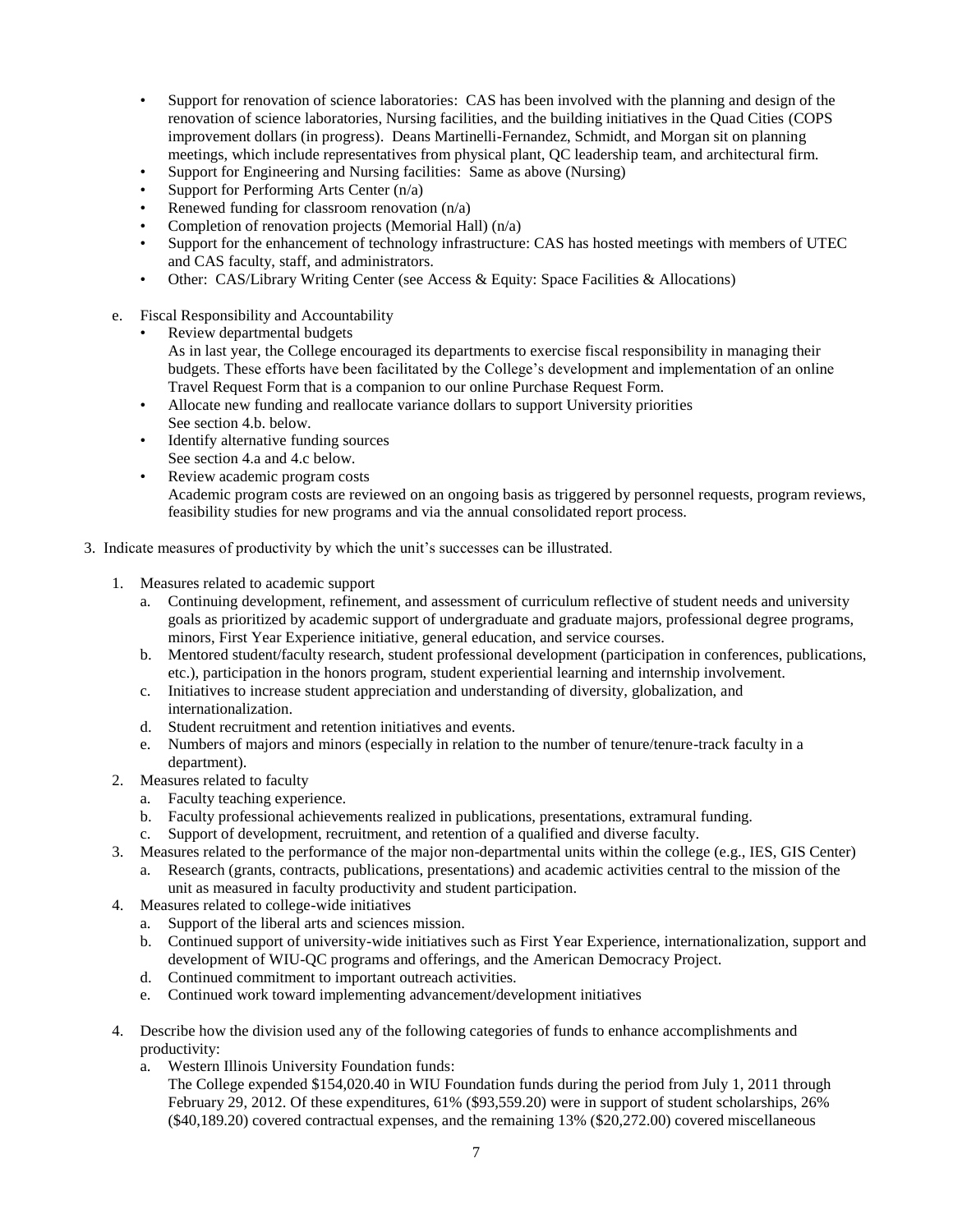expenses (e.g., consumables, equipment, etc.)

b. Funds available due to vacant positions or dollars saved through hiring of new personnel at whatever level those funds reside:

Personnel variance funds are no longer available to the college, as these funds now revert to the Provost's budget. Of the funds that reverted to the Provost, the College was allowed to provide funds to our departments to support student help and GA/TA positions for the end of FY11 (\$5985) and FY12 (\$69,708).

c. Grants, contracts, or local funds:

Grants and contracts received in FY12 (through February 28, 2012) totaled \$366,847 (7) [ FY11 \$637,472 (14)]. The number of grant submissions remained the same as last year 18, although the total amount declined (FY12, c. 1.2Mil; FY11, c. 2.6 mil). Grant funding was used to purchase scientific equipment used in both research and teaching, to fund undergraduate and graduate research, to provide travel expenses for faculty and students attending profession meetings, and to conduct K-12 outreach activities. Additionally, funds received through local accounts totaled \$123,911 through February 28, 1012. (FY11: \$145,130 through February 28, 2011). Those funds were generated through internal grants and the GIS Center and the Western Survey Research Center. Funds were used to support equipment and commodity purchases, research travel, and to employ undergraduate and graduate students. Additional grants and contracts are pending through the remainder of FY12.

- d. Internal Reallocations: For reallocations over \$20,000, identify the amount, area that was reallocated from, and the priority that funds supported Due to the fiscal situation, the loss of College control of personnel variance funds and the College's return of \$171,693.05 (or 18.4%) of its operating budget to the Provost, there were no internal reallocations in excess of \$20,000 in the reporting period.
- e. Other fund sources: None

#### **Budget Enhancement Outcomes for FY12**

For each budget enhancement received in FY12 complete an Accountability Report form (Attachment A). Be specific about approved productivity measures.

#### **See attachments:**

- **A1. Phase II of Currens Hall Remodeling for School of Nursing Laboratories**
- **A2. Continuous funding for university-wide site licenses for Mathematica and ArcGIS software**
- **A3. Move University Writing Center to Malpass Library**
- **A4. Mock Elections**
- **A5. Phase I of Currens Hall Remodeling for School of Nursing Offices**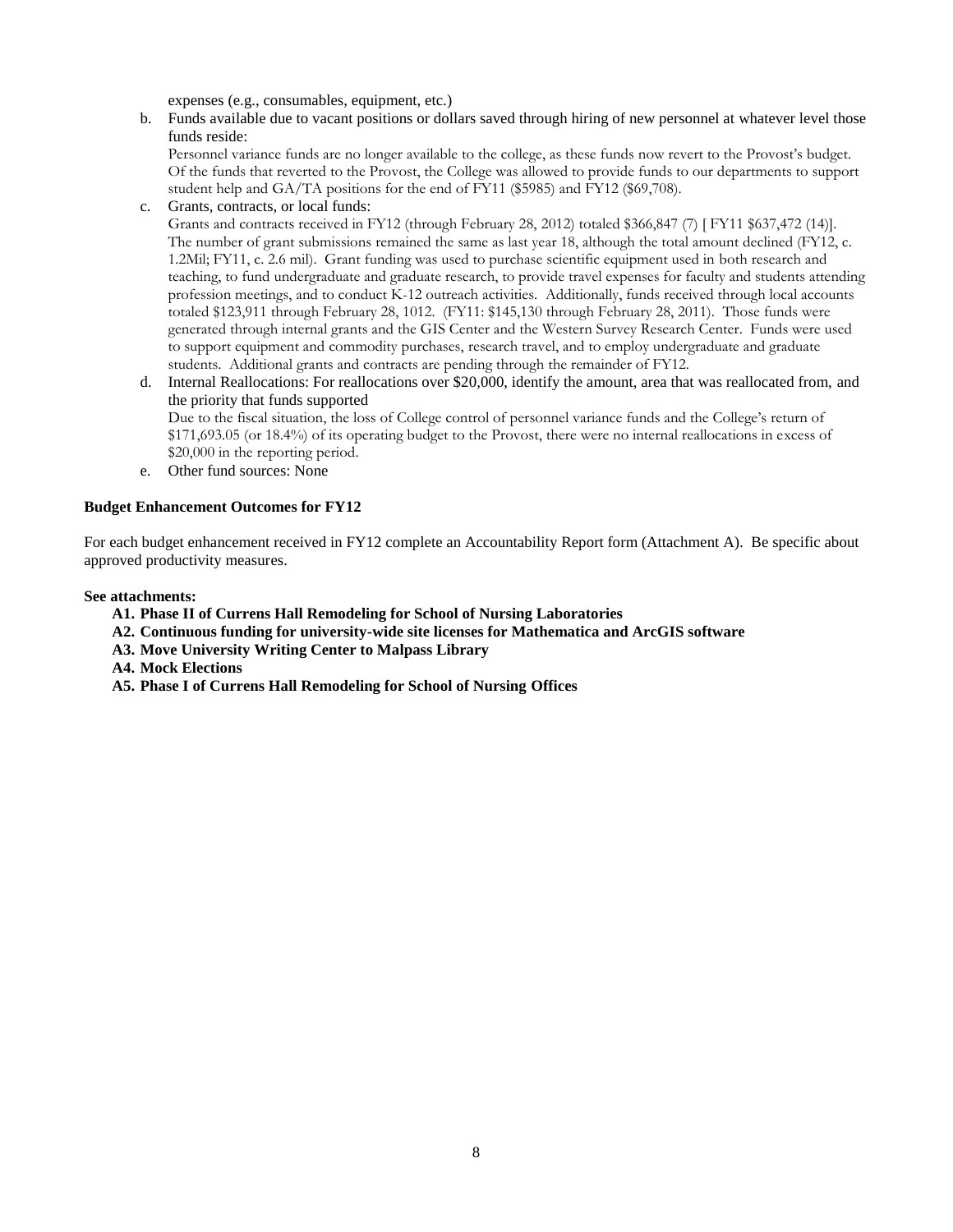#### **BUDGET YEAR Fiscal Year 2013 Major Objectives and Productivity Measures for FY13**

1. List the most important goals and objectives the division will pursue in FY13, and how these actions will be measured/assessed: CAS major goals and objectives for FY12 fell under the general areas of the Academic Affairs Goals for this year. In addition, they are reflective of our commitment to the core values of academic excellence, educational opportunity, personal growth, and social responsibility. These goals and objectives continue to be in support of HVHE 2008- 2018. Through curriculum development and planning, our departments continue to improve our recruitment of students to and retention of CAS majors. Our centers and institutes - Institute for Environmental Studies (IES), Western Survey Research Center (WSRC which will be merged with IES), and the Geographic Information Center (GIS) - also contributed to the above goals, often demonstrating a necessary connection between excellence in student learning in undergraduate and graduate studies, student and faculty research and the opportunities afforded by service, outreach, and partnership relationships. Advancement initiatives supported and enhanced these activities. We are particularly excited about our commitment to Essential Skills, focusing on computational and writing skills necessary for student success. This began as a partnership between COEHS and CAS departments of Mathematics and English and Journalism in addressing challenges faced with the recent Basic Skills exams in Teacher Education in Illinois. CAS is also excited about being a key partner to the growth of our Quad Cities campus, through determining how general education can be delivered and to emphasize the kind of learning and opportunities that underscore CAS's presence in the QC. While not a goal and not easily measurable, the importance of a liberal arts education needs to be addressed directly in more general discussion concerning the centrality of CAS to the University's overall mission. Over the next year during CAS Faculty and Friends monthly gatherings, CAS will host conversations about (1) Understanding General Education as a Liberal Arts Education; (2) Understanding Essential Skills as a road to academic excellence; (3) What does  $21<sup>st</sup>$  century education in CAS disciplines look like?

- a. Student learning and program development (Goals 1.1.a-f; 1.2.e; 2.1.a-f; 2.2.a-b; 2.3.; 3.1.a-l; 3.2.b; 3.2.e; 3.2.i)
	- 1. CAS Major Initiatives
		- Teacher Ed programs to meet new 2013/15 Illinois Professional Teaching Standards; Explore alternate formats for offering developmental and competency courses in Mathematics, especially with Math 099, working with CITR. Improve students Math099/100 success (mid-term); Writing and Reading Initiative in Essential Skills
		- Recruitment and retention Exploration of affiliative agreements and continue to work with Student Service
		- Support of WIU-Women in Science Initiative
		- •. QC presence: General Education Delivery; Implement English Major; Explore additional majors (e.g., SOC)
	- 2*.* CAS/E+J: Address and solve the accessibility problems in Simpkins Hall elevator repair and wheel chair lift to Simpkins Loft. Current state of equipment interferes with delivery of courses and student/faculty access to classes and services.
	- 3. Environmental Science Ph.D. program (Goals 1.1.a, 2.1.a, 2.1.b, 2.1.c, 2.1.d, 3.1.h, 4.1.b).
		- a. Advance ES Ph.D. program through approval by the IBHE. (Short and mid-term; measurement: incremental progress through and ultimate success in obtaining appropriate approvals.)
		- b. Develop the infrastructure needed to offer the ES Ph.D. program. (Short and mid-term; measurement: tracking progress and outcomes through approved recruitment, laboratory design, fund raising, and equipment acquisition processes.)
			- Continue close coordination with WIU-QC on the design and construction of laboratory facilities to accommodate the ES Ph.D. Program at WIU-QC's Riverfront Campus, especially in Phase III planning.
			- Acquire equipment and materials for the ES Ph.D. Program's advanced environmental analysis laboratory. This includes working collaboratively with the CAS Dean and the VP for Advancement and Public Service to develop non-appropriated sources of support for this initiative.
			- Continue to provide support to the Nahant Marsh Education Center to develop field station capabilities for faculty and student research, including direct access to the Mississippi River and onsite storage for research vessels.
		- c. Increase environmental and sustainability awareness and literacy at WIU and in surrounding communities. This includes the incorporation of environmental and sustainability related issues across curricula in addition to other outreach activities. (Short-term; measurement: attendee number and type (potential student, student, faculty, staff, *etc.*) in attendance at sponsored engagements.)
			- Host 2012 QC Environmental Youth Summit; co-sponsor 2012 Upper Mississippi River Conference.
			- Continue to provide multidisciplinary support for Coneflower Project: Infusing Sustainability across the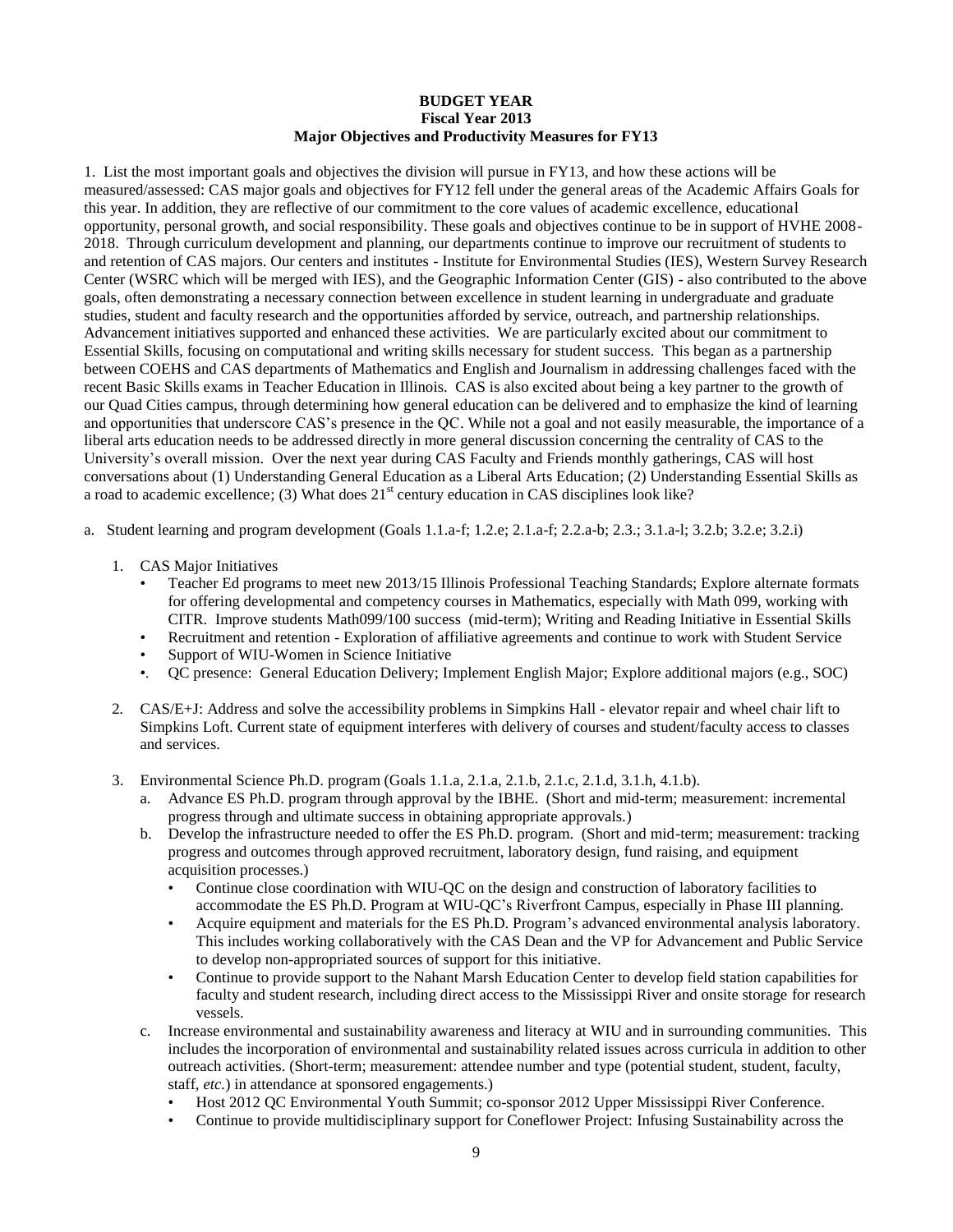Curriculum.

- Establish and grow an online resource for faculty interested in incorporating environmental and sustainability issues in their courses and curricula.
- Provide support for WIU's annual Environmental Summit.
- Continue support of Sustainability Brown Bag Presentations.
- Continue engagement with the Friends of Vishnu Springs in support of the Ira and Reatha T. Post Wildlife Sanctuary, including co-sponsorship of the  $4<sup>th</sup>$  Annual Open House at the Post Wildlife Sanctuary.
- 4. Provide support for student recruitment. (Short-term; measurement: attendee number and type (potential student, student, faculty, staff, *etc.*) in attendance at sponsored engagements.)
	- a. Host the 2012 Quad Cities Environmental Youth Summit at WIU-QC and co-sponsor the 2012 Upper Mississippi River Conference (September 2012).
	- b. Maintain and grow positive working relationships with Eastern Iowa Community College District through service on the Natural Resource Technology Advisory Board.
	- c. Continue collaborative marketing initiative with RPTA-QC, BIOL, and the Museum Studies Program.
- 5. Sciences Collaborations: Seek approval of Lab Charge Proposal to help cover consumables and teaching lab maintenance. New position CAS Instrument maintenance (college-level technician to maintain and repair scientific equipment).
- 6. Support Liberal Arts and Sciences (LAS) degree programs at the baccalaureate and post-baccalaureate levels to serve students in Macomb and QC (ongoing). (Goals 1.1.a.1; 1.1.e-f; 2.1.c; 3.1.c)
	- a. Continue to explore the program administration structure for Macomb and QC programs (currently administered by a single faculty director).
	- b. Continue to offer courses in support of Western's commitment to students at the Quad Cities campus, especially in support of the LAS degree (on-going).
	- c. Support dual-admission program with Black Hawk College (on-going).
	- d. Increase collaboration with other units in the College of Arts and Sciences to identify more faculty to work with MLAS students on the required LAS 504 Integrated Independent Study and the 6-credit exit option.
	- e. Identify additional faculty who can rotate through LAS 501, 502, and 503 in Macomb and the Quad Cities so we can offer all sections face-to-face.
	- f. Continue to secure commitments to secure a budget and to systematically add new faculty to augment to reflect growing enrollment at Quad Cities campus (on-going).
	- g. Generate funds to develop a general foundation account for LAS that could be used for student and program support with a short-term goal of \$5000.00.
	- h. Upgrade QC associate faculty in Psychology position from 50% to 100% to facilitate General Education offerings and to improve options for Psychology minors, BLAS majors and other students requiring psychology courses.
- 7. Offer /WS Race, Class and Gender as part of the Dealing with Differences Institute and incorporate it into a regular rotation during the academic year (ongoing).
- 8. Continue to support &promote the American Democracy Project /Civic Engagement (ongoing). (Goals 3.2.a; 5.1.a)
- 9. On-going support of School of Nursing and the Nursing program (Goal 1.1.a.1; 1.1.e-f; 2.3.e; 3.1.c).
	- a. Support affiliative colleges in the western Illinois region and explore similar arrangements with other colleges, including Trinity
	- b. Complete nursing resource centers for skills and classrooms (short; mid-term).
	- c. Maintain CCNE (Commission on Collegiate Nursing Administration) accreditation.
	- d. Submit a feasibility study for a Doctorate in Nursing Practice program. Also, explore the feasibility of offering such a program via distance delivery will be considered (mid-term).
	- e. Increase number of sections for support courses in Biol and Chem and other disciplines as appropriate.
	- f. Continue to support living/learning community with 60 female and 15 male students.
	- g. Hire 50% support specialist.
	- h. Obtain approval to initiate Graduate Nursing (BSN to DNP) program and develop course descriptions and objectives.
	- i. Continue to convert face-to-face RN-BSN completion program to a fully on-line format.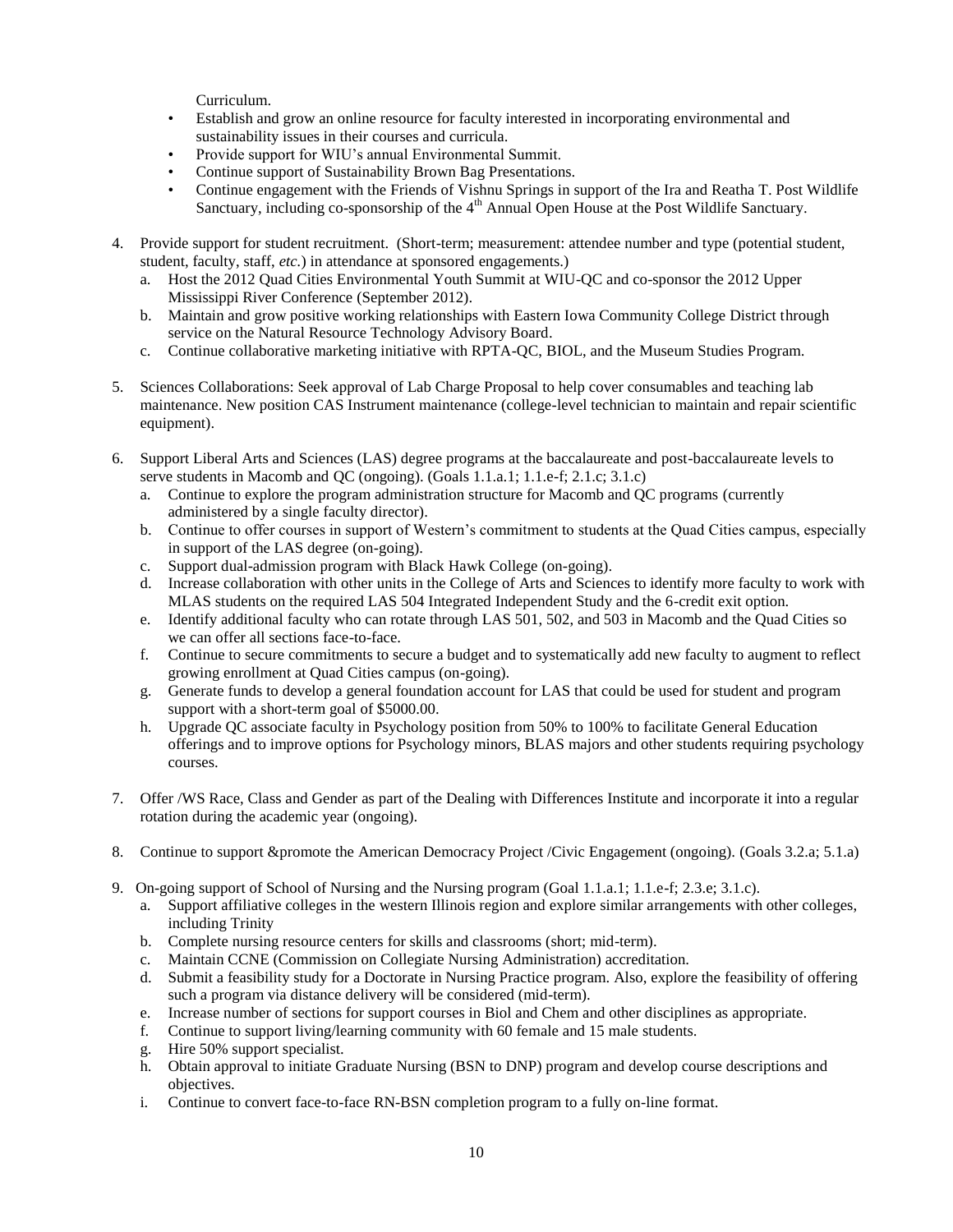- 10. Seek substance abuse accreditation in Psychology to give students the opportunity to become Certified Alcohol and Drug Counselors (CADC). Integrating substance abuse counselor training with BS Psychology will provide graduates with a unique combination of skills (Goals 1.1.a.1; 3.1.d; 3.1.e).
	- a. Pursue accreditation by Illinois Alcohol and Other Drug Abuse Professional Certification Association (m/t).
- 11. Establish an Earth/Space Science Teacher Certificate Option in Geology. (Goals 1.1.a.1; 2.1.b). a. Implement and support Earth/Space Science Teacher Certificate Option (short-term).
- 12. GEOL-Hire and mentor new faculty member with speciality in Geomorphology/Engineering Geology/Glacial.
- 13. Support the FYE initiative by offering appropriate number of courses based on past agreements and current enrollment) with additional support contingent on enrollment figures and funding (on-going) (Goal 3.2.e).
	- a. Teach the range of classes as described above.
- 14. Develop Integrated BS and MS Degree Programs in Biological Sciences (mid-term). (Goals 1.1.a.1; 3.1.d; 3.1.e).
- 15. Support continued growth of Forensic Chemistry Program. (Goals 1.1.a.1; 2.1.b; 4.2.f)
	- a. Obtain accreditation from AAFS (mid-term).
	- b. Secure tenure track position Forensic Chemical Toxicology
- 16. Geographic Information Systems (GIS) (Goals 2.2.a; 2.1.c; 5.2.d-f):
	- a. McDonough County GIS Center: Supports interdisciplinary externally funded GIS research programs and outreach activities.
		- To create and pursue research and outreach activities in GIS, especially through external grants and contracts (on-going).
		- Pursue joint membership, with other Illinois universities, in the University Consortium for Geographic Information Science (UCGIS) (long-term).
	- b. Support academic program and research development related to GIS at WIU-QC.
		- Continue to promote GIS at the Quad Cities campus through upgraded computer facilities and offer GIS courses (mid-term).
		- Develop a GIS Center at the Quad Cities campus similar to the McDonough County GIS Center that will provide access to grants from Quad Cities' governments (long-term).
- 17. Obtain small, specialized equipment items to meet dramatic upsurge in CHEM 370 enrollments caused by additional students from Forensic Chemistry and the Integrated Baccalaureate and Master's Degree Program in Chemistry (short-term). (Goals 1.1.a.1; 2.1.b)
	- a. Continuation of Chemistry Unit B and Temporary faculty
	- b. Host and organize 24th annual Illinois Student Research Conference
	- c. Upgrade of NMR facility
	- d. Replacement of fume hoods in all chemistry labs
	- e. Installation of sprinkler system in larger labs and stockrooms
	- f. Renovation of all teaching labs (benches, plumbing, electrical)
	- g. Renovation of all chemistry research labs
	- h. Purchase/Replace ventilated cabinets CH 123
- 18. Submit paperwork for creating a new Foreign Language major in FFL (short-term). (Goals 1.1.a.1; 2.1.b)
	- a. Receive full, unconditional accreditation for the French and Spanish Teacher Education programs.
	- b. Convert the temporary French instructor position into a permanent Unit B position.
- 19. Explore possibility of developing a pharmacy program (long-term). (1.1.a.1; 2.1.b; 3.1.j)
- 20. Explore development of post-bac certificate in Survey Methods (WSR/IES; mid-term). (Goals 1.1.a.1; 2.1.b)
- b. Support Student/Faculty Research, Experiential Learning and Related Academic Programs
	- 1. Support of student/faculty research and creative activity (ongoing). (Goals 2.2.g; 3.2.b; 5.1.a)
		- a. Maintain funding to support the College of Arts and Sciences Undergraduate Research program.
		- b. Maintain the institutional CUR membership.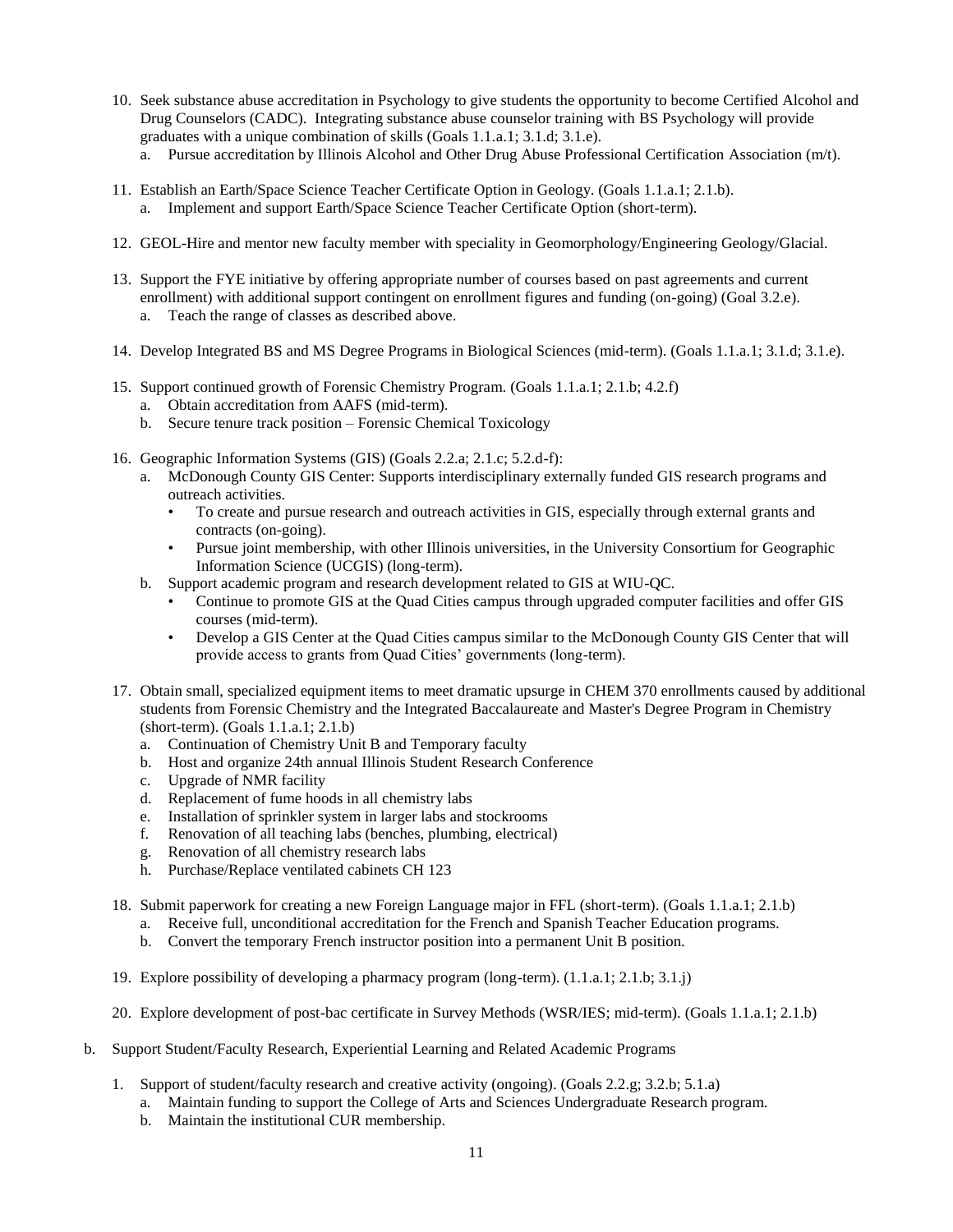- c. Maintain CAS match for Graduate Student Research & Professional Development Fund Awards.
- 2. Environmental Studies (Goals 2.2.a; 2.2.b; 2.2.d.; 2.2.g.; 4.1.b.; 5.3.l):
	- a. Institute for Environmental Studies
		- Support the development and submission of competitive proposals to funding agencies for multidisciplinary environmental research. (Goals 2.2.a, 2.2.b, 2.2.d, 5.3.l)
		- Continue to develop partnership between WIU and the U.S. Fish & Wildlife Service. (Goals: 2.2.a, 2.2.d, 4.1.b, 5.3.l)
		- Maintain leadership in the Upper Mississippi River Conference planning process and increase participation of WIU faculty, students, & staff. (Goals: 2.2.g, 4.1.b, 5.3.l)
	- b. Goal: Increase educational, research and outreach activities at the Kibbe Life Sciences Station.
		- Replace current laboratory facility at Kibbe Life Sciences Station to enhance teaching and research laboratory-based activities to replace the current 1900s structure, which has significant structural and infrastructural limitations. Continue development of a building plan and seek external funding for construction of a new facility (long-term; Advancement).
		- Secure funding to increase handicap access (primarily in terms of boat dock facilities, river access and trail access) to Kibbe Station resources (mid-term; through Advancement).
		- Identify sources of funds to purchase all land in drainage areas of Kibbe Life Sciences Station including 220 acres of agricultural land in the upper area of the drainages, which would prevent continued erosion
		- Miltner House: Renovation necessary to insure the structural integrity of the building that provides housing for the Kibbe site manager. The Physical Plant has been notified and is investigating these critical repairs.
	- c. Facilitate offerings of a lab-based curriculum, develop an environmental lab facility at the QC campus (l/t).
		- Seek environmental lab space allocation at the Riverfront campus.
		- Continue collaboration on seeking funding for creation of environmental lab space with Niabi Zoo (l/t)
		- Hire an organismal zoologist with a background in molecular and cell biology for QC within the next  $(m/t)$
	- d. Goal: Secure funds for the greenhouse remodeling (mid to long-term).
- 3. Geographic Information Systems (GIS) (Goals 2.2.a; 2.1.c; 5.2.d-f):
	- a. McDonough County GIS Center: To support interdisciplinary externally funded GIS research programs and outreach activities.
		- Create GIS research and outreach activities, especially through external grants and contracts (on-going).
		- Pursue joint membership, with other Illinois universities in the University Consortium for Geographic Information Science (UCGIS) (long-term).
	- b. Support academic program and research development related to GIS at WIU-QC.
		- Continue to promote GIS at the QC campus through upgraded computer facilities  $\&$  offer GIS courses (m/t).
	- c. Develop a GIS Center at the Quad Cities campus similar to the McDonough County GIS Center that will provide access to grants from Quad Cities' governments (long-term).
- 4. Western Survey Research Center (Goals 2.1.c; 2.2a; 5.2.d-f): Activities will be integrated within IES
	- a. Integrate survey research in undergraduate curriculum and support survey research minor (Political Science, Sociology/Anthropology, Psychology) (short-term; on-going).
	- b. Increase number of students in Survey Research Minor (mid-term).
	- c. Collaborate with Sociology to create a post-bac certificate in Public Opinion/Survey Research Methods.
- c. Support Internationalization (Goals 4.1.a; 4.2.d; 5.1.b).
	- 1. Identify, promote, and support opportunities for internationalization of curriculum and international studies and experience opportunities.
		- a. Continue support of studies abroad programs (e.g., WISE Spain, Germany.) (on-going).
		- b. Continue supporting international visiting scholars (on-going).
		- c. Continue efforts to hire international faculty
		- d. Support developing international connections With CIS (mid-term).
		- e. Develop new courses in English and Journalism in International Relations and Global Advertising (short-term).
- d. Ongoing Support of Existing Quality Programs to Enhance Student Learning and Foster Faculty Scholarly/Professional Activities (Goals 1.1.a; 2.1.e; 2.2.b&g; 2.3.a-g; 3.2.b; 5.1.a; 5.3; 6.1.h.1; 6.1.h.4).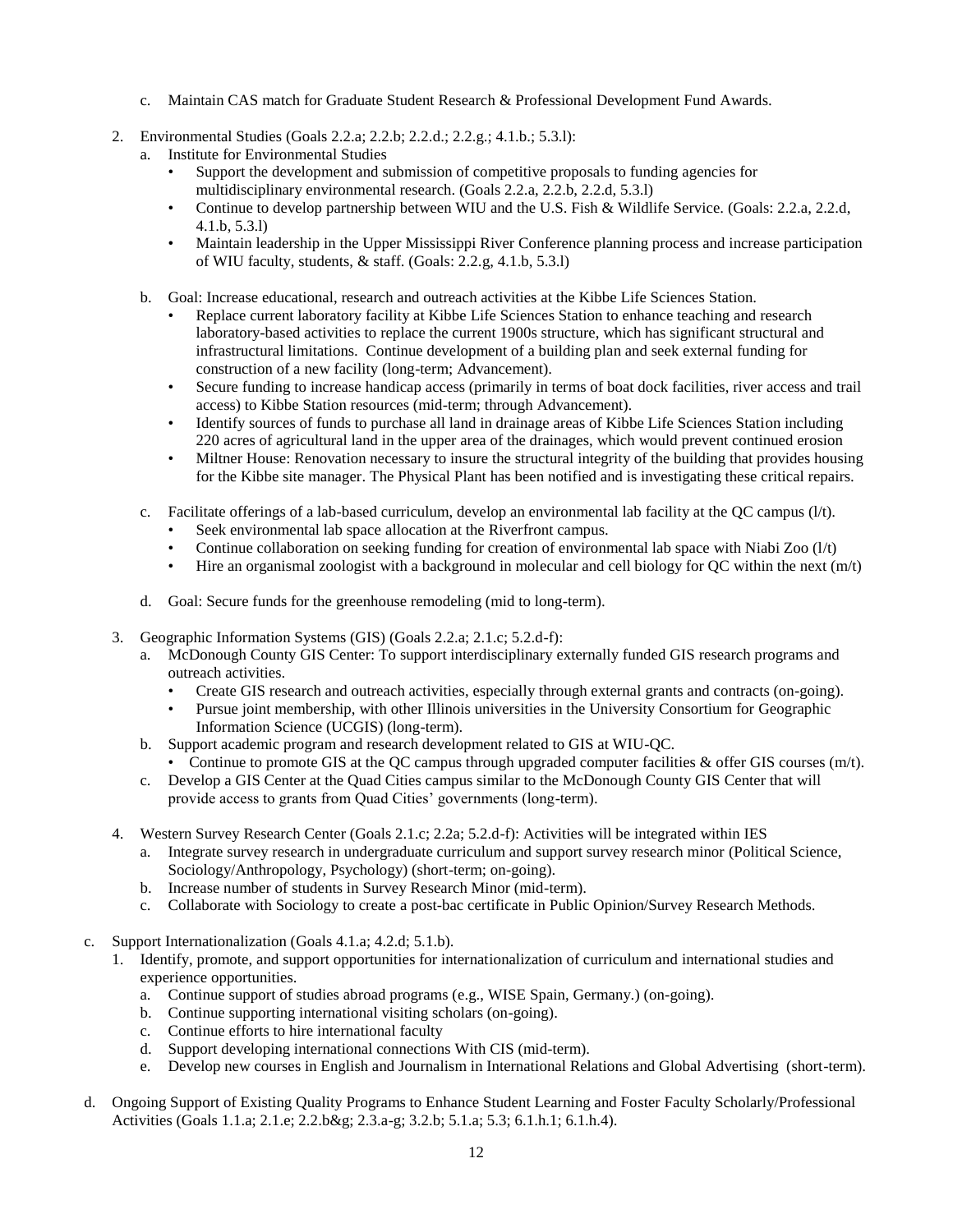- 1. Maintain appropriate accreditation for programs, including (a) NCATE accreditations for teacher education programs in Eng, FFL, Hist, Science, and Math, including continuation of funds for observation and evaluation of Social Science Teacher Education majors, \$2,000/year and to recruit students into our teacher education programs, especially in the high demand areas of mathematics and science, (b) CCNE accreditation for Nursing, and (c) AAFS accreditation for Forensic Chemistry (on-going). (Goals 2 2.1.e.; 4.2.f; 6.h.1; 6.1.h.4)
- 2. Promote faculty research output (on-going). (Goal 2.2.a-g)
	- Increase the number and/or quality of faculty publications, presentations.
	- Support externally funded research through increased grant submissions and special programs.
	- Continue to increase funds for faculty travel to present research.
	- Request startup funds for new faculty hires and to honor previous commitments/agreements
- 3. Secure equipment upgrades to support education and research (short-term; on-going). (Goals 2.3.a-g)
- 4. Continue to support the College of Arts and Sciences student recruitment fund (Goal 1.1.a) to assist departments in meeting their identified enrollment goals (e.g., number of majors; diversity of students; students with higher mean ACT scores (on-going). Continue to develop Student Ambassador program in consultation with departments.
- 5. Improve facilities for students and faculty (on-going). (Goals 5.3.e, i & l)
- 6. Secure commitment of state funds for the new science building (long-term) (Goals 5.3.i & l).
- 7. Setup funds in operating budget to support equipment/technology/renovation (short-term; on-going).
- 8. Obtain approval to implement a lab charge for courses in Biol, Chem, Geog, Nursing and Phys to supplement static appropriated budgets and to bring our practices in line with comparable Illinois institutions  $(s/t)$ . (Goals 1.2.b; 2.1.g)
- 9. Reinstate CAS Faculty Mentor program to provide an opportunity for CAS faculty to develop research and scholarship connections with established faculty researchers/scholars in universities other than WIU (on-going).
- 10. Institute an on-line refereed journal in the area of creative writing (E&J).
- 11. Establish the National Writing Project to enhance the Writing Program and Writing Center (mid-term). (Goal 2.2)
- 12. Hire a full-time equipment technician to service scientific equipment in Biol, Chem and Phys (m/t). (Goal 2.2.d)
- 13. Replacement of existing Nuclear Magnetic Resonance (NMR) Spectrometer for Chemistry; this 10 year old piece of equipment is essential in the execution of at least five external grants (mid-term). (Goals 1.1.a.1; 2.2.d)
- 14. Continue and expand summer research activities for faculty and students in HBCU and specific high school programs to increase diversity in STEM disciplines (ongoing).
- e. Support Faculty Diversity Initiatives (on-going) (Goals 1.2.e; 2.2.e).
	- 1. Support Dual Career and Recruitment Program as appropriate.
	- 2. Support Visiting Scholars program as appropriate.
	- 3. Incorporate diversity objectives in faculty searches.
	- 4. Continue CAS participation in the Provost's Underrepresented Minority Dissertation Fellowship Program.
- f. Key Advancement Initiatives in CAS Advancement Plan (Goals 1.1.a.4; 1.2.c; 2.2.g; 3.3.a; 3.3.b):
	- 1. Increase external funding for CAS scholarships through donor solicitation and events such as the Annual CAS Scholarship Dinner and other external events (on-going).
	- 2. Increase external funding for faculty development activities.
	- 3. Increase external funding for the CAS undergraduate research and creative activity program (mid-term; on-going).
	- 4. Secure external funding for CAS Endowed Professorships (mid-term; long-term).
	- 5. Secure external funding for Nursing Program (mid-term).
	- 6. Continue securing funds for possible Center for Substance Abuse (including student scholarships, assistantships, faculty development) (mid-term).
	- 7. Continue development efforts with CAS advancement advisory board in support of CAS Advancement Plan and to re-evaluate goals (on-going).
	- 8. Continue to deliver the College's magazine, FOCUS in an online format (short-term; on-going).
		- a. Faculty and staff re-assigned time.
		- b. Magazine production costs (mailing lists)
- 2. Describe how these objectives build upon goals in divisional and/or institutional strategic plans. See items above.

3. For each technology item, indicate whether you intend to have the action completed in the short-term (next 12 months), mid-term  $(2-4 \text{ years})$ , or long term  $(5+\text{ years})$ .

See items above.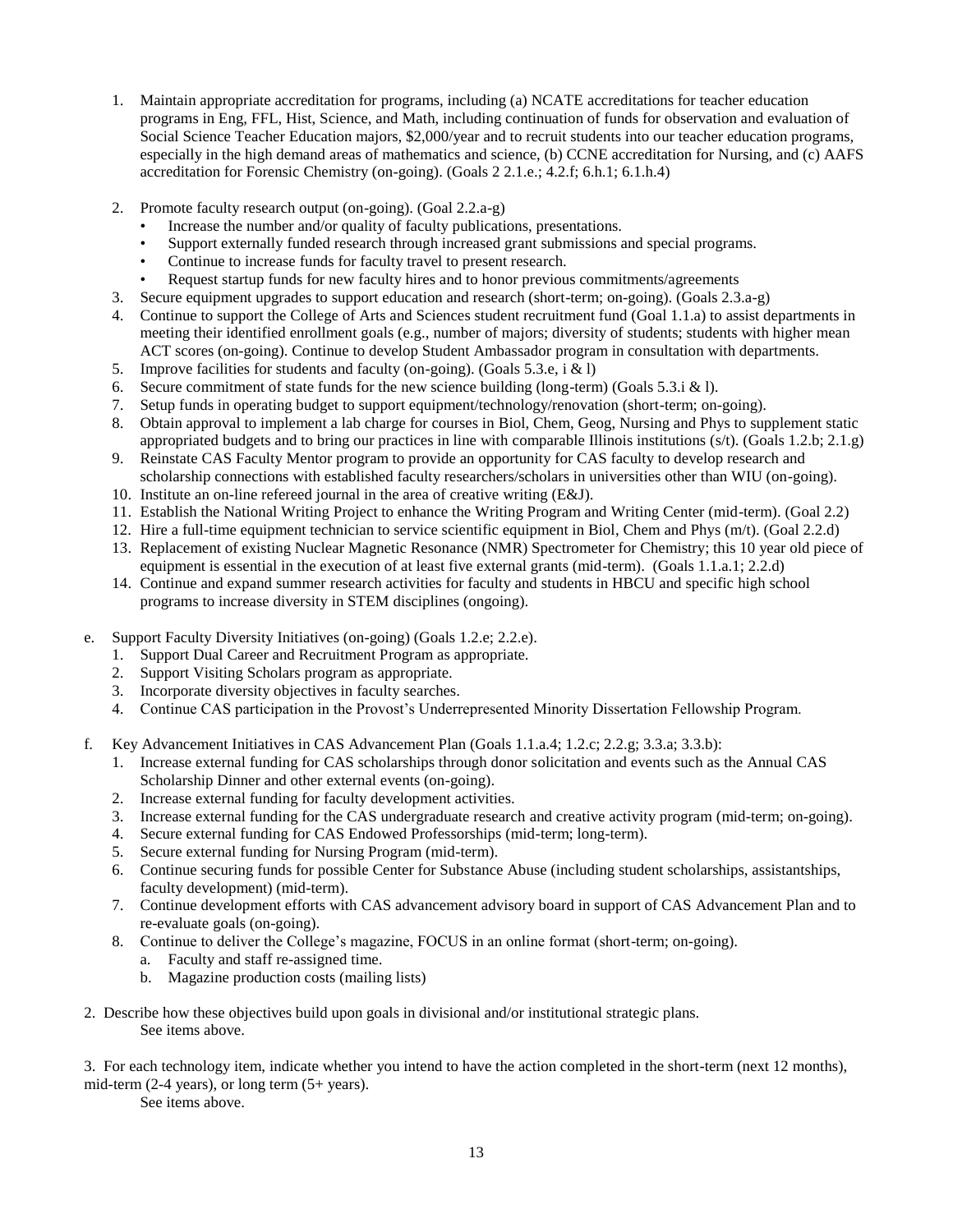### **Technology Goals and Objectives**

1. List the most important technological goals and objectives the division will pursue in FY13, and how these will be measured/assessed.

CAS's technology plan has three priorities: infrastructure (which includes technology-enhanced classrooms, videoconferencing and the like), equipment (computers for faculty, staff and classroom labs, as well as presentation equipment in enhanced classrooms) and personnel. Recent budgetary circumstances and the loss of control of college personnel variance funds have resulted in the college having a somewhat limited role in supporting technology for our faculty, students and staff. Hence, the preservation of basic operability of technology resources is our primary focus and, consequently, the CAS has realigned its technology goals as follows:

- 1. Maintain current level of functioning technology-enhanced classrooms CAS maintains over 45 technology enhanced classrooms. Outside of a small number equipped and primarily maintained by University Technology, the maintenance and upkeep of these rooms is the responsibility of the College technology staff, which consists of one Instructional Technology Systems Manager (ITSM) and several student workers. *(Goals 2.3.b*; mid- and long term)
- 2. Maintain working computers for faculty, staff and in department-based computer labs the number of aging computers used by our faculty and staff is reaching concerning levels. One hundred and thirty-one faculty and staff members in CAS have primary office computers that were purchase in 2006 or earlier. One hundred and thirty-eight classroom lab computers, which see heavy use, also carry purchase dates of 2006 or earlier. These machines, as well one hundred seventy-one additional computers purchased in 2007, are nearing the end of their operational lives. The College has prioritized the repair and, when necessary, the replacement of non-functional computers, but the rate of failure is increasing and replacing even a fraction of the computers listed above would completely exhaust the College's operating budget. *(Goals 2.3.a*, short term)
- 3. Augment current availability of teleconferencing-capable classrooms through the use of Foundation funds (in Biology) and department and college funds (in English) the College hopes to add two teleconferencing classrooms within the current calendar year. These rooms have become increasingly important with the continued development of programs at the QC campus. *(Goals 2.3.e*, short term)
- 4. Revise the College's technology plan included will be reconsideration of the College's computer replacement plan and the list of rooms for which electronic enhancement is desired. *(Goals 2.3.b*, short term)
- 5. Restructure college technology staffing to meet current needs the College employs one ITSM and several student workers as technology support. An additional ITSM serves as the College's web master. The increased demands on College staff to support technology equipment and classrooms, as well as the adoption and implementation of the content-management system for web pages suggests some restructuring of these positions and their responsibilities is in order, with the goal of increasing technology support to deal with the increased demands and aging infrastructure/equipment. *(Goals 2.3.c*, mid term)
- 6. Accelerate the pace at which new technology classrooms are created work with University Technology and central administration to convert additional classrooms to support electronic presentation. *(Goals 2.3.b*; midand long term)
- 2. Describe how these objectives build upon goals in divisional and/or institutional strategic plans. See above.
- 3. For each technology item, indicate whether you intend to have the action completed in the short-term (next 12 months), mid-term  $(2-4 \text{ years})$ , or long term  $(5+\text{ years})$ . See above.

### **Internal Reallocations and Reorganizations**

- 1. What are planned FY13 reallocations or reorganizations, including the movement of positions, the upgrade of positions, the creation of new positions, or the reallocation of personnel or operating funds?
	- CAS plans to incorporate the major functions of the Western Survey Research Center into the Institute for Environmental Studies. While this will preserve much of the functionality of the WSRC, it will provide savings in administrative costs of \$22,476 annually. (Goal 2: Enrich Academic Excellence: Provide strong commitments and increase opportunities to support research, scholarly/creative activities, and public service and outreach)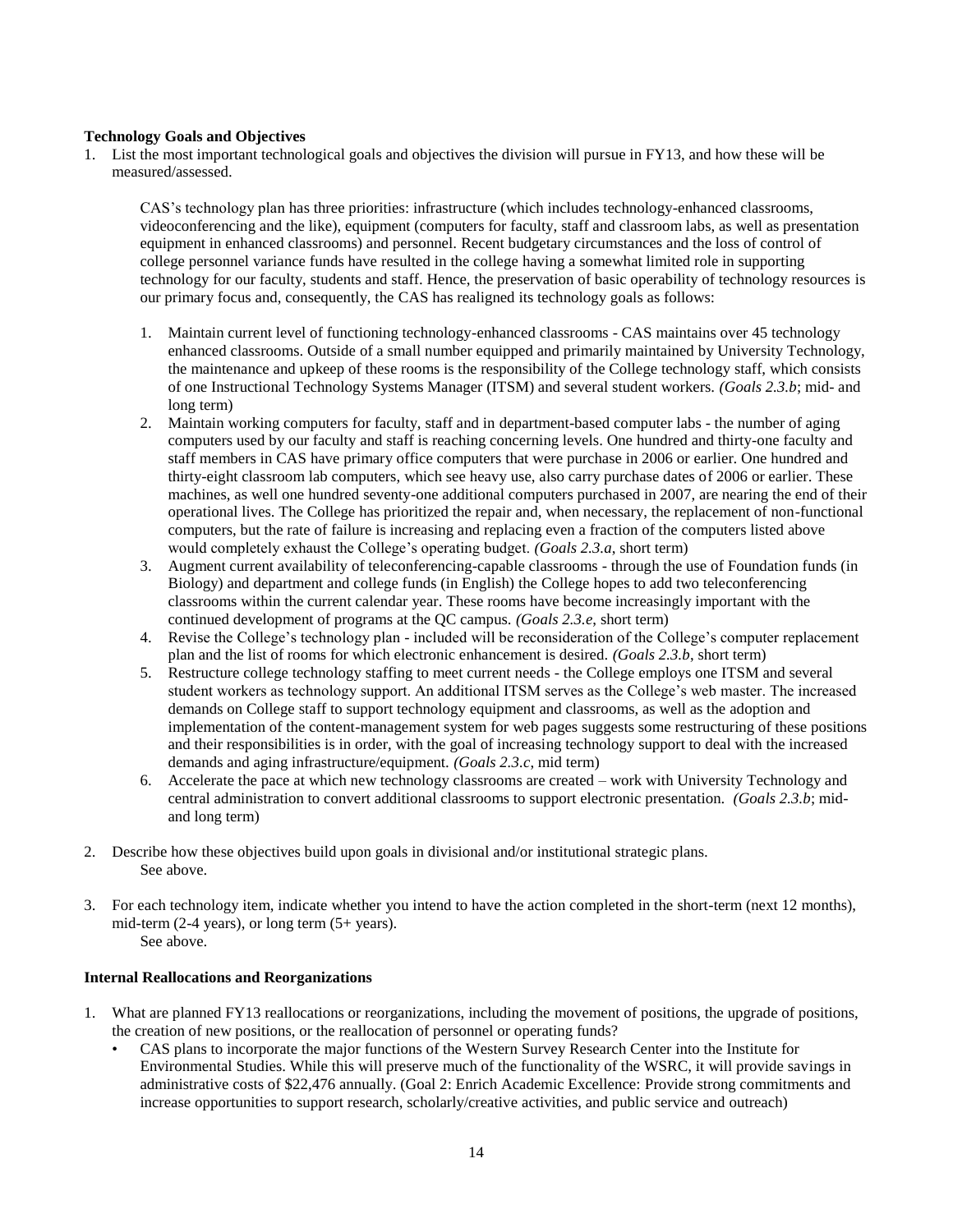- To facilitate the administration of the fast-growing LAS undergraduate and graduate programs (with 98 and 41 majors, respectively, as of Spring 2012), one faculty member at each of the campuses will be given course release time each semester to facilitate scheduling, coordination, advising of students, and cultivating faculty research advisors for the programs. These positions will benefit both the Quad Cities and Macomb campus LAS students, and it will provide a stronger administrative presence for the program on the QC campus. (Goal 2: Enrich Academic Excellence: Support strong commitments to teaching and instruction)
- CAS will reassign a faculty member for a one-course release per semester, and add a month of summer employment, to coordinate CAS Teacher Education activities in the Sciences and in the other Teacher Education areas. This will allow for greater coordination with COEHS, facilitate reporting compliance with accrediting bodies and help insure teacher education programs remain current in light of ever-changing state standards. (Goal 2: Enrich Academic Excellence: Provide strong commitments and increase opportunities to support research, scholarly/creative activities, and public service and outreach)
- The Department of Psychology will seek to convert a 2/3 associate faculty position into a tenure-track assistant professor position in support of the department's coursework to prepare students for Certified Alcohol and Drug Counselor licensure. In addition, In addition, with Provost funding, a part-time associate position will be converted into a single full-time associate position to facilitate the department's commitment to offer the Psychology minor as well as General Education courses for the Honors cohort in the Quad Cities." (Goal 3: Provide Educational Opportunities: Further augment flexibility and responsiveness to student needs and timely degree completion in academic programs)
- In addition, the College seeks to begin discussion with upper administration to establish the School of Nursing as a stand-alone unit that reports directly to the Provost.
- 2. How do these reallocations and reorganizations further **Strategic Plan** goals and objectives?
	- See information presented in 1. above.
- 3. Describe how all reallocations, permanent and temporary, will affect the unit's standard performance measures.
	- All of the reallocations listed in Section 1 above are directly related to Western's tradition of being a leader in providing academic excellence and educational opportunity. Recent budgetary constraints, efforts to limit spending to all but essential items, and the loss of control over College Personnel Variance funds greatly limit the ability of the College respond to needs in areas such as classroom technology improvements, provision of modern computers to faculty and staff, and equipping departments with new and/or functional scientific equipment. (Requests for these sorts of expenditures are now found later in this document, under New Funding Requests.) The modest reallocations above represent attempts to make substantial impacts in several academic and/or research areas without negatively affecting current funding in other areas. It is anticipated that by providing these resources, programs will continue to meet or exceed expectations in terms of enrollments and student graduating from these departments.
- 4. How are you planning to find new funds?
	- a. Describe divisional strategies to seek additional resources (e.g., grants, Foundation)
		- The College will continue to support efforts of departments and faculty to seek federal and state funding. Through participation in OSP grant writing workshops, support of travel to meet with agency directors, enhancement of new faculty opportunities to prepare grants by providing summer support, and reinstatement of the faculty mentoring program, the College will continue to promote grant applications.
		- The College continues the support of the GIS Center as it provides an opportunity for students and faculty through the contractual services generated doing local and community based projects. In FY09, IES coordinated a Memorandum of Agreement between WIU and the Army Corps of Engineers' Rock Island District (COERI). In FY10, the institute coordinated an MOU between WIU and the U.S. Fish and Wildlife Service - Rock Island. Both of these MOUs have and should continue to facilitate research contracts with the federal agencies. MOUs were developed with 3 hospitals affiliated with the Clinical Laboratory Science Program that requires a year of training in a teaching hospital environment. The hospitals provide the teaching staff, lab equipment, and consumables for which we pay a nominal fee of \$500 to \$1000 per student per semester. The students are registered for 15 to 16 semester hours of CLS courses through WIU, which generates between \$3389 and \$3619 per student each semester in tuition.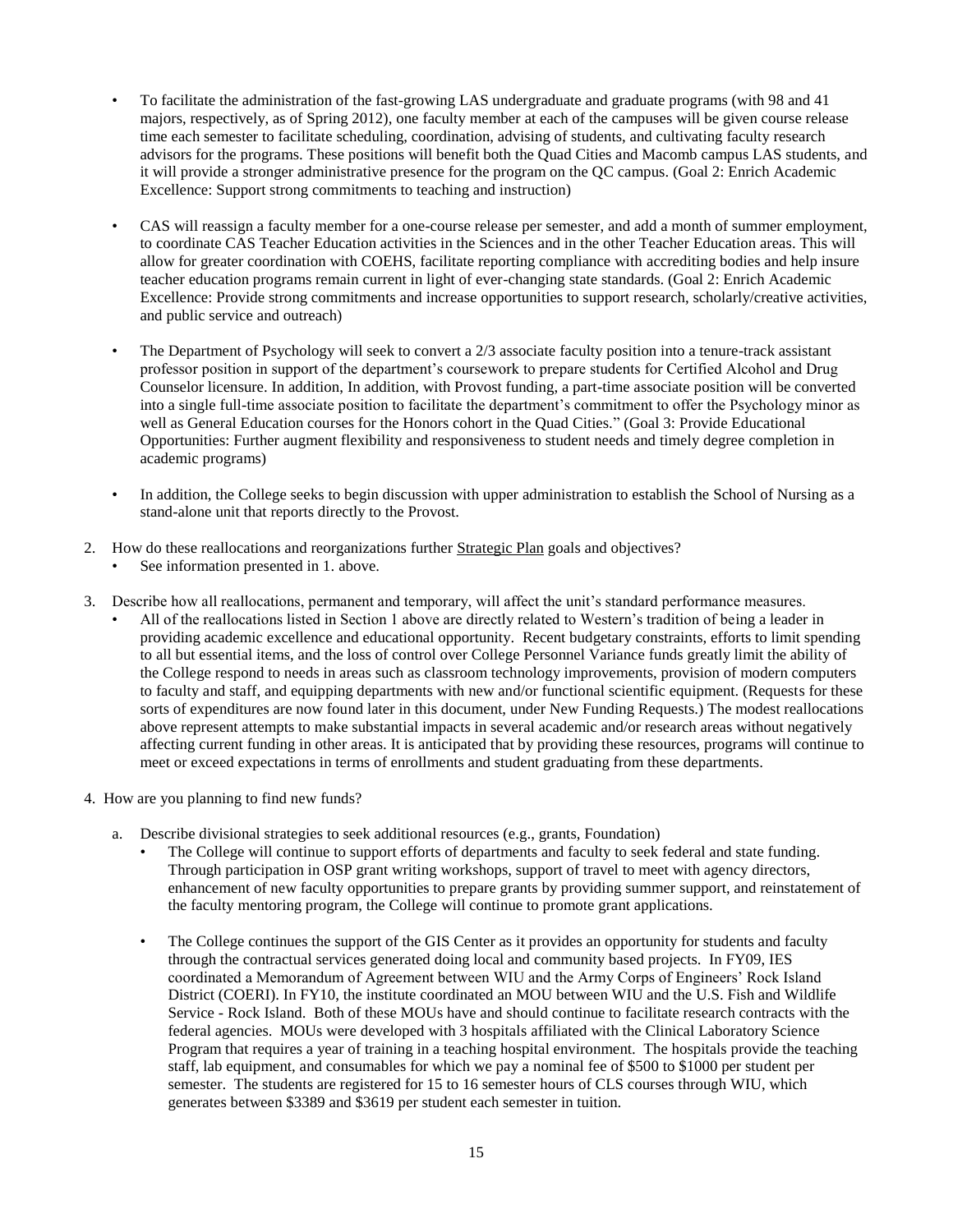- The College's advancement officer continues to solicit gifts and donations to the College in conjunction with the Foundation office.
- A laboratory charge is being proposed (see Appendix) for students in the laboratory science-based courses in Biology, Chemistry, Geography, Nursing, and Physics. This fee will augment the existing static operating budgets in these departments. Giving current enrollment trends, the proposed fee would generate in excess of \$212,000 per year. All other similar institutions have a science laboratory fee and the proposed charge is at the lower range of fees charged by those institutions.
- In addition, the College will continue to pursue through the Provost's office the use of COPS funds to effect long-term improvements to facilities used by our departments.
- b. Provide an explanation of how additional resources would be used to enhance divisional objectives
	- Grants and contracts provide resources for scientific equipment purchases, funding for commodities used in research and teaching, cost of travel to professional meetings, and support for graduate and undergraduate students. Some of the funding is also used for K-12 outreach activities and student recruiting. Grant resources are also used in conjunction with advancement activities and appropriated funds to complete projects too costly to initiate using only appropriated funds. Examples include equipment used in chemistry and physics, funds to upgrade the research facilities at Kibbe Field Station, and endowed funds to support student research activities.
	- Costs of laboratory equipment, commodities, and service contracts have been increasing exponentially, and the proposed science laboratory fee is needed in order to continue to offer a quality laboratory experience for our science students.
	- Facilities enhancement funds, whether through COPS funds or other sources, help us address issues brought about by years of deferred maintenance and the advancing age of many of our building.
- c. Summarize long-term external funding goals which extend beyond FY13
	- Our long-term external goals include insuring the availability of funds for faculty and student travel, equipment, and facilities to continue the basic professional research that supports an academically robust curriculum. We will also continue to solicit support for the Substance Abuse Center funds for new laboratory facilities on campus and at Kibbe Field Station, increases in the Nursing Program, environmental studies initiatives, support and enhancement of the LAS programs and student and faculty research.
- d. Develop indicators/benchmarks to track attainment of goals Indications that some goals are being reached will include increases in number of grant and contract proposals submitted. Continued ability of faculty and students to attend and participate in professional meetings would also indicate goals had been met. The sequential up-grading of classroom and laboratory facilities would indicate success in these project areas. Improved pedagogy in science laboratories would indicate the success of providing adequate modern instrumentation and consumables in this teaching environment.
- 5. What is the current status of the long-term funding goals established last year? Several long-term funding goals were identified in FY12.
	- Support of faculty and student travel a Foundation account has been created and funds solicited; undergrad and  $\bullet$ grad conference travel continues to be funded out of our appropriated budget
	- Support Substance Abuse Center we continue to work with potential large-sum donors.  $\bullet$
	- Support Creative Activity Fund this was a Foundation fund created by a former dean that had seen no activity for  $\bullet$ several years; it has been closed out
	- Identify funds for new lab facilities COPS funds have been directed to renovate several Chemistry labs in Currens Hall, and we continue to solicit funds via external grants and Foundation sources
	- Identify funds for Kibbe field station funding is apparently no longer available for this project through NSF, so other Federal sources are being investigated
	- Increases in Nursing program grant opportunities continue to be explored
	- Pursue support for environmental study initiatives explorations have been ongoing concerning a consortium of seven regional land grant universities and WIU's Institute for Environmental Studies to pursue legislative funding for research on Upper Mississippi River basin
	- Support student and faculty research ongoing attempts to secure extramural funding by faculty resulted in grants of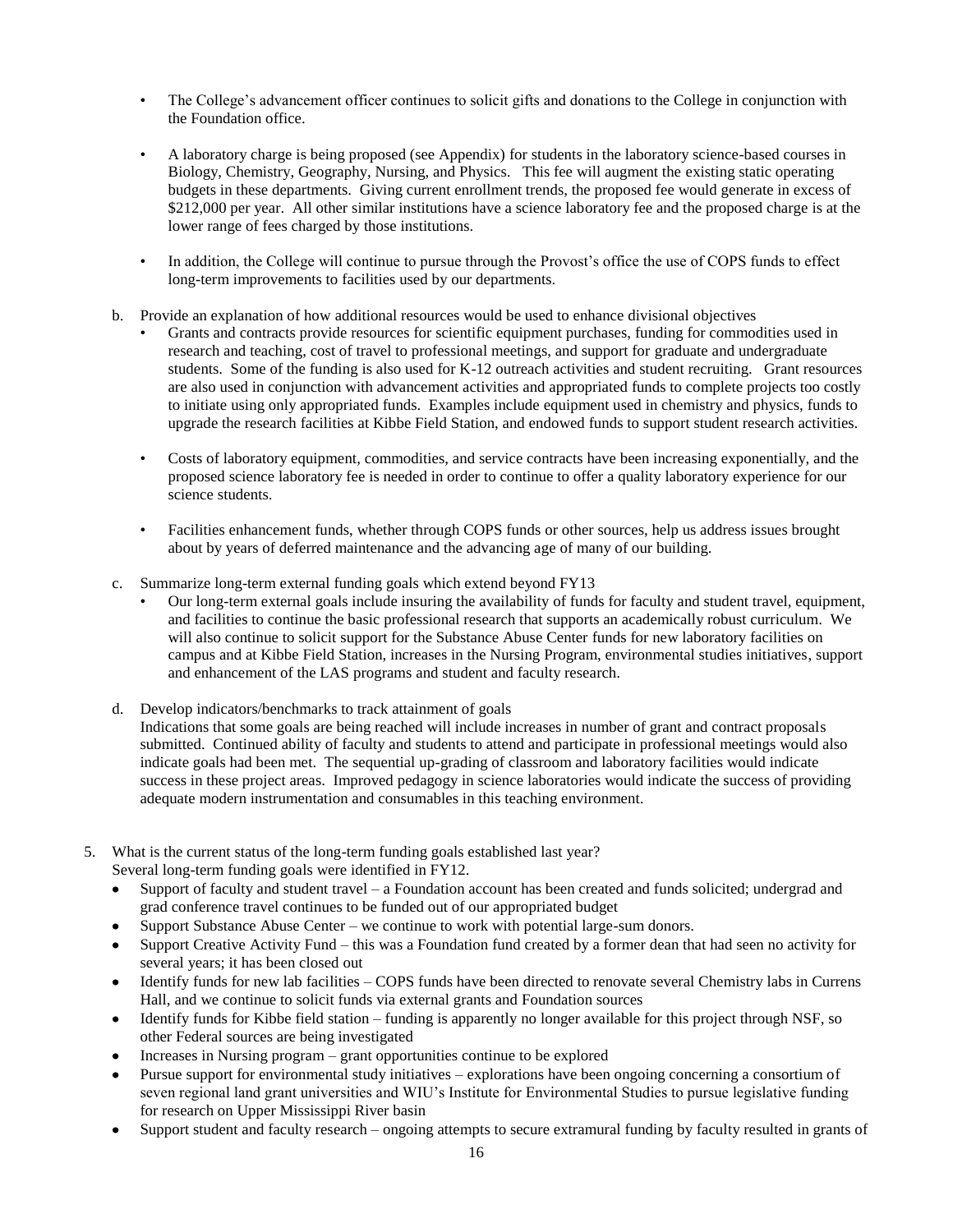\$366,847 and contracts worth \$123,911 for FY13 through Feb. 28, 2012.

### **Western Illinois University Quad Cities**

- 1. Briefly describe programs or course offerings in the Quad Cities and the current success of those programs in terms of majors, minors, enrollment/SCH production, and completability.
	- UG Majors include English (beginning FY13), Liberal Arts and Sciences (BLAS), and Nursing (began Fall 2011). Minors include African American Studies, English, Environmental Studies, Professional Writing, Psychology, Sociology, and Women's Studies; Graduate Majors include Biological Sciences, English, and Liberal Arts and Sciences (MLAS); post-baccalaureate certificates include Environmental GIS; Eng - options in Literary Studies, Teaching Writing, and Professional Writing; and Zoo & Aquarium Studies. LAS programs are CAS's most successful contribution to programs on the QC campus -- 70 BLAS majors and 17 MLAS majors. Minor programs include: AAS (1), Eng (26), Env Studies (5), Prof Writing (9), Psych (71), Soc (58), and WS (5). Post-baccalaureate certificates include: Environmental GIS (1) and Zoo and Aquarium Studies (13). Most if not all of the courses, especially at the UG level, serve several purposes. They may contribute to a declared minor that is completed in its own right (e.g.. a minor for BLAS students, or for other majors). These same courses may also contribute to the BLAS degree, either as one of the concentrations or as part of the 'paired minors' option. If the course is used to complete the BLAS paired minor option, it is not coded a declared minor, even though it and all the other courses required for the minor must be completed. Also, many of the same courses serve BOT-BA students.
- 2. How many faculty do you currently have in the QC? How many MAC-based faculty deliver courses in the QC? How many adjuncts taught in the QC? Will you be requesting additional faculty/staff next year (explain)?
	- Six tenure or tenure-track faculty are located in the  $QC 4$  support LAS programs as well as Eng/Jour (2) and Soc/Anthro (2); 1 faculty supports Biol and 1 faculty supports Biol and GIS. A  $7<sup>th</sup>$  instructor assists in the US Bank/WIU-QC Writing Center. An 8<sup>th</sup> instructor delivers upper-level math courses in support of Teacher Ed. Sixtyfour courses were taught at the QC campus (53 were face-to-face; 11 were taught using CODEC). Notably, this is an increase of 40 courses from the previous year. Twenty-nine faculty delivered courses (an increase of 10 faculty from the previous year). Additionally, 27 online sections (taught by 25 different faculty members) were assigned "IQ" designations, thus reserving 142 openings for QC students (126 of the 142 openings were filled). We request the upgrade of one part time associate faculty member in Psychology to full time status for next year; in addition, we are in the process of assessing the program administration structure for Macomb and QC programs (currently administered by a single faculty director). We have requested a joint appointment with English for our current Underrepresented Minority Dissertation Fellow.
- 3. Will you be asking for new programs or offerings in the Quad Cities next year? Will you be offering fewer programs or courses next year (if so, explain why)?
	- The English major will be offered in the QC in Fall 2012. We also hope to increase minor offerings. We see neither a reduction nor dramatic increase in courses offered next year. History is considering adding courses to be able to fully deliver a History minor to support our BLAS program. The Environmental Science Ph.D. will be available once it receives BOT and IBHE approval. A Nursing DNP is in the process of a feasibility study.
- 4. Summarize your short-term (2-4 years) and long-term (5 years or more) plans for Quad Cities in your unit (if applicable).
	- Approval and Delivery of Environmental Sciences (ES Ph.D.)
	- LAS Programming Review and Enhancement
	- English Major Delivery and collaborative affiliations
	- General Education Delivery
	- Exploration of affiliative agreements, especially w/Nursing and Trinity

We will continue to support existing programs in the QC and examine how additional programs, especially minors such as History and majors such as Sociology could be supported in the QC (short-and long-term). To facilitate offering a lab-based curriculum, we will develop an environmental laboratory facility and focus on environmental-based curriculum (such as adding Grad credit for ENVR 401) to develop signature programs in the QC unique to its geographical location and opportunities, especially once the ES Ph.D. program receives approval through the WIU BOT and IBHE. Also, we will develop a GIS Center at the QC campus similar to the McDonough County GIS Center that will provide access to grants from Quad Cities' governments (long-term). We will continue to secure commitments to systematically add new faculty to augment commitments made by the CAS and the Provost to reflect growing enrollment at the QC campus (short-and long-term).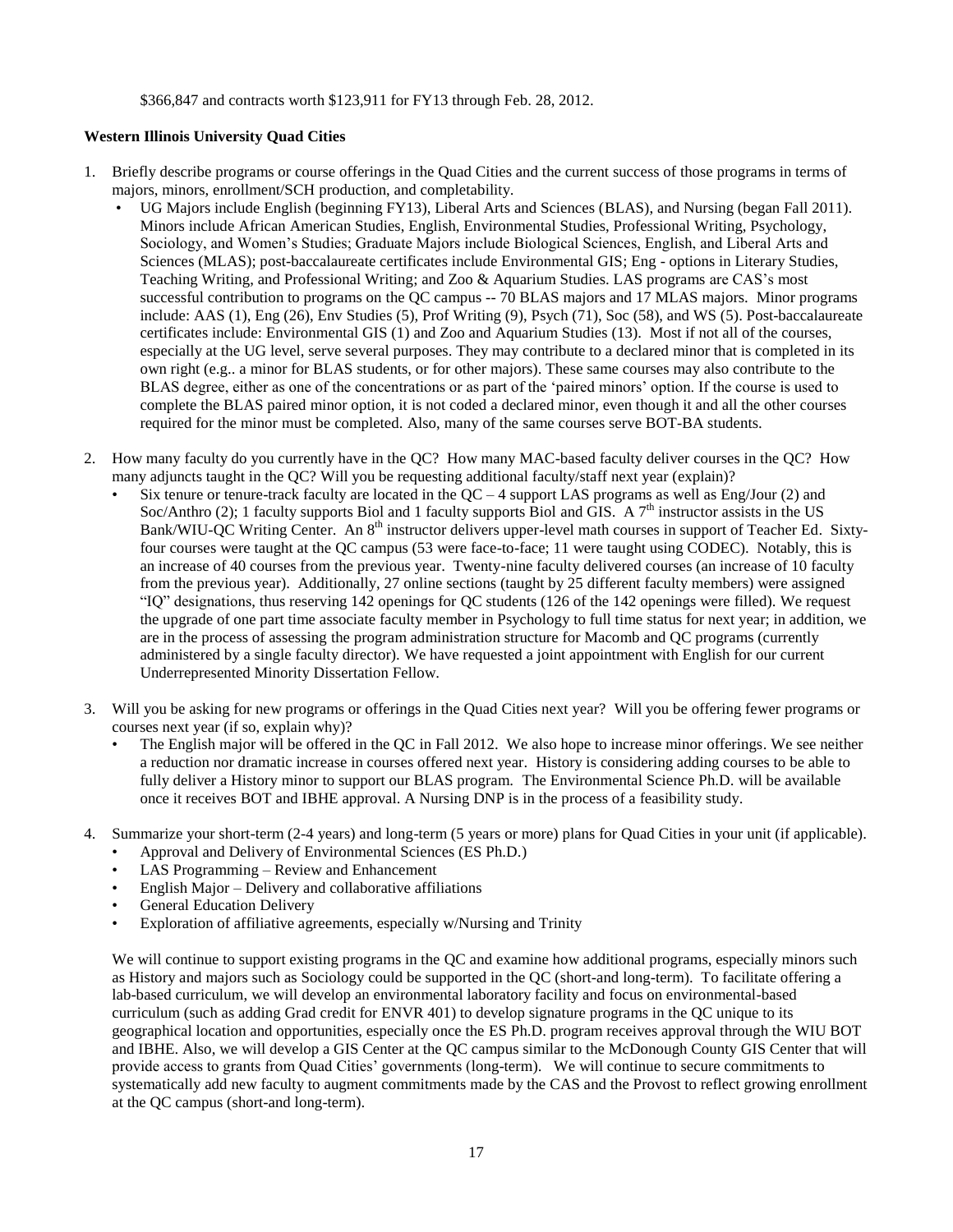- 5. Explain additional resources (grants, foundation, etc.) derived from or located in the Quad Cities.
	- Development officers Gary Rowe (QC) and Bryce Dexter (CAS) will continue to collaborate on external funding opportunities.

#### **New Funding Requests**

1. New Academic Degree/Option/Certificate/Concentration Development Requests

Complete a Request for New Academic Degree/Option/Certificate/Concentration Development form (Attachment B) for each new degree, option, certificate, or concentration program to be submitted through the University curricular approval process in FY13, including enrollment projections and required resource requirements. Attach a copy of the feasibility study approved by the Provost.

See Attachments B

2. New Operating/Base Resources Not Included in #1.

Complete an FY13 Budget Request form (Attachment C) for each new operating/base fund request not associated with new academic program development requests identified in #1 above. Also, please include any previous unfunded requests which remain as priorities.

See Attachments C

#### 3. Facilities Requests

Complete an FY13 Budget Request form (Attachment D) for each facility enhancement request over \$100,000.

See Attachments D

#### **Summary—New Fund Requests**

1. Identify, in priority order, requests for additional funding in a **spreadsheet** (Attachment E). Include all funds requested for new academic programs (#1), operating/base (#2), and facilities (#3).

2. On this spreadsheet, please be sure to indicate whether you are seeking one-time or continuous funding. If you are seeking continuous funding, identify whether it is for a period of years or a permanent base increase.

See Attachment E

### **Scholarly/Professional Activities**

1. Scholarly /professional activities in your area for the following categories:

- *a. Book publications –* **19 (2011: 6)**
- *b. Chapter/monograph/refereed article publications –* **254 (2011: 233)**
- *c. Creative activities domestic –* **85 (2011: 43)** */ Creative activities international –* **(2012: 8) (2011 8)**
- *d. Conference presentations domestic –* **380 (2011: 395***) / Conference presentations international –* **44 (2011: 58)**

#### **ATTACHMENT A Accountability Report for Program Support — FY12**

**ATTACHMENT B Request for New Academic Degree/Option/Certificate/Concentration Development — FY13**

- **ATTACHMENT C Budget Request — New Operating/Base Resources — FY13**
- **ATTACHMENT D Budget Request — Facilities over \$100,000 — FY13**

**ATTACHMENT E Summary — New Funding Requests — FY13**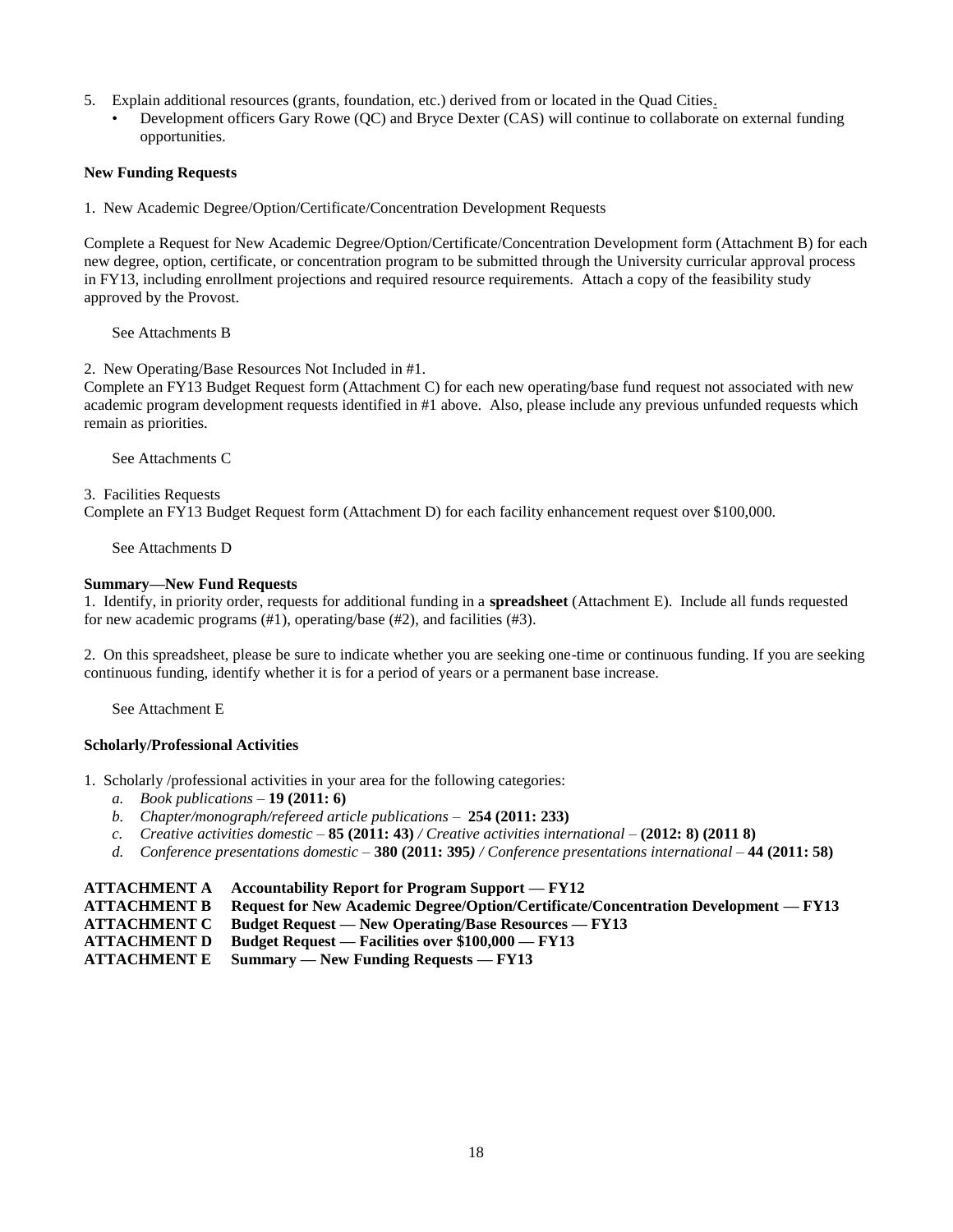- 1. Unit submitting request: College of Arts & Sciences
- 2. Short title of the initiative proposed for incremental funding. Phase II of Currens Hall Remodeling for School of Nursing Laboratories

3. Describe the specific productivity measures achieved (refer to submitted materials the previous year, or year that funding was requested and provided).

The creation of two Nursing laboratories in Currens Hall is in progress. These labs will include classroom space, surgical scrub sinks, a medication dispensing station, hospital room simulators complete with manikins and typical equipment, including one room outfitted with video cameras to record students' ability to conduct various procedures. These state-of-theart facilities will serve students in the pre-licensure program.

When the labs are completed, in time for the Fall 2012 semester, funds from COPS, the Provost's budget, and CAS operating funds will have contributed to the project. Commitments from the Provost (\$25,000) and CAS budget will cover equipment, while COPS funds will be directed toward facilities enhancement. Expenditures (not including COPS funds) to date are listed below.

4. Provide a listing of all funds expended to date by the following categories:

| <b>Fund Type</b>                             | $\sim$<br><b>Enhancement</b> | <b>Department/Unit Funds</b> |  |  |
|----------------------------------------------|------------------------------|------------------------------|--|--|
| <b>Personnel Services</b>                    |                              |                              |  |  |
| <b>Equipment and Instructional Materials</b> | 11,192                       |                              |  |  |
| <b>Library Materials</b>                     |                              |                              |  |  |
| <b>Contractual Services</b>                  |                              |                              |  |  |
| <b>Other Operating Funds</b>                 |                              |                              |  |  |
| <b>TOTALS</b>                                | 11,192                       |                              |  |  |

*(Double-click to edit Microsoft Office Excel worksheet.)*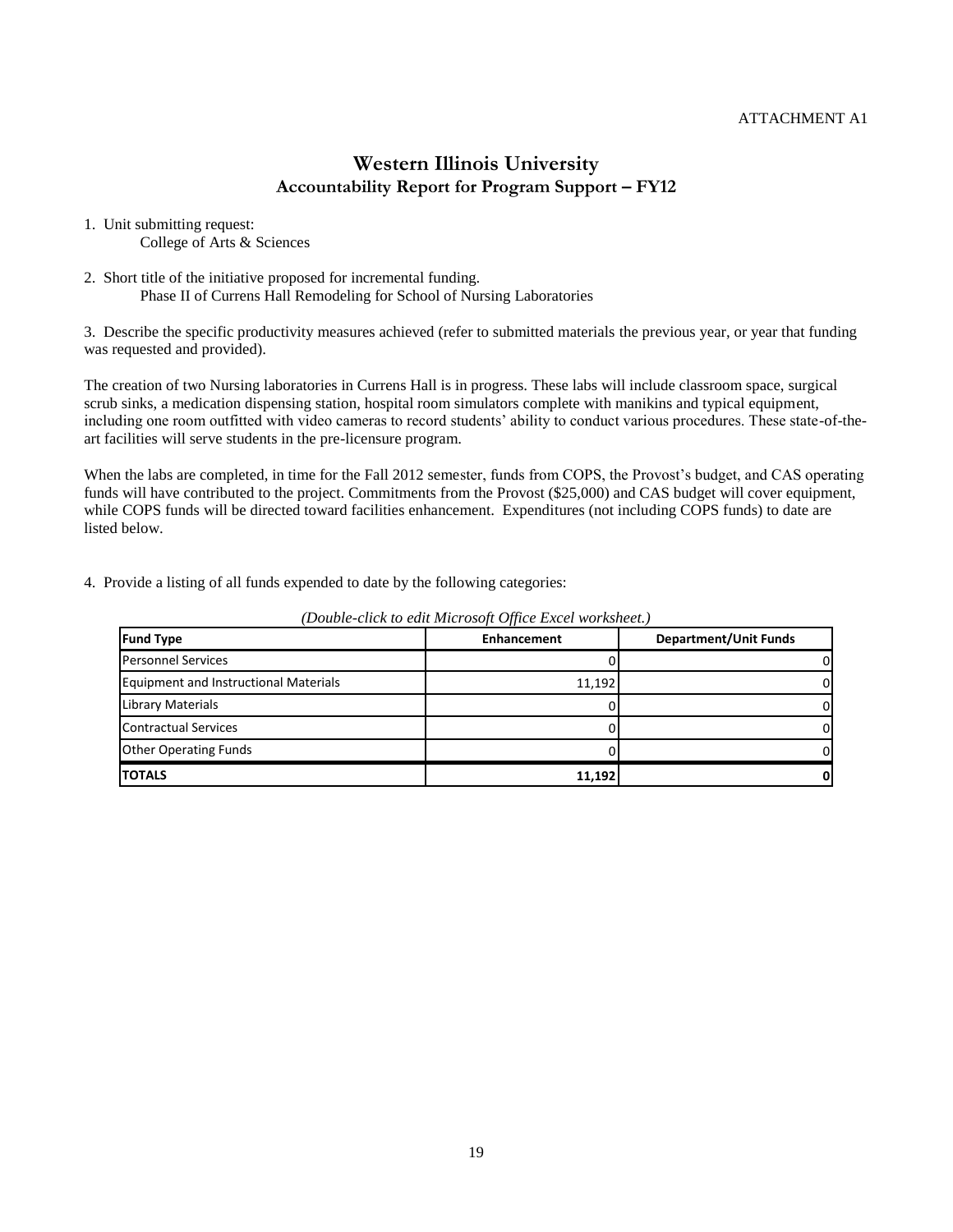1. Unit submitting request: College of Arts and Sciences

2. Short title of the initiative proposed for incremental funding.

University Wide Licenses for ArcGIS and Mathematica

3. Describe the specific productivity measures achieved (refer to submitted materials the previous year, or year that funding was requested and provided).

The commitment to an annual purchase of a Mathematica site license has allowed its inclusion into the curricula in Mathematics and Physics. In addition, the software is available for download to faculty/staff computers. Mathematica is installed on computers in staffed computer labs in Stipes and Morgan halls, and in the Currens Hall Computer Resource Center. The central funding of the ArcGIS license has allowed its continued use by departments and centers across several colleges.

4. Provide a listing of all funds expended to date by the following categories:

| <b>Enhancement</b> | <b>Department/Unit Funds</b> |  |  |  |  |  |  |
|--------------------|------------------------------|--|--|--|--|--|--|
|                    | 0                            |  |  |  |  |  |  |
|                    | 0                            |  |  |  |  |  |  |
|                    | $\Omega$                     |  |  |  |  |  |  |
| \$31,638           | 0                            |  |  |  |  |  |  |
|                    | 0                            |  |  |  |  |  |  |
| 31,638             | 0                            |  |  |  |  |  |  |
|                    |                              |  |  |  |  |  |  |

*(Double-click to edit Microsoft Office Excel worksheet.)*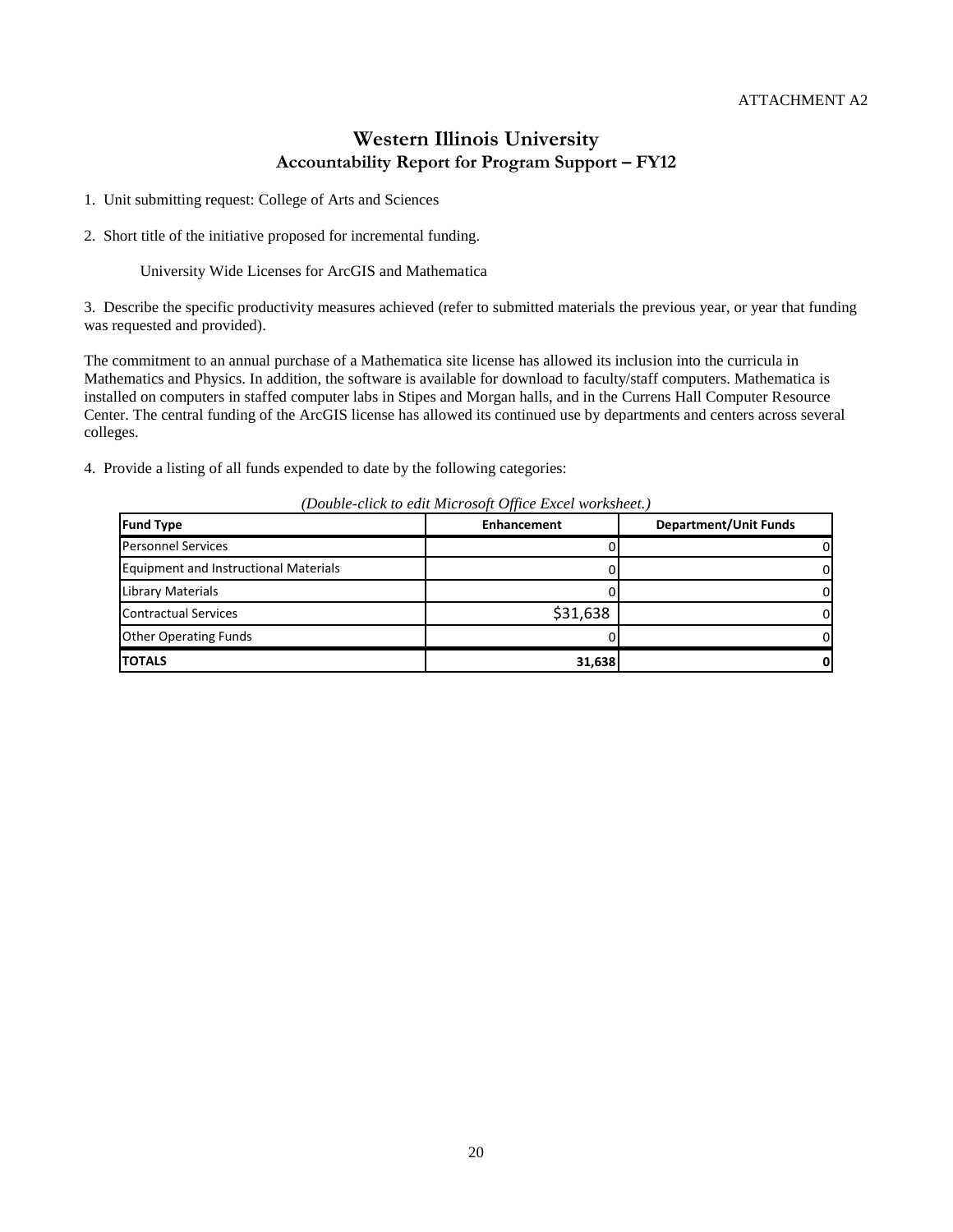1. Unit submitting request:

College of Arts and Sciences

2. Short title of the initiative proposed for incremental funding. Move University Writing Center to Malpass Library

3. Describe the specific productivity measures achieved (refer to submitted materials the previous year, or year that funding was requested and provided).

This project is in progress. To date, an RFP for wall partitions has been put out and a low bid selected. The funds have not yet been encumbered, but will be shortly. In addition, expenses are anticipated for electrical and data lines to be installed.

4. Provide a listing of all funds expended to date by the following categories:

| Denote enon to can miter obojt office Bricet Hornoncen |                    |       |  |  |  |  |
|--------------------------------------------------------|--------------------|-------|--|--|--|--|
| <b>Fund Type</b>                                       | <b>Enhancement</b> |       |  |  |  |  |
| <b>Personnel Services</b>                              |                    |       |  |  |  |  |
| <b>Equipment and Instructional Materials</b>           | 18,750             | 6,250 |  |  |  |  |
| Library Materials                                      |                    |       |  |  |  |  |
| <b>Contractual Services</b>                            |                    |       |  |  |  |  |
| <b>Other Operating Funds</b>                           |                    |       |  |  |  |  |
| <b>TOTALS</b>                                          | 18,750             | 6,250 |  |  |  |  |

*(Double-click to edit Microsoft Office Excel worksheet.)*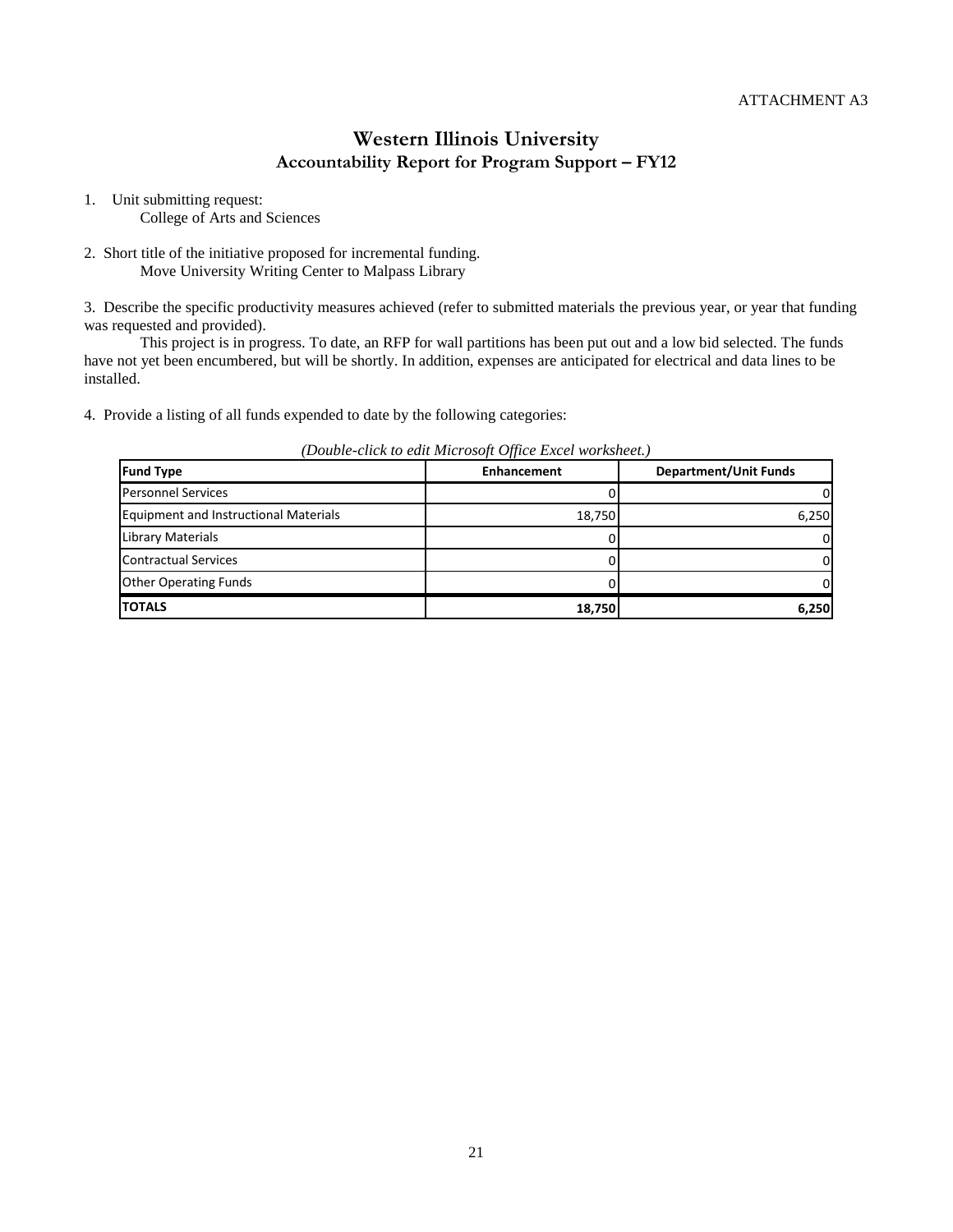- 1. Unit submitting request: College of Arts and Sciences
- 2. Short title of the initiative proposed for incremental funding. Mock Election

3. Describe the specific productivity measures achieved (refer to submitted materials the previous year, or year that funding was requested and provided).

Twenty-three sections of Political Science classes, thousands of WIU students, and faculty from across campus participated in the Mock Presidential Elections. National and regional political figures attended and spoke at the event simulating the presidential election process from early stages of candidate selection by the parties to the ultimate election. The event garnered positive press locally and regionally for the university and exposed many students to the workings of our democratic process.

4. Provide a listing of all funds expended to date by the following categories:

| <b>Fund Type</b>                             | <b>Enhancement</b> |  |
|----------------------------------------------|--------------------|--|
| <b>Personnel Services</b>                    |                    |  |
| <b>Equipment and Instructional Materials</b> |                    |  |
| Library Materials                            |                    |  |
| <b>Contractual Services</b>                  |                    |  |
| <b>Other Operating Funds</b>                 | 29,250             |  |
| <b>TOTALS</b>                                | 29,250             |  |

*(Double-click to edit Microsoft Office Excel worksheet.)*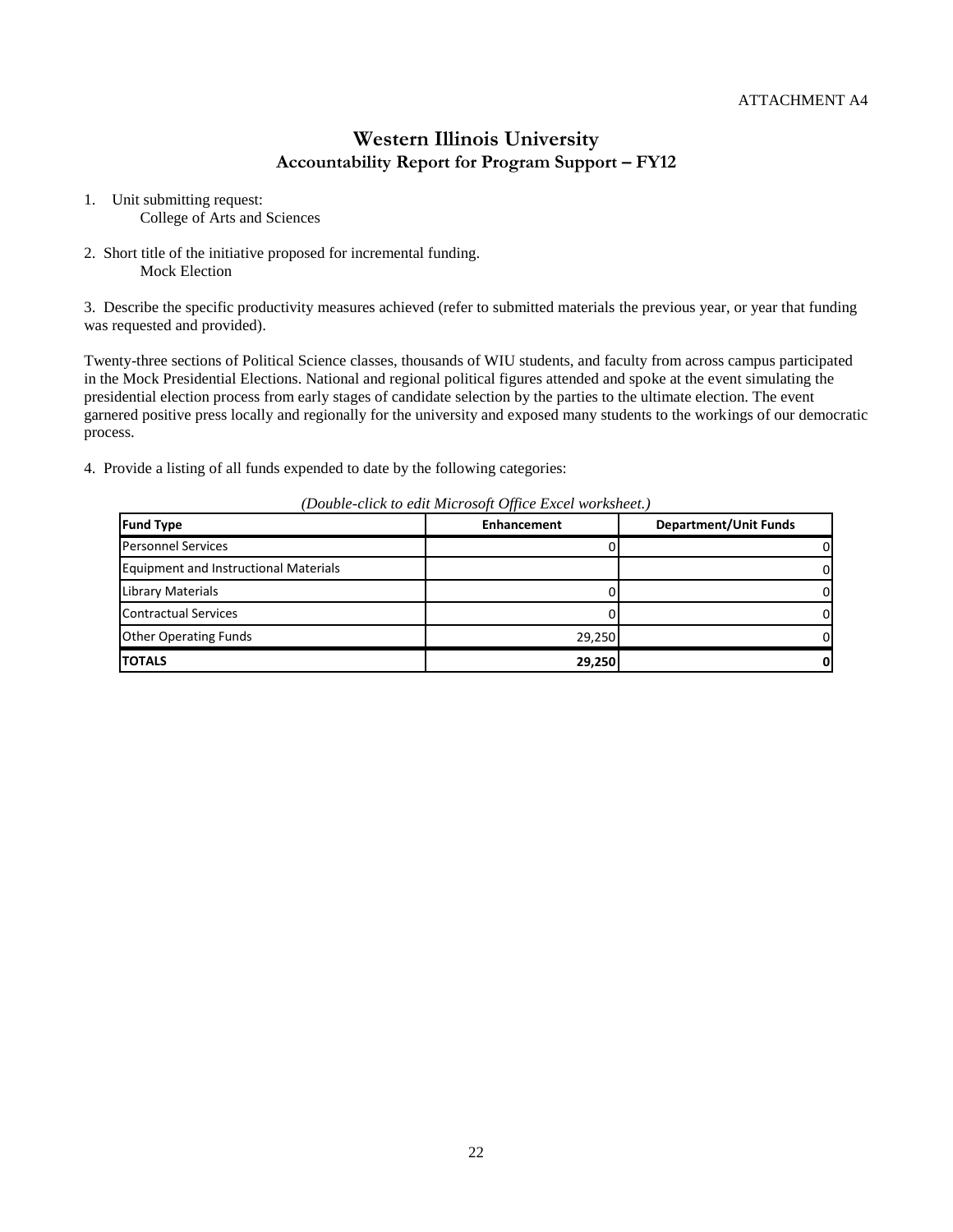1. Unit submitting request: College of Arts & Sciences

2. Short title of the initiative proposed for incremental funding. Phase I of Currens Hall Remodeling for School of Nursing Offices

3. Describe the specific productivity measures achieved (refer to submitted materials the previous year, or year that funding was requested and provided).

The creation of a suite of offices in Currens Hall Rm. 125 to house the director, faculty, support staff and academic advisor was completed during the early part of FY12. The School of Nursing occupied this space just prior to the beginning of the Fall 2012 semester.

4. Provide a listing of all funds expended to date by the following categories:

| $\sim$ 0.000 to 0.000 to 0.000 to 0.000 to 0.000 to 0.000 to 0.000 to 0.000 to 0.000 to 0.000 to 0.000 to 0.000 to 0.000 to 0.000 to 0.000 to 0.000 to 0.000 to 0.000 to 0.000 to 0.000 to 0.000 to 0.000 to 0.000 to 0.000 to |             |                              |  |  |  |  |
|--------------------------------------------------------------------------------------------------------------------------------------------------------------------------------------------------------------------------------|-------------|------------------------------|--|--|--|--|
| <b>Fund Type</b>                                                                                                                                                                                                               | Enhancement | <b>Department/Unit Funds</b> |  |  |  |  |
| <b>Personnel Services</b>                                                                                                                                                                                                      |             |                              |  |  |  |  |
| <b>Equipment and Instructional Materials</b>                                                                                                                                                                                   |             |                              |  |  |  |  |
| Library Materials                                                                                                                                                                                                              |             |                              |  |  |  |  |
| <b>Contractual Services</b>                                                                                                                                                                                                    | 46,653      |                              |  |  |  |  |
| <b>Other Operating Funds</b>                                                                                                                                                                                                   |             |                              |  |  |  |  |
| TOTALS                                                                                                                                                                                                                         | 46,653      |                              |  |  |  |  |

*(Double-click to edit Microsoft Office Excel worksheet.)*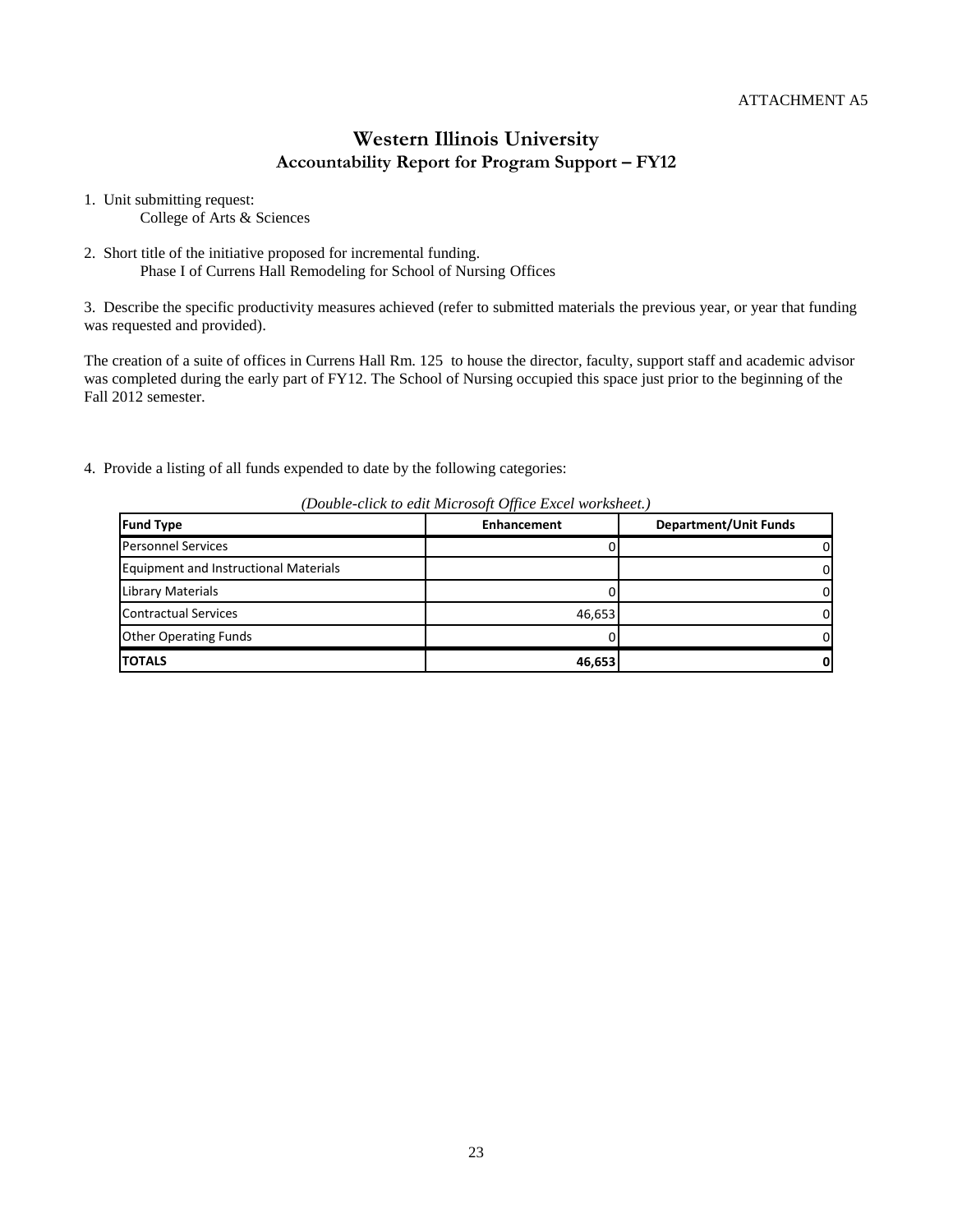### **Western Illinois University**

### **Request for New Academic Degree/Option/Certificate/Concentration Development — FY13**

- 1. Unit submitting request: Institute for Environmental Studies Priority Number: 1
- 2. Proposed new program: Environmental Science Ph.D. Program with an Emphasis on Large River Ecosystem Science
- 3. Mission and objectives of the proposed program:

Mission: The Environmental Science Ph.D. Program will …

- · Train scholars who create new knowledge based on fundamental research.
- Produce graduates who are critical thinkers with the skills necessary to develop and manage complex solutions to openended challenges.
- Mentor students to become recognized for their distinctive academic training and sought after for positions of responsible charge in academic, government, or private sector employment.

Objectives: Graduates of the Environmental Science Ph.D. Program will…

- Possess an understanding of:
	- Fundamental physical, chemical, and biological processes in large river ecosystems.
	- The unique interactions, non-ideal conditions, *etc.* that distinguish environmental processes in large river ecosystems from others.
- · Understand and apply the latest scientific methodologies to assess environmental processes in large river ecosystems.
- Develop quantitative tools to model environmental processes in large river ecosystems.
- Independently define problems, formulate hypotheses, design and conduct experiments, interpret data, and report findings on an area relevant to large river ecosystem science.
- Identify gaps in the current knowledge of environmental issues in large river ecosystems and develop approaches to fill those gaps.
- Communicate effectively in writing and orally the results of research findings to the public and other professionals.
- 4. Location of program offering:

 $\text{Macomb}_\text{max}$   $\text{QC}_X$  Other (specify location)

5. Complete Table 1 to show student enrollment projections for the program:

**TABLE 1.** *(Double-click to edit Microsoft Office Excel worksheet.)*

|                                                 | <b>IFY2014</b> | <b>1stlFY2015</b> | <b>FY2016</b> | 3rd IFY2017     | <b>FY2018</b> |
|-------------------------------------------------|----------------|-------------------|---------------|-----------------|---------------|
| Description                                     | Year           | 2nd Year          | <b>Year</b>   | l4th Year       | 5th Year      |
| Number of Program Majors (Fall Headcount)       | $6$ to $8$     | 6 to 8            | $6$ to $8$    | 8 to 10         | 10 to 12      |
| Annual Full-Time-Equivalent Majors              | $6$ to $8$     | 6 to 8            | $6$ to $8$    | 8 to 10         | 10 to 12      |
| Annual Credit Hours in EXISTING Courses 1       |                |                   |               |                 |               |
| Annual Credit Hours in NEW Courses <sup>1</sup> |                |                   |               |                 |               |
| Annual Number of Degrees Awarded                |                |                   |               | $0\vert$ 3 to 4 | 4 to 7        |

<sup>1</sup>Include credit hours generated by both majors and non-majors in courses offered by the academic unit directly responsible for the proposed program.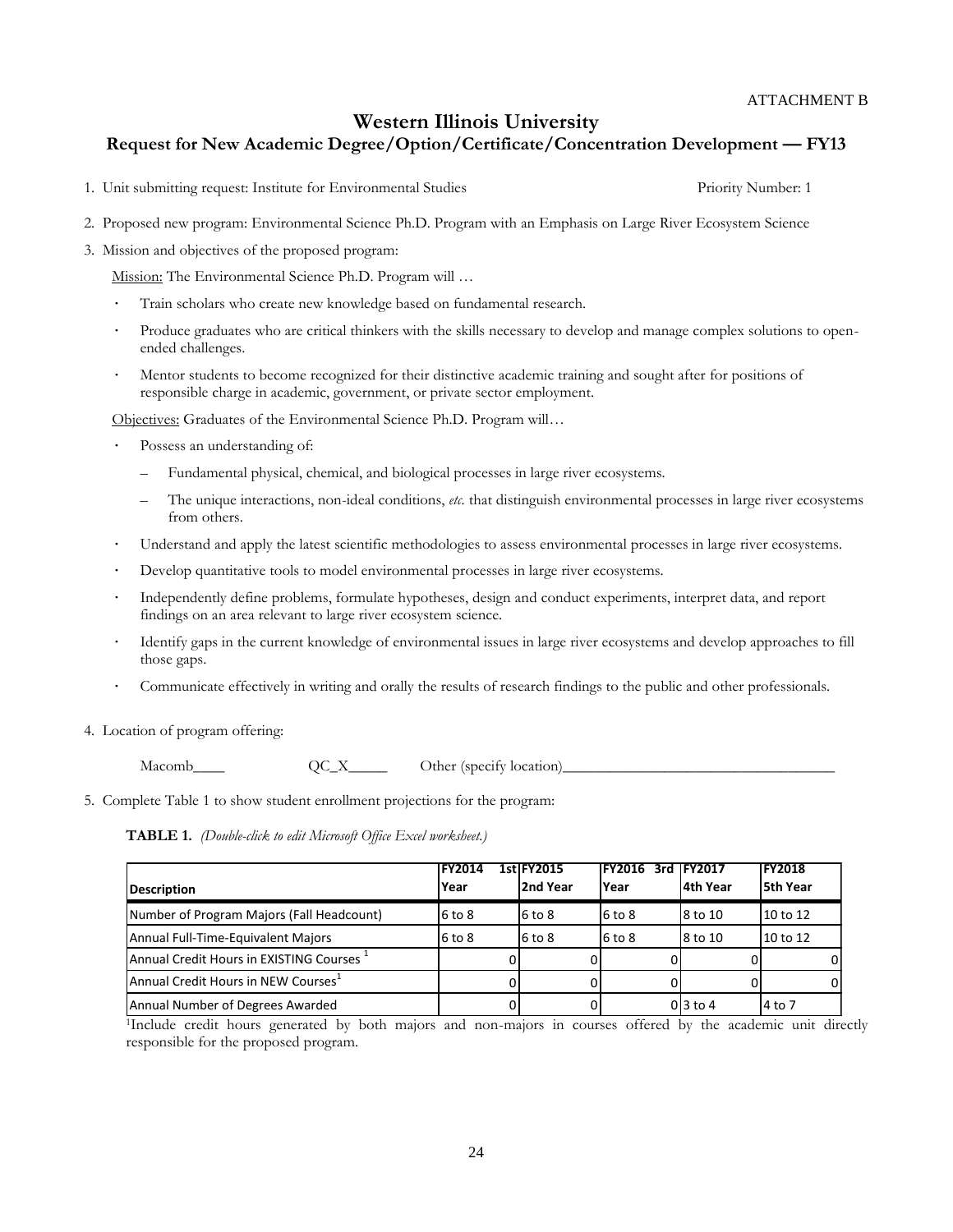6. Complete Table 2 indicating projected resource requirements for the new program and the source of funds. Please include a narrative of all funds listed including a statement on source of funds (e.g., department reallocation, college reallocation, provost, university, grant, other).

|  | TABLE 2. (Double-click to edit Microsoft Office Excel worksheet.) |  |  |
|--|-------------------------------------------------------------------|--|--|
|--|-------------------------------------------------------------------|--|--|

|                                 | <b>IFY2014</b> | <b>IFY2015</b> | <b>IFY2016</b> | <b>FY2017</b> | <b>FY2018</b> |
|---------------------------------|----------------|----------------|----------------|---------------|---------------|
| <b>Fund Type</b>                | 1st Year       | 2nd Year       | 3rd Year       | 4th Year      | 5th Year      |
| <b>Personnel Services</b>       | 174,400        | 174,400        | 174.400        | 174.400       | 174,400       |
| Equipment & Instructional Needs | 192.700        | 90.400         | 90,400         | 90,400        | 90,400        |
| Library                         | ΩI             |                |                |               |               |
| <b>Other Operating Funds</b>    | 0              |                |                |               | 0             |
| <b>ITOTALS</b>                  | 367,100        | 264,800        | 264,800        | 264,800       | 264,800       |

#### **PERSONNEL**

| <b>Item</b>                                                                         | Unit cost | $#$ units      | <b>Extended</b><br>cost | <b>Source/Frequency</b> |
|-------------------------------------------------------------------------------------|-----------|----------------|-------------------------|-------------------------|
| New faculty (assistant professor; 9 mo.)                                            | \$55,000  |                | \$55,000                | CA/C                    |
| New faculty (associate professor; 9 mo.)                                            | \$75,000  |                | \$75,000                | CA/C                    |
| Faculty reassignments to Ph.D. program (20% time<br>based on 9 mo. salary of \$55k) | \$11,000  | $\mathfrak{D}$ | \$22,000                | CA & CAS $(50/50)$ /    |
| Graduate research assistantships                                                    | \$11,200  |                | \$22,400                | CAS/C                   |
|                                                                                     |           | Total          | \$174,400               |                         |

#### **EQUIPMENT & SUPPLIES**

| <b>Item</b>                                                                                                                              | <b>Unit cost</b>           | $#$ Units                 | <b>Extended</b><br>cost | <b>Source/Frequency</b> |
|------------------------------------------------------------------------------------------------------------------------------------------|----------------------------|---------------------------|-------------------------|-------------------------|
| Computer workstations (for advanced computational<br>tasks including but not limited to geospatial analysis,<br>chemical modeling, etc.) | \$2,250                    | 10                        | \$22,500                | C A/P <sup>3</sup>      |
| Software and/or licenses (\$6,500 SYSTAT software<br>license <sup><math>\dot{z}</math></sup> ; \$1,500 commercial data acquisition)      | \$8,000                    | 1                         | \$8,000                 | CA/P <sup>1</sup>       |
| † Wide format printer                                                                                                                    | \$2,500                    | $\mathbf{1}$              | \$2,500                 | $CAP^{3-4}$             |
| † Color laser printer                                                                                                                    | \$275                      | $\overline{4}$            | \$1,100                 | $CAP^{3-4}$             |
| Spectrophotometer (uv/vis)                                                                                                               | \$6,500                    | $\overline{2}$            | \$13,000                | $CAP^{5-6}$             |
| † Multi parameter instrument (field & lab capable)<br>w/probes                                                                           | \$2,600                    | 5                         | \$13,000                | $CA/P^{5-6}$            |
| † Flow injection analyzer (FIA)                                                                                                          | \$25,000                   | $\mathbf{1}$              | \$25,000                | CA/OT                   |
| † Ion chromatograph (IC) with auto sampler                                                                                               | \$28,000                   | 1                         | \$28,000                | CA/OT                   |
| † Atomic absorption (AA) spectrophotometer                                                                                               | \$15,000                   | $\mathbf{1}$              | \$15,000                | CA/OT                   |
| † Auto titrator                                                                                                                          | \$8,000                    | $\overline{2}$            | \$16,000                | $CA/P^{5-6}$            |
| Muffle furnace                                                                                                                           | \$4,000                    | $\mathbf{1}$              | \$4,000                 | CA/OT                   |
| Laboratory drying oven                                                                                                                   | \$2,000                    | $\overline{c}$            | \$4,000                 | CA/OT                   |
| † Analytical-grade balance                                                                                                               | \$3,400                    | $\overline{2}$            | \$6,800                 | CA/OT                   |
| Centrifuge (bench top)                                                                                                                   | \$2,500                    | 1                         | \$2,500                 | $CAP^{5-6}$             |
| Glassware and supplies; initial stocking                                                                                                 | \$15,000                   | $\mathbf{1}$              | \$15,000                | CA/OT                   |
| Lab water conditioner                                                                                                                    | \$4,500                    | 1                         | \$4,500                 | CA/OT                   |
| Restock and resupply                                                                                                                     | \$5,000                    | $\mathbf{1}$              | \$5,000                 | CAP <sup>1</sup>        |
| Instrument maintenance contracts (est.)                                                                                                  | \$6,800                    | 1                         | \$6,800                 | CAP <sup>1</sup>        |
|                                                                                                                                          |                            | <b>Total</b>              | \$192,700               |                         |
|                                                                                                                                          |                            | Subtotal - one time costs | \$102,300               |                         |
|                                                                                                                                          | Subtotal - recurring costs |                           | \$90,400                |                         |

*C = Continuous*

*OT = One time*

*P <sup>x</sup> = Periodic; every x year(s) P x-y = Periodic; every x to y years*

*CA = Central Administration CAS = College of Arts and Sciences*

*\* Depending on the instrument vendor, there may be a discount for multiple instrument maintenance contracts.*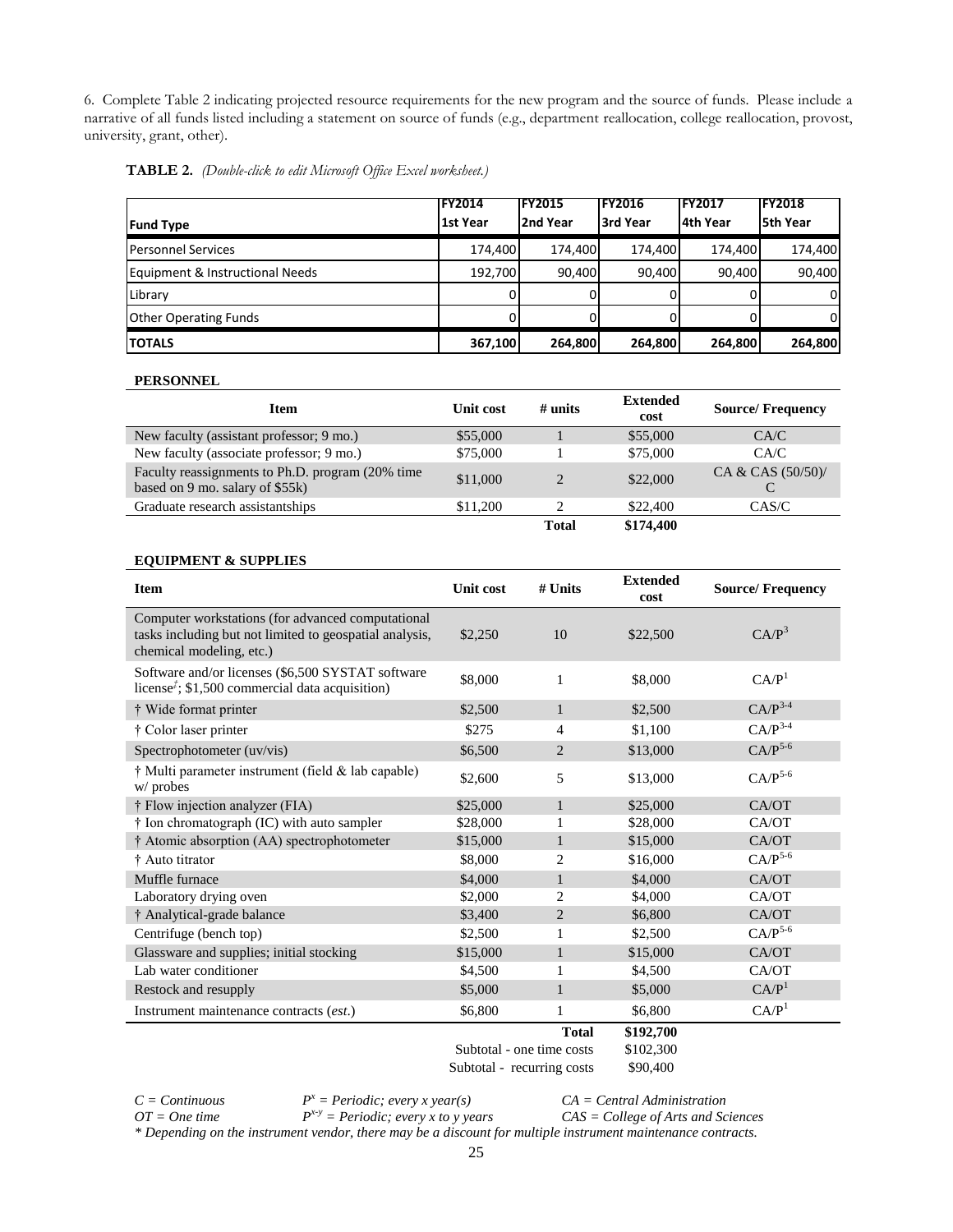*† Laboratory equipment requiring routine supplies.*

### **Western Illinois University Request for New Academic Degree/Option/Certificate/Concentration Development — FY13**

1. Unit submitting request: **College of Arts and Sciences** Priority Number **2**

ATTACHMENT B

2. Proposed new program: BS in Geology: Option in Paleontology

3. Mission and objectives of the proposed program:

Provide students with an interest Paleontology the ability to declare an option in that field as part of their B.S. in Geology. Creating an option in Paleontology would also be beneficial for recruiting, as there are no similar programs in the Midwest and relatively few in the country.

4. Location of program offering:

Macomb\_X\_\_\_ QC\_\_\_\_\_\_ Other (specify location)\_\_\_\_\_\_\_\_\_\_\_\_\_\_\_\_\_\_\_\_\_\_\_\_\_\_\_\_\_\_\_\_\_\_\_

5. Complete Table 1 to show student enrollment projections for the program:

**TABLE 1.** *(Double-click to edit Microsoft Office Excel worksheet.)*

|                                                      | <b>FY2014</b> | 1stlFY2015 | IFY2016 | <b>IFY2017</b> | <b>FY2018</b>   |
|------------------------------------------------------|---------------|------------|---------|----------------|-----------------|
| <b>Description</b>                                   | Year          | 2nd Year   | Year    | 4th Year       | <b>5th Year</b> |
| Number of Program Majors (Fall Headcount)            |               |            |         |                |                 |
| Annual Full-Time-Equivalent Majors                   |               |            |         |                |                 |
| Annual Credit Hours in EXISTING Courses <sup>+</sup> |               | 18         | 51      | 105            | 168             |
| Annual Credit Hours in NEW Courses <sup>+</sup>      |               |            |         |                |                 |
| Annual Number of Degrees Awarded                     |               |            |         |                |                 |

<sup>1</sup>Include credit hours generated by both majors and non-majors in courses offered by the academic unit directly responsible for the proposed program.

6. Complete Table 2 indicating projected resource requirements for the new program and the source of funds. Please include a narrative of all funds listed including a statement on source of funds (e.g., department reallocation, college reallocation, provost, university, grant, other).

|  |  | TABLE 2. (Double-click to edit Microsoft Office Excel worksheet.) |  |  |  |
|--|--|-------------------------------------------------------------------|--|--|--|
|--|--|-------------------------------------------------------------------|--|--|--|

| <b>Fund Type</b>                | <b>IFY2014</b><br>1st Year | <b>IFY2015</b><br>2nd Year | <b>FY2016</b><br>3rd Year | <b>IFY2017</b><br>4th Year | <b>FY2018</b><br><b>5th Year</b> |
|---------------------------------|----------------------------|----------------------------|---------------------------|----------------------------|----------------------------------|
| <b>Personnel Services</b>       |                            |                            |                           |                            |                                  |
| Equipment & Instructional Needs |                            |                            |                           |                            |                                  |
| Library                         |                            |                            |                           |                            |                                  |
| <b>Other Operating Funds</b>    |                            |                            |                           |                            |                                  |
| <b>TOTALS</b>                   |                            |                            |                           |                            |                                  |

Narrative:

The new option in Paleontology will not require any new faculty, an increase in faculty workload or an increase in departmental budgets. All the courses needed for this option currently exist and can still be taught at their current frequency.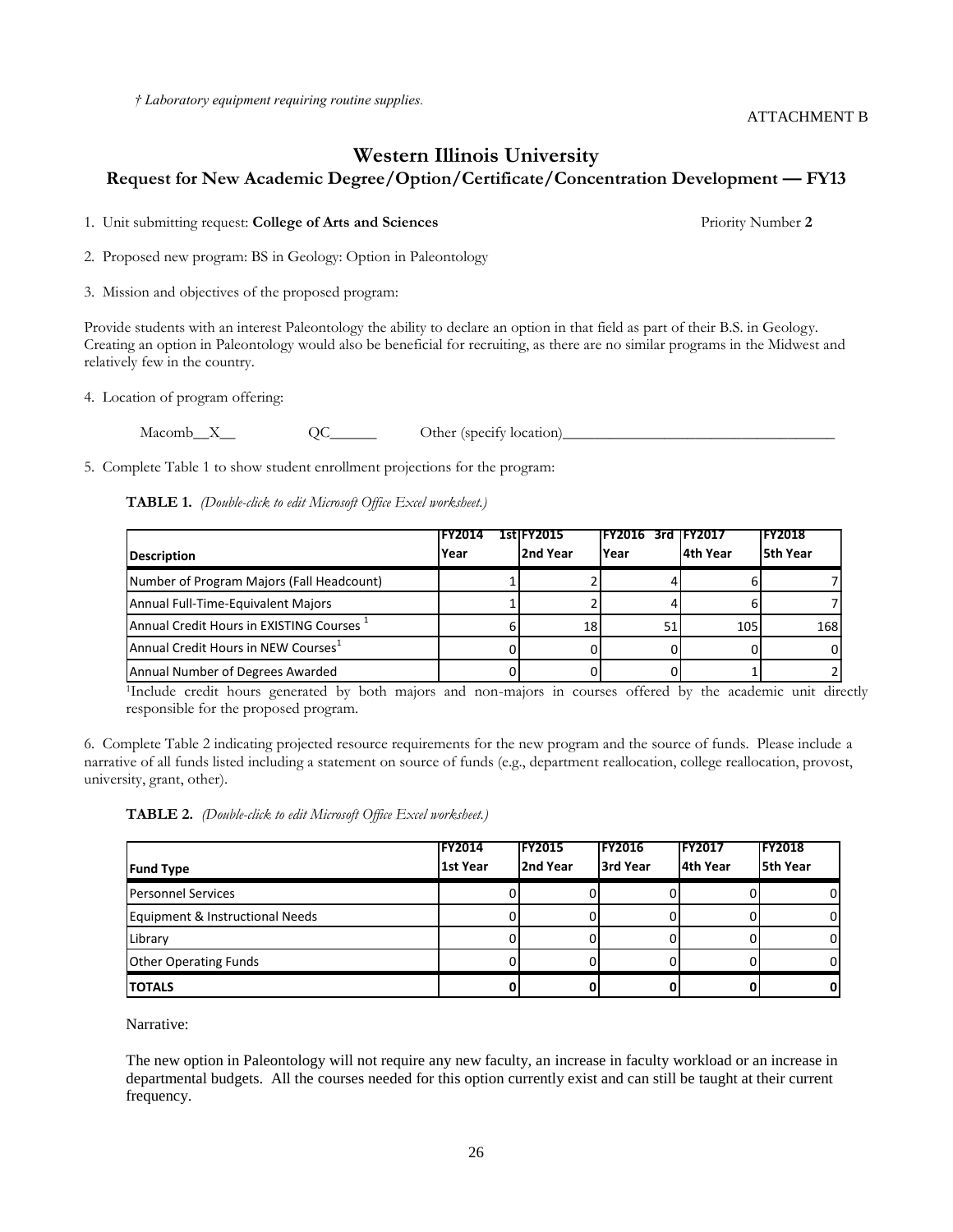## **Western Illinois University Request for New Academic Degree/Option/Certificate/Concentration Development — FY13**

1. Unit submitting request: **College of Arts and Sciences** Priority Number **3**

2. Proposed new program: **17 (DNP)**

3. Mission and objectives of the proposed program:

The School of Nursing (SON) at Western Illinois University proposes a BSN (Bachelor of Science in Nursing) to DNP (Doctor of Nursing Practice) program. The rationale for a DNP program rather than a PhD program concerns the outcomes of the two different programs. The PhD program is concerned with theory and knowledge generation whereas the DNP is concerned with the application and evaluation of scientific knowledge to promote and provide safe, effective nursing care to individuals and populations, as well as how patient outcomes can be affected particularly in primary care. Western Illinois University, Macomb, and the surrounding communities are located in rural areas. This area is in Illinois Health Service Area 2 (HSA 2) and has been designated as a medically underserved population and primary health care professional shortage area by the U. S. Department of Health and Human Services, Health Resources and Services Administration. The Illinois Department of Employment Security identifies nine universities in the state where nurse practitioners are educated. None of them are in HSA 2. The local hospital, McDonough District Hospital, has approached the School of Nursing several different times since the passage of the health care legislation in 2010 seeking to know if and when we would begin educating Nurse Practitioners because they would like to hire several of them. The University's health center, Beu, has requested information on when the School of Nursing will be starting a nurse practitioner program. There is a shortage of physicians in the Macomb area and many of those here are seeking to hire a NP (s) for their office.

The shortage of physicians is a nationwide problem. There is a further shortage of physicians going into the Family Practice specialty which is where the majority of primary care is practiced. Nurse practitioners are highly qualified to provide this care and fill the void of primary care providers. However, there is a shortage of nurse practitioners, as well. The Institute of Medicine published recommendations in October, 2010 in which four key messages were clear:

- Nurses should practice to the fullest extent of their education and training.
- Nurses should achieve higher levels of education and training through an improved education system that promotes seamless academic progression.
- Nurses should be full partners, with physicians and other health care professionals, in redesigning health care in the United States.
- Effective workforce planning and policy making require better data collection and an improved information infrastructure.

It is clear that nurse practitioners must be educated in a manner to be able to partner with physicians in providing primary care for the nation's citizens.

4. Location of program offering:

Macomb\_X\_\_\_ QC\_\_\_\_\_\_\_\_ Other (specify location)\_

5. Complete Table 1 to show student enrollment projections for the program:

**TABLE 1.** *(Double-click to edit Microsoft Office Excel worksheet.)*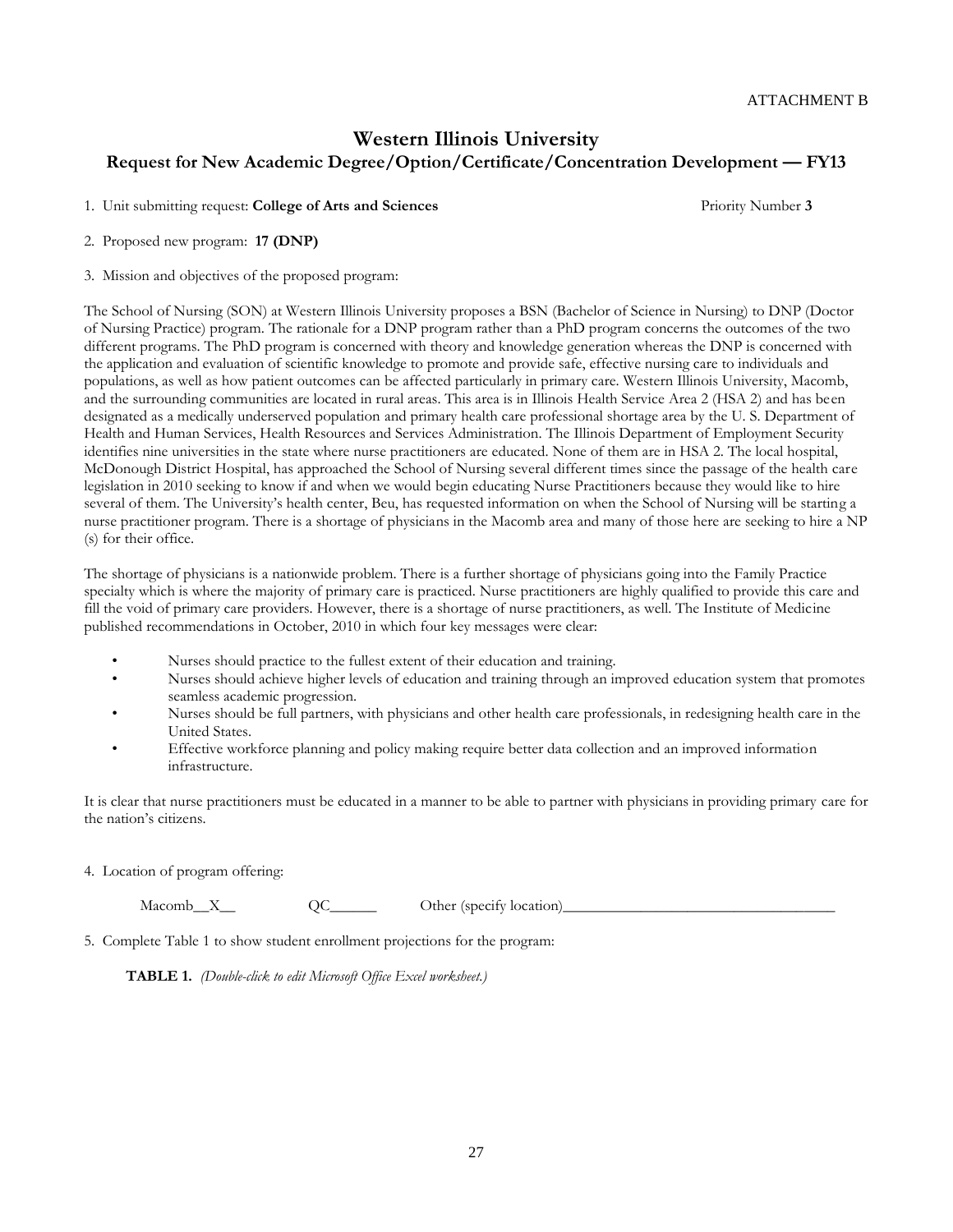| <b>Description</b>                                   | <b>IFY2014</b><br>Year | 1stlFY2015<br>2nd Year | <b>IFY2016</b><br>3rd<br>Year | <b>IFY2017</b><br>l4th Year | <b>FY2018</b><br>5th Year |
|------------------------------------------------------|------------------------|------------------------|-------------------------------|-----------------------------|---------------------------|
| Number of Program Majors (Fall Headcount)            | 8 to 12                | 8 to 12                | 16 to 24                      | 16 to 24                    | 16 to 24                  |
| Annual Full-Time-Equivalent Majors                   | 6 to 10                | 6 to 10                | 12 to 20                      | 12 to 20                    | 12 to 20                  |
| Annual Credit Hours in EXISTING Courses <sup>1</sup> |                        |                        |                               |                             |                           |
| Annual Credit Hours in NEW Courses <sup>1</sup>      | 108 to 180             | 108 to 252             | 108 to 504                    | 108 to 504                  | 108 to 504                |
| Annual Number of Degrees Awarded                     |                        |                        |                               | $0\,8$ to 12                | 8 to 12                   |

<sup>1</sup>Include credit hours generated by both majors and non-majors in courses offered by the academic unit directly responsible for the proposed program.

6. Complete Table 2 indicating projected resource requirements for the new program and the source of funds. Please include a narrative of all funds listed including a statement on source of funds (e.g., department reallocation, college reallocation, provost, university, grant, other).

| <b>TABLE 2.</b> (Double-click to edit Microsoft Office Excel worksheet.) |  |  |
|--------------------------------------------------------------------------|--|--|
|--------------------------------------------------------------------------|--|--|

|                                 | <b>IFY2014</b> | <b>FY2015</b> | <b>FY2016</b> | <b>IFY2017</b> | <b>IFY2018</b>  |
|---------------------------------|----------------|---------------|---------------|----------------|-----------------|
| <b>Fund Type</b>                | 1st Year       | 2nd Year      | 3rd Year      | 4th Year       | <b>5th Year</b> |
| <b>Personnel Services</b>       | 125,000        | 125.000       | 125.000       | 125.000        | 125,000         |
| Equipment & Instructional Needs | 36,000         | 42.000        | 48,000        | 36,000         | 36,000          |
| Library                         | 14,600         | 14,600        | 14,600        | 14,600         | 14,600          |
| <b>Other Operating Funds</b>    | 2,000          | 15,000        | 1,000         | 1,000          | 1,000           |
| <b>TOTALS</b>                   | 177,600        | 196,600       | 188,600       | 176,600        | 176,600         |

Narrative:

Nurse practitioner faculty are required to maintain practice in their specialty and usually need four to five hours of practice a week as a primary care provider. Beu Health Center has confirmed that NP faculty would be able to obtain that practice with them if other arrangements have not already been made between the NP and another clinic. In addition, the health center is open to having graduate nurse practitioner students complete some of the required clinical hours with them. The present requirement for a preceptor is a physician or Nurse Practitioner; at least one clinical practicum has to be with a NP.

Faculty members do not teach exclusively in a graduate program (nor are they encouraged to by our accrediting body, CCNE) so there will be some crossover of programs for faculty teaching assignments. Depending on the numbers of students in the graduate program, additional faculty will have to be hired for the undergraduate program in either a full time capacity or as clinical adjuncts.

The curriculum that is being proposed will be delivered primarily online with periods in which the students must physically be on campus, usually one to two weeks before the beginning of the program, one-two weeks during the Capstone Project Development phase of the program and one to four weeks at the end of the program, depending on the final project. Depending on the topic chosen for the final project, the student may choose to be on campus more frequently. This arrangement will be worked out on an individual basis between the student and the major professor.

Clinical practice is managed by the faculty member assigned to the course and students work one on one with a license/certified care provider serving as a preceptor. The clinical practice time for students in a nurse practitioner program is at least 1000 clock hours. The geographical area for this practice is negotiated between the student and faculty member but is usually closer to where the student lives rather than the university area. The faculty member typically visits the actual site at least once a semester but is in weekly contact with the preceptor. More frequent visits are warranted if there are concerns with the student's performance. Preceptors for nurse practitioner students can be physicians or nurse practitioners. Typically, there is no compensation provided for the preceptors of nurse practitioner students. Each preceptor is provided with a form verifying their participation as a preceptor that can be used as a part of their recertification.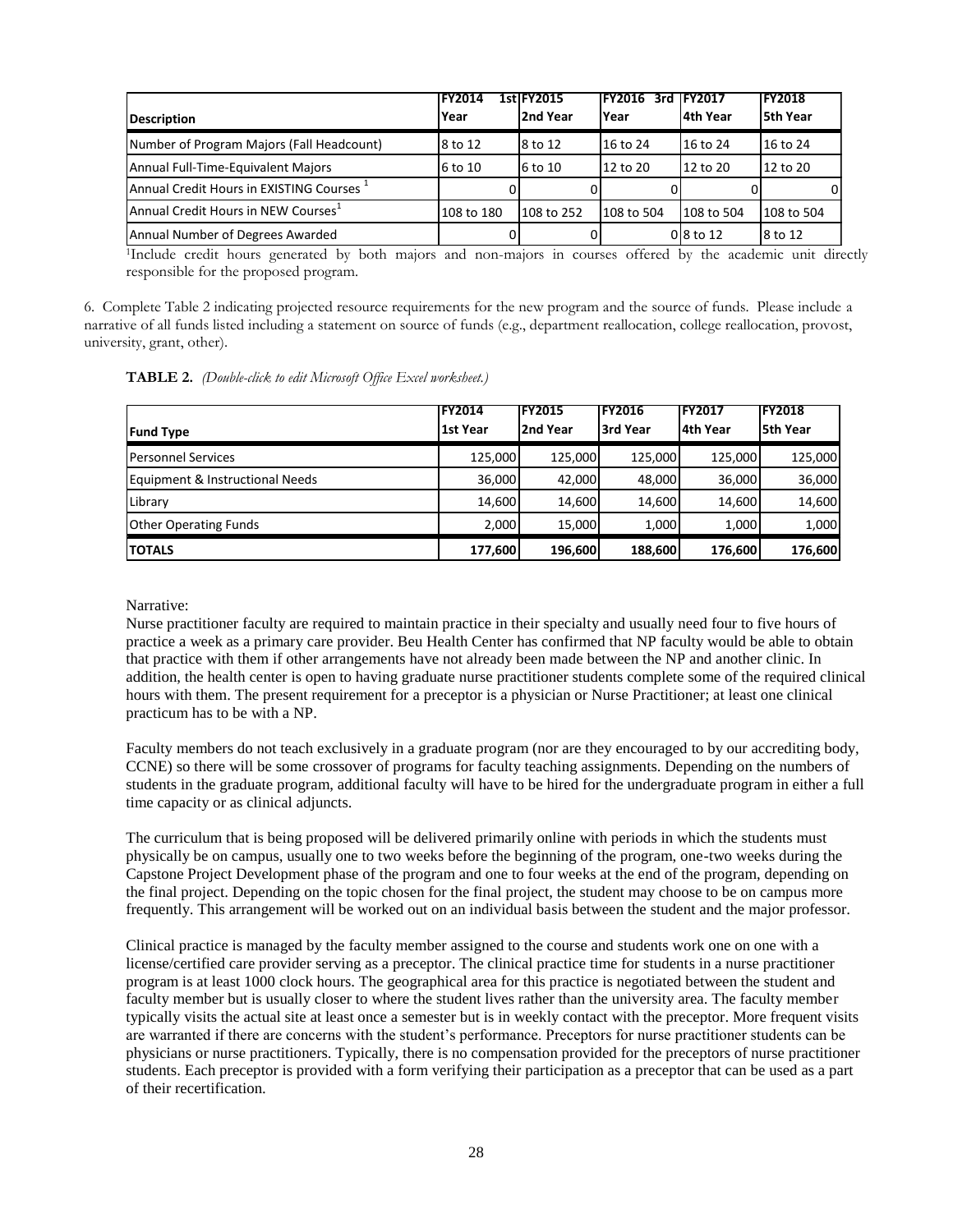For any students physically located outside of Illinois, permission would be sought from the state's Board of Nursing for clinical placement and the state's guidelines for licensure of both student and instructor would be followed.

The curriculum is designed to be year-round. The majority of coursework will be provided online in an irregular fashion with courses condensed and delivered one at a time with mid semester overlap. The course work is labor intensive. Clinical practice courses will be semester long in duration. Students will take no more than nine (9) credits per semester and in the summer using the two summer sessions currently in place, a maximum of six (6) credits would be offered. A part time schedule will be developed based on individual student need. Many graduate nursing students continue to practice nursing while in school. The State Statute ([225 ILCS 65/] Nurse Practice Act) governing nursing practice states the minimum requirement for nursing faculty is a masters degree in nursing. Therefore using graduate students as adjunct faculty would not be permissible; however, these students would be qualified to serve as graduate assistants in various roles within the School of Nursing such as tutoring, working with students in the skills lab, or with faculty in research projects.

The library resources needed for a graduate program include data bases from which the students retrieve the necessary articles, manuscripts, and books. Although there will be some usage of textbooks, most of the material for teaching in graduate nursing programs is found in current periodicals and in evidence- based data bases. It is not anticipated that students will use the physical library facilities. Malpass Library has CINAHL (Current Issues in Nursing and Allied Health Literature) as well as MEDLINE, Health Source: Nursing, and other databases related to academic specialties. The Library would need to purchase a subscription to a more nursing focused data base such as OVIDs Nursing and Health Premier Collection from Wolters Kluwer. Western's library is in a unique position when it comes to library resources because of the Illinois interlibrary loan program; however, there is a need for increased data bases to support nursing.

Although the major portions of the resources needed for this program are in place, there will be additional needs. A doctorally-prepared Family Nurse Practitioner (FNP) and provisions to hire faculty for summer courses will be needed. Since the doctoral requirement is relatively new, hiring such individuals will be a challenge. The SON currently has a masters prepared FNP who will return to school for the doctoral degree within the year.

Although the program will have the majority, but not all, of the coursework online, there are needs for office space for faculty. Salaries for the DNP faculty will be at a minimum \$100,000.00 plus benefits for a 9 month contract. Faculty teaching in the summer would require additional remuneration as much as twenty five percent of the full time salary, depending on the number of credits taught.

Since the program would be delivered online, courses would have to be developed. The Center for the Application of Information Technologies (CAIT) and the Center for Innovation in Teaching and Research (CITR) would be consulted for course development and assistance. While the majority of the courses would not have complex materials and could be developed for approximately \$4,000 each, there are five courses, at this time, which would require more complex materials and cost approximately \$6,000 each to develop for online delivery.

With online programming there is no need for classroom or laboratory facilities and equipment. We already own a series of physical assessment videos which will have to be augmented with heart and lung (normal and abnormal) sounds and male and female genitalia (with PAP smear) exam videos. A search of the internet produced several reliable sources for these that are no cost. We also have the simulators for both male and female genitalia so would be in a position to produce our own video to teach that portion of the course.

In addition to other costs associated with a new program, there will be the cost of accreditation. The School of Nursing is currently a member of the American Association of Colleges of Nursing and there is no additional fee for adding a new program: the membership is institutional. The program will seek accreditation from the Commission on Collegiate Nursing Education (CCNE). The pre-licensure program holds CCNE accreditation. There will be a new applicant fee of \$2,000; this is a reduced fee because we already hold accreditation from CCNE. In addition our yearly fee to CCNE will increase by \$1,000. There will also be a fee associated with the accreditation visit. The pre-licensure program is due for another visit in FY15. If we have the initial visit for the graduate program with that visit, the fees are reduced. Fees for the visit are based on the numbers of visitors sent which ranges from 3-5, depending on the program levels and program complexity under review. There will be extra costs for the School of Nursing associated with an accreditation visit for preparation of materials and hosting visitors on campus. New programs are only accredited for 5 years on initial accreditation.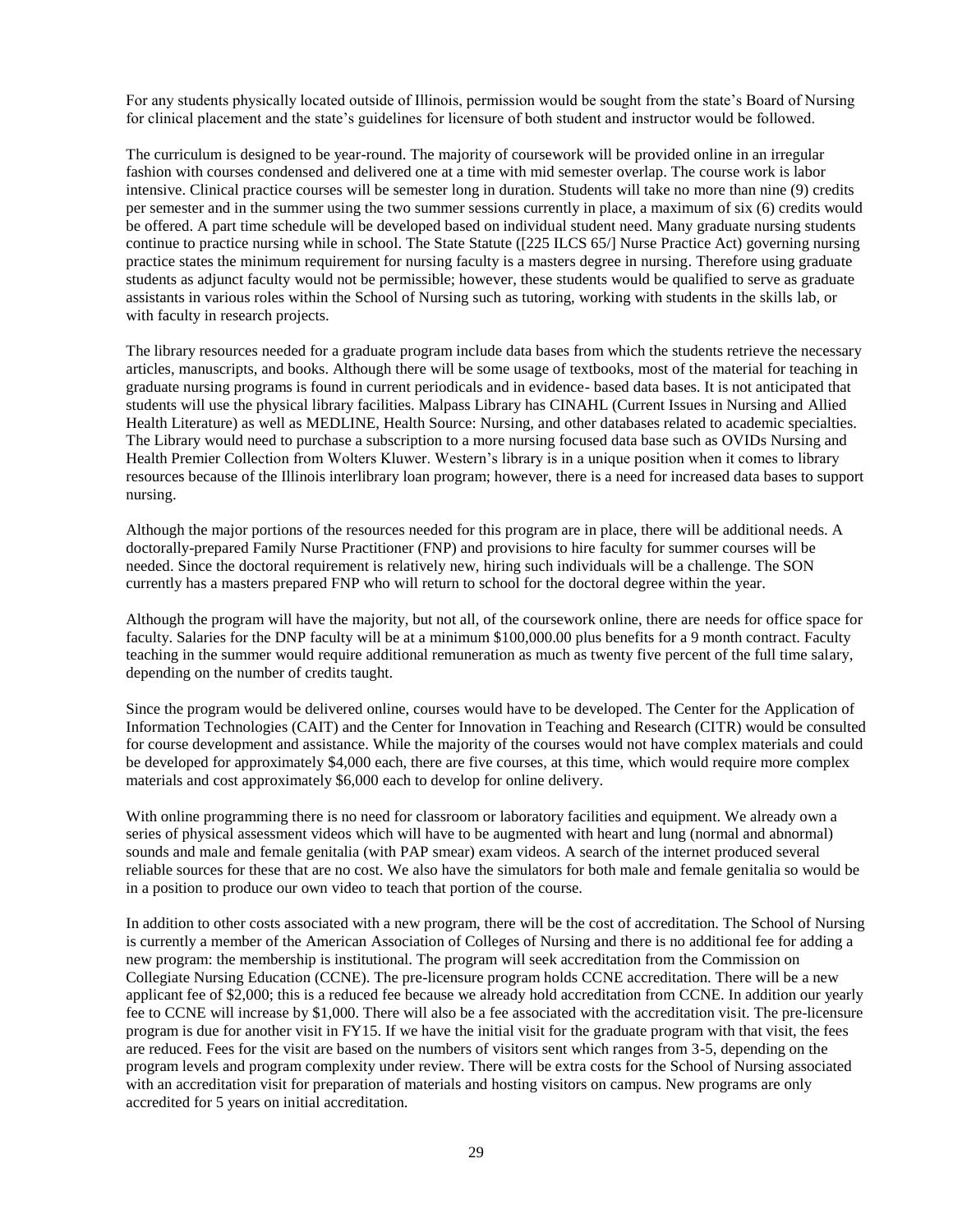## **Western Illinois University Request for New Academic Degree/Option/Certificate/Concentration Development — FY13**

1. Unit submitting request: Department of Foreign Languages & Literatures Priority Number \_\_5\_\_\_

2. Proposed new program: Major in Applied Languages-option French or Spanish

3. Mission and objectives of the proposed program: The Applied Languages major replace our two existing separate majors in French and Spanish. The goals of this new major are to update and modernize our programs while fully recognizing the gradual trends that have occurred in foreign languages pedagogy favoring the teaching of practical language and culture and the inclusion of less frequently taught languages, such as Japanese and Chinese, in the curriculum. All students will be required to study at least two languages, as is the norm in most of the world. The new degree will also make it easier to add a wider range of language options within our curriculum and will reflect the rapid changes of an increasingly global and interconnected world. The new program will improve student's marketability and open up new horizons for their career choices.

4. Location of program offering:

Macomb\_X\_\_ QC\_\_\_\_\_\_ Other (specify location)\_\_\_\_\_\_\_\_\_\_\_\_\_\_\_\_\_\_\_\_\_\_\_\_\_\_\_\_\_\_\_\_\_\_\_

5. Complete Table 1 to show student enrollment projections for the program:

**TABLE 1.** *(Double-click to edit Microsoft Office Excel worksheet.)*

|                                                      | <b>FY2014</b>   | <b>1stlFY2015</b> | IFY2016   | 3rd IFY2017 | <b>IFY2018</b> |
|------------------------------------------------------|-----------------|-------------------|-----------|-------------|----------------|
| <b>Description</b>                                   | Year            | 2nd Year          | Year      | 4th Year    | l5th Year      |
| Number of Program Majors (Fall Headcount)            | 20I             | 45                | 70I       | 90I         | 110            |
| Annual Full-Time-Equivalent Majors                   | 20I             | 45                | <b>70</b> | 90          | 110            |
| Annual Credit Hours in EXISTING Courses <sup>1</sup> | 500             | 550l              | 600       | 650         | 700            |
| Annual Credit Hours in NEW Courses <sup>1</sup>      | 20 <sup>1</sup> | 25 I              | 25        | 45          | 45             |
| Annual Number of Degrees Awarded                     |                 |                   |           | 20          | 25             |

<sup>1</sup>Include credit hours generated by both majors and non-majors in courses offered by the academic unit directly responsible for the proposed program.

6. Complete Table 2 indicating projected resource requirements for the new program and the source of funds. Please include a narrative of all funds listed including a statement on source of funds (e.g., department reallocation, college reallocation, provost, university, grant, other).

**TABLE 2.** *(Double-click to edit Microsoft Office Excel worksheet.)*

*\*No new funding is required for this major because the existing French and Spanish majors will be gradually deleted from the curriculum options.*

| <b>Fund Type</b>                | <b>FY2014</b><br>1st Year | <b>FY2015</b><br>2nd Year | <b>FY2016</b><br>3rd Year | IFY2017<br>4th Year | <b>FY2018</b><br><b>5th Year</b> |
|---------------------------------|---------------------------|---------------------------|---------------------------|---------------------|----------------------------------|
| <b>Personnel Services</b>       |                           |                           |                           |                     | 01                               |
| Equipment & Instructional Needs |                           |                           |                           |                     | ΟI                               |
| Library                         |                           |                           |                           |                     | ΟI                               |
| <b>Other Operating Funds</b>    |                           |                           |                           |                     | 01                               |
| <b>TOTALS</b>                   |                           |                           |                           |                     | 01                               |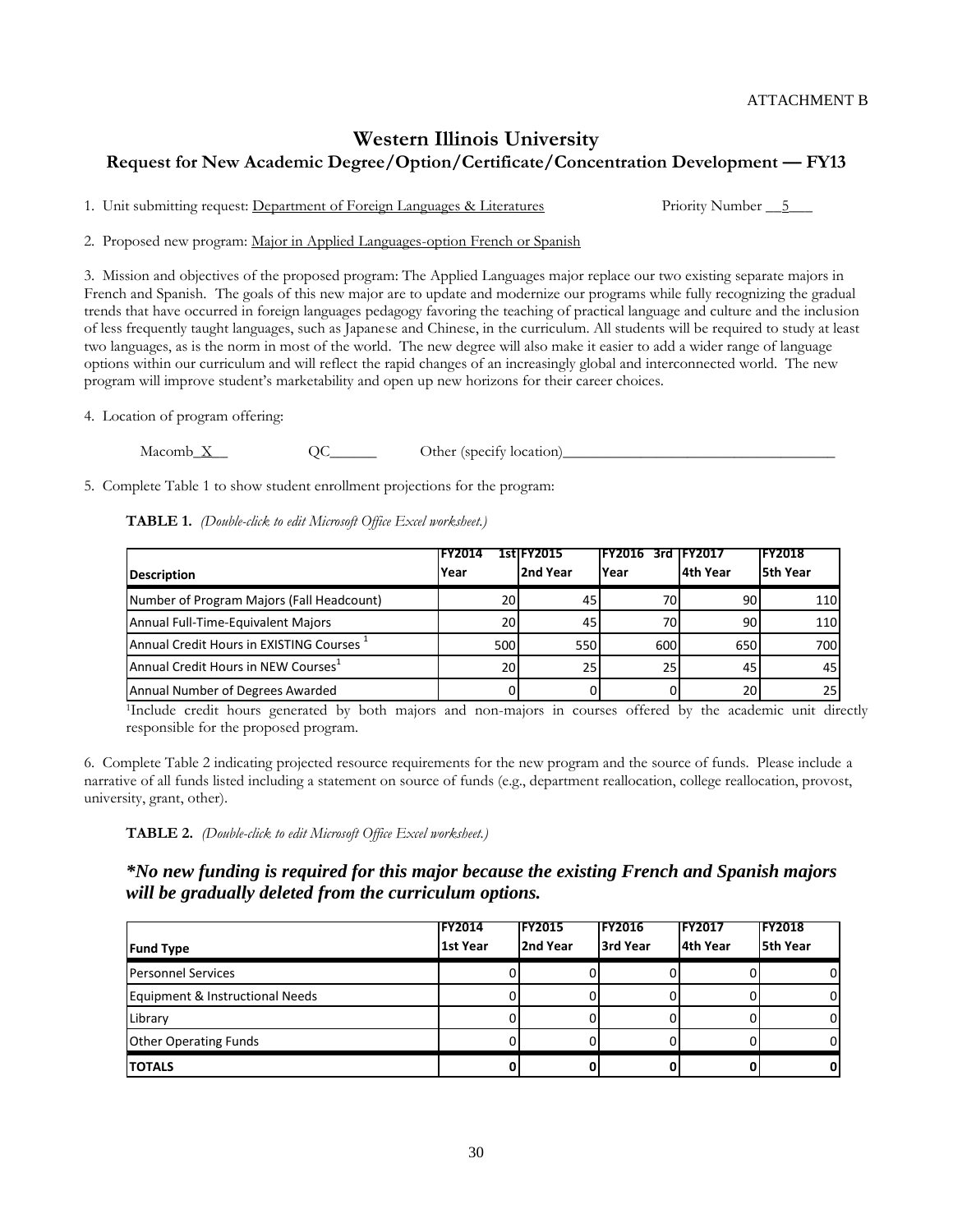# **Western Illinois University Budget Request — New Operating/Base Resources — FY13**

*Note: Use Attachment B for new academic degrees/options/certificates/concentrations.*

1. Unit Submitting Request: **College of Arts & Sciences** Priority Number **1**

2. Provide a short title of the initiative/project proposed for incremental funding.

Physics – Lower Division Lab Upgrades (equipment and maintenance/required upgrades)

3. Provide a short description of the initiative/project proposed for incremental funding and how it relates to the University's goals, mission statement, or strategic plan.

The proposed upgrades are from the obsolete 2006 model Dell Optiplex computers with even older-style monitors that are currently used in the lower-division physics laboratories (Currens Hall 418) for the calculus-based physics courses 213 and 214. These courses are taken by physics, engineering physics, pre-engineering, and meteorology majors, as well as some chemistry and math majors. Some of the interfaces and accompanying software for these interfaces dates back to the late 1990's and are becoming difficult, if not impossible to support with needed upgrades or replacement components. We propose to buy six new iMac computers at an approximate cost of around \$1500 each, given the specifications needed for our laboratories, along with approximately \$500 apiece in needed software and hardware interface updates (including Logger Pro and Interactive Physics), at each of the six laboratory workstations, for a total of \$12,000 (6 x \$2000 each).

Additionally, because of large increases in enrollments in the 124/125 sequence due to growing numbers of forensic chemistry and biology medical sciences option majors taking this course, there will be the need to run parallel sections of these labs in FY13, that will require additional motion detectors, collision carts, hardware interfaces, force sensors, laboratory jacks, rotational motion accessory kits, and other miscellaneous smaller equipment, totaling to around \$7000.

Also, the department has used appropriated funds to recently purchase a small solar telescope for educational and outreach activities (viewing sessions), most of which are held in conjunction with our Physics 101 course, enrolling 300-400 students each semester. The telescope has a filter that allows students to view active regions of the solar surface, including filaments and prominences. The study of our sun is one of the most important topics of our Introduction to Astronomy (PHYS 101) course, and hands-on experience of solar observations will certainly enhance the educational experience of our students. Given that the enrollment in our FYE sections is typically 20 students, and the enrollment of the standard sections is between 90 to 200 students, we need to purchase at least a second telescope for our viewing activities; otherwise students will have to wait in long lines to be able to observe, or will not even have the opportunity. We request the purchase of a second solar telescope, with a narrower filter to obtain better contrast of the active regions of the Sun. A second telescope with smaller bandwidth will also allow the instructor to discuss the effect of the continuum (white) light contamination on single-line spectral observations. The requested telescope complete with filter and tripod will cost around \$2500.

Thus total project costs initially will be \$21,500, with annual supplies and equipment upgrades projected at around \$12,000. 4. Describe the specific accomplishments and increases in productivity expected from this initiative/project and how results will be measured or evaluated.

This will improve student retention in these critical calculus-based laboratory courses for the physics and engineering physics majors and allow for many of our computerized experiments to continue, that are surely needed to keep our courses modernized and our students on the competitive edge. Many of these experiments will soon become impossible to continue due to the obsolete nature of the computers and interfaces and the inability to find upgrades or replacement parts. It should be understood that in a Physics Department, computers are the centerpiece of all of our laboratory exercises and laboratory equipment, and that computer updates must precede the upgrade of any other associated equipment. This will also greatly enhance student recruitment efforts, as it is essential that visiting high school students and teachers see that we are dedicating our best equipment and resources to the instruction of our first and second year physics and engineering physics students. The current appearance of obsolete equipment and computers relegated to these courses is less than desirable and in many cases, actually negates our recruiting efforts. Ultimately, these updates will increase the popularity of our program and result in increased enrollments and better preparedness of our program graduates. In our astronomy courses, the additional telescopes will help us to maintain and grow enrollments and keep the courses following modern trends with appropriate viewing opportunities for all of the students. Learning is always enhanced in science courses by providing the appropriate hands-on opportunities for the students. And in our

31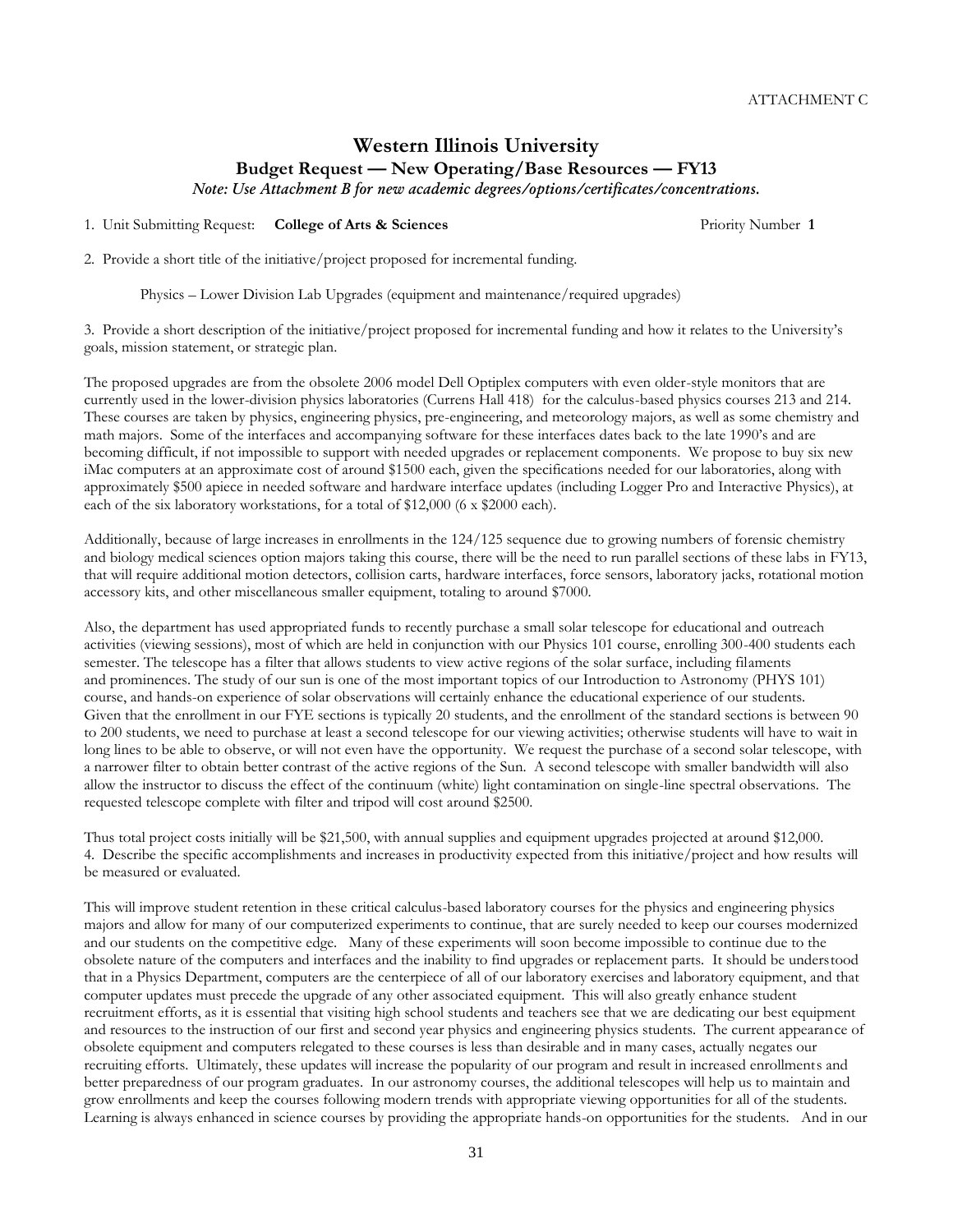algebra-based physics courses, the additional equipment will allow us to handle the enrollment increases and the need for parallel laboratory sessions to be running for these courses.

The proposed increase to the base operating budget of the department will ensure that the Physics Department can continue to provide high quality laboratory instruction for our undergraduate majors, as well as other related majors taking these calculusbased physics courses, with sufficient supplies for each student that registers for our laboratory courses. It will also ensure that the proper laboratory instrumentation and supply inventories are maintained, that proper laboratory safety guidelines are followed in compliance with state regulation, and modern physics laboratory trends are followed. Furthermore, it will ensure that brokendown equipment can be repaired in a more timely fashion and older equipment can be updated at proper intervals so that our students will not end up missing some components of a proper laboratory experience. Continuously updating our laboratories to match national standards is essential to recruiting and retaining more undergraduate physics, engineering physics, and preengineering majors (insufficient state-of-the-art supplies and older aging computers and equipment is a very common student complaint received in these courses). The lab course chargeback proposal, if approved by university administration, could provide the needed increase to the physics base operating budget for laboratory supplies and updates. 5. Provide a listing of all incremental funds requested by the following categories:

|                                          | <b>One-Time Funding</b> | <b>Continuous Funding</b> | <b>Requested Funding</b> |
|------------------------------------------|-------------------------|---------------------------|--------------------------|
| <b>Fund Type</b>                         | (FY2013 Only)*          | (Beginning FY2013)*       | (Beginning FY2014)       |
| <b>Personnel Services</b>                |                         |                           |                          |
| Faculty-Tenure Track                     |                         |                           | 0                        |
| Faculty-Non Tenure Track                 |                         |                           |                          |
| <b>Graduate Assistants</b>               |                         | 0                         |                          |
| Administrative                           |                         | 0                         | 0                        |
| Other                                    |                         |                           |                          |
| Equipment & Instructional Materials      | 21,500                  | 12,000                    |                          |
| <b>Library Materials</b>                 |                         | 0                         | 0                        |
| <b>Contractual Services</b>              |                         |                           |                          |
| <b>Other Operating Funds</b>             |                         |                           |                          |
| <b>SUBTOTALS</b>                         | 21,500                  | 12,000                    |                          |
| <b>TOTAL NEW FUNDING REQUIRED 33,500</b> |                         |                           |                          |

| (Double-click to edit Microsoft Office Excel worksheet.) |  |  |  |
|----------------------------------------------------------|--|--|--|
|                                                          |  |  |  |

\* Please indicate if new positions are to be hired in FY2013 or FY2014. Also, indicate if the FY2013 request is for one-time funding or a continuous increase to the base.

6. Will the initiative/project be supplemented by other funds? \_\_\_\_ Yes \_x\_\_ No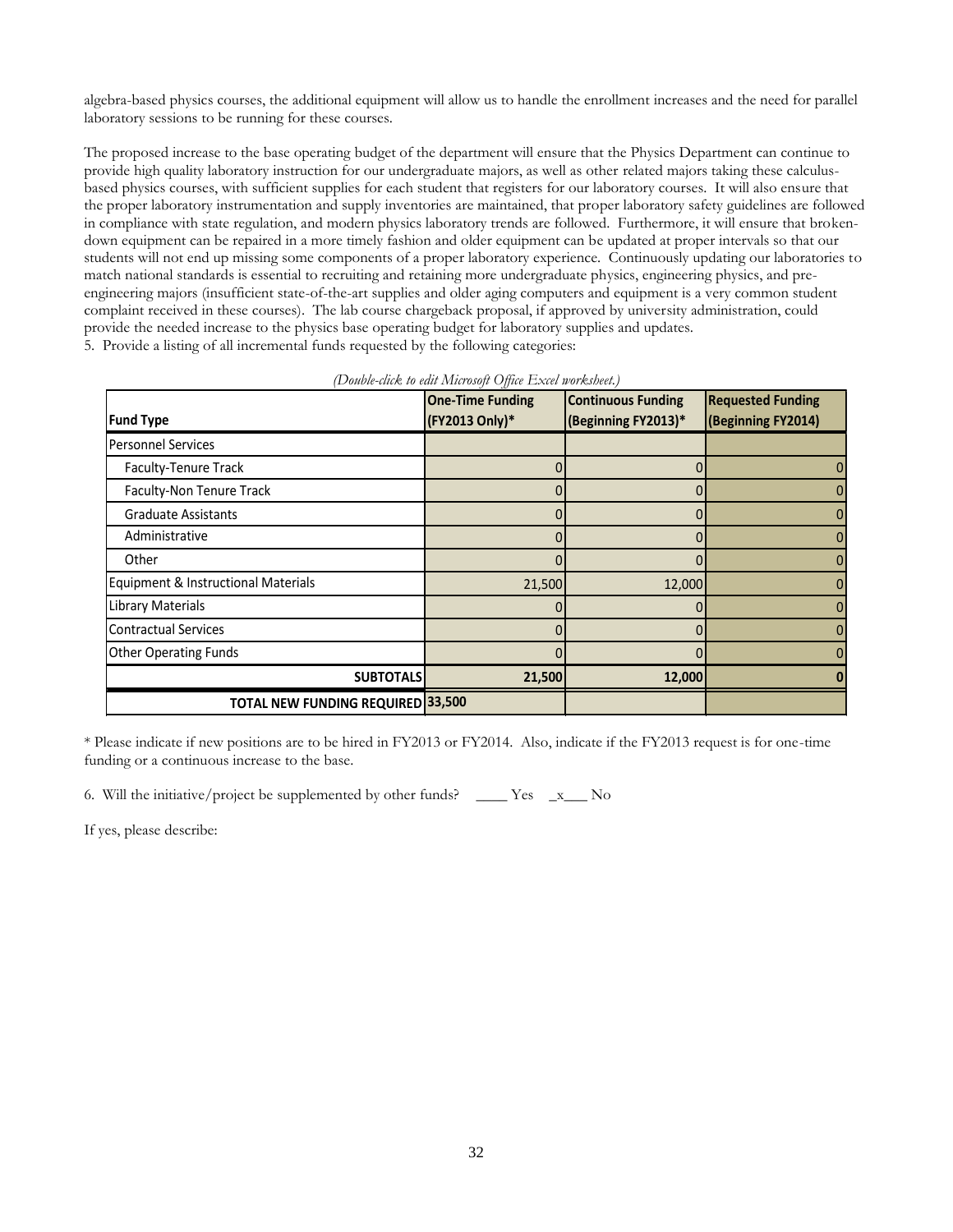## **Western Illinois University Budget Request — New Operating/Base Resources — FY13**

*Note: Use Attachment B for new academic degrees/options/certificates/concentrations.*

1. Unit Submitting Request: **College of Arts & Sciences** Priority Number **2**

2. Provide a short title of the initiative/project proposed for incremental funding.

Replace Faculty/Staff/Classroom Lab Computers

3. Provide a short description of the initiative/project proposed for incremental funding and how it relates to the University's goals, mission statement, or strategic plan.

The College was required to develop a 4-year computer replacement plan for faculty/staff computers and for department computer classrooms. Historically, computers were purchased with personnel variance dollars available to the College at the end of each budget year. Central administration was to supplement and gradually assume responsibility to outfit faculty and staff desktops with computers provided through the Faculty and Staff Computer Replacement Plan. With the loss of control over personnel variance dollars, we are unable to make significant purchases in this area. This makes us dependent on central administration to supply our faculty, staff and classrooms with up-to-date computers. None have been supplied since March 2009, when the college received 18 computers as part of Phase 2A of the Faculty/Staff replacement program. As a result, replacement of faculty and staff computers, as well as classroom computer labs, has fallen well behind the four-year goal set by central administration. The number of aging and failing computers has grown and can be expected to rapidly accelerate with the coming years. At a minimum, we need to replace 269 computers that are 6 years or older (purchase dates of 2006 or earlier) and 171 computers 2007 computers that have been in use for 5 years.

4. Describe the specific accomplishments and increases in productivity expected from this initiative/project and how results will be measured or evaluated.

New computers will decrease instructional time lost when classroom computers fail. Faculty require state-of-the art computers for their research and to teach their courses. Replacing aging computers will also allow us to upgrade more of our machines from Windows XP, which has reached end-of-life.

|                                           | <b>One-Time Funding</b> | <b>Continuous Funding</b> | <b>Requested Funding</b> |
|-------------------------------------------|-------------------------|---------------------------|--------------------------|
| <b>Fund Type</b>                          | (FY2013 Only)*          | (Beginning FY2013)*       | (Beginning FY2014)       |
| <b>Personnel Services</b>                 |                         |                           |                          |
| Faculty-Tenure Track                      |                         | 0                         |                          |
| Faculty-Non Tenure Track                  |                         | 0                         |                          |
| <b>Graduate Assistants</b>                |                         | 0                         | 0                        |
| Administrative                            |                         | 0                         |                          |
| Other                                     |                         | 0                         |                          |
| Equipment & Instructional Materials       | 504,000                 | 0                         | 0                        |
| Library Materials                         |                         | 0                         |                          |
| <b>Contractual Services</b>               |                         | 0                         |                          |
| <b>Other Operating Funds</b>              |                         | 0                         |                          |
| <b>SUBTOTALS</b>                          | 504,000                 |                           |                          |
| <b>TOTAL NEW FUNDING REQUIRED 504,000</b> |                         |                           |                          |

5. Provide a listing of all incremental funds requested by the following categories:

6. Will the initiative/project be supplemented by other funds?  $\qquad \qquad$  Yes  $\qquad x \qquad$  No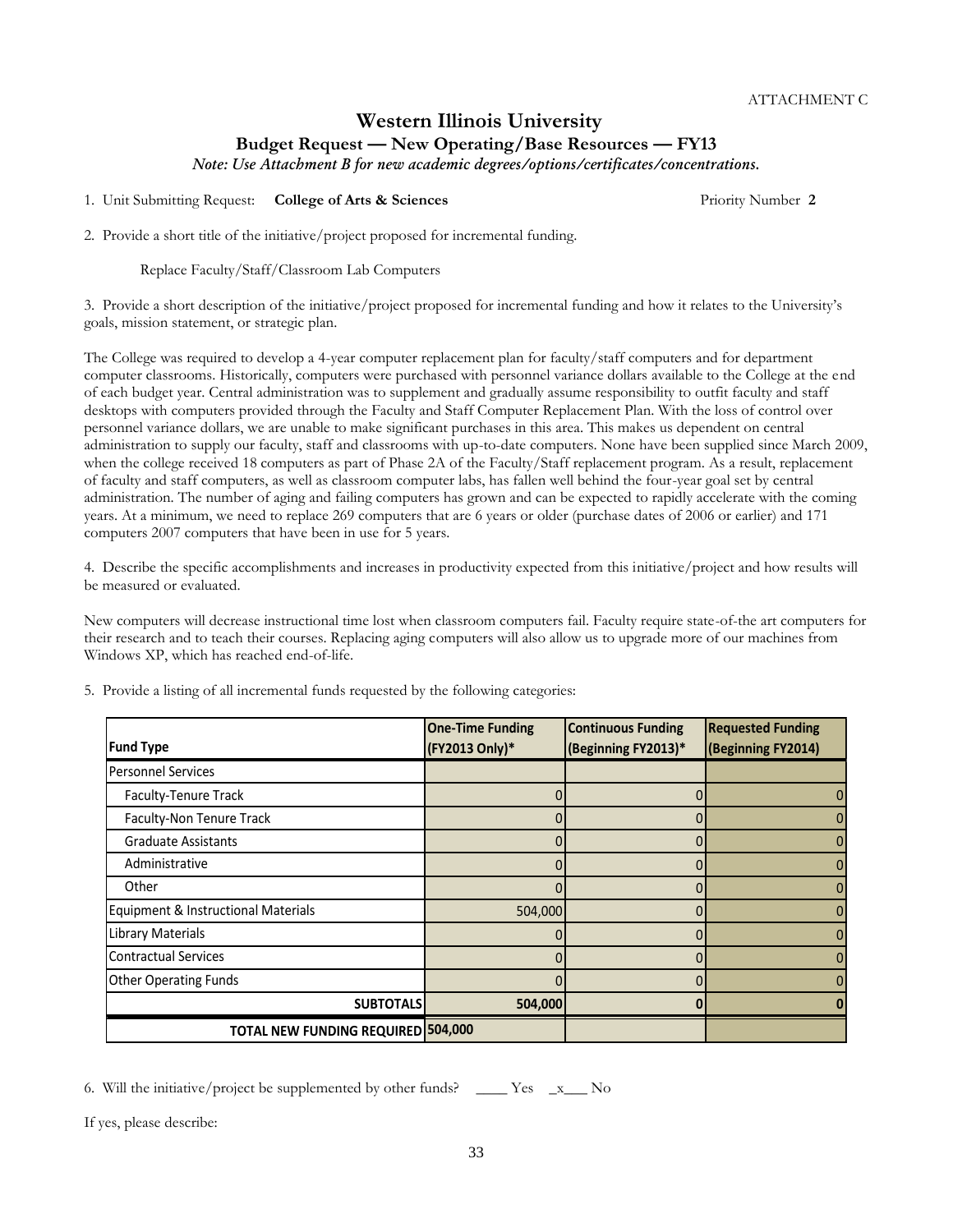# **Western Illinois University Budget Request — New Operating/Base Resources — FY13**

*Note: Use Attachment B for new academic degrees/options/certificates/concentrations.*

1. Unit Submitting Request: **College of Arts & Sciences** Priority Number **3**

2. Provide a short title of the initiative/project proposed for incremental funding.

Gear-Reduced Core Drill - Geology

3. Provide a short description of the initiative/project proposed for incremental funding and how it relates to the University's goals, mission statement, or strategic plan.

A gear-reduced core drill will facilitate the collection of geologic samples for the purpose of classroom studies and undergraduate research projects (supports Goals 1 & 2).

4. Describe the specific accomplishments and increases in productivity expected from this initiative/project and how results will be measured or evaluated.

The drill will allow for precise sampling of geologic materials in a way that cannot be accomplished by less precise means (e.g., sledge hammer). Sample of geologic materials from flat surfaces is extremely difficult and a core drill will permit the acquisitions of samples from rock outcrops that otherwise could not be obtained.

5. Provide a listing of all incremental funds requested by the following categories:

|                                         | <b>One-Time Funding</b> | <b>Continuous Funding</b> | <b>Requested Funding</b> |
|-----------------------------------------|-------------------------|---------------------------|--------------------------|
| <b>Fund Type</b>                        | (FY2013 Only)*          | (Beginning FY2013)*       | (Beginning FY2014)       |
| <b>Personnel Services</b>               |                         |                           |                          |
| Faculty-Tenure Track                    |                         | 0                         | 0                        |
| Faculty-Non Tenure Track                |                         |                           | 0                        |
| <b>Graduate Assistants</b>              |                         |                           | 0                        |
| Administrative                          |                         | 0                         | $\mathbf{0}$             |
| Other                                   |                         |                           | 0                        |
| Equipment & Instructional Materials     | 3,100                   |                           | 0                        |
| Library Materials                       |                         | 0                         | 0                        |
| <b>Contractual Services</b>             |                         | 0                         | 0                        |
| <b>Other Operating Funds</b>            |                         |                           | $\mathbf{0}$             |
| <b>SUBTOTALS</b>                        | 3,100                   |                           |                          |
| <b>TOTAL NEW FUNDING REQUIRED 3,100</b> |                         |                           |                          |

*(Double-click to edit Microsoft Office Excel worksheet.)*

\* Please indicate if new positions are to be hired in FY2013 or FY2014. Also, indicate if the FY2013 request is for one-time funding or a continuous increase to the base.

6. Will the initiative/project be supplemented by other funds? \_\_\_\_ Yes \_x\_\_\_ No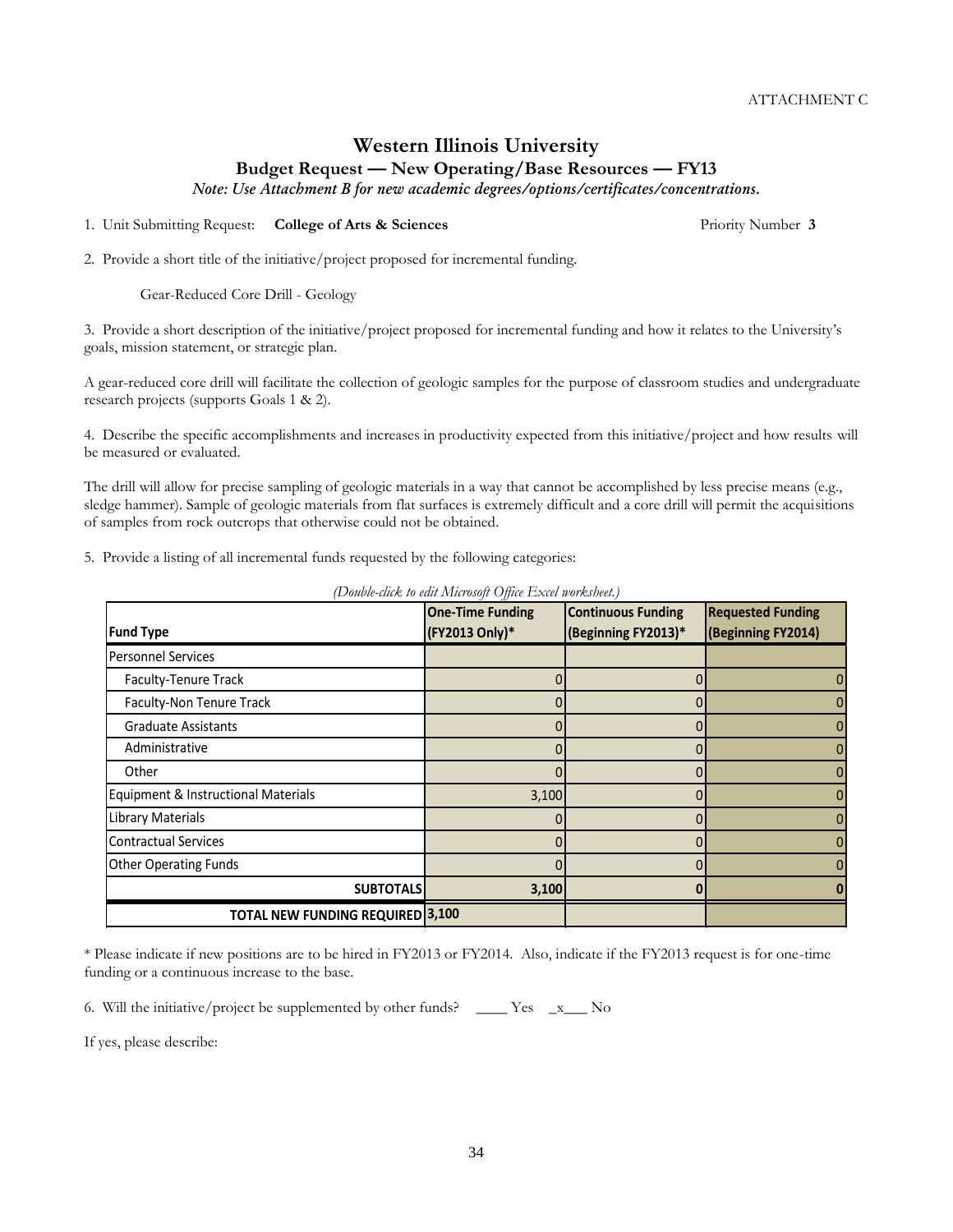# **Western Illinois University Budget Request — New Operating/Base Resources — FY13**

*Note: Use Attachment B for new academic degrees/options/certificates/concentrations.*

1. Unit Submitting Request: **College of Arts & Sciences** Priority Number **4**

2. Provide a short title of the initiative/project proposed for incremental funding.

Operating Budget for Liberal Arts and Science Programs

3. Provide a short description of the initiative/project proposed for incremental funding and how it relates to the University's goals, mission statement, or strategic plan.

The LAS bachelors and masters degree program have grown rapidly, particularly on the QC campus, and thus far expenses for the programs have been funded out of the CAS operational budget. Given its size (98 undergraduate and 41 graduate students), the LAS program has needs equivalent to a medium-sized department. Operating funds are requested to facilitate recruitment, operation and continued growth of these programs. This relates to university goals regarding development of quality academic programs and our commitment to the Quad Cities region.

4. Describe the specific accomplishments and increases in productivity expected from this initiative/project and how results will be measured or evaluated.

Operating funds are requested to provide telephones, copier/printer access, postage and travel costs between campuses. This will facilitate recruitment, operation and continued growth of these programs.

5. Provide a listing of all incremental funds requested by the following categories:

| <b>Fund Type</b>                        | <b>One-Time Funding</b><br>(FY2013 Only)* | <b>Continuous Funding</b><br>(Beginning FY2013)* | <b>Requested Funding</b><br>(Beginning FY2014) |
|-----------------------------------------|-------------------------------------------|--------------------------------------------------|------------------------------------------------|
| <b>Personnel Services</b>               |                                           |                                                  |                                                |
| Faculty-Tenure Track                    |                                           |                                                  |                                                |
| Faculty-Non Tenure Track                |                                           | 0                                                | 0                                              |
| <b>Graduate Assistants</b>              |                                           | 0                                                |                                                |
| Administrative                          |                                           |                                                  | 0                                              |
| Other                                   | 0                                         | 0                                                | 0                                              |
| Equipment & Instructional Materials     |                                           |                                                  | 0                                              |
| Library Materials                       |                                           |                                                  |                                                |
| <b>Contractual Services</b>             |                                           | 2,952                                            | 0                                              |
| <b>Other Operating Funds</b>            |                                           | 4,262                                            |                                                |
| <b>SUBTOTALS</b>                        | ŋ                                         | 7,214                                            |                                                |
| <b>TOTAL NEW FUNDING REQUIRED 7,214</b> |                                           |                                                  |                                                |

*(Double-click to edit Microsoft Office Excel worksheet.)*

\* Please indicate if new positions are to be hired in FY2013 or FY2014. Also, indicate if the FY2013 request is for one-time funding or a continuous increase to the base.

35

6. Will the initiative/project be supplemented by other funds?  $\_\ x$  Yes  $\_\ x$  No

If yes, please describe: Travel funds will be supplemented from the CAS operating budget.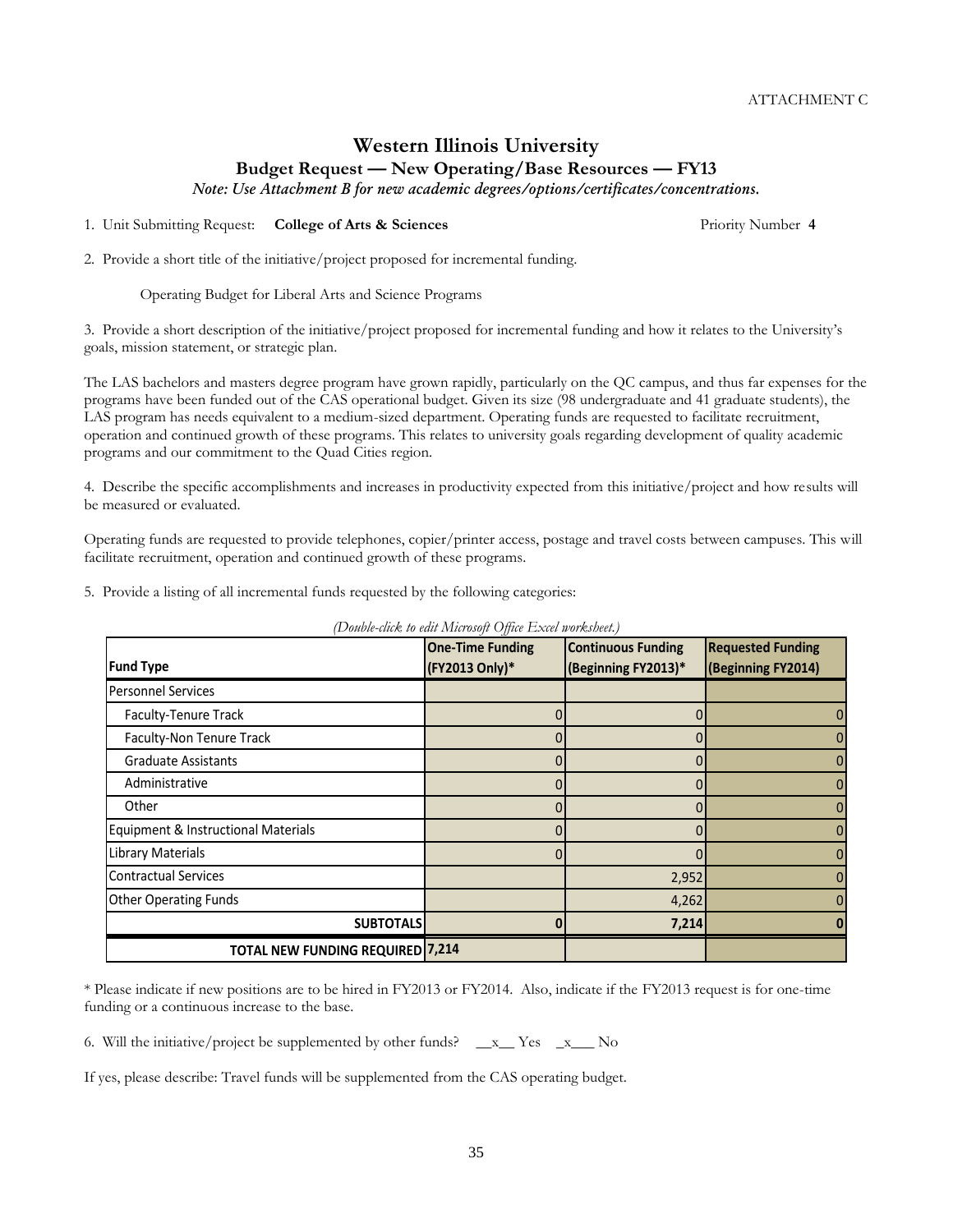## **Western Illinois University Budget Request — New Operating/Base Resources — FY13**

*Note: Use Attachment B for new academic degrees/options/certificates/concentrations.*

1. Unit Submitting Request: **College of Arts & Sciences** Priority Number **5**

2. Provide a short title of the initiative/project proposed for incremental funding.

Sciences Equipment Repair Manager

3. Provide a short description of the initiative/project proposed for incremental funding and how it relates to the University's goals, mission statement, or strategic plan.

Large equipment is essential in the offering of lab-based science programs. This position would be responsible for performing routine maintenance on lower cost lab equipment and also larger pieces of older but essential scientific instruments.

4. Describe the specific accomplishments and increases in productivity expected from this initiative/project and how results will be measured or evaluated.

No single department can justify the hiring of such a technician, but one technician shared across the science departments would obviate the need for service maintenance agreements for older instruments. These agreements are quite costly and a trained technician would allow those departments to continue using older equipment whose maintenance agreements have become prohibitively expensive.

5. Provide a listing of all incremental funds requested by the following categories:

|                                          | <b>One-Time Funding</b> | <b>Continuous Funding</b> | <b>Requested Funding</b> |
|------------------------------------------|-------------------------|---------------------------|--------------------------|
| <b>Fund Type</b>                         | (FY2013 Only)*          | (Beginning FY2013)*       | (Beginning FY2014)       |
| <b>Personnel Services</b>                |                         |                           |                          |
| Faculty-Tenure Track                     |                         |                           |                          |
| Faculty-Non Tenure Track                 |                         |                           |                          |
| <b>Graduate Assistants</b>               |                         |                           |                          |
| Administrative                           |                         |                           |                          |
| Other                                    |                         | 55,000                    |                          |
| Equipment & Instructional Materials      |                         |                           |                          |
| <b>Library Materials</b>                 |                         |                           | O                        |
| <b>Contractual Services</b>              |                         |                           |                          |
| <b>Other Operating Funds</b>             |                         |                           |                          |
| <b>SUBTOTALS</b>                         |                         | 55,000                    |                          |
| <b>TOTAL NEW FUNDING REQUIRED 55,000</b> |                         |                           |                          |

*(Double-click to edit Microsoft Office Excel worksheet.)*

\* Please indicate if new positions are to be hired in FY2013 or FY2014. Also, indicate if the FY2013 request is for one-time funding or a continuous increase to the base.

6. Will the initiative/project be supplemented by other funds? \_\_\_\_ Yes \_x\_\_\_ No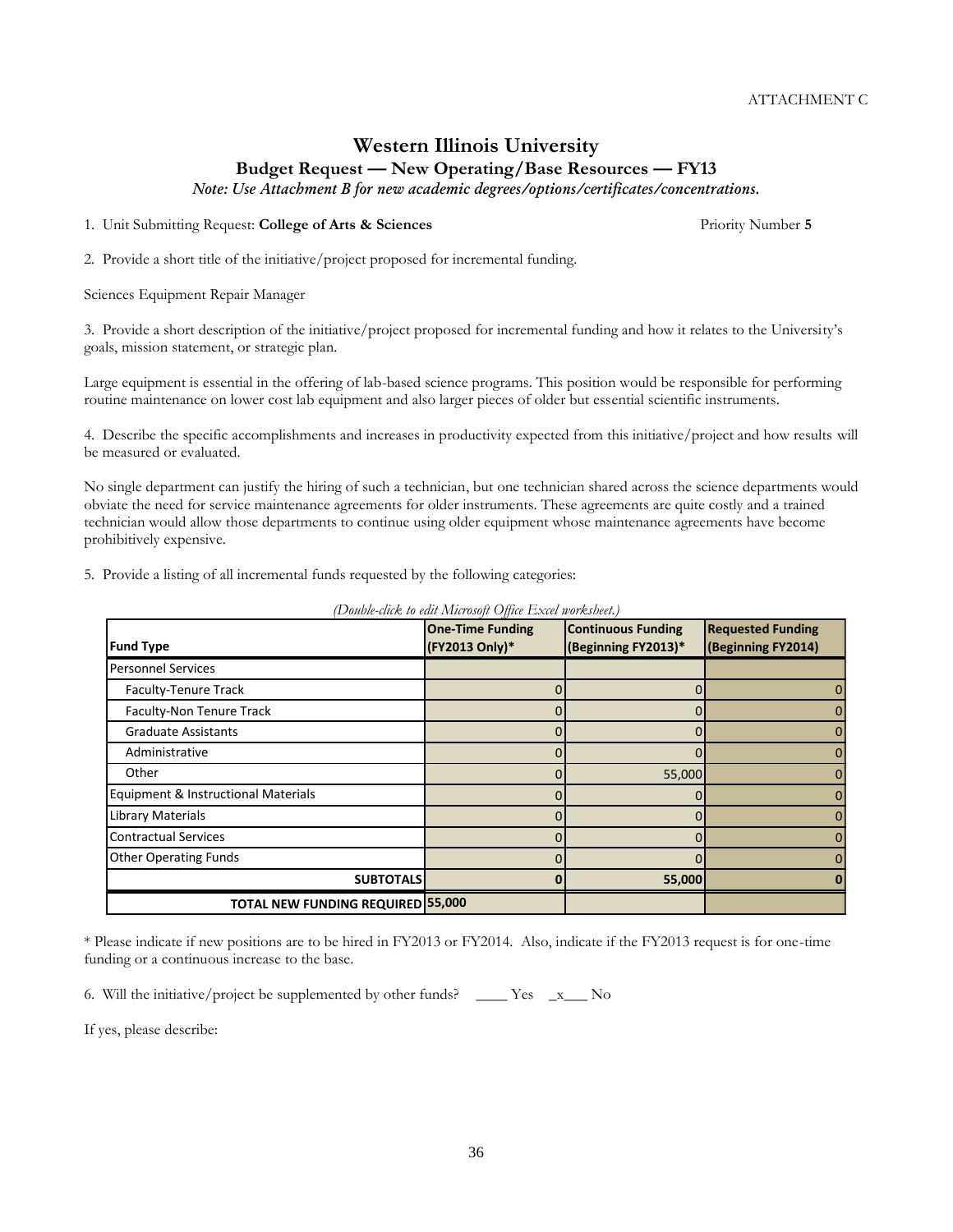## **Western Illinois University Budget Request — New Operating/Base Resources — FY13**

*Note: Use Attachment B for new academic degrees/options/certificates/concentrations.*

1. Unit Submitting Request: **College of Arts & Sciences** Priority Number **6**

2. Provide a short title of the initiative/project proposed for incremental funding.

Upgrade electronic classrooms

3. Provide a short description of the initiative/project proposed for incremental funding and how it relates to the University's goals, mission statement, or strategic plan.

Continue to upgrade electronic classrooms and support cyclic replacement of electronic equipment (Supports Goals 2.3.a; 2.3.b)

4. Describe the specific accomplishments and increases in productivity expected from this initiative/project and how results will be measured or evaluated.

Upgrading electronic classrooms improve the teaching/learning environments for students and faculty.

5. Provide a listing of all incremental funds requested by the following categories:

| (Double-click to edit Microsoft Office Excel worksheet.) |  |  |
|----------------------------------------------------------|--|--|
|                                                          |  |  |

| <b>Fund Type</b>                    | <b>One-Time Funding</b><br>(FY2013 Only)* | <b>Continuous Funding</b><br>(Beginning FY2013)* | <b>Requested Funding</b><br>(Beginning FY2014) |
|-------------------------------------|-------------------------------------------|--------------------------------------------------|------------------------------------------------|
| <b>Personnel Services</b>           |                                           |                                                  |                                                |
| Faculty-Tenure Track                |                                           |                                                  | 0                                              |
| Faculty-Non Tenure Track            |                                           |                                                  | $\Omega$                                       |
| <b>Graduate Assistants</b>          |                                           |                                                  | 0                                              |
| Administrative                      |                                           |                                                  | 0                                              |
| Other                               |                                           |                                                  | $\Omega$                                       |
| Equipment & Instructional Materials | 200,000                                   |                                                  | 0                                              |
| Library Materials                   |                                           |                                                  | 0                                              |
| <b>Contractual Services</b>         |                                           |                                                  | 0                                              |
| <b>Other Operating Funds</b>        |                                           |                                                  | $\Omega$                                       |
| <b>SUBTOTALS</b>                    | 200,000                                   |                                                  |                                                |
| TOTAL NEW FUNDING REQUIRED 200,000  |                                           |                                                  |                                                |

\* Please indicate if new positions are to be hired in FY2013 or FY2014. Also, indicate if the FY2013 request is for one-time funding or a continuous increase to the base.

6. Will the initiative/project be supplemented by other funds? \_\_x\_\_ Yes \_\_\_\_ No

If yes, please describe: These funds would supplement the College's current and ongoing expenditures to keep electronic classrooms functional.

37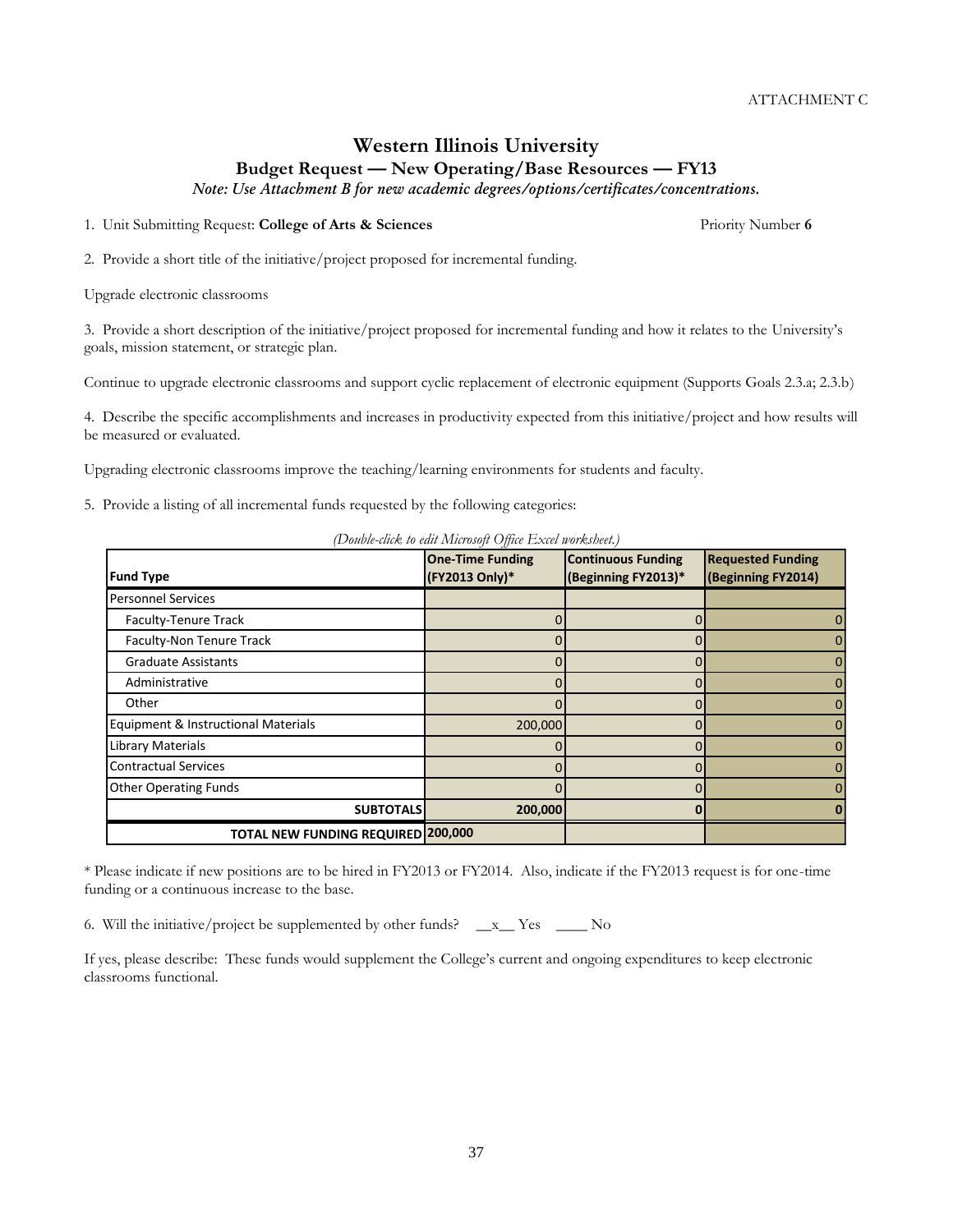# **Western Illinois University Budget Request — New Operating/Base Resources — FY13**

*Note: Use Attachment B for new academic degrees/options/certificates/concentrations.*

1. Unit Submitting Request: **College of Arts & Sciences** Priority Number **7**

2. Provide a short title of the initiative/project proposed for incremental funding.

Increase to IES Operating Budget for Annual Co-Sponsorship of Upper Mississippi River Conference

3. Provide a short description of the initiative/project proposed for incremental funding and how it relates to the University's goals, mission statement, or strategic plan.

Since its inception in 2008, CAS/IES has been a co-sponsor of the annual Upper Mississippi River Conference, a broad-based venue for stakeholders to exchange information on issues of importance to riverfront communities. (Some of these topics include environmental and natural resource issues, the creation of river recreation opportunities, and riverfront development/planning.) Over the past three years, the UMRC has been a significant outlet for faculty and students to present their river-related research work to the professional community and engage in meaningful professional development activities. The UMRC is also a positive community outreach activity that allows both WIU campuses to reach stakeholders throughout the five state Upper Mississippi River region.

4. Describe the specific accomplishments and increases in productivity expected from this initiative/project and how results will be measured or evaluated.

Anticipated accomplishments and increases in productivity:

- Provide a venue for regional and national exposure for the scholarly work of WIU faculty and students on issues  $\bullet$ of relevance to Mississippi River ecology.
- Enhance visibility of WIU's environmental and allied academic programs.
- $\bullet$ Build and/or enhance productive relationships with other conference co-sponsors (the US Army Corps of Engineers, US Fish & Wildlife Service, River Action, QC municipalities, the Natural Lands Trust, the Nature Conservancy, *etc*.) and attendees.
- $\bullet$ Create opportunities to initiate and maintain formal and informal outreach with stakeholders.
- Catalyze strong interaction between WIU personnel at the Macomb and QC campuses.

The following are used as metrics to assess the outcomes of this activity:

- The number of conference attendees and their geographic distribution.
- The level of student and faculty participation.
- The level of participation from WIU's Macomb and QC campuses.
- Feedback collected through a formal survey of attendees which is conducted by the UMRC Planning Committee.

5. Provide a listing of all incremental funds requested by the following categories:

*(Double-click to edit Microsoft Office Excel worksheet.)*

38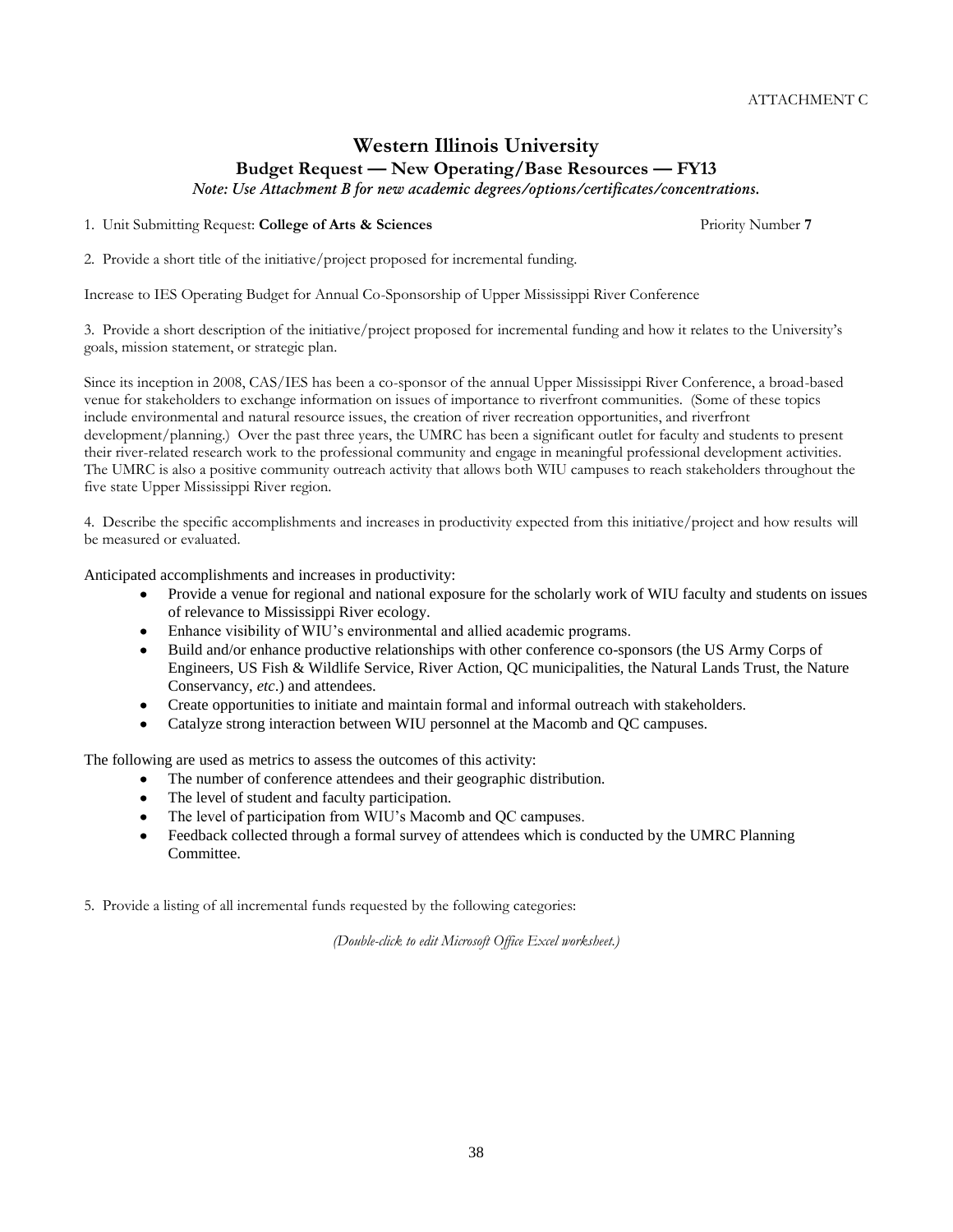| <b>Fund Type</b>                        | <b>One-Time Funding</b><br>(FY2013 Only)* | <b>Continuous Funding</b><br>(Beginning FY2013)* | <b>Requested Funding</b><br>(Beginning FY2014) |
|-----------------------------------------|-------------------------------------------|--------------------------------------------------|------------------------------------------------|
| <b>Personnel Services</b>               |                                           |                                                  |                                                |
| Faculty-Tenure Track                    |                                           |                                                  | 0                                              |
| Faculty-Non Tenure Track                |                                           |                                                  | 0                                              |
| <b>Graduate Assistants</b>              |                                           |                                                  | 0                                              |
| Administrative                          |                                           |                                                  | 0                                              |
| Other                                   |                                           |                                                  | 0                                              |
| Equipment & Instructional Materials     |                                           |                                                  | $\Omega$                                       |
| Library Materials                       |                                           |                                                  | 0                                              |
| <b>Contractual Services</b>             |                                           |                                                  | $\Omega$                                       |
| <b>Other Operating Funds</b>            |                                           | 5,350                                            | 0                                              |
| <b>SUBTOTALS</b>                        |                                           | 5,350                                            |                                                |
| <b>TOTAL NEW FUNDING REQUIRED 5,350</b> |                                           |                                                  |                                                |

\* Please indicate if new positions are to be hired in FY2013 or FY2014. Also, indicate if the FY2013 request is for one-time funding or a continuous increase to the base.

6. Will the initiative/project be supplemented by other funds? \_\_x\_\_ Yes \_\_\_\_ No

If yes, please describe: In addition to WIU other UMRC co-sponsors include: the US Army Corps of Engineers, the US Fish & Wildlife Service, Augustana College, Alter Barge Company, and Excelon Nuclear.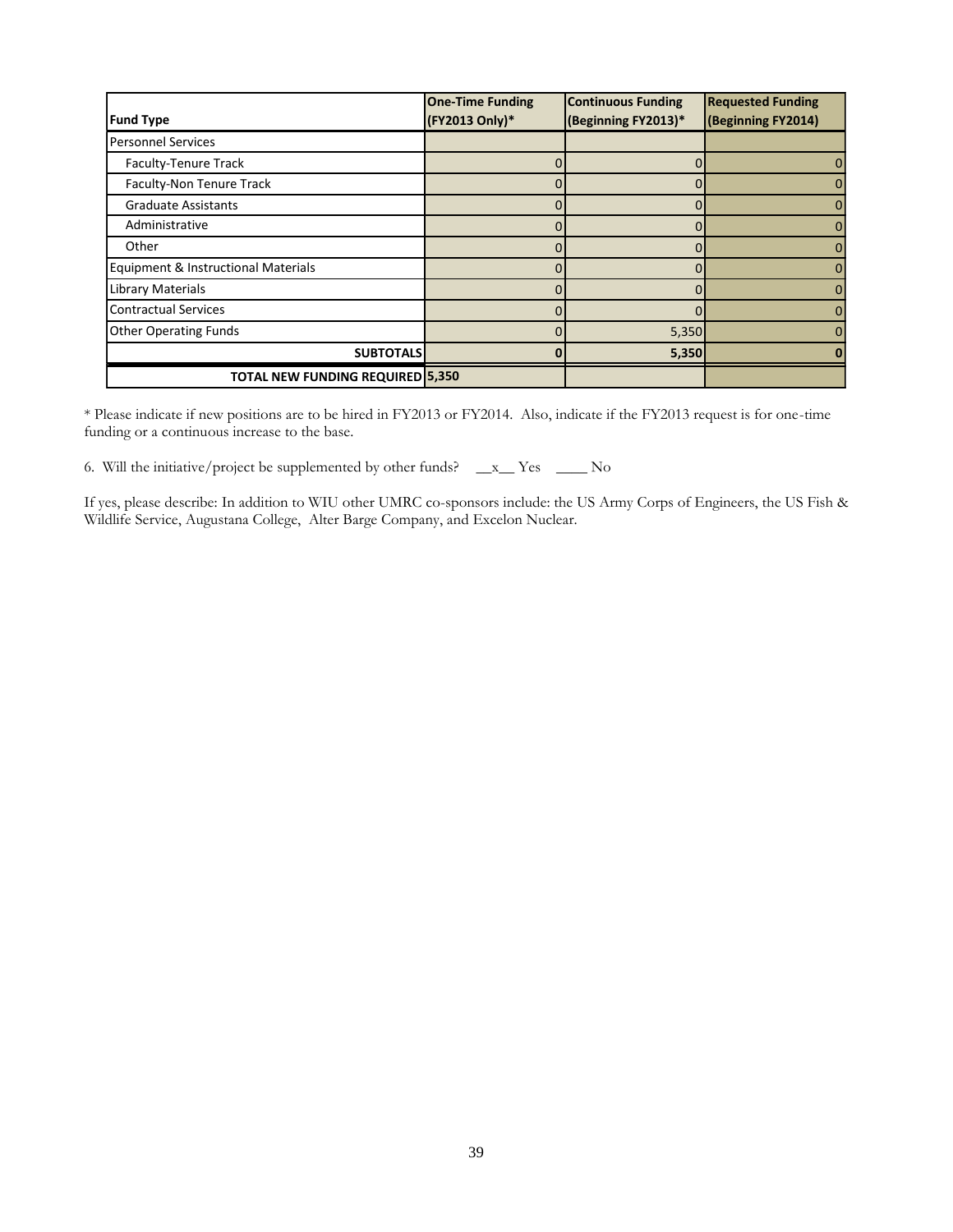# **Western Illinois University Budget Request — New Operating/Base Resources — FY13**

*Note: Use Attachment B for new academic degrees/options/certificates/concentrations.*

1. Unit Submitting Request: **College of Arts & Sciences** Priority Number **8**

2. Provide a short title of the initiative/project proposed for incremental funding.

Continuation of Associate Faculty for French

3. Provide a short description of the initiative/project proposed for incremental funding and how it relates to the University's goals, mission statement, or strategic plan.

Currently, the department of Foreign Languages and Literatures has only one French instructor to deliver the entire B.S. in French. With the retirement of the previous chair, the department lost the ability to offer a number of courses in French. The recently-hired incoming chair does not teach French. As a result, the department would like to keep the current associate faculty member in French.

4. Describe the specific accomplishments and increases in productivity expected from this initiative/project and how results will be measured or evaluated.

Reappointment of the current associate French instructor will allow French majors to graduate in a timely fashion and it will allow the department to continue its commitment to offering general education classes in French.

5. Provide a listing of all incremental funds requested by the following categories:

*(Double-click to edit Microsoft Office Excel worksheet.)*

| <b>Fund Type</b>                         | <b>One-Time Funding</b><br>(FY2013 Only)* | <b>Continuous Funding</b><br>(Beginning FY2013)* | <b>Requested Funding</b><br>(Beginning FY2014) |
|------------------------------------------|-------------------------------------------|--------------------------------------------------|------------------------------------------------|
| <b>Personnel Services</b>                |                                           |                                                  |                                                |
| Faculty-Tenure Track                     |                                           |                                                  | 0                                              |
| Faculty-Non Tenure Track                 | 33,174                                    |                                                  | 0                                              |
| <b>Graduate Assistants</b>               |                                           |                                                  | 0                                              |
| Administrative                           |                                           |                                                  | 0                                              |
| Other                                    |                                           |                                                  | 0                                              |
| Equipment & Instructional Materials      |                                           |                                                  | 0                                              |
| <b>Library Materials</b>                 |                                           |                                                  | 0                                              |
| <b>Contractual Services</b>              |                                           |                                                  | 0                                              |
| <b>Other Operating Funds</b>             |                                           |                                                  | 0                                              |
| <b>SUBTOTALS</b>                         | 33,174                                    |                                                  | n                                              |
| <b>TOTAL NEW FUNDING REQUIRED 33,174</b> |                                           |                                                  |                                                |

\* Please indicate if new positions are to be hired in FY2013 or FY2014. Also, indicate if the FY2013 request is for one-time funding or a continuous increase to the base.

6. Will the initiative/project be supplemented by other funds? \_\_\_\_ Yes \_\_\_x\_ No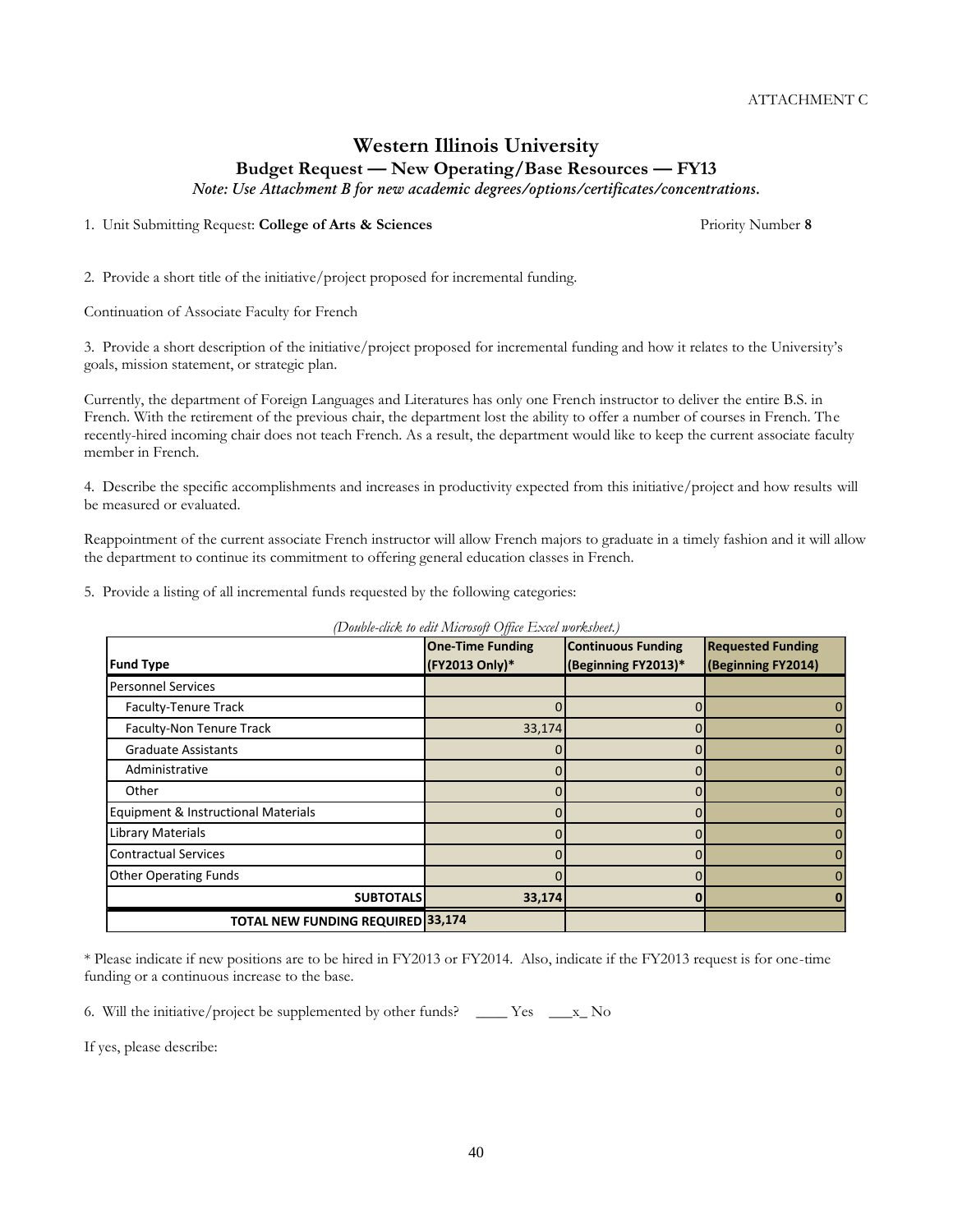# **Western Illinois University Budget Request — New Operating/Base Resources — FY13**

*Note: Use Attachment B for new academic degrees/options/certificates/concentrations.*

#### 1. Unit Submitting Request: **College of Arts & Sciences** Priority Number **9**

Two Adjunct Faculty Positions in Biology and Chemistry to cover increase in basic science courses due to Nursing

2. Provide a short title of the initiative/project proposed for incremental funding.

3. Provide a short description of the initiative/project proposed for incremental funding and how it relates to the University's goals, mission statement, or strategic plan.

One adjunct faculty position each in Biology and Chemistry are needed to provide the basic science courses required of all Pre-Nursing students. The additional instructors would address this need and would related to the University's goal of academic excellence.

4. Describe the specific accomplishments and increases in productivity expected from this initiative/project and how results will be measured or evaluated.

The departments of Chemistry and Biology offer courses required of students in a variety of disciplines. Because sections sizes are tied to laboratory space, large increase in the number of students taking these courses put substantial stress upon the departments' ability to offer enough sections.

5. Provide a listing of all incremental funds requested by the following categories:

*(Double-click to edit Microsoft Office Excel worksheet.)*

| * Please indicate if new positions are to be hired in FY2013 or FY2014. Also, indicate if the FY2013 request is for one-time |  |
|------------------------------------------------------------------------------------------------------------------------------|--|
| funding or a continuous increase to the base.                                                                                |  |

6. Will the initiative/project be supplemented by other funds?  $\_\ x$  Yes  $\_\_\_\$  No

If yes, please describe: The College has already directed additional assistantship funds to these departments to assist with the greater demand on lab sections.

41

| <b>Fund Type</b>                         | <b>One-Time Funding</b><br>(FY2013 Only)* | <b>Continuous Funding</b><br>(Beginning FY2013)* | <b>Requested Funding</b><br>(Beginning FY2014) |
|------------------------------------------|-------------------------------------------|--------------------------------------------------|------------------------------------------------|
| <b>Personnel Services</b>                |                                           |                                                  |                                                |
| Faculty-Tenure Track                     |                                           |                                                  | 0                                              |
| Faculty-Non Tenure Track                 | 0                                         | 63,703                                           | 0                                              |
| <b>Graduate Assistants</b>               | 0                                         |                                                  | 0                                              |
| Administrative                           |                                           |                                                  | 0                                              |
| Other                                    | O                                         | 0                                                | 0                                              |
| Equipment & Instructional Materials      | 0                                         | 0                                                | 0                                              |
| Library Materials                        | Ω                                         | O                                                | $\mathbf{0}$                                   |
| <b>Contractual Services</b>              | O                                         | O                                                | 0                                              |
| <b>Other Operating Funds</b>             | 0                                         |                                                  | 0                                              |
| <b>SUBTOTALS</b>                         | 0                                         | 63,703                                           | ŋ                                              |
| <b>TOTAL NEW FUNDING REQUIRED 63,703</b> |                                           |                                                  |                                                |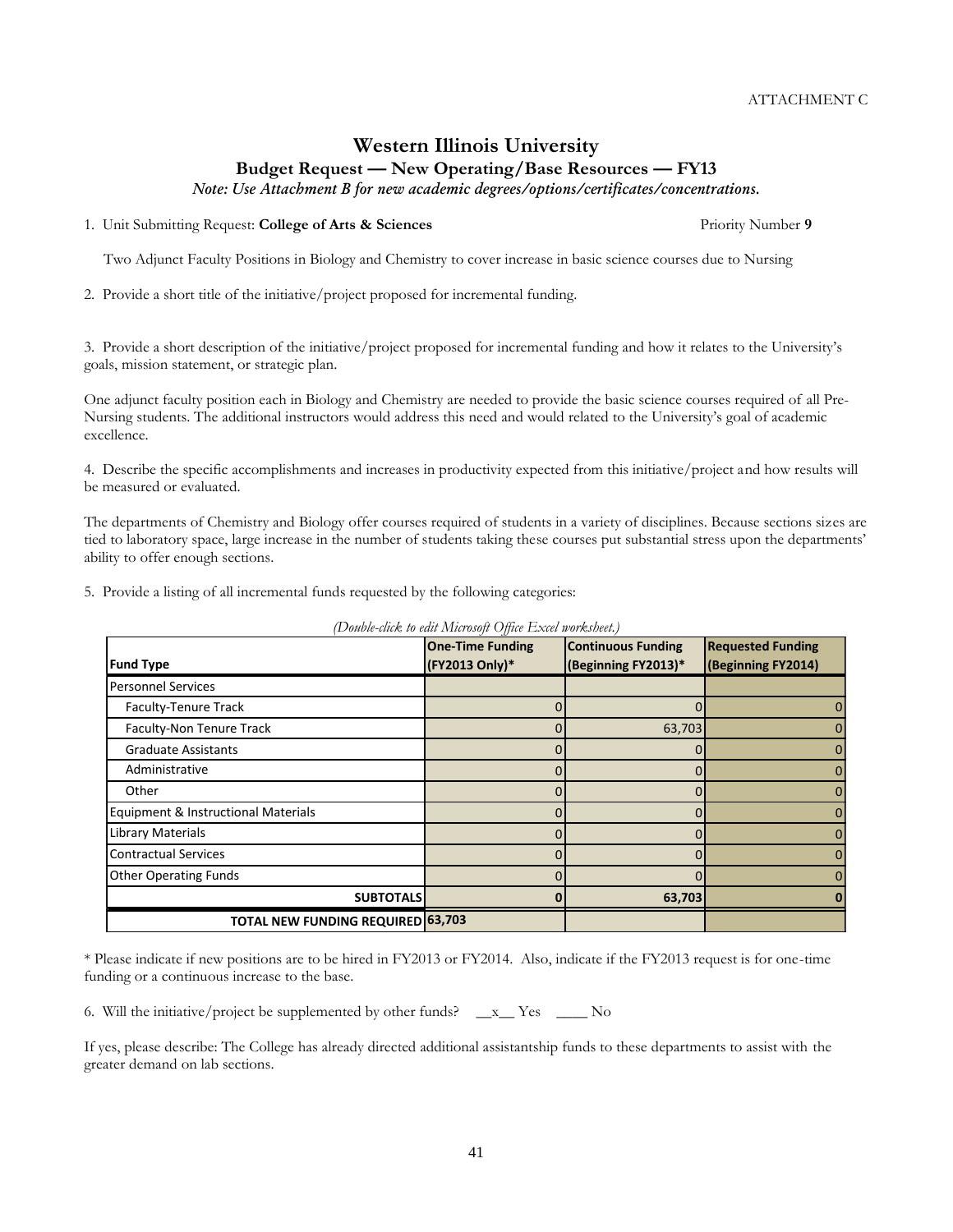## **Western Illinois University Budget Request — New Operating/Base Resources — FY13**

*Note: Use Attachment B for new academic degrees/options/certificates/concentrations.*

1. Unit Submitting Request: **College of Arts & Sciences** Priority Number **10**

2. Provide a short title of the initiative/project proposed for incremental funding.

Chemistry Faculty Start Up Funds (for new hire and to make good on FY10 commitment to untenured faculty member)

3. Provide a short description of the initiative/project proposed for incremental funding and how it relates to the University's goals, mission statement, or strategic plan.

Attracting and retaining faculty members in the sciences requires start up funds to equip laboratories to allow faculty to establish successful research agendas. These funds would address both start up funds for an inorganic chemist to be hired in FY12 as well as to close out the start up commitment made to a chemistry faculty member hired in FY10.

4. Describe the specific accomplishments and increases in productivity expected from this initiative/project and how results will be measured or evaluated.

Establishment of an active research program that results in external grant applications.

5. Provide a listing of all incremental funds requested by the following categories:

| <b>Fund Type</b>                         | <b>One-Time Funding</b><br>(FY2013 Only)* | <b>Continuous Funding</b><br>(Beginning FY2013)* | <b>Requested Funding</b><br>(Beginning FY2014) |
|------------------------------------------|-------------------------------------------|--------------------------------------------------|------------------------------------------------|
| <b>Personnel Services</b>                |                                           |                                                  |                                                |
| Faculty-Tenure Track                     |                                           |                                                  | 0                                              |
| Faculty-Non Tenure Track                 |                                           |                                                  | 0                                              |
| <b>Graduate Assistants</b>               |                                           |                                                  | $\Omega$                                       |
| Administrative                           |                                           |                                                  | 0                                              |
| Other                                    |                                           |                                                  | $\Omega$                                       |
| Equipment & Instructional Materials      | 51,288                                    |                                                  | $\Omega$                                       |
| <b>Library Materials</b>                 |                                           |                                                  | 0                                              |
| <b>Contractual Services</b>              |                                           |                                                  | $\Omega$                                       |
| <b>Other Operating Funds</b>             |                                           |                                                  | 0                                              |
| <b>SUBTOTALS</b>                         | 51,288                                    |                                                  |                                                |
| <b>TOTAL NEW FUNDING REQUIRED 51,288</b> |                                           |                                                  |                                                |

*(Double-click to edit Microsoft Office Excel worksheet.)*

\* Please indicate if new positions are to be hired in FY2013 or FY2014. Also, indicate if the FY2013 request is for one-time funding or a continuous increase to the base.

6. Will the initiative/project be supplemented by other funds? \_\_\_\_ Yes  $\_\ x$  No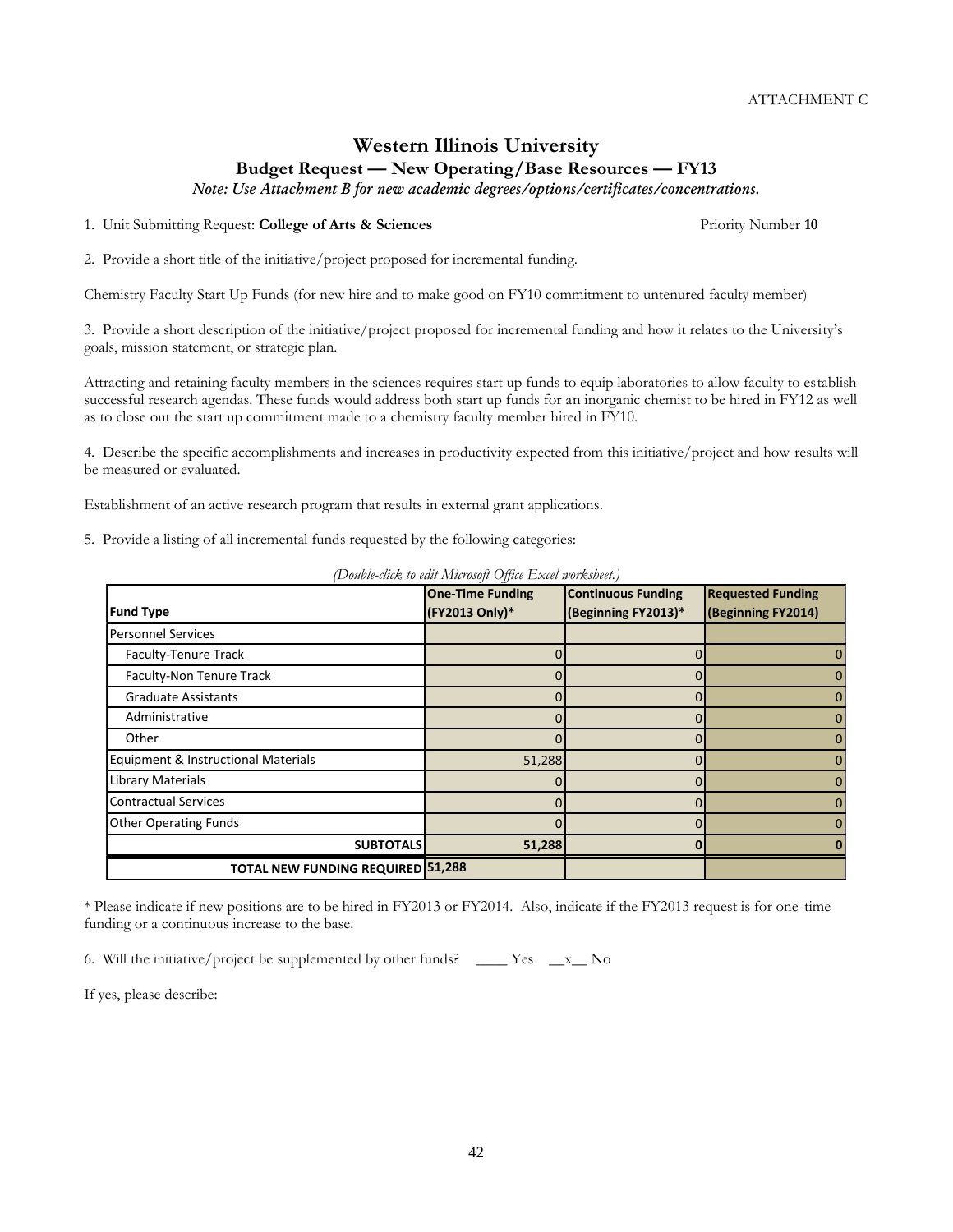# **Western Illinois University Budget Request — New Operating/Base Resources — FY13**

*Note: Use Attachment B for new academic degrees/options/certificates/concentrations.*

1. Unit Submitting Request: **College of Arts & Sciences** Priority Number **11**

2. Provide a short title of the initiative/project proposed for incremental funding.

Convert Minority Dissertation Fellowship position into tenure-track position.

3. Provide a short description of the initiative/project proposed for incremental funding and how it relates to the University's goals, mission statement, or strategic plan.

The department of English and Journalism hosted a Minority Dissertation Fellow during the FY12 fiscal year. The department and the college request funding to convert this position to a tenure-track position in English and Journalism, with a 60% teaching assignment in English and a 40% teaching assignment in the Liberal Arts and Sciences program. This would support university goals with respect to academic excellence in interdisciplinary programs (Goal 2.1.c) and diversity (Goal 5.1.e).

4. Describe the specific accomplishments and increases in productivity expected from this initiative/project and how results will be measured or evaluated.

The faculty member would become a member of the English and Journalism faculty, and would contribute to the English department's offerings as well as those for the Liberal Arts and Sciences programs.

5. Provide a listing of all incremental funds requested by the following categories:

*(Double-click to edit Microsoft Office Excel worksheet.)* **Fund Type One-Time Funding (FY2013 Only)\* Continuous Funding (Beginning FY2013)\* Requested Funding (Beginning FY2014)** Personnel Services Faculty-Tenure Track and the contract of the contract of the contract of the contract of the contract of the contract of the contract of the contract of the contract of the contract of the contract of the contract of the c Faculty-Non Tenure Track  $\begin{array}{ccc} 0 & 0 & 0 \end{array}$ Graduate Assistants  $\begin{array}{ccc} 0 & 0 & 0 \end{array}$  Administrative 0 0 0 Other 0 0 0 Equipment & Instructional Materials 0 0 Library Materials 0 0 0 Contractual Services 0 0 0 Other Operating Funds 0 0 0 **SUBTOTALS 0 53,721 0 TOTAL NEW FUNDING REQUIRED 53,721**

\* Please indicate if new positions are to be hired in FY2013 or FY2014. Also, indicate if the FY2013 request is for one-time funding or a continuous increase to the base.

43

6. Will the initiative/project be supplemented by other funds?  $\_\_\_\_\$  Yes  $\_\_\_x\_\_\$  No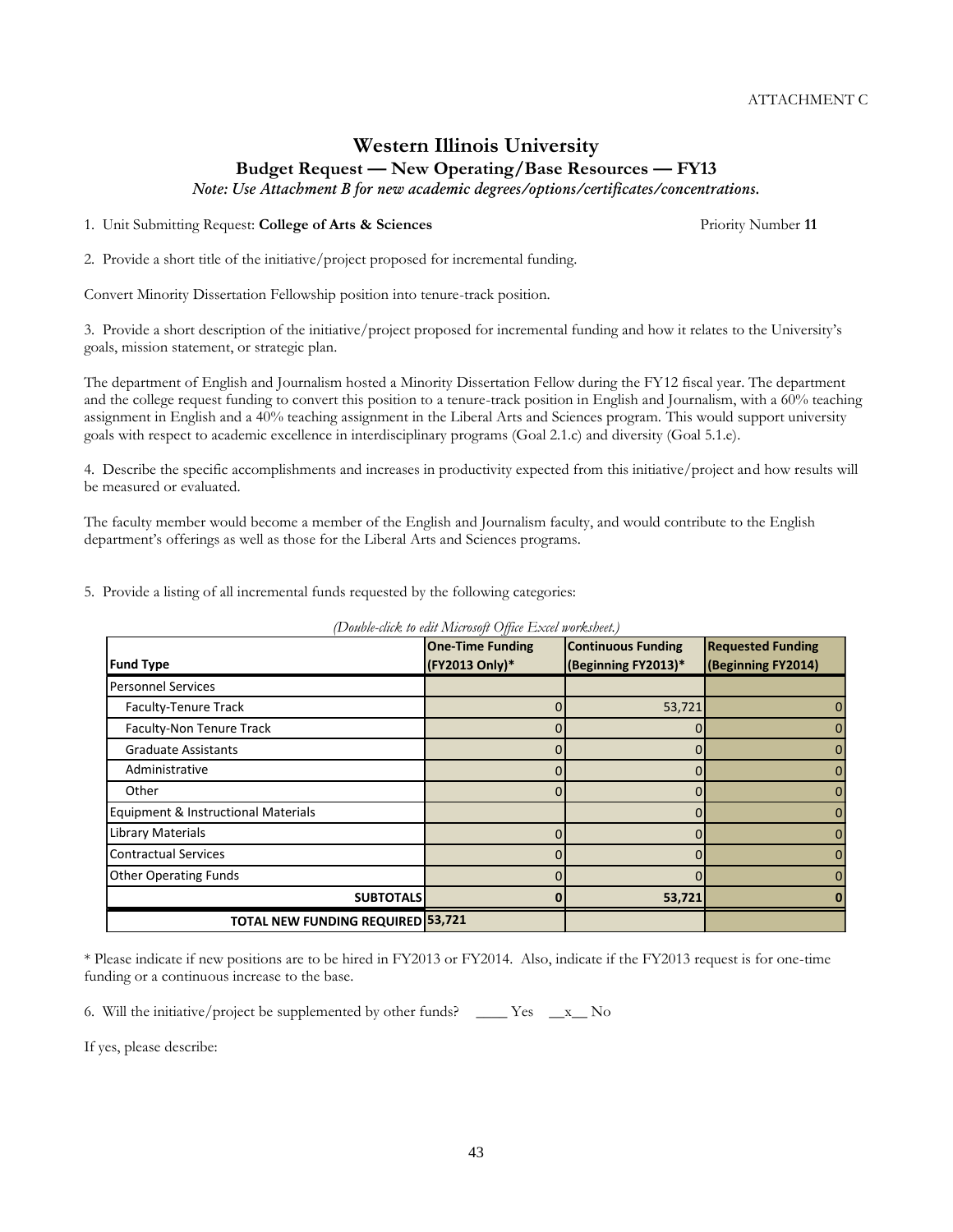# **Western Illinois University Budget Request — New Operating/Base Resources — FY13**

*Note: Use Attachment B for new academic degrees/options/certificates/concentrations.*

1. Unit Submitting Request: **College of Arts & Sciences** Priority Number **12**

2. Provide a short title of the initiative/project proposed for incremental funding.

Convert part-time Quad Cities Psychology associate faculty to full time.

3. Provide a short description of the initiative/project proposed for incremental funding and how it relates to the University's goals, mission statement, or strategic plan.

The Psychology Department offers a minor in the Quad Cities and contributes classes to the BLAS program as well as others. Historically, courses in the areas of behavioral psychology, learning, and physiological psychology have been offered via one or two part time associate faculty positions. With the addition of General Education courses to the QC offerings in support of the Honors cohort, at least one additional course, PSY 100, must be offered at least once annually. The addition of this course (and likely other Psychology Gen Ed offerings) and the difficulty finding qualified part-time associate faculty capable of teaching lead to this request to hire a full-time associate faculty member to teach PSY 100 and the learning/physio courses.

4. Describe the specific accomplishments and increases in productivity expected from this initiative/project and how results will be measured or evaluated.

Conversion of this position to full time will allow us to offer PSY 100 without jeopardizing the current scheduling that allows students to complete degrees in a timely fashion (as we are committed to do). The ability to schedule additional Psychology courses will also give students more flexibility in fulfilling requirements for other QC degrees and it will give us the flexibility to add Gen Ed courses as requested in the future.

5. Provide a listing of all incremental funds requested by the following categories:

|                                          | <b>One-Time Funding</b> | <b>Continuous Funding</b> | <b>Requested Funding</b> |
|------------------------------------------|-------------------------|---------------------------|--------------------------|
| <b>Fund Type</b>                         | (FY2013 Only)*          | (Beginning FY2013)*       | (Beginning FY2014)       |
| <b>Personnel Services</b>                |                         |                           |                          |
| Faculty-Tenure Track                     |                         |                           | 0                        |
| Faculty-Non Tenure Track                 |                         | 15,925                    | 0                        |
| <b>Graduate Assistants</b>               |                         |                           | 0                        |
| Administrative                           |                         |                           | 0                        |
| Other                                    |                         |                           | $\mathbf{0}$             |
| Equipment & Instructional Materials      |                         |                           | 0                        |
| Library Materials                        |                         |                           | 0                        |
| <b>Contractual Services</b>              |                         |                           | $\mathbf{0}$             |
| <b>Other Operating Funds</b>             |                         | 0                         | $\Omega$                 |
| <b>SUBTOTALS</b>                         |                         | 15,925                    |                          |
| <b>TOTAL NEW FUNDING REQUIRED 15,925</b> |                         |                           |                          |

*(Double-click to edit Microsoft Office Excel worksheet.)*

\* Please indicate if new positions are to be hired in FY2013 or FY2014. Also, indicate if the FY2013 request is for one-time funding or a continuous increase to the base.

6. Will the initiative/project be supplemented by other funds?  $X_{\text{max}}$  Yes  $\text{No}$ 

If yes, please describe: These funds will be supplemented by the current allocation to support a 50% FTE associate faculty position in the Quad Cities.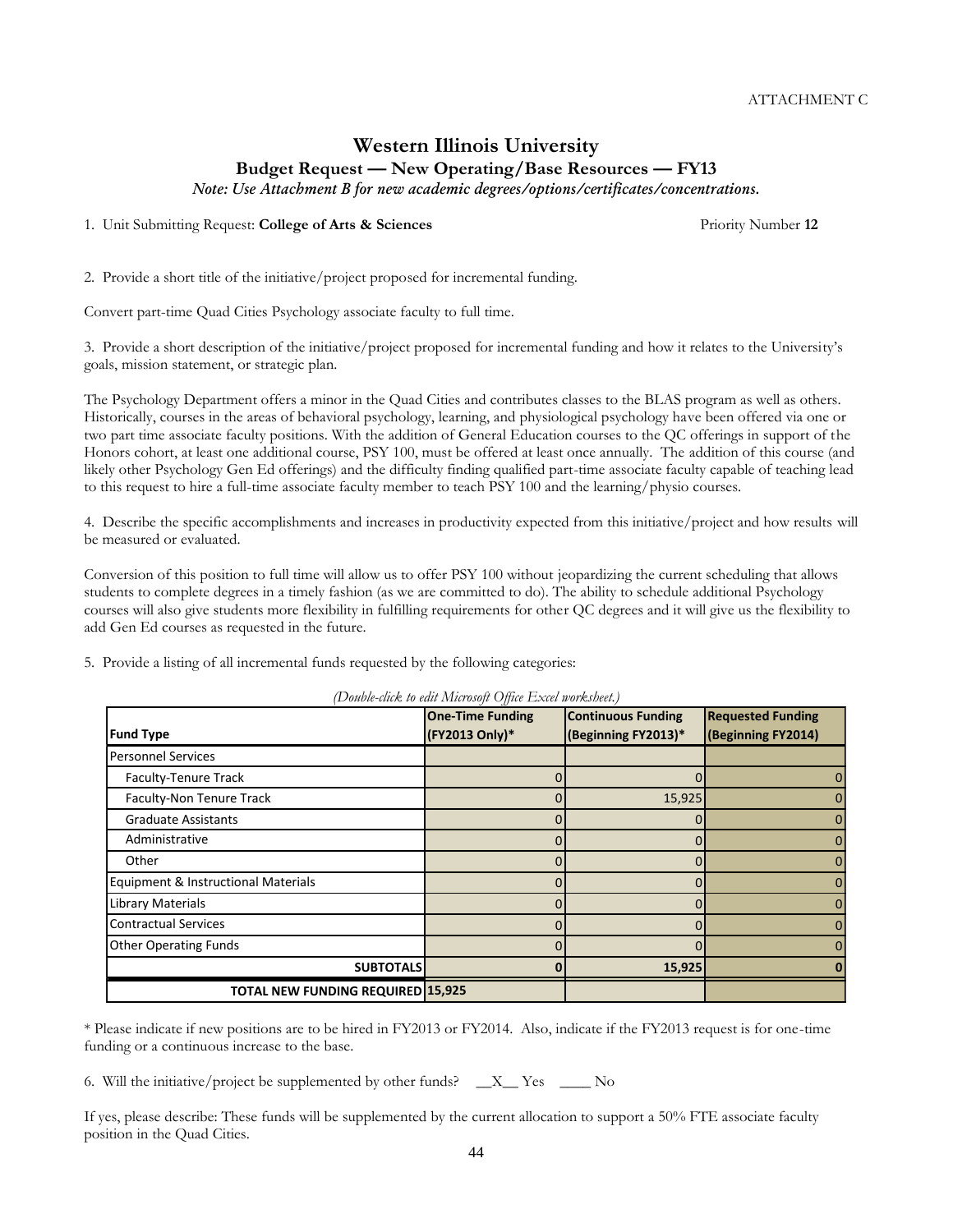# **Western Illinois University Budget Request — New Operating/Base Resources — FY13**

*Note: Use Attachment B for new academic degrees/options/certificates/concentrations.*

1. Unit Submitting Request: **College of Arts & Sciences** Priority Number **13**

2. Provide a short title of the initiative/project proposed for incremental funding.

Nursing: Equipment, Supplies for Nursing Lab; Advertising for RN-BSN program

3. Provide a short description of the initiative/project proposed for incremental funding and how it relates to the University's goals, mission statement, or strategic plan.

Supplies are needed for the nursing laboratory on an ongoing basis. There are consumables that must be purchased each year, and promotional materials must be made and distributed for both the pre-licensure (4-yr.) and the RN-BSN completion (2 yr.) program. The current Nursing operating budget of \$40,000 is insufficient to allow these to be done.

4. Describe the specific accomplishments and increases in productivity expected from this initiative/project and how results will be measured or evaluated.

The addition of these funds will allow Nursing to appropriately equip/stock its new laboratories each year as well as to be more active in recruiting. Recruiting will be particularly important as the RN-BSN completion degree becomes a fully online program, as it will be able to compete with other online programs in the state.

5. Provide a listing of all incremental funds requested by the following categories:

|                                          | <b>One-Time Funding</b> | <b>Continuous Funding</b> | <b>Requested Funding</b> |
|------------------------------------------|-------------------------|---------------------------|--------------------------|
| <b>Fund Type</b>                         | (FY2013 Only)*          | (Beginning FY2013)*       | (Beginning FY2014)       |
| <b>Personnel Services</b>                |                         |                           |                          |
| Faculty-Tenure Track                     |                         |                           |                          |
| Faculty-Non Tenure Track                 |                         |                           |                          |
| <b>Graduate Assistants</b>               |                         |                           |                          |
| Administrative                           |                         |                           |                          |
| Other                                    |                         |                           |                          |
| Equipment & Instructional Materials      |                         | 14,000                    |                          |
| <b>Library Materials</b>                 |                         |                           | O                        |
| <b>Contractual Services</b>              |                         | 2,000                     |                          |
| <b>Other Operating Funds</b>             |                         |                           |                          |
| <b>SUBTOTALS</b>                         |                         | 16,000                    |                          |
| <b>TOTAL NEW FUNDING REQUIRED 16,000</b> |                         |                           |                          |

*(Double-click to edit Microsoft Office Excel worksheet.)*

\* Please indicate if new positions are to be hired in FY2013 or FY2014. Also, indicate if the FY2013 request is for one-time funding or a continuous increase to the base.

45

6. Will the initiative/project be supplemented by other funds? \_\_\_\_ Yes \_\_x\_\_ No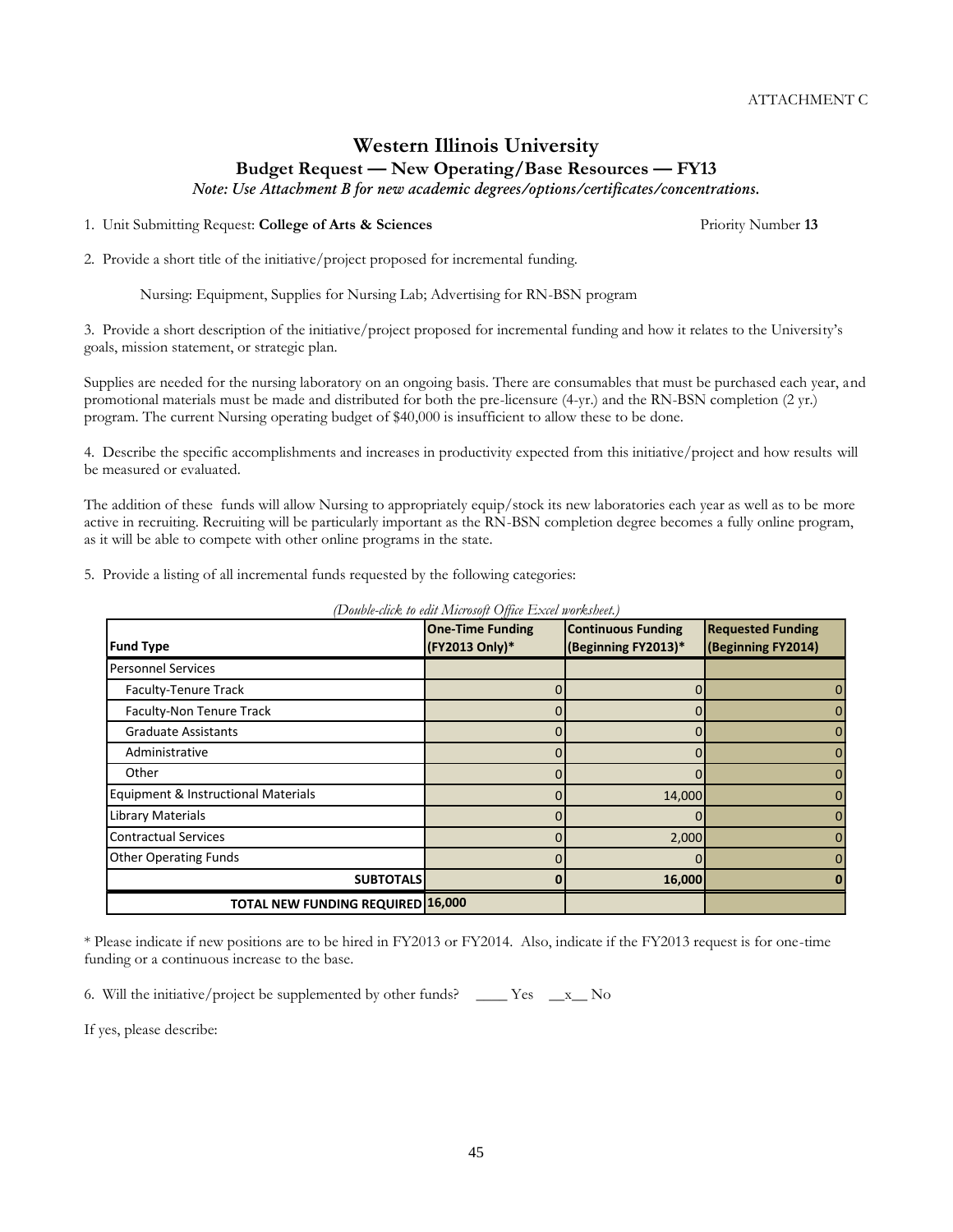## **Western Illinois University Budget Request — New Operating/Base Resources — FY13**

*Note: Use Attachment B for new academic degrees/options/certificates/concentrations.*

1. Unit Submitting Request: **College of Arts & Sciences** Priority Number **14**

2. Provide a short title of the initiative/project proposed for incremental funding.

Unfilled CAS faculty positions

3. Provide a short description of the initiative/project proposed for incremental funding and how it relates to the University's goals, mission statement, or strategic plan.

There continue to be a number of unfilled faculty and staff positions open due to budgetary concerns dating back to FY10. All open positions represent existing lines that are needed to continue offering and supporting a diverse and robust curriculum. Each year we will review any renewed requests to fill these positions.

4. Describe the specific accomplishments and increases in productivity expected from this initiative/project and how results will be measured or evaluated.

Faculty with diverse expertise are needed to maintain a robust curriculum for students with a variety of career goals.

5. Provide a listing of all incremental funds requested by the following categories:

|                                     | <b>One-Time Funding</b> | <b>Continuous Funding</b> | <b>Requested Funding</b> |
|-------------------------------------|-------------------------|---------------------------|--------------------------|
| <b>Fund Type</b>                    | (FY2013 Only)*          | (Beginning FY2013)*       | (Beginning FY2014)       |
| <b>Personnel Services</b>           |                         |                           |                          |
| Faculty-Tenure Track                |                         |                           | 0                        |
| Faculty-Non Tenure Track            |                         |                           | $\mathbf{0}$             |
| <b>Graduate Assistants</b>          |                         |                           | 0                        |
| Administrative                      |                         | 0                         | $\overline{0}$           |
| Other                               |                         |                           | 0                        |
| Equipment & Instructional Materials |                         |                           | 0                        |
| <b>Library Materials</b>            |                         |                           | $\mathbf{0}$             |
| <b>Contractual Services</b>         |                         |                           | 0                        |
| <b>Other Operating Funds</b>        |                         |                           | $\mathbf{0}$             |
| <b>SUBTOTALS</b>                    |                         |                           |                          |
| <b>TOTAL NEW FUNDING REQUIRED 0</b> |                         |                           |                          |

*(Double-click to edit Microsoft Office Excel worksheet.)*

\* Please indicate if new positions are to be hired in FY2013 or FY2014. Also, indicate if the FY2013 request is for one-time funding or a continuous increase to the base.

6. Will the initiative/project be supplemented by other funds?  $\_\_\_\_\_\$  Yes  $\_\_\_x\_\_\$  No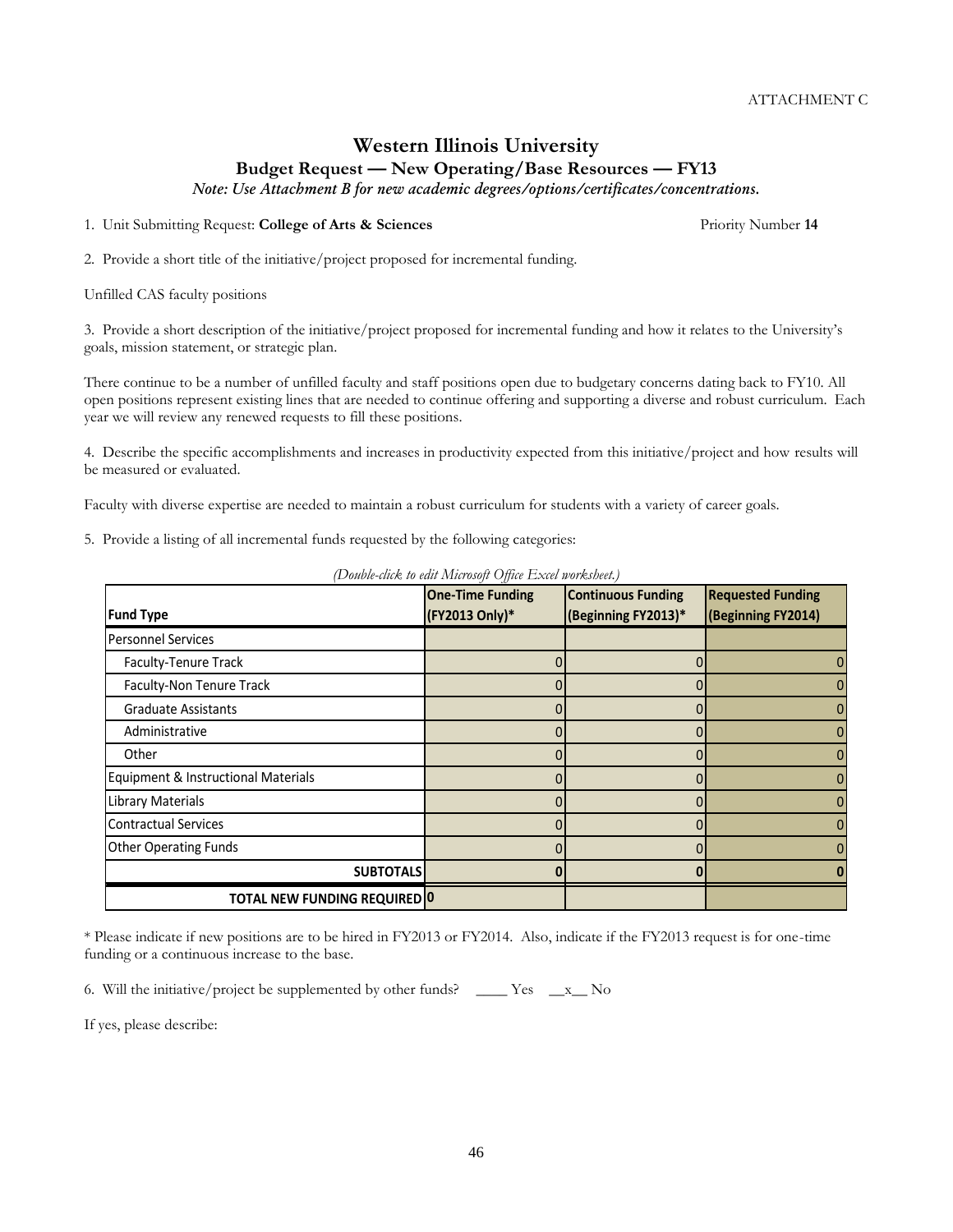# **Western Illinois University Budget Request — New Operating/Base Resources — FY13**

*Note: Use Attachment B for new academic degrees/options/certificates/concentrations.*

1. Unit Submitting Request: **College of Arts & Sciences** Priority Number **15**

2. Provide a short title of the initiative/project proposed for incremental funding.

Psychology & Nursing: New Office Support Specialist Position (split evenly between both units)

3. Provide a short description of the initiative/project proposed for incremental funding and how it relates to the University's goals, mission statement, or strategic plan.

Both Psychology and Nursing have needs for additional office support help and this proposal is to hire one full time office support person who would split time evenly between the two units.. Nursing requires additional help due to its rapid growth and excessive reporting demands related to accreditation. A student worker has been employed for the past year, but a dedicated halftime position is really needed. Psychology lost an office support specialist several years and due to budget conditions, that position remains unfilled. Relative to other department of its size, Psychology is understaffed in this area and also would benefit from the additional help.

4. Describe the specific accomplishments and increases in productivity expected from this initiative/project and how results will be measured or evaluated.

Additional help would allow both departments to better respond to the needs of students, faculty and administration.

5. Provide a listing of all incremental funds requested by the following categories:

| <b>Fund Type</b>                         | <b>One-Time Funding</b><br>(FY2013 Only)* | <b>Continuous Funding</b><br>(Beginning FY2013)* | <b>Requested Funding</b><br>(Beginning FY2014) |
|------------------------------------------|-------------------------------------------|--------------------------------------------------|------------------------------------------------|
| <b>Personnel Services</b>                |                                           |                                                  |                                                |
| Faculty-Tenure Track                     |                                           |                                                  |                                                |
| Faculty-Non Tenure Track                 |                                           |                                                  |                                                |
| <b>Graduate Assistants</b>               |                                           |                                                  |                                                |
| Administrative                           |                                           |                                                  |                                                |
| Other                                    |                                           | 23,940                                           |                                                |
| Equipment & Instructional Materials      |                                           |                                                  |                                                |
| Library Materials                        |                                           |                                                  |                                                |
| <b>Contractual Services</b>              |                                           |                                                  | 0                                              |
| <b>Other Operating Funds</b>             |                                           |                                                  |                                                |
| <b>SUBTOTALS</b>                         |                                           | 23,940                                           |                                                |
| <b>TOTAL NEW FUNDING REQUIRED 23,940</b> |                                           |                                                  |                                                |

*(Double-click to edit Microsoft Office Excel worksheet.)*

\* Please indicate if new positions are to be hired in FY2013 or FY2014. Also, indicate if the FY2013 request is for one-time funding or a continuous increase to the base.

47

6. Will the initiative/project be supplemented by other funds? \_\_\_\_ Yes  $\_\ x$  No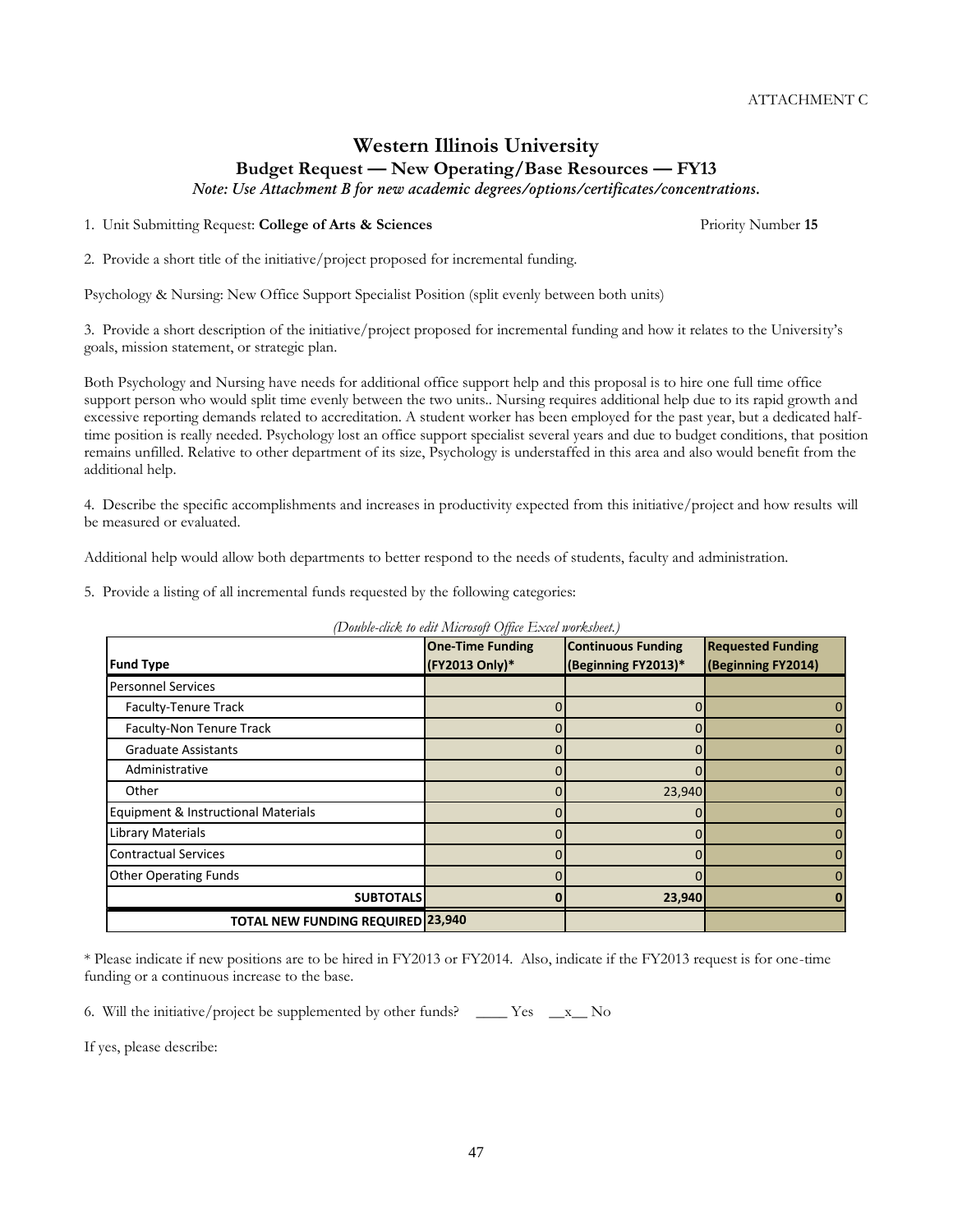**Requested Funding (Beginning FY2014)**

**(Beginning FY2013)\***

**SUBTOTALS 32,000 0 65,000**

ATTACHMENT C

# **Western Illinois University Budget Request — New Operating/Base Resources — FY13**

*Note: Use Attachment B for new academic degrees/options/certificates/concentrations.*

1. Unit Submitting Request: **College of Arts & Sciences** Priority Number **16**

2. Provide a short title of the initiative/project proposed for incremental funding.

Chemistry – Replace Equipment (UV-Vis, FT-IR, spectrometers) to Maintain ACS Accreditation

3. Provide a short description of the initiative/project proposed for incremental funding and how it relates to the University's goals, mission statement, or strategic plan.

The basic equipment necessary for training chemists, according to the ACS (accreditation body) are the following instruments: GC-MS, Ultraviolet-Visible (UV-Vis)Spectrophotometers, and Infrared (IR)spectrophotometers. The Department of Chemistry has one GC-MS which is 14 years old and in chronic state of disrepair. The cost of a new GC-MS is \$65,000. The Department of Chemistry has two UV-Vis spectrophotometers and two IR spectrophotometers. The UV-Vis and IR spectrophotometers in the Department of Chemistry are 15 to 20 years old and still utilize software compatible only with Windows 95. These UV-Vis and IR instruments are in a chronic state of disrepair, and parts are very difficult to find for such obsolete instruments. Often we use parts from one to patch together the second, as a temporary fix. The cost of one new UV-Vis spectrophotometer is \$15,000, and the cost of one new IR spectrophotometer is \$17,000. We will likely lose ACS accreditation of our BS chemistry program if these instruments are not replaced soon. The aging equipment makes recruitment of new chemistry majors very difficult, as parents want to see labs and instruments during Discover Western visits.

4. Describe the specific accomplishments and increases in productivity expected from this initiative/project and how results will be measured or evaluated.

Continued ACS accreditation of chemistry program, and increase in recruitment of chemistry majors.

5. Provide a listing of all incremental funds requested by the following categories:

| * Please indicate if new positions are to be hired in FY2013 or FY2014. Also, indicate if the FY2013 request is for one-time |  |  |  |  |
|------------------------------------------------------------------------------------------------------------------------------|--|--|--|--|
| funding or a continuous increase to the base.                                                                                |  |  |  |  |

6. Will the initiative/project be supplemented by other funds?  $\_\_\_\_\_\_\_\_\_\_\_\_\_\_\_$ 

**TOTAL NEW FUNDING REQUIRED 97,000**

If yes, please describe:

**Fund Type**

Personnel Services

#### *(Double-click to edit Microsoft Office Excel worksheet.)* **One-Time Funding (FY2013 Only)\* Continuous Funding**

Faculty-Tenure Track and the contract of the contract of the contract of the contract of the contract of the contract of the contract of the contract of the contract of the contract of the contract of the contract of the c

 Graduate Assistants 0 0 0 Administrative 0 0 0 Other 0 0 0 Equipment & Instructional Materials  $\overline{1}$   $\overline{32,000}$  0  $\overline{0}$  65,000 Library Materials 0 0 0 Contractual Services 0 0 0 Other Operating Funds 0 0 0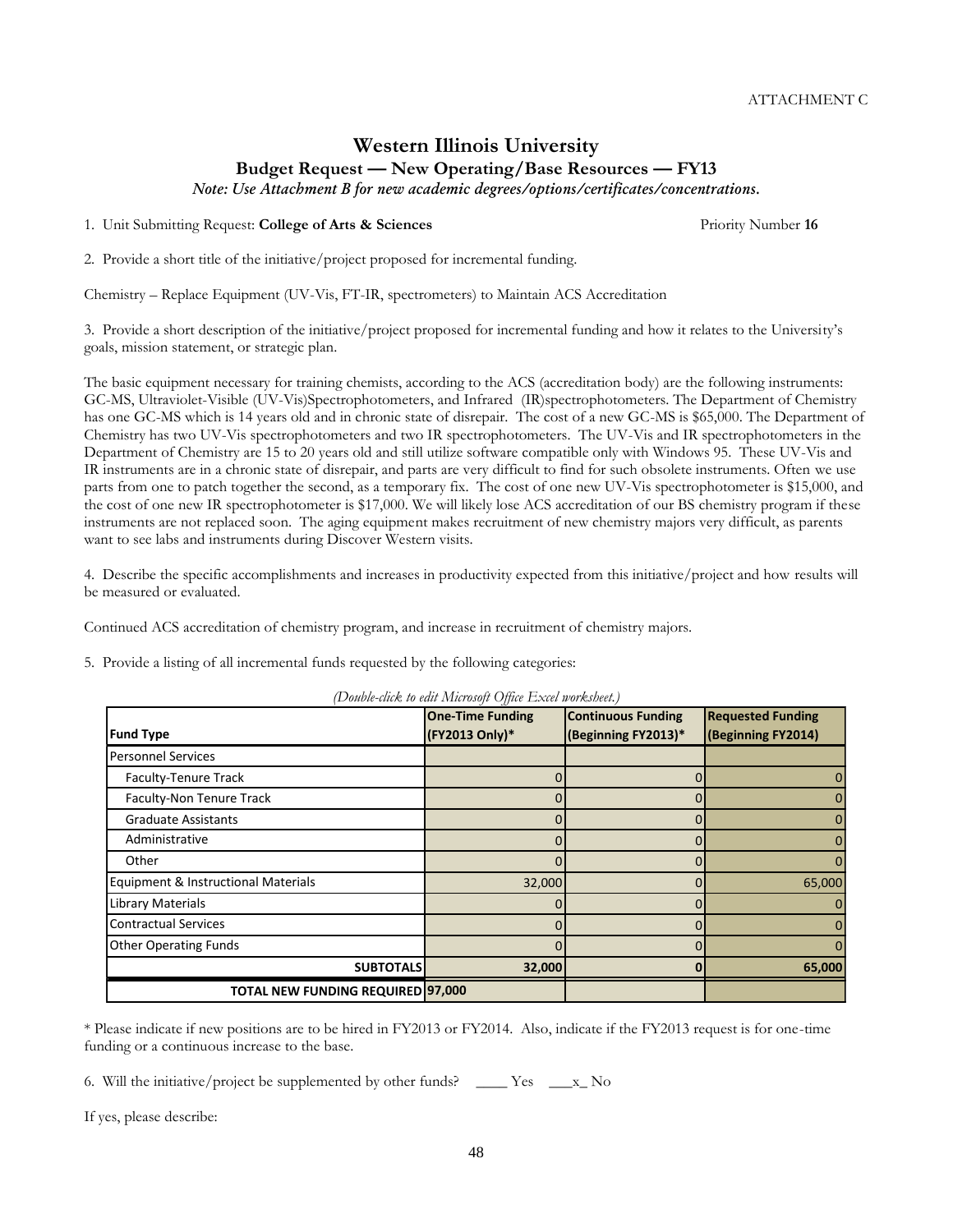# **Western Illinois University Budget Request — New Operating/Base Resources — FY13**

*Note: Use Attachment B for new academic degrees/options/certificates/concentrations.*

1. Unit Submitting Request: **College of Arts & Sciences** Priority Number **17**

2. Provide a short title of the initiative/project proposed for incremental funding.

Matching support for NSF: MRI application of an upgrade of NMR facility

3. Provide a short description of the initiative/project proposed for incremental funding and how it relates to the University's goals, mission statement, or strategic plan.

The Department of Chemistry is seeking an upgrade of existing Nuclear Magnetic Resonance (NMR) Spectrometer. A NSF:MRI equipment proposal was submitted in January 2012. Institutional support in the form of renovation of the electrical facilities in the NMR room, power supply and compressor, and annual cryogenic cost (total \$17,500) was requested. Additionally, a maintenance contract (for year 3) is also requested as institutional support (\$18,750).

Justification: Our NMR is more than 12 years old. The current NMR has cost the college \$4,000 – \$15, 000 per year for repair over the past 6 years. The continuation of external grants depends on the day to day operation of the NMR. The NMR is used in several teaching labs as well. Total request made to NSF is \$324,115.

(cryogenic costs are annually \$3,500, Initial one time  $cost = $14,000$  for electrical wiring upgrade of NMR room and air compressor, third year service contract  $= $18,750$ 

4. Describe the specific accomplishments and increases in productivity expected from this initiative/project and how results will be measured or evaluated.

Functioning NMR that does not have large repair bills every year. Submission of external grant applications for research projects that utilize NMR.

5. Provide a listing of all incremental funds requested by the following categories:

|                                          | <b>One-Time Funding</b> | <b>Continuous Funding</b> | <b>Requested Funding</b> |
|------------------------------------------|-------------------------|---------------------------|--------------------------|
| <b>Fund Type</b>                         | (FY2013 Only)*          | (Beginning FY2013)*       | (Beginning FY2014)       |
| <b>Personnel Services</b>                |                         |                           |                          |
| Faculty-Tenure Track                     |                         |                           |                          |
| Faculty-Non Tenure Track                 |                         |                           |                          |
| <b>Graduate Assistants</b>               |                         |                           |                          |
| Administrative                           |                         |                           |                          |
| Other                                    |                         |                           |                          |
| Equipment & Instructional Materials      |                         |                           |                          |
| Library Materials                        |                         |                           |                          |
| <b>Contractual Services</b>              |                         |                           |                          |
| <b>Other Operating Funds</b>             | 14,000                  | 3,500                     | 18,750                   |
| <b>SUBTOTALS</b>                         | 14,000                  | 3,500                     | 18,750                   |
| <b>TOTAL NEW FUNDING REQUIRED 36,250</b> |                         |                           |                          |

*(Double-click to edit Microsoft Office Excel worksheet.)*

\* Please indicate if new positions are to be hired in FY2013 or FY2014. Also, indicate if the FY2013 request is for one-time funding or a continuous increase to the base.

49

6. Will the initiative/project be supplemented by other funds?  $\_\ x$  Yes  $\_\_\_\$  No

If yes, please describe: NSF funding of \$324,115 for cost of NMR instrument upgrade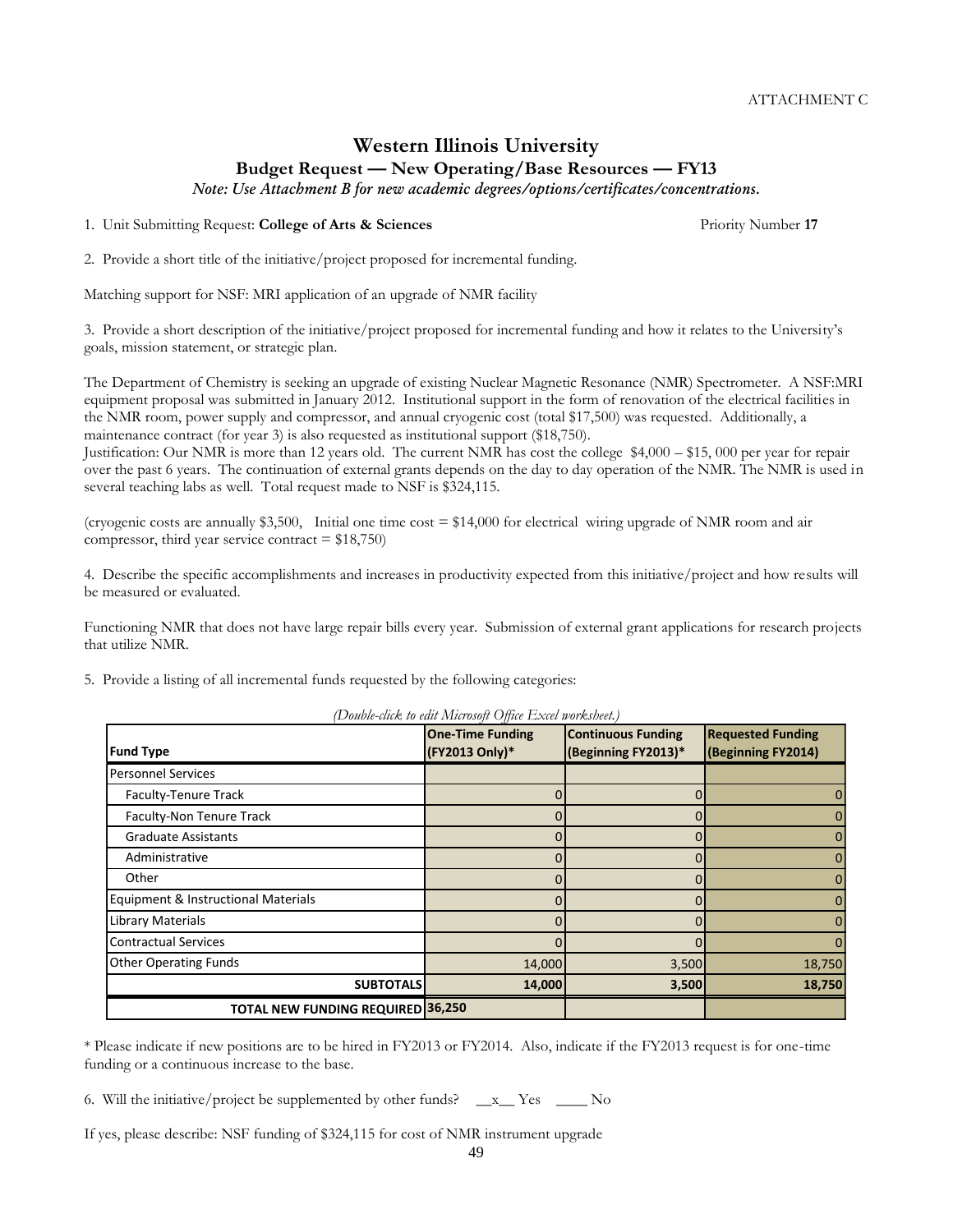## **Western Illinois University Budget Request — New Operating/Base Resources — FY13**

*Note: Use Attachment B for new academic degrees/options/certificates/concentrations.*

1. Unit Submitting Request: **College of Arts & Sciences** Priority Number **18**

2. Provide a short title of the initiative/project proposed for incremental funding.

Political Science – STATA Software (purchase of 5 copies plus annual maintenance/upgrade fee)

3. Provide a short description of the initiative/project proposed for incremental funding and how it relates to the University's goals, mission statement, or strategic plan.

This will allow Political Science faculty to analyze quantitative data in ways that current software packages licensed by the university (e.g., SAS, SPSS) do not. For example, this software package will provide better opportunities to analyze time series cross-sectional data. This request is consistent with the goal of enriching academic excellence (specifically, Action #2).

4. Describe the specific accomplishments and increases in productivity expected from this initiative/project and how results will be measured or evaluated.

This upgrade will allow greater faculty productivity, especially the ability to publish articles in higher quality journals. This can be measured by inspection of the rankings of the journals faculty publish in.

5. Provide a listing of all incremental funds requested by the following categories:

| <b>Requested Funding</b><br><b>Continuous Funding</b><br><b>One-Time Funding</b> |                |                     |                    |  |  |
|----------------------------------------------------------------------------------|----------------|---------------------|--------------------|--|--|
| <b>Fund Type</b>                                                                 | (FY2013 Only)* | (Beginning FY2013)* | (Beginning FY2014) |  |  |
| <b>Personnel Services</b>                                                        |                |                     |                    |  |  |
| Faculty-Tenure Track                                                             |                |                     | 0                  |  |  |
| Faculty-Non Tenure Track                                                         |                |                     | $\mathbf{0}$       |  |  |
| <b>Graduate Assistants</b>                                                       |                |                     | $\mathbf{0}$       |  |  |
| Administrative                                                                   |                |                     | 0                  |  |  |
| Other                                                                            |                |                     | 0                  |  |  |
| Equipment & Instructional Materials                                              | 2,000          | 500                 | 0                  |  |  |
| Library Materials                                                                |                |                     | 0                  |  |  |
| <b>Contractual Services</b>                                                      |                |                     | 0                  |  |  |
| <b>Other Operating Funds</b>                                                     |                |                     | $\mathbf{0}$       |  |  |
| <b>SUBTOTALS</b>                                                                 | 2,000          | 500                 | 0                  |  |  |
| <b>TOTAL NEW FUNDING REQUIRED 2,500</b>                                          |                |                     |                    |  |  |

*(Double-click to edit Microsoft Office Excel worksheet.)*

\* Please indicate if new positions are to be hired in FY2013 or FY2014. Also, indicate if the FY2013 request is for one-time funding or a continuous increase to the base.

6. Will the initiative/project be supplemented by other funds? \_\_\_\_\_ Yes  $\_\ x$  No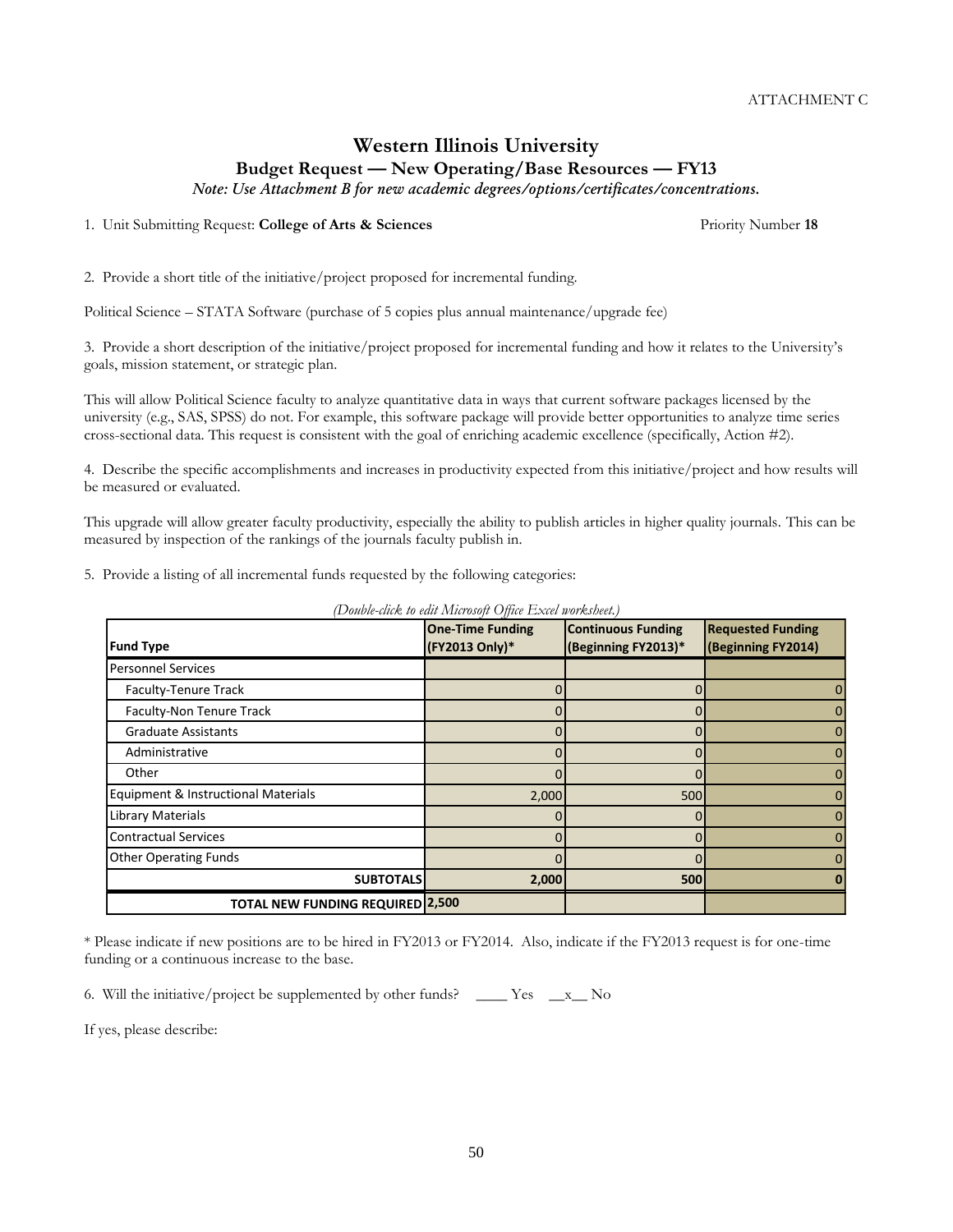51

ATTACHMENT C

## **Western Illinois University Budget Request — New Operating/Base Resources — FY13**

*Note: Use Attachment B for new academic degrees/options/certificates/concentrations.*

1. Unit Submitting Request: **College of Arts & Sciences** Priority Number **19**

2. Provide a short title of the initiative/project proposed for incremental funding.

Computers for New Faculty (14) and Department Chairs (5)

3. Provide a short description of the initiative/project proposed for incremental funding and how it relates to the University's goals, mission statement, or strategic plan.

The College will require 19 new computers for 14 new faculty members and 5 new department chairs. Our inventory of available machines is depleted, so new machines will be needed.

4. Describe the specific accomplishments and increases in productivity expected from this initiative/project and how results will be measured or evaluated.

These computers are essential to daily operations.

5. Provide a listing of all incremental funds requested by the following categories:

| <b>Fund Type</b>                         | <b>One-Time Funding</b><br>(FY2013 Only)* | <b>Continuous Funding</b><br>(Beginning FY2013)* | <b>Requested Funding</b><br>(Beginning FY2014) |
|------------------------------------------|-------------------------------------------|--------------------------------------------------|------------------------------------------------|
| <b>Personnel Services</b>                |                                           |                                                  |                                                |
| Faculty-Tenure Track                     |                                           |                                                  |                                                |
| Faculty-Non Tenure Track                 |                                           | 0                                                |                                                |
| <b>Graduate Assistants</b>               |                                           |                                                  |                                                |
| Administrative                           |                                           |                                                  |                                                |
| Other                                    |                                           |                                                  |                                                |
| Equipment & Instructional Materials      | 22,800                                    |                                                  |                                                |
| <b>Library Materials</b>                 |                                           |                                                  |                                                |
| <b>Contractual Services</b>              |                                           |                                                  |                                                |
| <b>Other Operating Funds</b>             |                                           |                                                  |                                                |
| <b>SUBTOTALS</b>                         | 22,800                                    |                                                  |                                                |
| <b>TOTAL NEW FUNDING REQUIRED 22,800</b> |                                           |                                                  |                                                |

*(Double-click to edit Microsoft Office Excel worksheet.)*

\* Please indicate if new positions are to be hired in FY2013 or FY2014. Also, indicate if the FY2013 request is for one-time funding or a continuous increase to the base.

6. Will the initiative/project be supplemented by other funds? \_\_\_\_ Yes \_\_x\_\_ No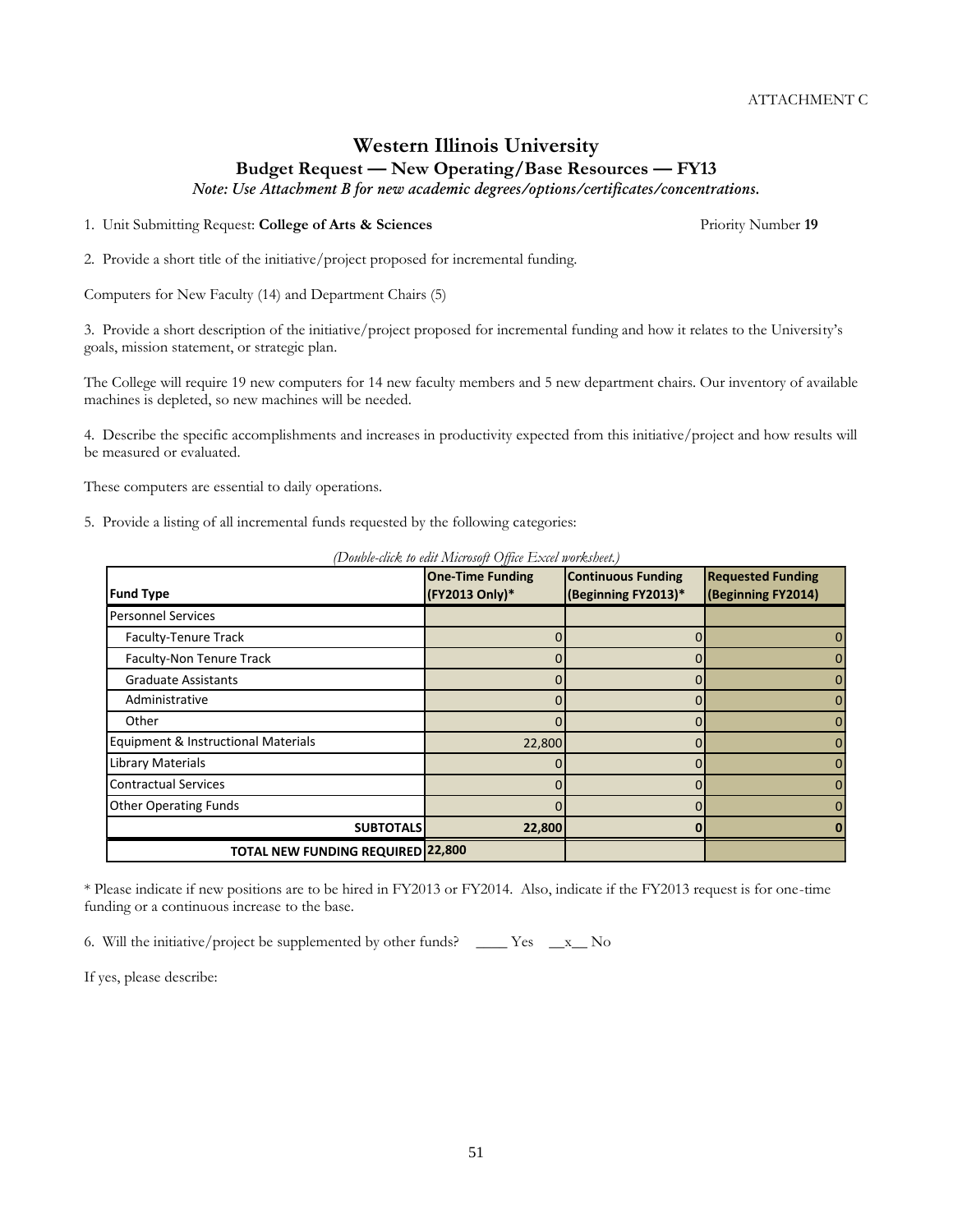# **Western Illinois University Budget Request — New Operating/Base Resources — FY13**

*Note: Use Attachment B for new academic degrees/options/certificates/concentrations.*

1. Unit Submitting Request: **College of Arts & Sciences** Priority Number **20**

2. Provide a short title of the initiative/project proposed for incremental funding.

Establishment of forensic vault for training in evidence and controlled substance protocols

3. Provide a short description of the initiative/project proposed for incremental funding and how it relates to the University's goals, mission statement, or strategic plan.

The Department of Chemistry needs funding to renovate and refurbish an area to serve as a vault with individual lock boxes. This vault will serve to teach forensic chemistry students the federal chain of custody protocols and log-in/log-out procedures for evidence handling and handling of controlled substance standards. Once a controlled substance/evidence vault is established protocols for logging in and out evidence will be incorporated into CHEM 440, CHEM 451, and CHEM 452 forensic labs.

4. Describe the specific accomplishments and increases in productivity expected from this initiative/project and how results will be measured or evaluated.

Chain of custody training in evidence handling will improve our B.S. Forensic Chemistry program and will increase the likelihood of accreditation by FEPAC.

5. Provide a listing of all incremental funds requested by the following categories:

|                                          | <b>One-Time Funding</b> | <b>Continuous Funding</b> | <b>Requested Funding</b> |
|------------------------------------------|-------------------------|---------------------------|--------------------------|
| <b>Fund Type</b>                         | (FY2013 Only)*          | (Beginning FY2013)*       | (Beginning FY2014)       |
| <b>Personnel Services</b>                |                         |                           |                          |
| Faculty-Tenure Track                     |                         |                           | 0                        |
| Faculty-Non Tenure Track                 |                         |                           | $\Omega$                 |
| <b>Graduate Assistants</b>               |                         |                           | 0                        |
| Administrative                           |                         |                           | $\mathbf{0}$             |
| Other                                    |                         |                           | 0                        |
| Equipment & Instructional Materials      | 6,000                   |                           | $\Omega$                 |
| Library Materials                        |                         |                           | 0                        |
| <b>Contractual Services</b>              | 4,000                   |                           | 0                        |
| <b>Other Operating Funds</b>             |                         |                           | $\Omega$                 |
| <b>SUBTOTALS</b>                         | 10,000                  |                           |                          |
| <b>TOTAL NEW FUNDING REQUIRED 10,000</b> |                         |                           |                          |

*(Double-click to edit Microsoft Office Excel worksheet.)*

\* Please indicate if new positions are to be hired in FY2013 or FY2014. Also, indicate if the FY2013 request is for one-time funding or a continuous increase to the base.

52

6. Will the initiative/project be supplemented by other funds? \_\_\_\_ Yes \_\_x\_\_ No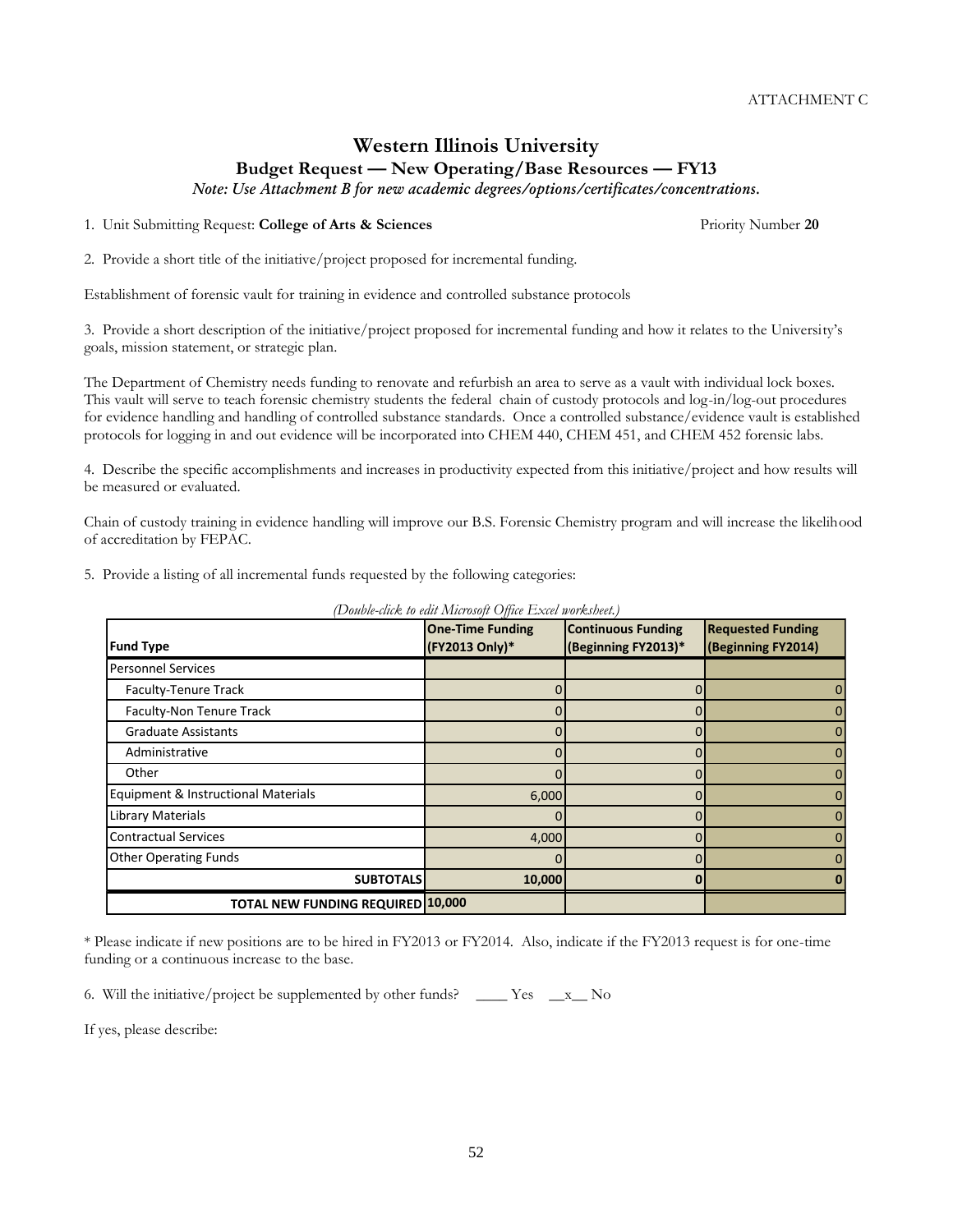## **Western Illinois University Budget Request — New Operating/Base Resources — FY13**

*Note: Use Attachment B for new academic degrees/options/certificates/concentrations.*

1. Unit Submitting Request: **College of Arts & Sciences** Priority Number **21**

2. Provide a short title of the initiative/project proposed for incremental funding.

Geology Carry-all Vehicle

3. Provide a short description of the initiative/project proposed for incremental funding and how it relates to the University's goals, mission statement, or strategic plan.

The Geology Department wants T54 (a Suburban) to allow towing of a trailer-mounted Giddings drilling machine, which is used in undergraduate and faculty research. (Supports Goals 1 and 2).

4. Describe the specific accomplishments and increases in productivity expected from this initiative/project and how results will be measured or evaluated.

The department currently is limited to using a 15-person van to tow the Giddings rig. While these can be used for towing, they are not designed for such nor does the WIU Garage allow them to be taken off-road. Transfer of the T54 vehicle to Geology would allow taking the drill into potentially rugged terrain to take soil boring and/or install monitoring wells. This would directly benefit undergraduate and faculty research.

5. Provide a listing of all incremental funds requested by the following categories:

| <b>Fund Type</b>                         | <b>One-Time Funding</b><br>(FY2013 Only)* | <b>Continuous Funding</b><br>(Beginning FY2013)* | <b>Requested Funding</b><br>(Beginning FY2014) |
|------------------------------------------|-------------------------------------------|--------------------------------------------------|------------------------------------------------|
| <b>Personnel Services</b>                |                                           |                                                  |                                                |
| Faculty-Tenure Track                     |                                           |                                                  | 0                                              |
| Faculty-Non Tenure Track                 |                                           |                                                  | 0                                              |
| <b>Graduate Assistants</b>               |                                           |                                                  | 0                                              |
| Administrative                           |                                           |                                                  | 0                                              |
| Other                                    |                                           |                                                  | 0                                              |
| Equipment & Instructional Materials      | 15,000                                    |                                                  | 0                                              |
| Library Materials                        |                                           |                                                  | 0                                              |
| <b>Contractual Services</b>              |                                           |                                                  | 0                                              |
| <b>Other Operating Funds</b>             |                                           |                                                  | 0                                              |
| <b>SUBTOTALS</b>                         | 15,000                                    |                                                  |                                                |
| <b>TOTAL NEW FUNDING REQUIRED 15,000</b> |                                           |                                                  |                                                |

*(Double-click to edit Microsoft Office Excel worksheet.)*

\* Please indicate if new positions are to be hired in FY2013 or FY2014. Also, indicate if the FY2013 request is for one-time funding or a continuous increase to the base.

6. Will the initiative/project be supplemented by other funds?  $\_\ x$  Yes  $\_\_\_\$  No

If yes, please describe: Transfer of vehicle to Geology would occur when Biology receives replacement for T54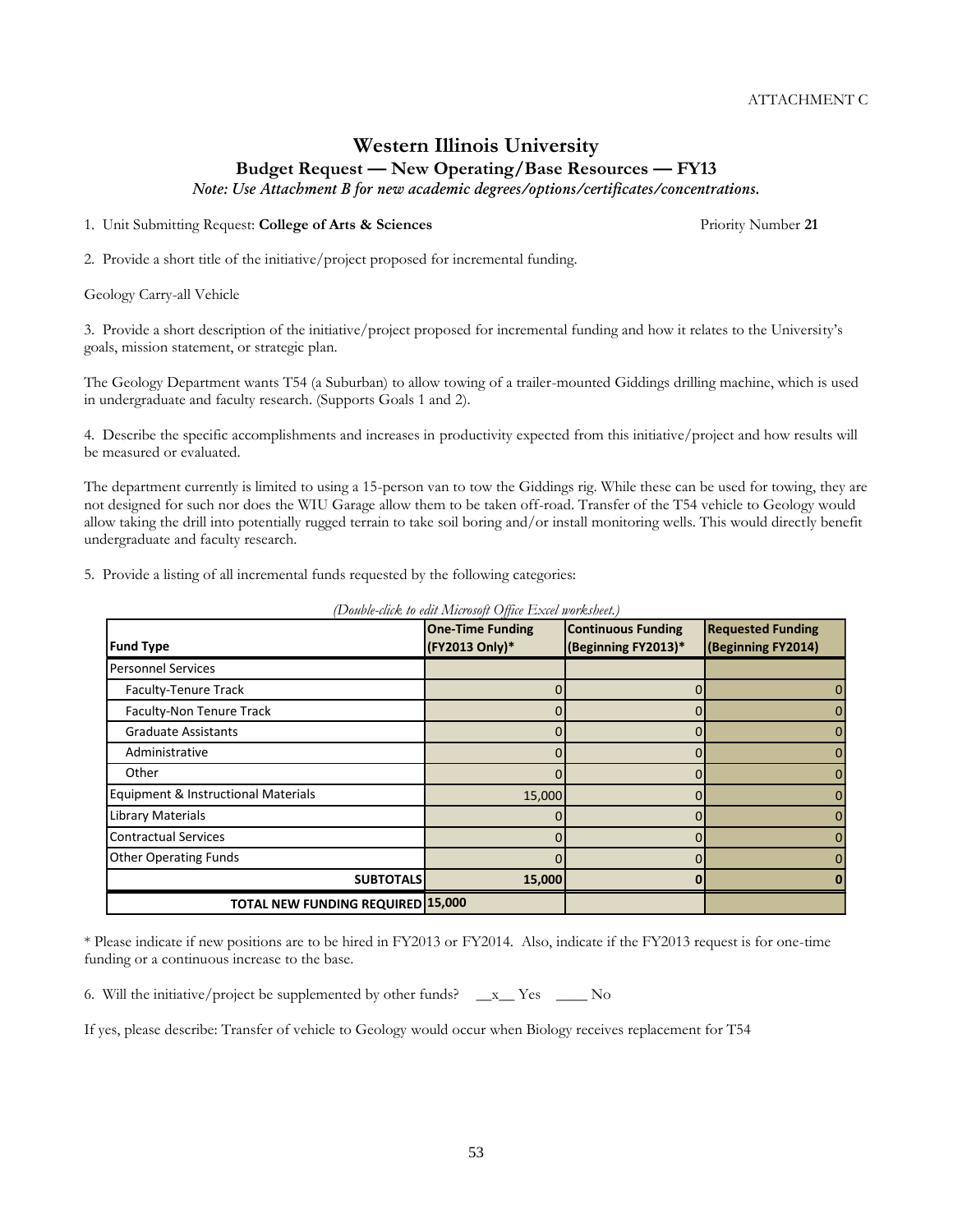**SUBTOTALS 110,000 0 0**

**Continuous Funding (Beginning FY2013)\*** ATTACHMENT C

# **Western Illinois University Budget Request — New Operating/Base Resources — FY13**

*Note: Use Attachment B for new academic degrees/options/certificates/concentrations.*

1. Unit Submitting Request: **College of Arts & Sciences** Priority Number **22**

2. Provide a short title of the initiative/project proposed for incremental funding.

Biology – Two carry-all vehicles (\$55,000 each)

3. Provide a short description of the initiative/project proposed for incremental funding and how it relates to the University's goals, mission statement, or strategic plan.

Replace T8 at Kibbe and T54 for field use at Macomb and Kibbe. The Site Manager must have a heavy duty all-wheel drive service vehicle to carry out his responsibilities at the field station The Department also needs a similar service vehicle for towing boats and carrying equipment for field courses on campus and during the summer at the field station. Geology also will use this vehicle as well.

4. Describe the specific accomplishments and increases in productivity expected from this initiative/project and how results will be measured or evaluated.

The results will be evaluated by facilitation of class field trips with less equipment repair and subsequent down time for such repairs. The new vehicles will be able to hall the new large landing-craft boat used for class field work on the Mississippi River as well as other regional rivers.

5. Provide a listing of all incremental funds requested by the following categories:

*(Double-click to edit Microsoft Office Excel worksheet.)* **One-Time Funding** 

**(FY2013 Only)\***

Faculty-Tenure Track and the contract of the contract of the contract of the contract of the contract of the contract of the contract of the contract of the contract of the contract of the contract of the contract of the c Faculty-Non Tenure Track  $\begin{array}{ccc} 0 & 0 & 0 \end{array}$ Graduate Assistants  $\begin{array}{ccc} 0 & 0 & 0 \end{array}$  Administrative 0 0 0 Other 0 0 0 Equipment & Instructional Materials 110,000 0 0 Library Materials 0 0 0 Contractual Services 0 0 0 Other Operating Funds 0 0 0

| * Please indicate if new positions are to be hired in FY2013 or FY2014. Also, indicate if the FY2013 request is for one-time |  |  |
|------------------------------------------------------------------------------------------------------------------------------|--|--|
| funding or a continuous increase to the base.                                                                                |  |  |

6. Will the initiative/project be supplemented by other funds? \_\_\_\_\_ Yes  $\_\ x$  No

**TOTAL NEW FUNDING REQUIRED 110,000**

If yes, please describe:

**Fund Type**

Personnel Services

**Requested Funding (Beginning FY2014)**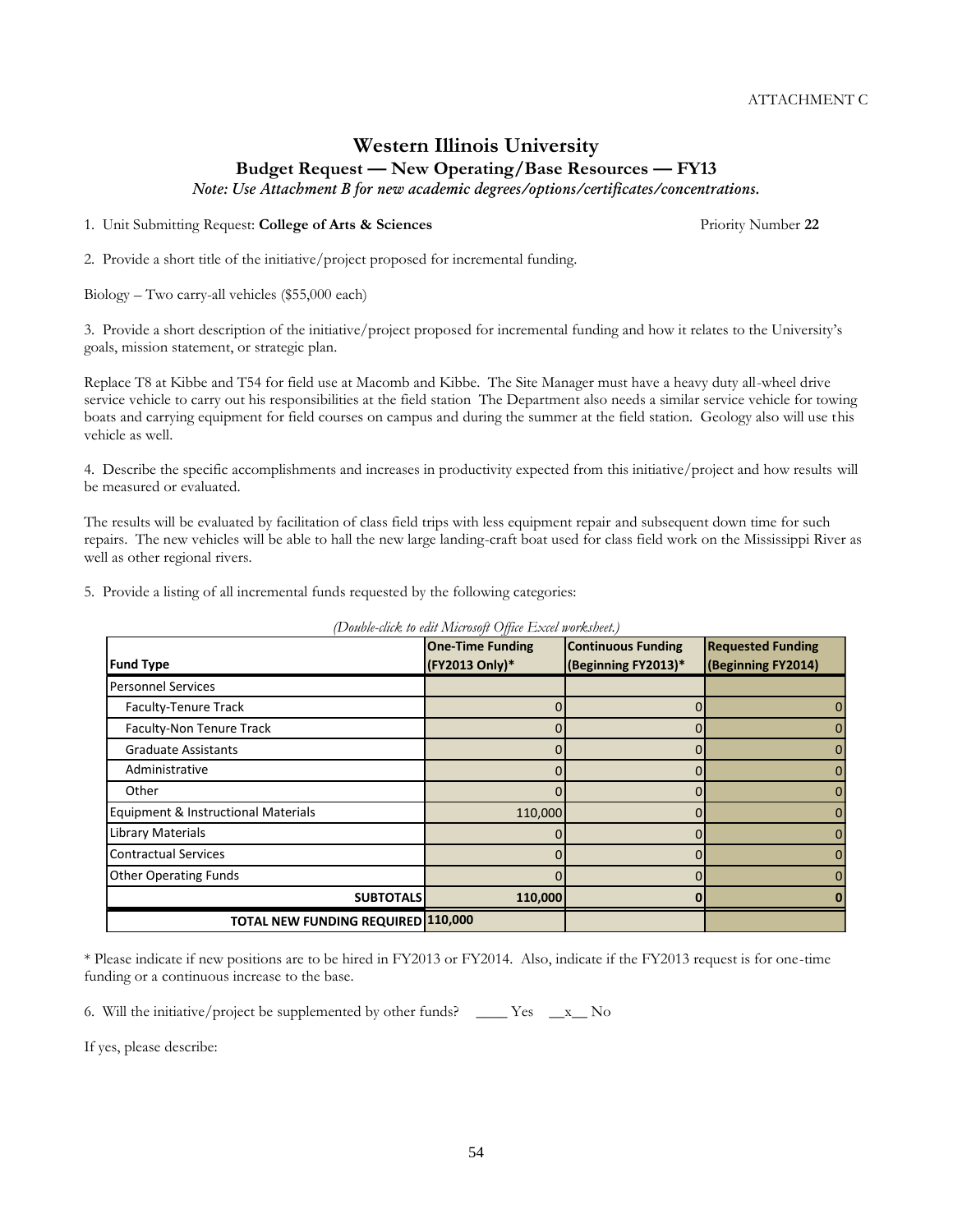**(Beginning FY2013)\***

ATTACHMENT C

# **Western Illinois University Budget Request — New Operating/Base Resources — FY13**

*Note: Use Attachment B for new academic degrees/options/certificates/concentrations.*

1. Unit Submitting Request: **College of Arts & Sciences** Priority Number **23**

2. Provide a short title of the initiative/project proposed for incremental funding.

Replacement of ten computers in Currens 529 required for forensic comparison microscopes.

3. Provide a short description of the initiative/project proposed for incremental funding and how it relates to the University's goals, mission statement, or strategic plan.

Ten computers were purchased in 2006 to be associated with forensic program's comparison microscopes. The computer/comparison microscope lab allows students to learn to examine fingerprints and compare with FBI database, and to examine and compare detailed hair, glass fragments, paint samples, fiber samples, etc. Forensic programs/databases have become much more detailed and interactive in recent years, and the 2006 computers are either too slow or do not have the imaging capabilities needed for the federal databases. The Chair will work with the Dean, the provost, and University Technology, as well as advancement/fund-raising to replace aging computers in Currens 529 lab purchased in 2006 for the forensic program. During FY12 the computers in Currens 529 were upgraded with additional RAM card, however, the computers are still slow and ineffective for visualizing forensic fingerprint databases. The problems with these computers have greatly reduced the effectiveness of our forensic program.

4. Describe the specific accomplishments and increases in productivity expected from this initiative/project and how results will be measured or evaluated.

Replacement of the computers in Currens 529 will allow us to once again teach concepts in fingerprint analysis, hair follicle comparisons, carpet fiber analysis and other topics as part of our forensic Chemistry program.

5. Provide a listing of all incremental funds requested by the following categories:

|                                               | * Please indicate if new positions are to be hired in FY2013 or FY2014. Also, indicate if the FY2013 request is for one-time |  |  |  |
|-----------------------------------------------|------------------------------------------------------------------------------------------------------------------------------|--|--|--|
| funding or a continuous increase to the base. |                                                                                                                              |  |  |  |

55

6. Will the initiative/project be supplemented by other funds?  $\_\_\_\_\_\$  Yes  $\_\_\_x\_\_\$  No

If yes, please describe:

**Fund Type**

*(Double-click to edit Microsoft Office Excel worksheet.)* **One-Time Funding Continuous Funding** 

**(FY2013 Only)\***

| <b>TOTAL NEW FUNDING REQUIRED 12,000</b> |        |  |
|------------------------------------------|--------|--|
| <b>SUBTOTALS</b>                         | 12,000 |  |
| <b>Other Operating Funds</b>             |        |  |
| <b>Contractual Services</b>              |        |  |
| Library Materials                        |        |  |
| Equipment & Instructional Materials      | 12,000 |  |
| Other                                    |        |  |
| Administrative                           |        |  |
| <b>Graduate Assistants</b>               |        |  |
| Faculty-Non Tenure Track                 |        |  |
| Faculty-Tenure Track                     |        |  |
| <b>Personnel Services</b>                |        |  |

**Requested Funding (Beginning FY2014)**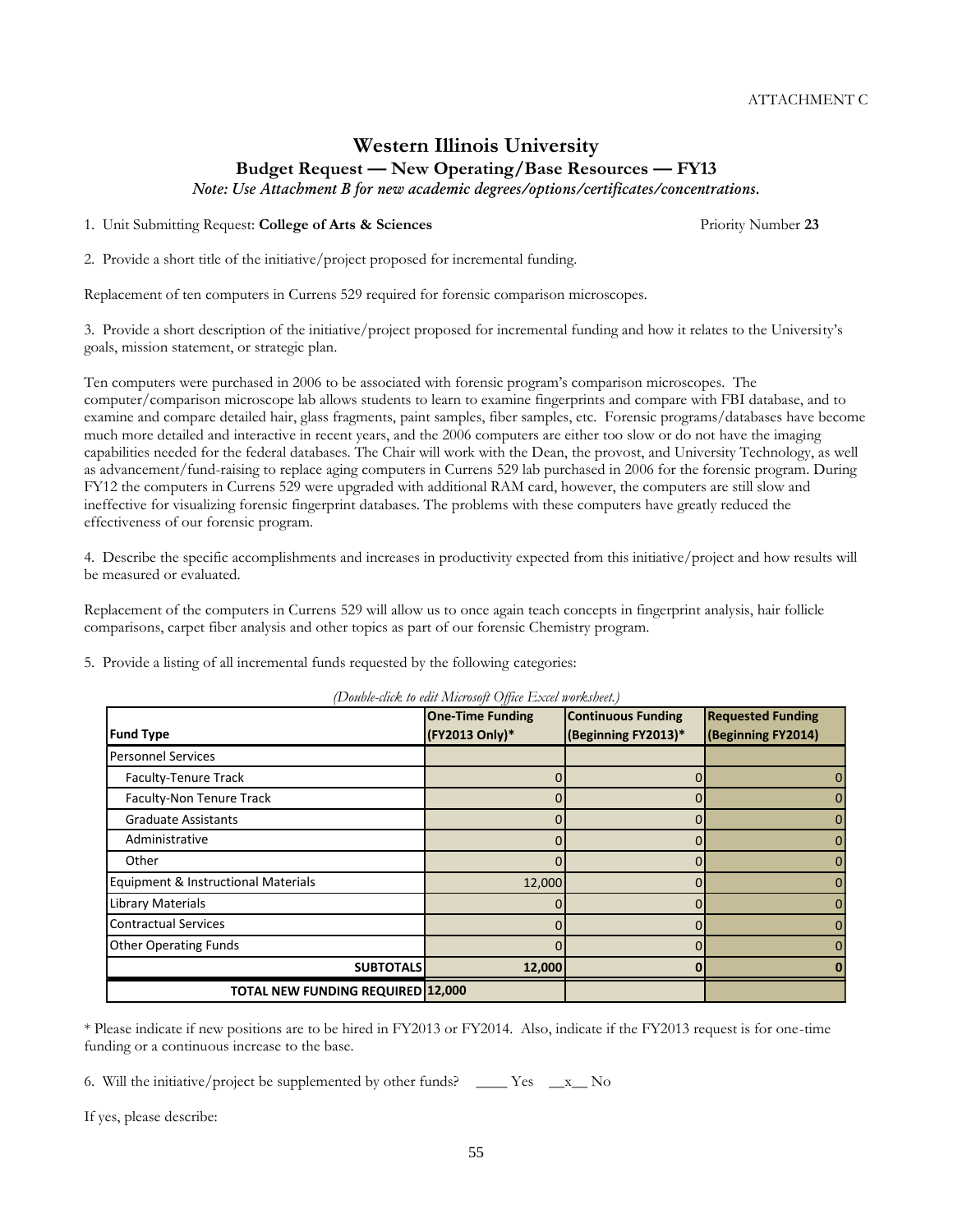56

ATTACHMENT C

# **Western Illinois University Budget Request — New Operating/Base Resources — FY13**

*Note: Use Attachment B for new academic degrees/options/certificates/concentrations.*

1. Unit Submitting Request: **College of Arts & Sciences** Priority Number **24**

2. Provide a short title of the initiative/project proposed for incremental funding.

Consumables for Biology, Chemistry, Physics, Nursing and Geography

3. Provide a short description of the initiative/project proposed for incremental funding and how it relates to the University's goals, mission statement, or strategic plan.

In the sciences, hands-on learning is the only way to gain the depth of understanding necessary to appreciate and do science. This requires an ongoing investment in disposable materials. Departments having to allocate resources to restock continually depleted stockrooms have few opportunities to invest in advanced technologies. The College and its departments are unable with current budgets and other demands to ensure replenishments to necessary stores. (Supports Goals 1.1.a.1; 2.1.b; 3.1.c; 5.3.a)

4. Describe the specific accomplishments and increases in productivity expected from this initiative/project and how results will be measured or evaluated.

We will have appropriately stocked teaching labs to provide and academically excellent learning environment for general education students and science majors. Students and faculty satisfaction with science labs will be evaluated and we will assess student learning and evaluate the degree to which the academic environment has been meaningful and successful.

5. Provide a listing of all incremental funds requested by the following categories:

*(Double-click to edit Microsoft Office Excel worksheet.)*

| * Please indicate if new positions are to be hired in FY2013 or FY2014. Also, indicate if the FY2013 request is for one-time |  |
|------------------------------------------------------------------------------------------------------------------------------|--|
| funding or a continuous increase to the base.                                                                                |  |

6. Will the initiative/project be supplemented by other funds?  $\_\ x$  Yes  $\_\_\_\$  No

If yes, please describe: These funds would be completely provided by student lab fees, if our proposal is approved.

|                                     | <b>One-Time Funding</b> | <b>Continuous Funding</b> | <b>Requested Funding</b> |
|-------------------------------------|-------------------------|---------------------------|--------------------------|
| <b>Fund Type</b>                    | (FY2013 Only)*          | (Beginning FY2013)*       | (Beginning FY2014)       |
| <b>Personnel Services</b>           |                         |                           |                          |
| Faculty-Tenure Track                |                         |                           |                          |
| Faculty-Non Tenure Track            |                         |                           |                          |
| <b>Graduate Assistants</b>          |                         |                           |                          |
| Administrative                      |                         |                           |                          |
| Other                               |                         |                           |                          |
| Equipment & Instructional Materials |                         | 159,615                   |                          |
| Library Materials                   |                         |                           |                          |
| <b>Contractual Services</b>         |                         |                           |                          |
| <b>Other Operating Funds</b>        |                         |                           |                          |
| <b>SUBTOTALS</b>                    |                         | 159,615                   |                          |
| TOTAL NEW FUNDING REQUIRED 159,615  |                         |                           |                          |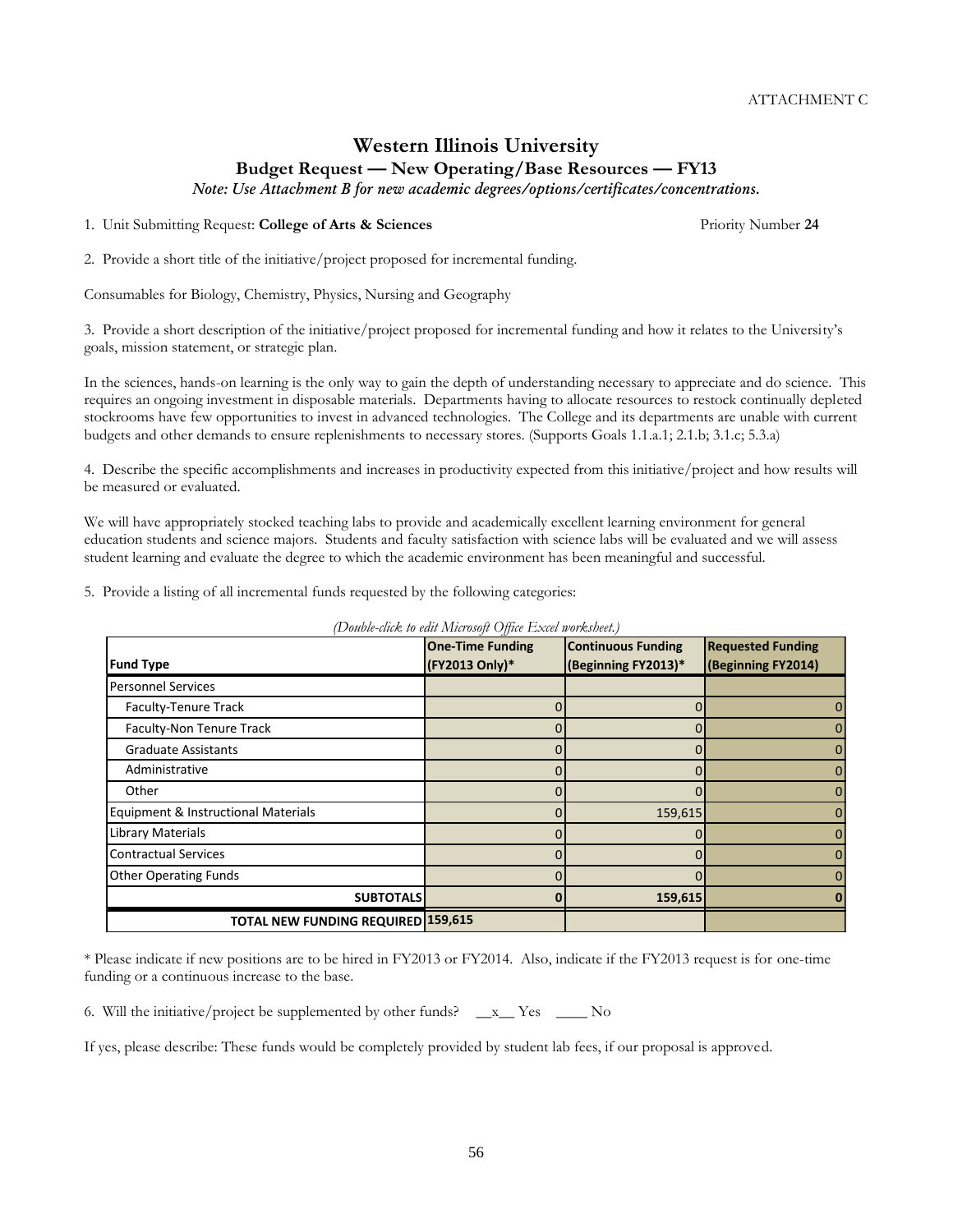# **Western Illinois University Budget Request — New Operating/Base Resources — FY13**

*Note: Use Attachment B for new academic degrees/options/certificates/concentrations.*

1. Unit Submitting Request: **College of Arts & Sciences** Priority Number **25**

2. Provide a short title of the initiative/project proposed for incremental funding.

Geography – ERDAS Imagine Software Renewal

3. Provide a short description of the initiative/project proposed for incremental funding and how it relates to the University's goals, mission statement, or strategic plan.

This software is one of several used on a regular basis by students in Geography classes and its use contributes to the academic excellence of that program. The escalating cost of maintaining licenses for these packages requires this request for an increase in operating funds.

4. Describe the specific accomplishments and increases in productivity expected from this initiative/project and how results will be measured or evaluated.

Use of this software allows students to be familiar with current software in the discipline.

5. Provide a listing of all incremental funds requested by the following categories:

| <b>Fund Type</b>                        | <b>One-Time Funding</b><br>(FY2013 Only)* | <b>Continuous Funding</b><br>(Beginning FY2013)* | <b>Requested Funding</b><br>(Beginning FY2014) |
|-----------------------------------------|-------------------------------------------|--------------------------------------------------|------------------------------------------------|
| <b>Personnel Services</b>               |                                           |                                                  |                                                |
| Faculty-Tenure Track                    |                                           |                                                  | $\Omega$                                       |
| Faculty-Non Tenure Track                |                                           |                                                  | 0                                              |
| <b>Graduate Assistants</b>              |                                           |                                                  | 0                                              |
| Administrative                          |                                           |                                                  | 0                                              |
| Other                                   |                                           |                                                  | 0                                              |
| Equipment & Instructional Materials     |                                           | 8,000                                            | $\Omega$                                       |
| Library Materials                       |                                           |                                                  | 0                                              |
| <b>Contractual Services</b>             |                                           |                                                  | 0                                              |
| <b>Other Operating Funds</b>            |                                           |                                                  | $\Omega$                                       |
| <b>SUBTOTALS</b>                        |                                           | 8,000                                            |                                                |
| <b>TOTAL NEW FUNDING REQUIRED 8,000</b> |                                           |                                                  |                                                |

*(Double-click to edit Microsoft Office Excel worksheet.)*

\* Please indicate if new positions are to be hired in FY2013 or FY2014. Also, indicate if the FY2013 request is for one-time funding or a continuous increase to the base.

6. Will the initiative/project be supplemented by other funds?  $\_\ x$  Yes  $\_\_\_\$  No

If yes, please describe: The department continues to subsidize a number of other necessary software packages out of operating funds.

57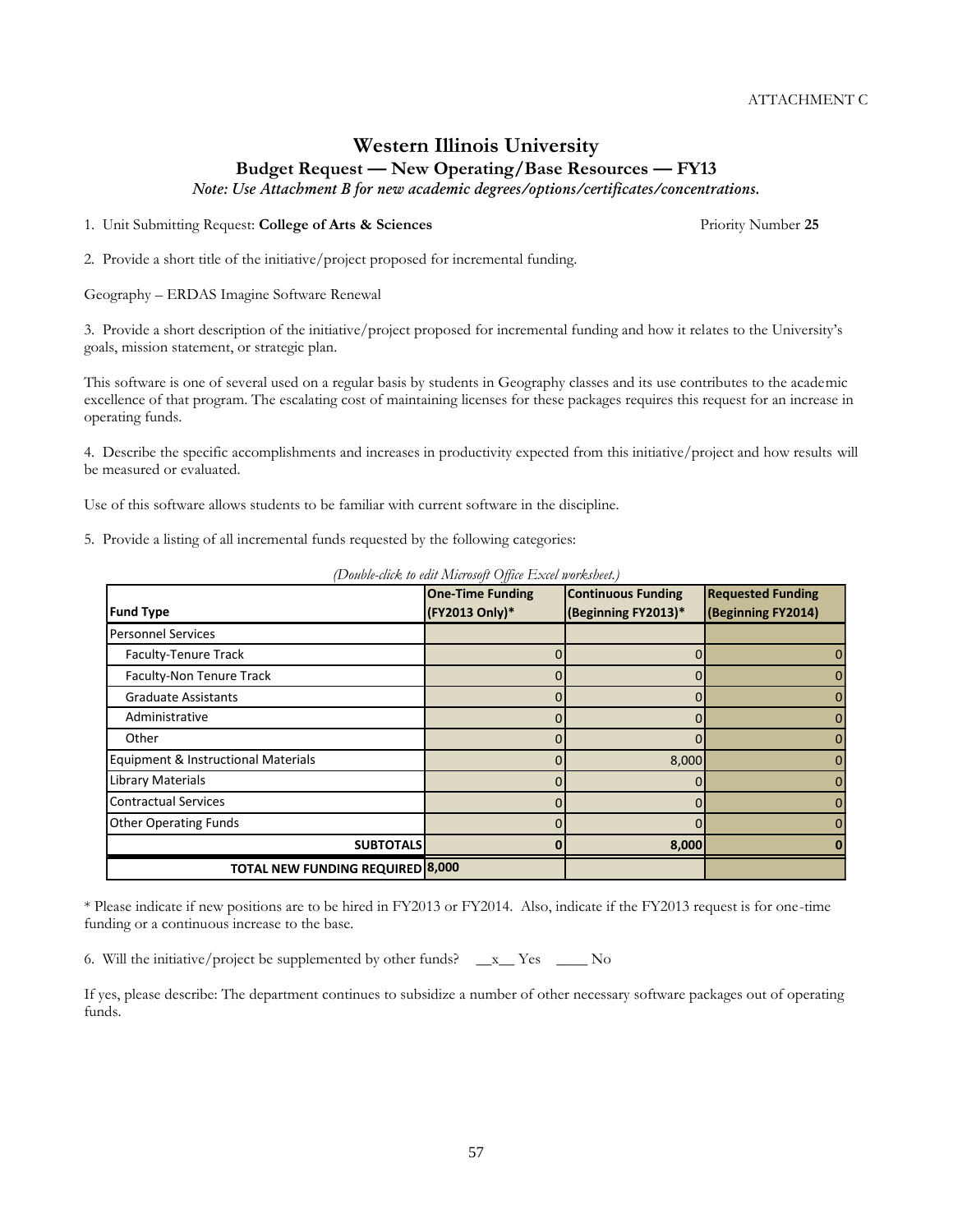# **Western Illinois University Budget Request — New Operating/Base Resources — FY13**

*Note: Use Attachment B for new academic degrees/options/certificates/concentrations.*

1. Unit Submitting Request: **College of Arts & Sciences** Priority Number **26**

2. Provide a short title of the initiative/project proposed for incremental funding.

Purchase of a shatterbox and ceramic grinding container.

3. Provide a short description of the initiative/project proposed for incremental funding and how it relates to the University's goals, mission statement, or strategic plan.

The Geology Department wants to purchase a shatterbox and ceramic grinding container for the purpose of grinding geologic samples into powder for geochemical analysis. This equipment will facilitate the acquisition of geochemical data for the purpose of classroom studies and undergraduate research projects. Having a shatterbox will allow us to continue to meet Actions 1 (Support strong commitments to teaching and instruction) and 2 (Provide strong commitments and increase opportunities to support research, scholarly/creative activities, and public service and outreach) of Goal 2 (Enrich Academic Excellence) as defined in the document "Higher Values in Higher Education 2008-2018".

4. Describe the specific accomplishments and increases in productivity expected from this initiative/project and how results will be measured or evaluated.

Geochemical analysis requires rock samples to be powder to a very fine grain size. Most analytical labs require a minimum of 20 grams of sample. This amount of sample is best prepared by using a shatterbox and ceramic grinding container. Rock chips are placed into the container along with a grinding puck. The container is place in the shatterbox which then shakes the container at high speeds. The sample is then pulverized by the puck within the container. The pulverized sample can then be analyzed for major and minor elements using a variety of analytical techniques. Having this equipment will facilitate numerous undergraduate research projects that require geochemical data.

5. Provide a listing of all incremental funds requested by the following categories:

|                                          | $\cdots$ . $\cdots$<br><b>One-Time Funding</b> | <b>Continuous Funding</b> | <b>Requested Funding</b> |
|------------------------------------------|------------------------------------------------|---------------------------|--------------------------|
| <b>Fund Type</b>                         | (FY2013 Only)*                                 | (Beginning FY2013)*       | (Beginning FY2014)       |
| <b>Personnel Services</b>                |                                                |                           |                          |
| Faculty-Tenure Track                     |                                                |                           |                          |
| Faculty-Non Tenure Track                 |                                                |                           |                          |
| <b>Graduate Assistants</b>               |                                                |                           |                          |
| Administrative                           |                                                |                           |                          |
| Other                                    |                                                |                           |                          |
| Equipment & Instructional Materials      | 10,600                                         |                           |                          |
| Library Materials                        |                                                |                           |                          |
| <b>Contractual Services</b>              |                                                |                           |                          |
| <b>Other Operating Funds</b>             |                                                |                           |                          |
| <b>SUBTOTALS</b>                         | 10,600                                         |                           |                          |
| <b>TOTAL NEW FUNDING REQUIRED 10,600</b> |                                                |                           |                          |

*(Double-click to edit Microsoft Office Excel worksheet.)*

\* Please indicate if new positions are to be hired in FY2013 or FY2014. Also, indicate if the FY2013 request is for one-time funding or a continuous increase to the base.

58

6. Will the initiative/project be supplemented by other funds?  $\_\_\_\_\_\$  Yes  $\_\_\_x\_\_\$  No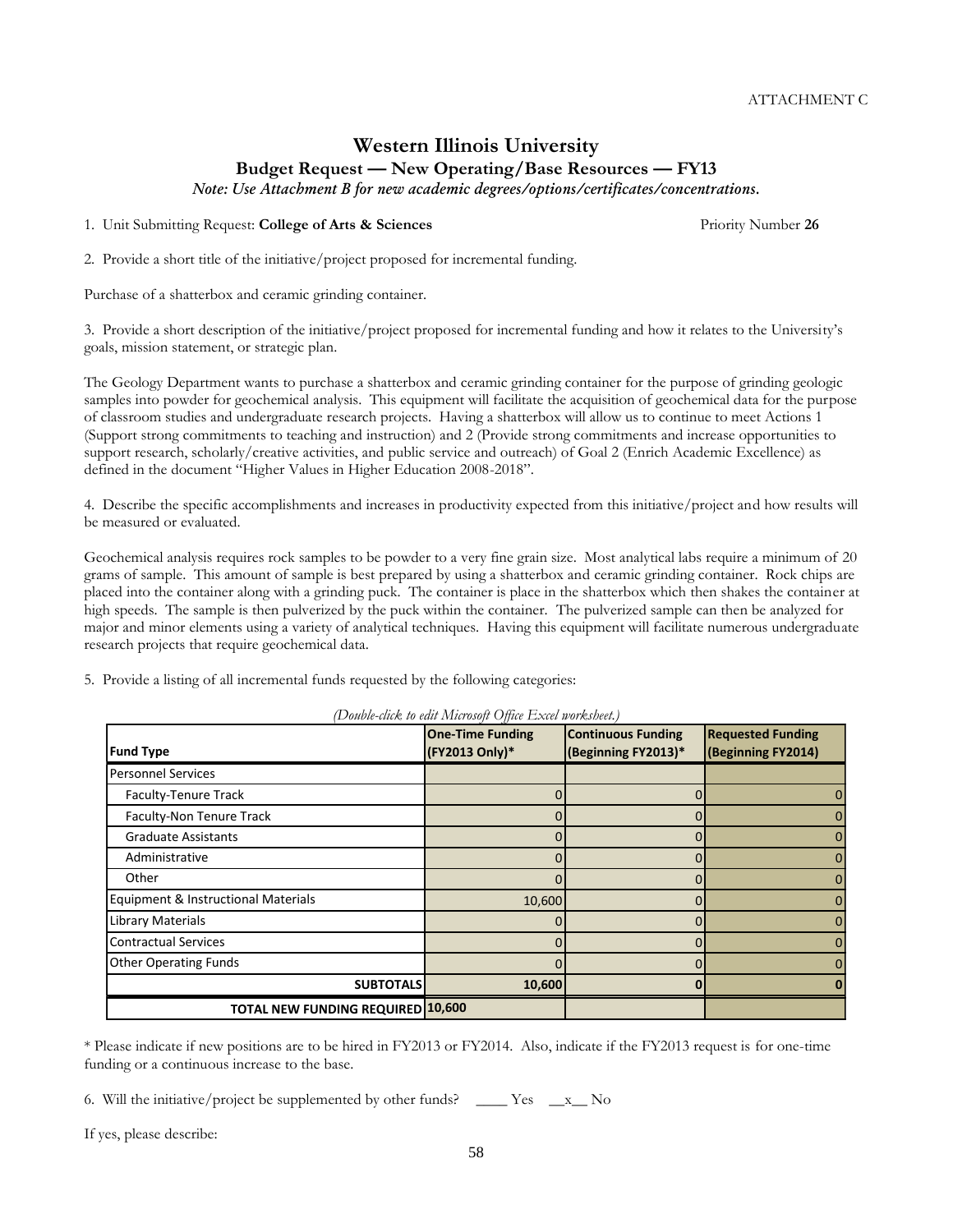#### 1. Unit submitting request: **College of Arts and Sciences** Priority Number **1**

2. Provide a description of the facility request and how it relates to the University's goals, mission statement, or Strategic Plan. Simpkins Hall - Elevator Renovation or Replacement

The Simpkins Hall elevator is unreliable and frequently breaks down and requires repair. The elevator frequently does not respond to input from button presses. Sometimes the elevator will simply not respond, sometimes it traps students and faculty inside, and other times it will work sporadically over the course of a day. Physical plant workers have been called many times, and they have attempted to effect repairs, but the elevator continues to break down. Simpkins Hall is an extremely busy building, as it houses all the required first- and second-year composition courses, in addition to majors in English and Journalism. Each time the elevator is out of order, the chair of English and Journalism must reschedule any courses in rooms above the ground floor in which there are students or faculty with mobility limitations. In addition, the University Writing Center, which is currently on the fourth floor of Simpkins (soon to move to the Malpass Library) is inaccessible to any student with mobility issues when the elevator is not functioning. Students and faculty avoid using the elevator on weekends because they fear being trapped overnight should the elevator fail while they are in it.

Correction of this situation would be consistent with the university's goal of providing educational opportunities and with requirements regarding access for individuals with physical limitations.

3. Describe the specific accomplishments and increases in productivity expected from the proposed facility enhancement and how results will be measured or evaluated.

Replacement or renovation of the elevator would allow full and normal use of Simpkins Hall.

4. Please include cost estimates if they are available.

Costs to renovate the elevator are estimated to start around \$100,000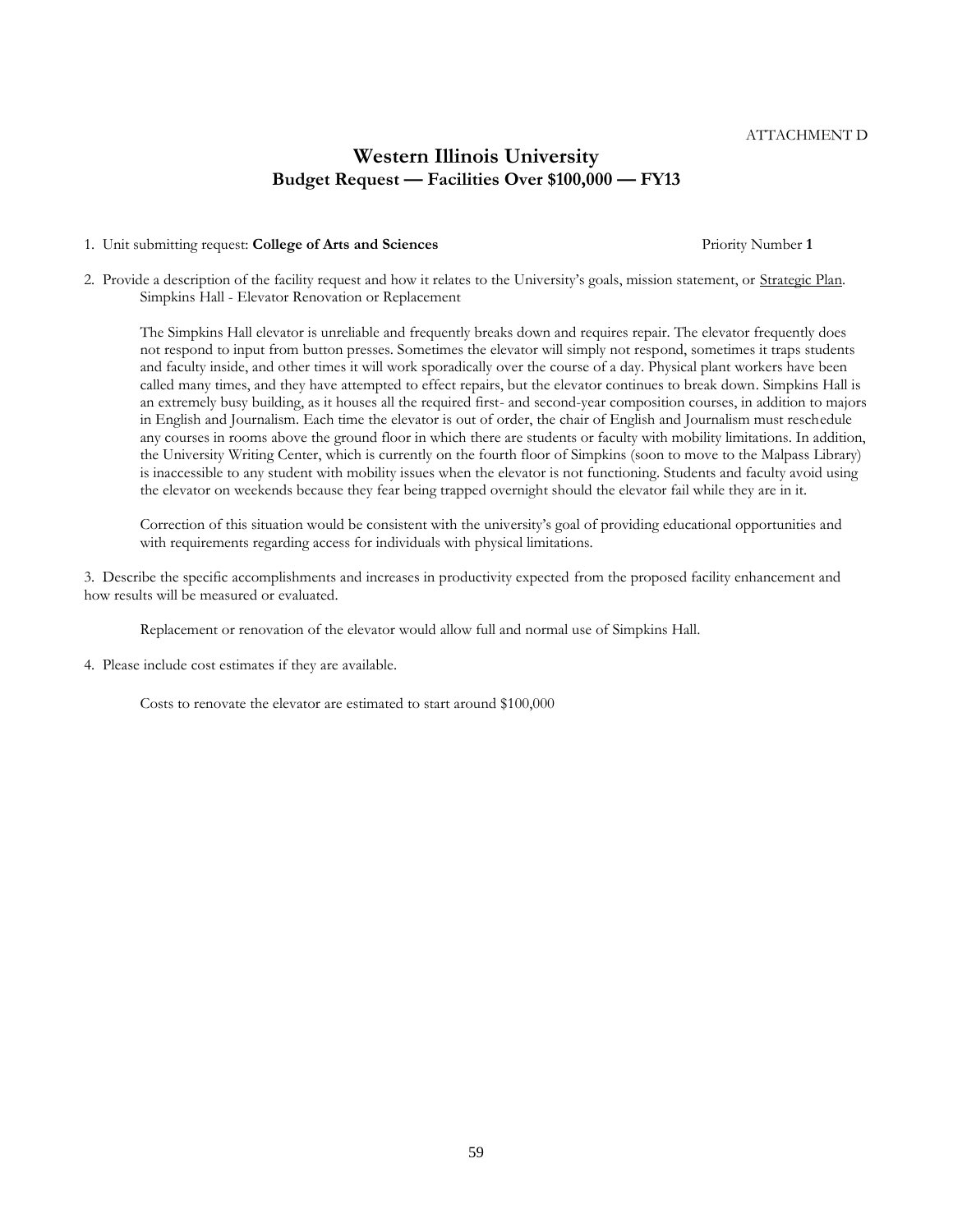1. Unit submitting request: **College of Arts and Sciences** Priority Number **2**

2. Provide a description of the facility request and how it relates to the University's goals, mission statement, or Strategic Plan.

Replace Fume Hoods – Currens Hall

The current state of the fume hoods in both the instructional and research labs, together with the increasing number of undergraduate students becoming involved in chemistry research, has led to safety concerns. To address this safety issue, we request funds to replace 40 fume hoods in instructional labs and 20 fume hoods in student research labs. We also need to upgrade and, in some instances, replace sprinkler and plumbing systems. (Supports Goal 5.3.a; 5.3.j)

3. Describe the specific accomplishments and increases in productivity expected from the proposed facility enhancement and how results will be measured or evaluated.

A safe environment for student learning is a high priority. This is a request to improve safety conditions for students and faculty who must work in the vicinity of noxious chemicals. The primary gain expected is a decrease in the exposure of these individuals to potentially dangerous compounds. This upgrade will increase the safety of our students, faculty, and staff as well as contribute to the goals set for the University Emergency Operations Planning Committee.

4. Please include cost estimates if they are available.

\$1,758,000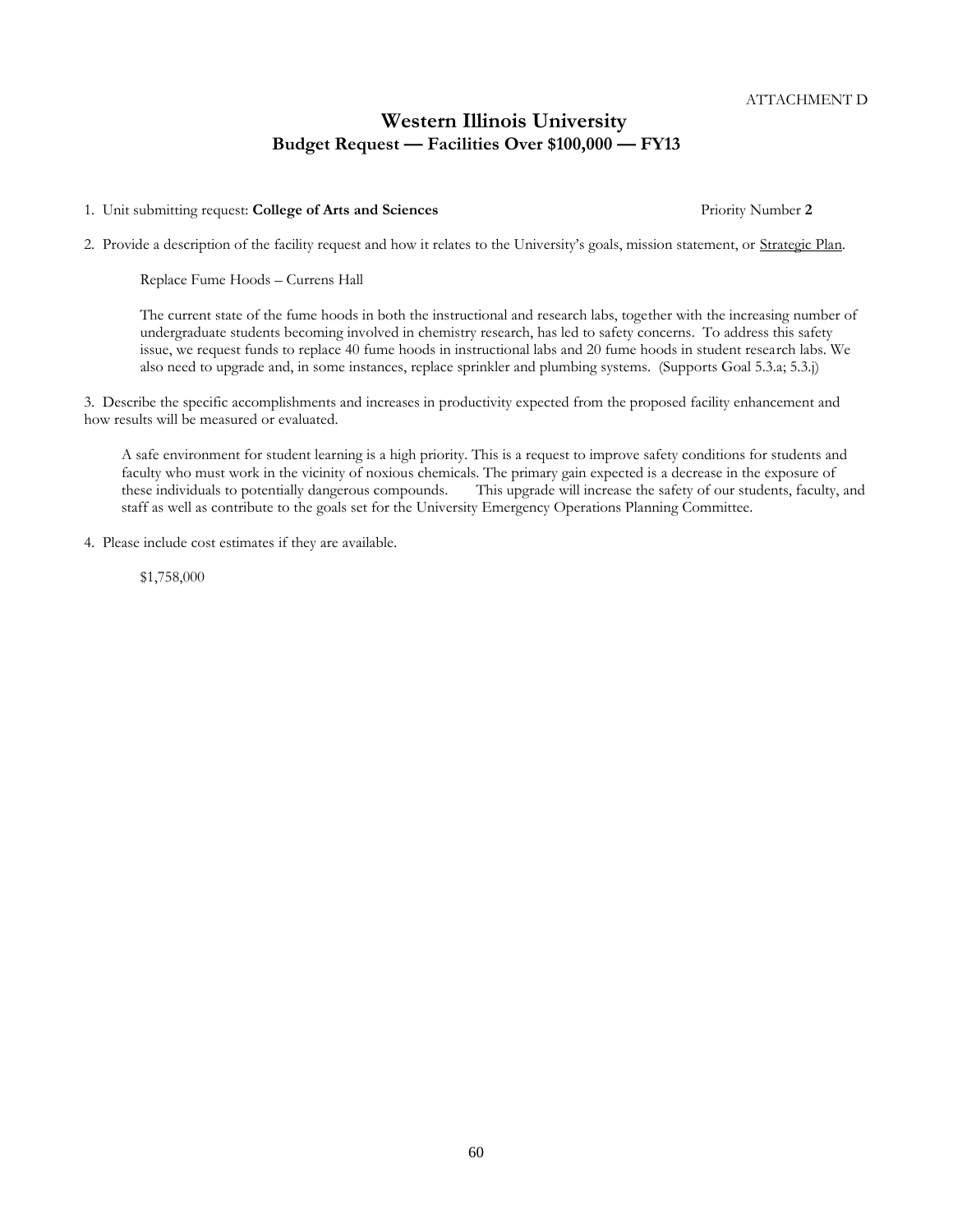#### 1. Unit submitting request: **College of Arts and Sciences** Priority Number **3**

2. Provide a description of the facility request and how it relates to the University's goals, mission statement, or Strategic Plan.

Renovation of Obsolete/Non-functional Space – Simpkins 341

Simpkins 341, which currently houses the Writing Center and graduate students in English, should be remodeled. The current configuration of Simpkins 341 results in a large amount of unused space. Remodeling of Simpkins 341 would result in adequate space for English graduate/teaching assistants, the construction of a 35-seat classroom, and an office complex large enough to hold faculty responsible for the program promoting excellence in undergraduate and graduate education, and improving opportunities to train teaching assistants about teaching strategies. (Supports Goals 5.3.g, h, i, j)

3. Describe the specific accomplishments and increases in productivity expected from the proposed facility enhancement and how results will be measured or evaluated.

The ability to house a small to house faculty and staff and will alleviate the over-crowding of faculty in other areas.

4. Please include cost estimates if they are available.

\$285,000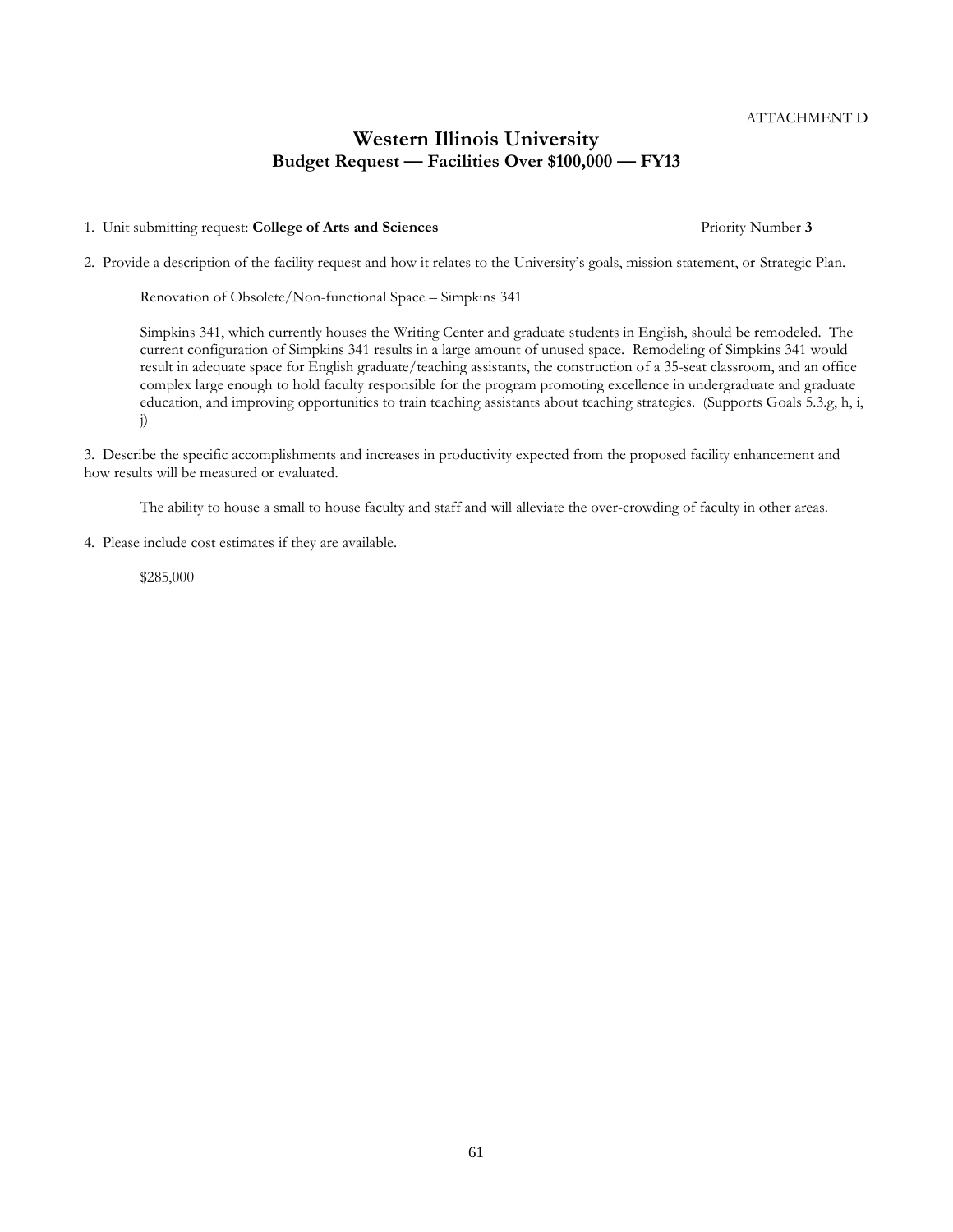#### 1. Unit submitting request: **College of Arts and Sciences** Priority Number **4**

2. Provide a description of the facility request and how it relates to the University's goals, mission statement, or Strategic Plan.

Modernization of Obsolete Classrooms, Labs, and Storage Areas

The physical environments in which we strive to teach our students in all our college academic buildings have not changed since the buildings were built and furnished thirty to forty years ago. Renovations are essential to take account of what we now know about how people learn and in what kind of spaces and facilities that learning is most likely to occur. With the exception of the new instructional technologies that we have introduced to a large minority of college classrooms, a look into virtually any and all of our classrooms and labs gives one a snapshot of higher education circa 1960. Academic excellence is only an abstract concept in such environments. The modernization of all obsolete classrooms and lab facilities should be one of the highest priorities of the university. We also require appropriate storage space to properly house consumables and equipment. The College of Arts and Sciences requests that the university begin its initiative to underscore academic excellence as a value by the modernizing all classrooms in Morgan Hall. This building, which contains twenty of the most used classrooms in the university, is also the site of a significant portion of general education courses taken by all students across the university. All of these classrooms should be carpeted and refitted to improve acoustics. Any not yet fitted with new instructional technologies should be provided such facilities.

In addition, this modernization needs to include laboratory space in Currens, Tillman, and Waggoner Halls, all of which have not been upgraded since the buildings were completed. Laboratory benches, electronics, as well as gas, air, and water lines need to be inspected and repaired or replaced as needed. This will encourage and support scholarly, creative, and research activities, as well as promote excellence in undergraduate and graduate education. Storage drawers and spaces, fume hoods, and sinks need extensive maintenance and repair. We request \$192,845 to begin this renovation process.

(Supports Goals 5.3.g, h, i, j)

3. Describe the specific accomplishments and increases in productivity expected from the proposed facility enhancement and how results will be measured or evaluated.

The modernization of classrooms, labs, and storage areas will enhance teaching through improved use of technology, furniture (tables and chairs rather than student desks) that fosters learning, and better lighting and acoustics for a better learning environment.

4. Please include cost estimates if they are available.

\$192,845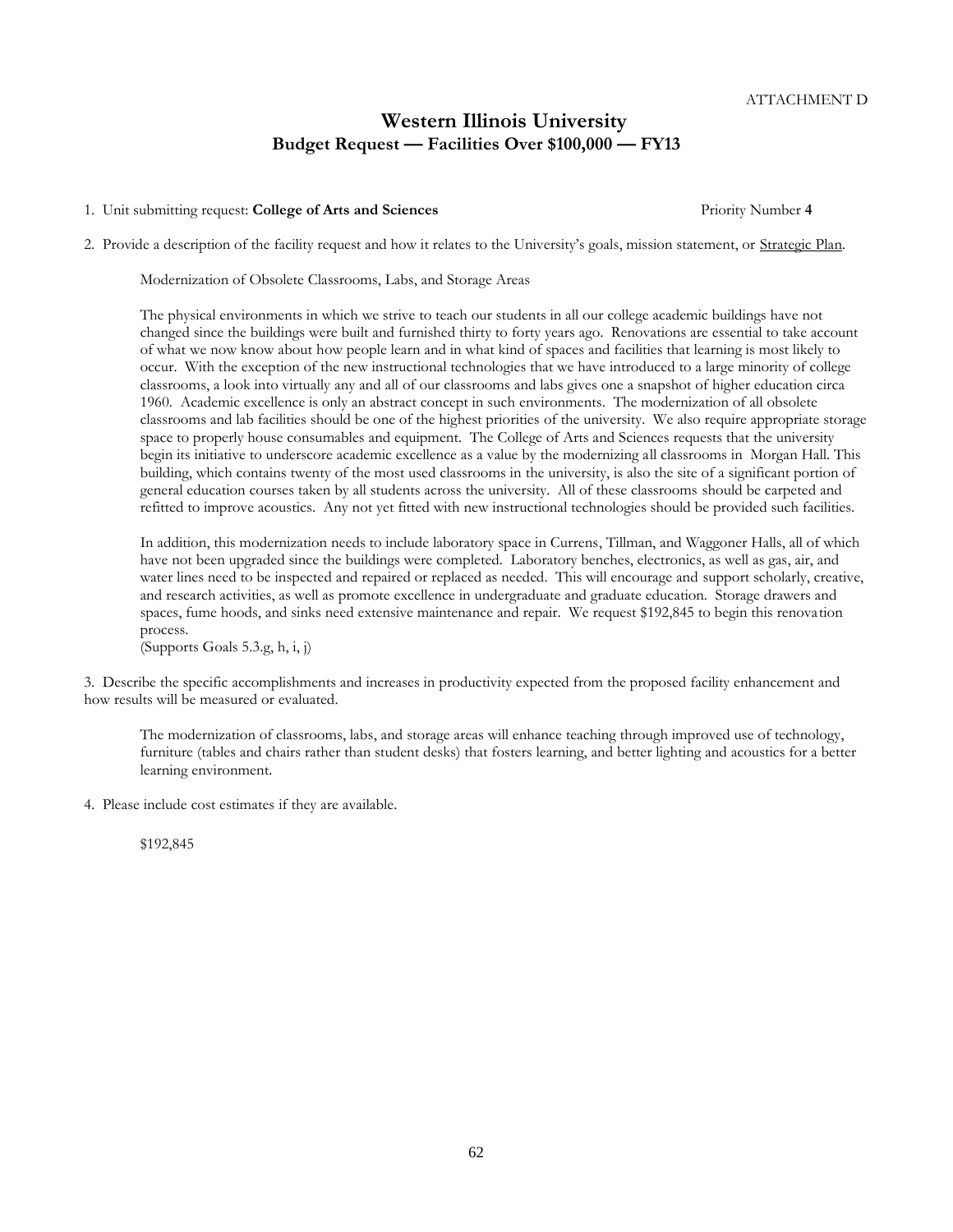1. Unit submitting request: **College of Arts and Sciences** Priority Number **5**

2. Provide a description of the facility request and how it relates to the University's goals, mission statement, or Strategic Plan.

Upgrade Greenhouse

Instructional and research needs of students and faculty have exceeded the space available in the current greenhouse facility which is used by Biology as well as other departments at WIU, especially Agriculture. Additionally, upgrading of the Greenhouse requires sophisticated temperature and humidity control.

3. Describe the specific accomplishments and increases in productivity expected from the proposed facility enhancement and how results will be measured or evaluated.

This renovation/upgrade will provide an academically excellent learning environment for general education students as well as biology and agriculture majors. Student and faculty satisfaction with the greenhouse will be evaluated, and we will assess student learning and evaluate the degree to which the academic environment has been enhanced for students.

4. Please include cost estimates if they are available.

\$250,000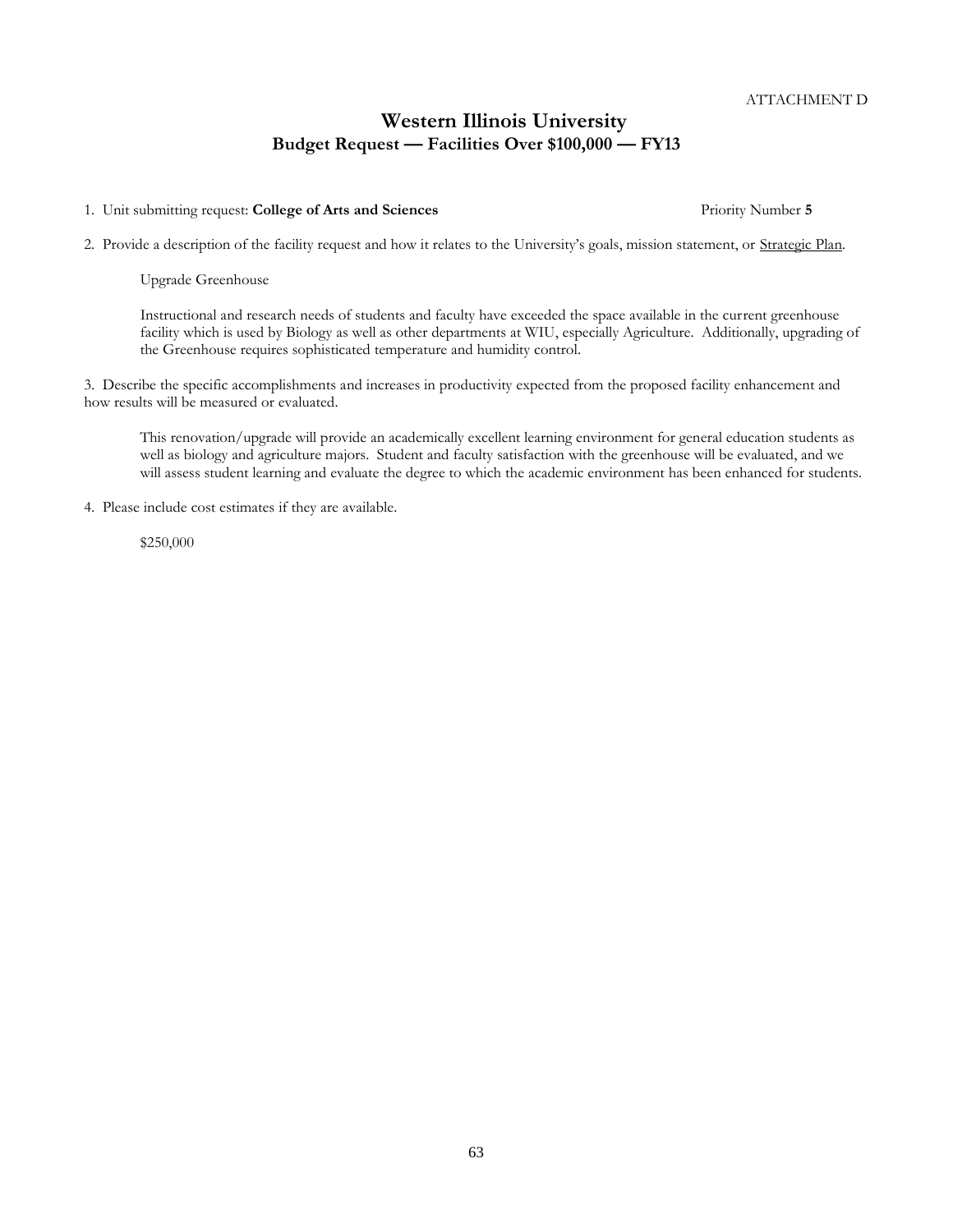#### 1. Unit submitting request: **College of Arts and Sciences** Priority Number **6**

2. Provide a description of the facility request and how it relates to the University's goals, mission statement, or Strategic Plan.

Construction of a new laboratory/teaching facility at Kibbe Life Sciences Station

The College currently delivers biology courses on-site at the Kibbe Life Sciences Station, offering experiential learning experiences for undergraduate and graduate. The current classroom and lab facilities, housed in a 1900s remodeled farm house, are becoming increasingly obsolete. This construction will complement the teaching/meeting facility built several years ago and it will encourage and support scholarly, creative, and research activities, as well as promote excellence in undergraduate and graduate education.

3. Describe the specific accomplishments and increases in productivity expected from the proposed facility enhancement and how results will be measured or evaluated.

We will have appropriately equipped teaching labs and learning centers to provide an academically excellent learning environment, including important hands-on experience for general education students and science majors. Students and faculty satisfaction with science labs will be evaluated, and we will assess student learning and evaluate the degree to which the academic and facilities environment has been enhanced for students.

4. Please include cost estimates if they are available.

\$2,000,000. The National Science Foundation will pay up to \$500,000, with a required match from the University. The remaining \$1 million will be funded through external agencies and donor solicitations.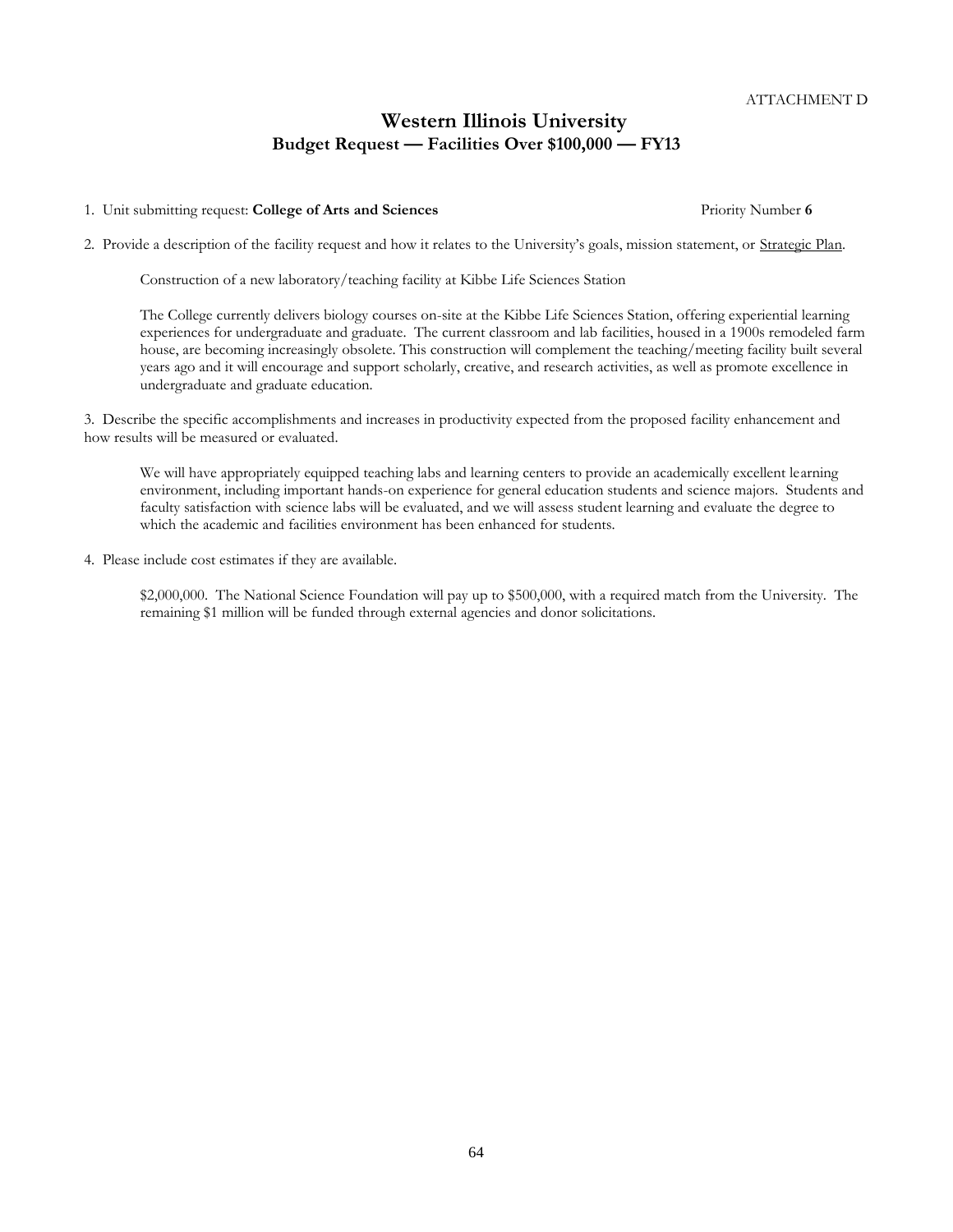#### 1. Unit submitting request: **College of Arts and Sciences** Priority Number **7**

2. Provide a description of the facility request and how it relates to the University's goals, mission statement, or Strategic Plan.

New Science Building, supporting expanded degree programs in Nursing, Neurosciences, Forensic Science, and others.

The College currently teaches science classes in three buildings: Tillman Hall (Geology and Geography), Currens Hall (Chemistry and Physics), and Waggoner Hall (Biology and Psychology). Tillman Hall was partially renovated about 12 years ago, and we plan to keep Geology and Geography as well as the CAS Research and Outreach Center in Tillman. However, Currens and Waggoner Halls were built in the late 1960s and do not meet the current needs of the departments housed in those buildings. With new programs (e.g., Forensic Chemistry, AMO Physics, Neuroscience, and Nursing) the facilities are inadequate.

The university, in cooperation with our college and the Physical Plant, hired Hastings and Chivetta to do a preliminary study of a new science building. As you might expect, their initial assessment indicates that budget constraints will not allow us to design a building that can service all four departments and Nursing.

Thus, the new building will house largely laboratory space that requires sophisticated temperature and humidity control, specialized laboratory space, and other laboratory related uses. Classroom space will be assigned to remodeled space in another building. (Supports Goals  $1.1.a.1; 2.1.b; 3.1.e; 5.3.g., h, i, j$ )

3. Describe the specific accomplishments and increases in productivity expected from the proposed facility enhancement and how results will be measured or evaluated.

We will have appropriately equipped teaching labs to provide an academically excellent learning environment for general education students and science majors. Students and faculty satisfaction with science labs will be evaluated, and we will assess student learning and evaluate the degree to which the academic environment has been enhanced for students.

4. Please include cost estimates if they are available.

| <b>TOTAL</b>                | \$70,000,000 |
|-----------------------------|--------------|
| Other Operating Funds       |              |
| <b>Contractual Services</b> | \$65,000,000 |
| Library Materials           | \$5,000,000  |
|                             |              |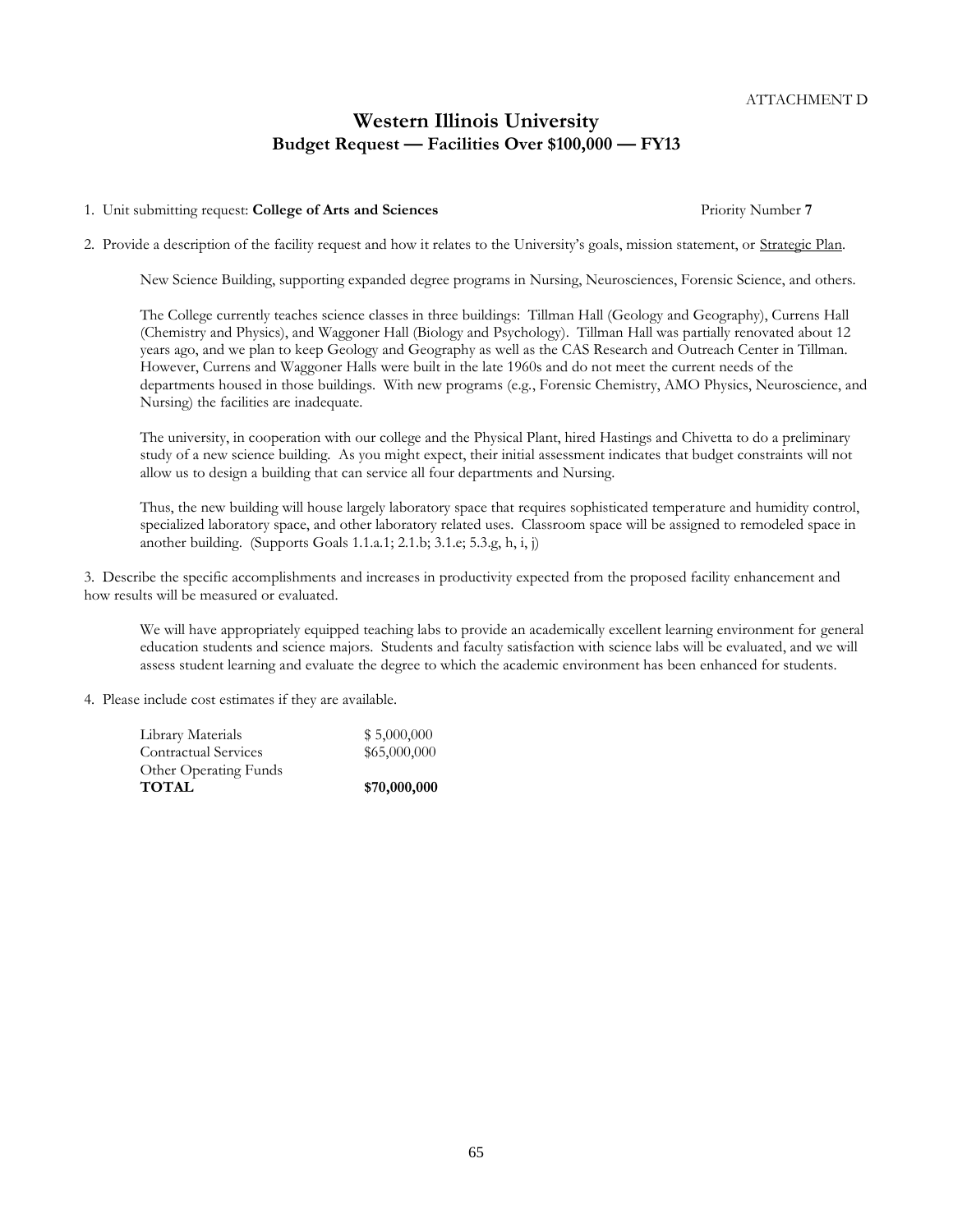1. Unit submitting request: **College of Arts and Sciences** Priority Number **8**

2. Provide a description of the facility request and how it relates to the University's goals, mission statement, or Strategic Plan.

Remodel Currens Hall to complement the proposed new Science Building.

The proposed Science Building will not be able to accommodate the departments currently in Currens and Waggoner Halls. The new Science Building and Currens Hall will house Biology, Nursing, Psychology, and Chemistry. (Supports Goals 1.1.a.1; 2.1.b; 3.1.c; 5.3.g, h, i, j)

3. Describe the specific accomplishments and increases in productivity expected from the proposed facility enhancement and how results will be measured or evaluated.

The current science buildings are in poor mechanical condition and do not meet the needs of modern-day science. To provide our students (both majors and those in general education classes) with meaningful science experiences, it will be necessary to augment the new science building with a renovated Currens Hall. This will encourage and support faculty and student research activities as well as promote excellence in undergraduate and graduate education.

4. Please include cost estimates if they are available.

| Equipment        | \$3,000,000  |
|------------------|--------------|
| Renovation costs | \$13,000,000 |
| TOTAL            | \$16,000,000 |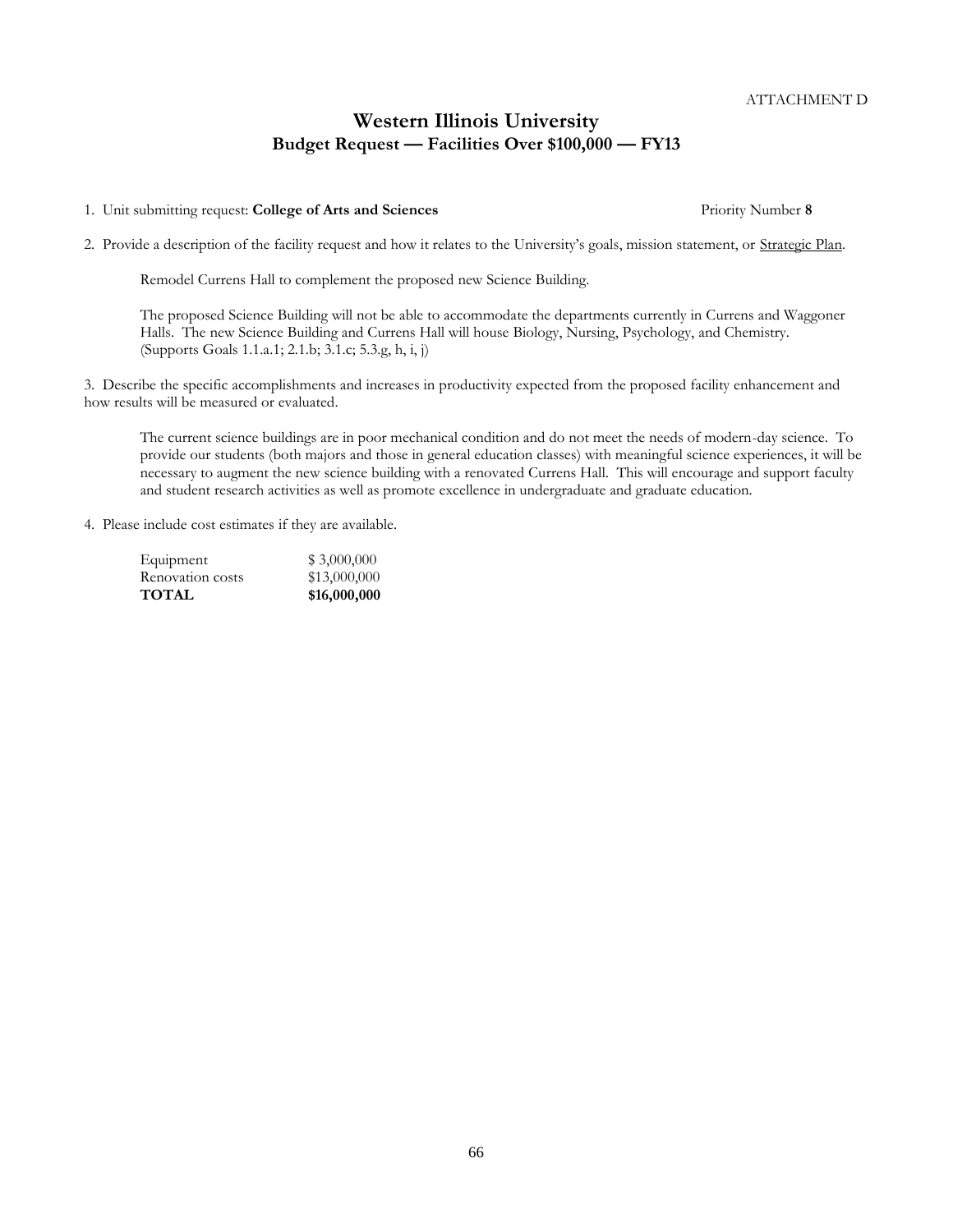1. Unit submitting request: **College of Arts and Sciences** Priority Number **9**

2. Provide a description of the facility request and how it relates to the University's goals, mission statement, or Strategic Plan.

Remodel of Waggoner Hall.

Remodel Waggoner Hall to house the Department of Physics, Department of Recreation, Park and Tourism Administration, and Women's Studies – currently housed in Currens Hall. In addition, a department currently housed in Morgan Hall will also be housed in this renovated space. (Supports Goals 1.1.a.1; 2.1.b; 3.1.c; 5.3,g, h, i, j)

3. Describe the specific accomplishments and increases in productivity expected from the proposed facility enhancement and how results will be measured or evaluated.

The renovation of Currens Hall and the building of a new Science Building will not have sufficient space to house Physics and the other departments displaced from Currens.

4. Please include cost estimates if they are available.

Estimated at \$16,000,000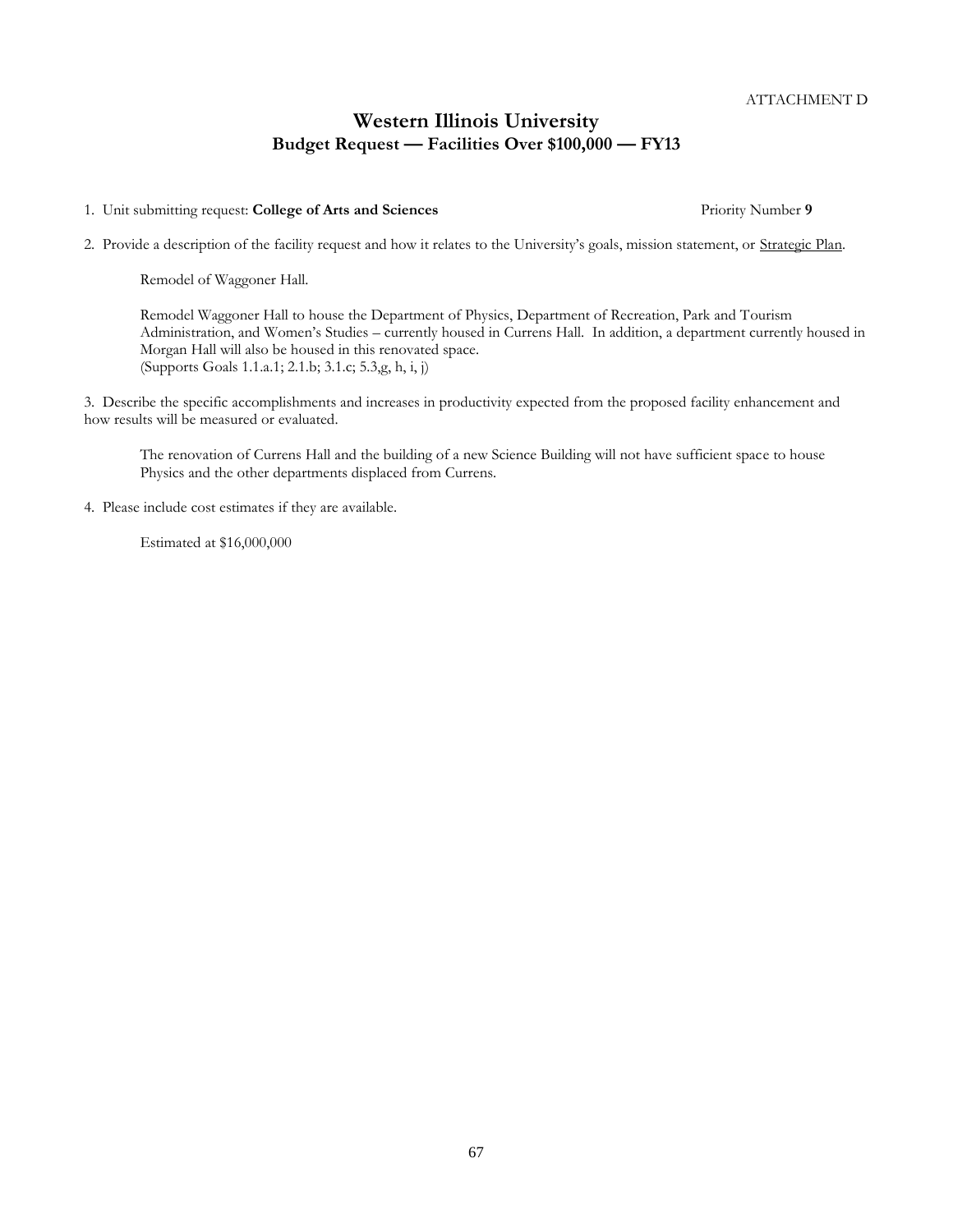1. Unit submitting request: **College of Arts and Sciences** Priority Number **10**

2. Provide a description of the facility request and how it relates to the University's goals, mission statement, or Strategic Plan.

Remodel Morgan Hall

This is the final stage of remodeling necessary to provide an environment in support of academic excellence. All classrooms must be carpeted, have improved acoustics, and have modern electronic capabilities. Faculty offices should be converted to single office space. This can be accomplished by moving a department currently in Morgan (e.g., Mathematics) to the remodeled space in Waggoner. (Supports Goals 5.3.g, h, i, j)

3. Describe the specific accomplishments and increases in productivity expected from the proposed facility enhancement and how results will be measured or evaluated.

The modernization of classrooms, labs, and storage areas will enhance teaching through improved use of technology, furniture (tables and chairs rather than student desks) that fosters learning, and better lighting and acoustics for a better learning environment. In addition, the availability of single offices should help in recruitment of high quality faculty to the university by providing appropriate space for scholarship and research activities.

4. Please include cost estimates if they are available.

Estimated at \$8,000,000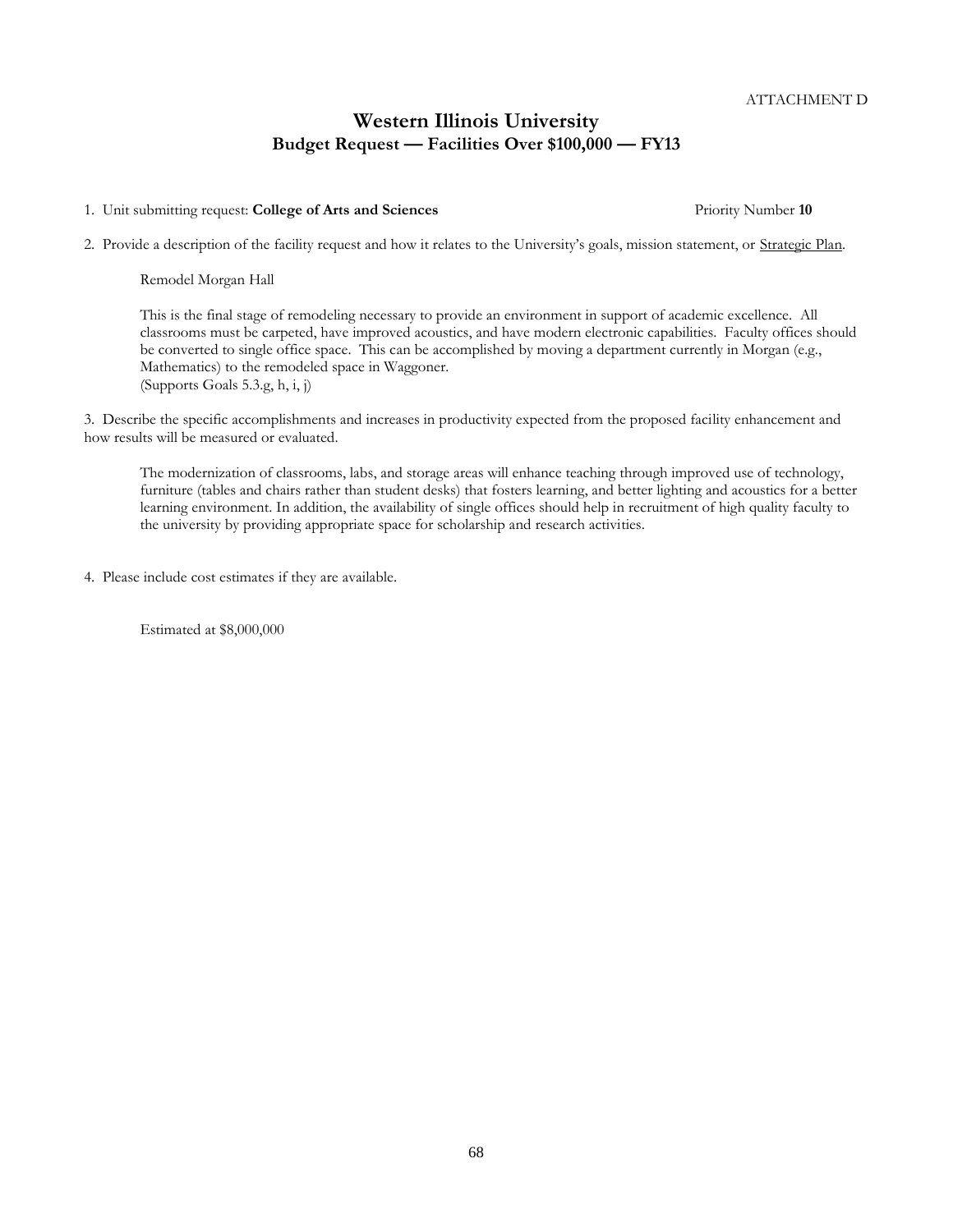# **Western Illinois University Summary — New Funding Requests — FY13**

Unit: **College of Arts and Sciences**

### **New Academic Degree/Option/Certificate/Concentration Development**

| <b>Priority</b> |                                                     | <b>1st Year Funding</b> |
|-----------------|-----------------------------------------------------|-------------------------|
| <b>Number</b>   | <b>Title of New Program</b>                         | <b>Requirements</b>     |
|                 | Environmental Science Ph.D. Program                 | 367,100                 |
|                 | Geology: Option in Paleontology                     | $\Omega$                |
|                 | Doctor of Nursing Practice                          | 177,600                 |
|                 | Major in Applied Languages-option French or Spanish | 0                       |
| 5               |                                                     | 0                       |
| 6               |                                                     | $\Omega$                |
| TOTALS          |                                                     | 544,700                 |

### **New Operating/Base Resources Not Associated with New Degree/Option/Certificate/Concentration Development**

| Priority<br><b>Number</b> | <b>Title of Funding Request</b>                                                                                       | One-Time<br><b>Funding</b><br>(FY2013 only) | <b>Continuous</b><br><b>Funding</b><br>(Beginning<br>FY2013) | <b>Continuous</b><br><b>Funding (Beginning</b><br>FY2014) |
|---------------------------|-----------------------------------------------------------------------------------------------------------------------|---------------------------------------------|--------------------------------------------------------------|-----------------------------------------------------------|
| 1                         | Physics - Lower Division Lab Upgrades (equipment and<br>maintenance/required upgrades)                                | \$21,500                                    | \$12,000                                                     |                                                           |
| 2                         | Replace faculty, staff and department classroom<br>computers purchased in 2006 or before (269) and in<br>2007 (171)   | \$504,000                                   |                                                              |                                                           |
| 3                         | Geology - Gear-Reduced Core Drill                                                                                     | \$3,100                                     |                                                              |                                                           |
| 4                         | Operating Budget for LAS program                                                                                      |                                             | \$7214                                                       |                                                           |
| 5                         | Sciences equipment repair person (Chem, Physics,<br>Biology)                                                          |                                             | \$55,000                                                     |                                                           |
| 6                         | <b>Upgrade Electronic Classrooms</b>                                                                                  | \$200,000                                   |                                                              |                                                           |
| 7                         | Increase to IES Operating Budget for Annual Co-<br>sponsorship of Upper Mississippi River Conference                  |                                             | \$5350                                                       |                                                           |
| 8                         | Continuation of Associate French Faculty in FLL                                                                       | \$33,174                                    |                                                              |                                                           |
| 9                         | Two Adjunct Faculty Positions in Biology and Chemistry<br>to cover increase in basic science courses due to Nursing   |                                             | \$63,702                                                     |                                                           |
| 10                        | Chemistry Faculty Start Up Funds (for new hire and to<br>make good on FY10 commitment to untenured faculty<br>member) | \$51,288                                    |                                                              |                                                           |
| 11                        | Convert Minority Dissertation Fellowship position into<br>tenure-track position                                       |                                             | \$53,721                                                     |                                                           |
| 12                        | Convert part-time Quad Cities Psychology associate<br>faculty to full time                                            |                                             | \$15,925                                                     |                                                           |
| 13                        | Nursing: Equipment, Supplies for Nursing Lab;<br>Advertising for RN-BSN program                                       |                                             | \$16,000                                                     |                                                           |